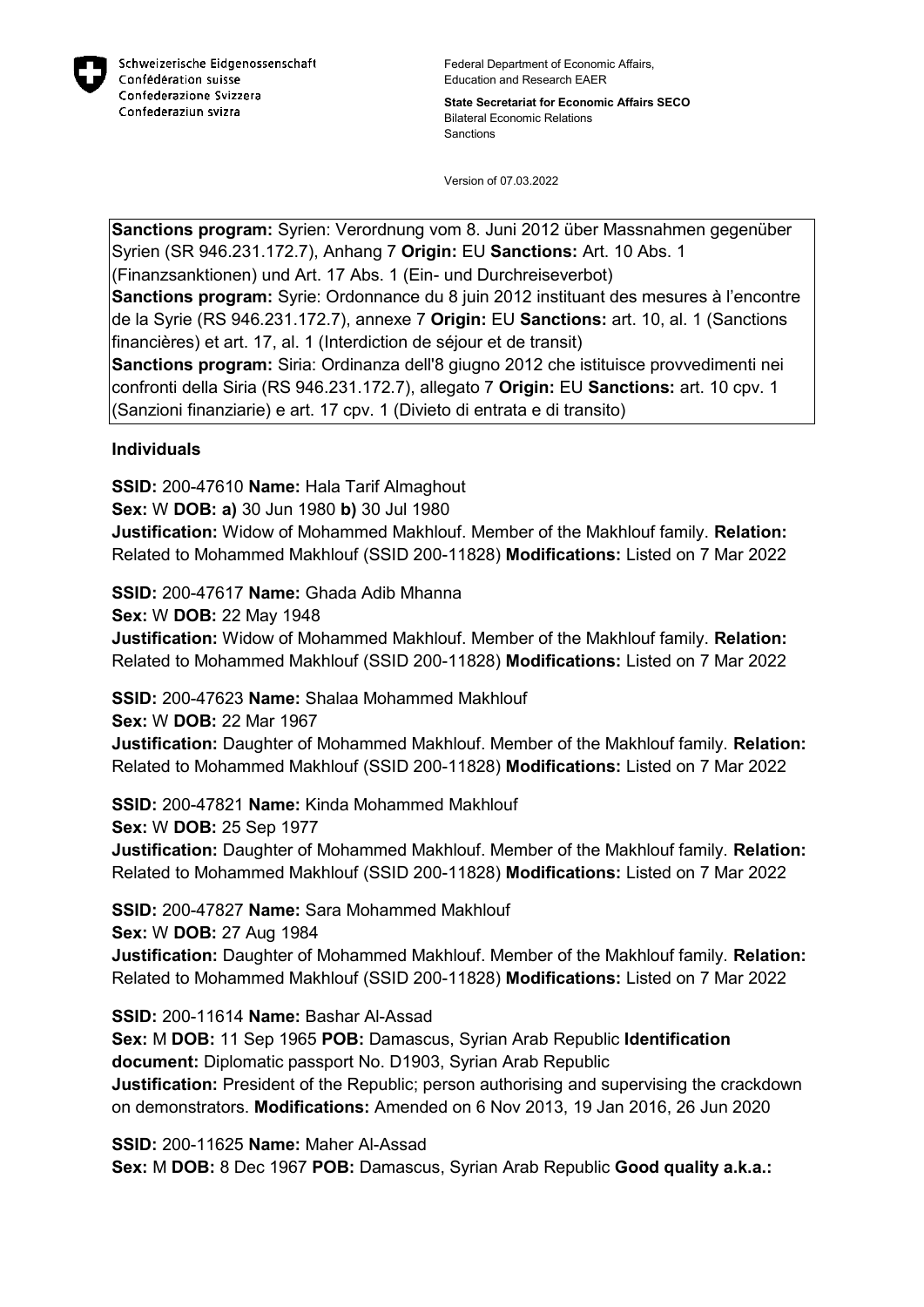Mahir **Identification document:** Diplomatic passport No. 4138, Syrian Arab Republic **Justification:** Member of the Syria Armed Forces of the rank of Colonel and the equivalent or higher in post after May 2011; Major General of the 42nd Brigade and former Brigadier Commander of the Army's 4th Armoured Division. Member of the Assad family; brother of President Bashar al-Assad. **Relation: a)** Husband of Manal Al-Assad (SSID 200-12250) **b)**  Brother of Bashar Al-Assad (SSID 200-11614) **Other information:** Major General of the 42nd Brigade and former Brigadier Commander of the Army's 4th Armoured Division **Modifications:** Amended on 6 Nov 2013, 19 Jan 2016, 11 Oct 2016, 26 Jun 2020

## **SSID:** 200-11633 **Name:** Ali Mamluk

**Sex:** M **DOB:** 19 Feb 1946 **POB:** Damascus, Syrian Arab Republic **Good quality a.k.a.:**  Mamlouk **Identification document:** Diplomatic passport No. 983, Syrian Arab Republic **Justification:** Director of the National Security Bureau. Former Head of Syrian Intelligence Directorate involved in violence against demonstrators. **Modifications:** Amended on 6 Nov 2013, 17 Jun 2015, 19 Jan 2016, 26 Jun 2020

### **SSID:** 200-11641 **Name:** Mohammad Ibrahim Al-Sha'ar

**Sex:** M **DOB:** 1956 **POB:** Aleppo, Syrian Arab Republic

**Justification:** Former Minister of the Interior. As a former Government Minister, shares responsibility for the Syrian regime's violent repression of the civilian population. Vice Chair of the National Progressive Front of Syria. **Modifications:** Amended on 6 Nov 2013, 19 Jan 2016, 11 Oct 2016, 17 Jul 2019, 26 Jun 2020

## **SSID:** 200-11646 **Name:** Atej Najib

**Sex:** M **POB:** Jablah, Syrian Arab Republic **Good quality a.k.a.: a)** Atef (Atif) **b)** Najeeb **Justification:** Former Head of the Political Security Directorate in Dara'a. Involved in violence against demonstrators. Member of the Assad family; cousin of President Bashar al-Assad. **Relation:** Cousin of Bashar Al-Assad (SSID 200-11614) **Modifications:** Amended on 6 Nov 2013, 19 Jan 2016, 11 Oct 2016, 26 Jun 2020

## **SSID:** 200-11652 **Name:** Hafiz Makhlouf

**Sex:** M **DOB:** 2 Apr 1971 **POB:** Damascus, Syrian Arab Republic **Good quality a.k.a.:**  Hafez **Identification document:** Diplomatic passport No. 2246, Syrian Arab Republic **Justification:** Former Colonel and Head of Unit in General Intelligence Directorate, Damascus Branch in post after May 2011. Member of the Makhlouf family; cousin of President Bashar al-Assad. **Relation:** Cousin of Bashar Al-Assad (SSID 200-11614) **Modifications:** Amended on 6 Nov 2013, 19 Jan 2016, 11 Oct 2016, 26 Jun 2020

## **SSID:** 200-11660 **Name:** Muhammad Dib Zaytun

**Sex:** M **DOB:** 20 May 1951 **POB:** Jubba, Damascus Province, Syrian Arab Republic **Good quality a.k.a.: a)** Mohammed (Mohamed) **b)** Zeitoun (Zeitun) **Identification document:** Diplomatic passport No. D000001300, Syrian Arab Republic

**Justification:** Director of the National Security Bureau since Jul 2019. Former Head of the General Security Directorate; involved in violence against demonstrators. **Modifications:**  Amended on 6 Nov 2013, 17 Dec 2014, 17 Jun 2015, 19 Jan 2016, 13 Aug 2019, 26 Jun 2020

**SSID:** 200-11668 **Name:** Amjad Abbas **Sex:** M **Good quality a.k.a.:** al-Abbas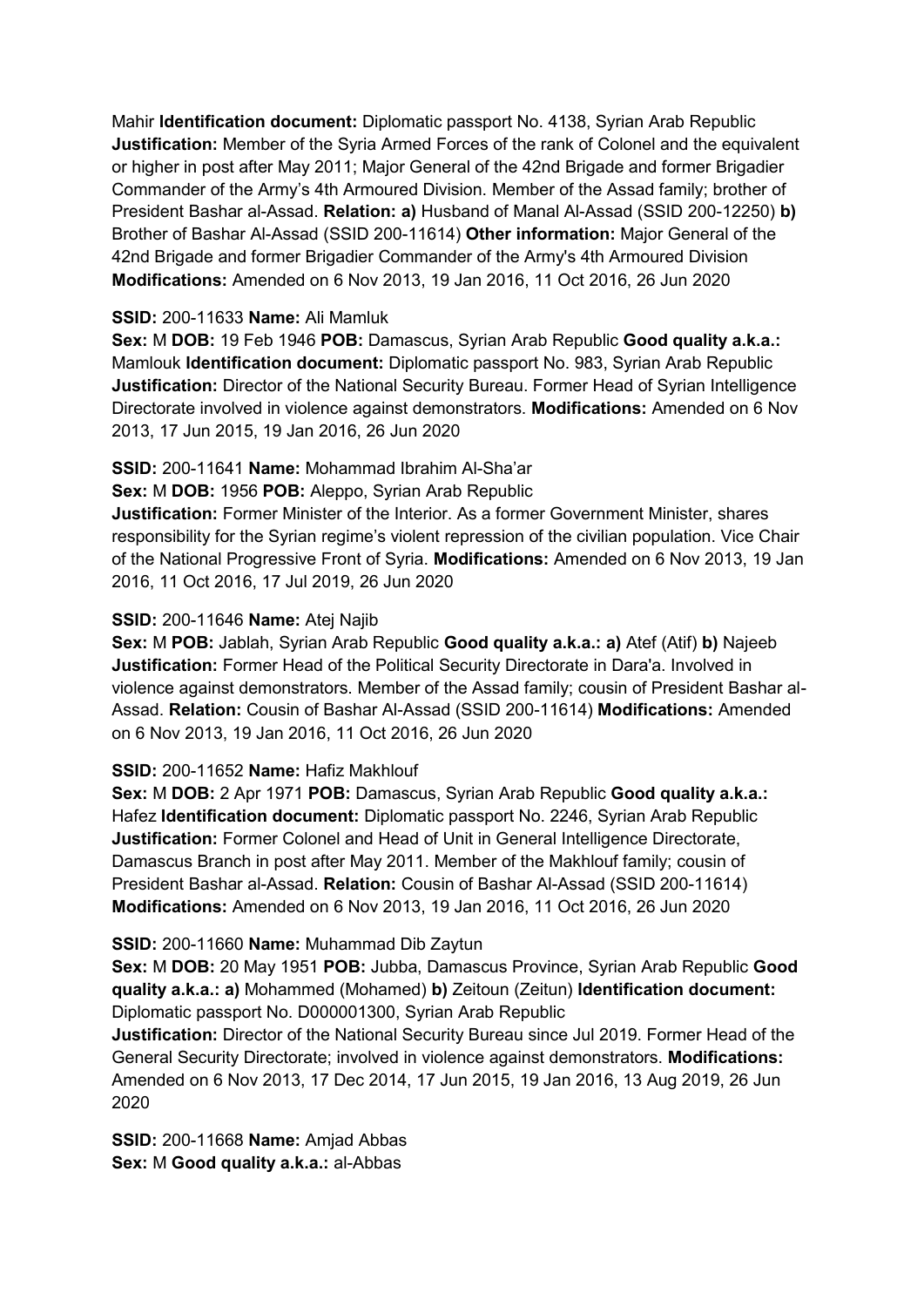**Justification:** Former head of Political Security in Banyas, involved in violence against demonstrators in Baida. Promoted to the rank of Colonel in 2018. **Modifications:** Amended on 6 Nov 2013, 19 Jan 2016, 12 Jun 2018, 13 Aug 2019, 26 Jun 2020

### **SSID:** 200-11672 **Name:** Rami Makhlouf

**Sex:** M **DOB:** 10 Jul 1969 **POB:** Damascus, Syrian Arab Republic **Identification document:** Passport No. 000098044, Syrian Arab Republic (issue number: 002-03- 0015187)

**Justification: a)** Leading businessman operating in Syria with interests in the telecommunications, financial services, transport and property sectors. He has financial interests in and/or holds senior and executive positions in Syriatel (the leading mobile telephone operator in Syria) and in the investment funds Al Mashreq, Bena Properties and Cham Holding. **b)** He furnishes financing and support to the Syrian regime, through his business interests. **c)** He is an influential member of the Makhlouf family and closely connected to the Assad family; cousin of President Bashar Al-Assad. **Relation: a)** Cousin of Bashar Al-Assad (SSID 200-11614) **b)** Related to Syriatel (SSID 200-12428) **c)** Related to Al Mashreq Investment Fund (AMIF) (SSID 200-12346) **d)** Related to Bena Properties (SSID 200-12342) **e)** Related to Cham Holding (SSID 200-12406) **Modifications:** Amended on 6 Nov 2013, 19 Jan 2016, 10 Jun 2016, 12 Jun 2018, 26 Jun 2020

### **SSID:** 200-11679 **Name:** Abd al-Fatah Qudsiyah

**Sex:** M **DOB:** 1953 **POB:** Hama, Syrian Arab Republic **Identification document:** Diplomatic passport No. D0005788, Syrian Arab Republic

**Justification: a)** Officer of the rank of Major General in the Syrian Armed Forces in post after May 2011. **b)** Deputy Director of the National Security Bureau of the Ba'ath Party. Former Head of Syrian Military Intelligence Directorate. Involved in violent repression of the civilian population in Syria. **Modifications:** Amended on 6 Nov 2013, 19 Jan 2016, 12 Jun 2018, 26 Jun 2020

## **SSID:** 200-11685 **Name:** Jamil Hassan

**Sex:** M **DOB:** 7 Jul 1953 **POB:** Qusayr, Homs province, Syrian Arab Republic **Good quality a.k.a.: a)** Jameel **b)** al-Hassan

**Justification:** Officer of the rank of Major-General in the Syrian Air Force in post after May 2011. Former head of the Syrian Air Force Intelligence in post after May 2011 and until Jul 2019. Responsible for violent repression of the civilian population in Syria. **Other information:** Former Head of Syrian Air Force Intelligence **Modifications:** Amended on 6 Nov 2013, 19 Jan 2016, 11 Oct 2016, 13 Aug 2019, 26 Jun 2020

#### **SSID:** 200-11705 **Name:** Munzir Jamil Al-Assad

**Sex:** M **DOB:** 1 Mar 1961 **POB:** Kerdaha, Latakia Province, Syrian Arab Republic **Good quality a.k.a.:** Mundhir (Monzer) **Identification document: a)** Passport No. 842781, Syrian Arab Republic **b)** Passport No. 86449, Syrian Arab Republic

**Justification:** Involved in violence against the civilian population as part of the Shabiha militia. **Modifications:** Amended on 6 Nov 2013, 19 Jan 2016, 16 Jun 2017, 12 Jun 2018, 26 Jun 2020

## **SSID:** 200-11725 **Name:** Faruq Al Shar'

**Sex:** M **DOB:** 10 Dec 1938 **Good quality a.k.a.: a)** Farouq (Farouk) **b)** Al Char' (Al Shara', Al Shara)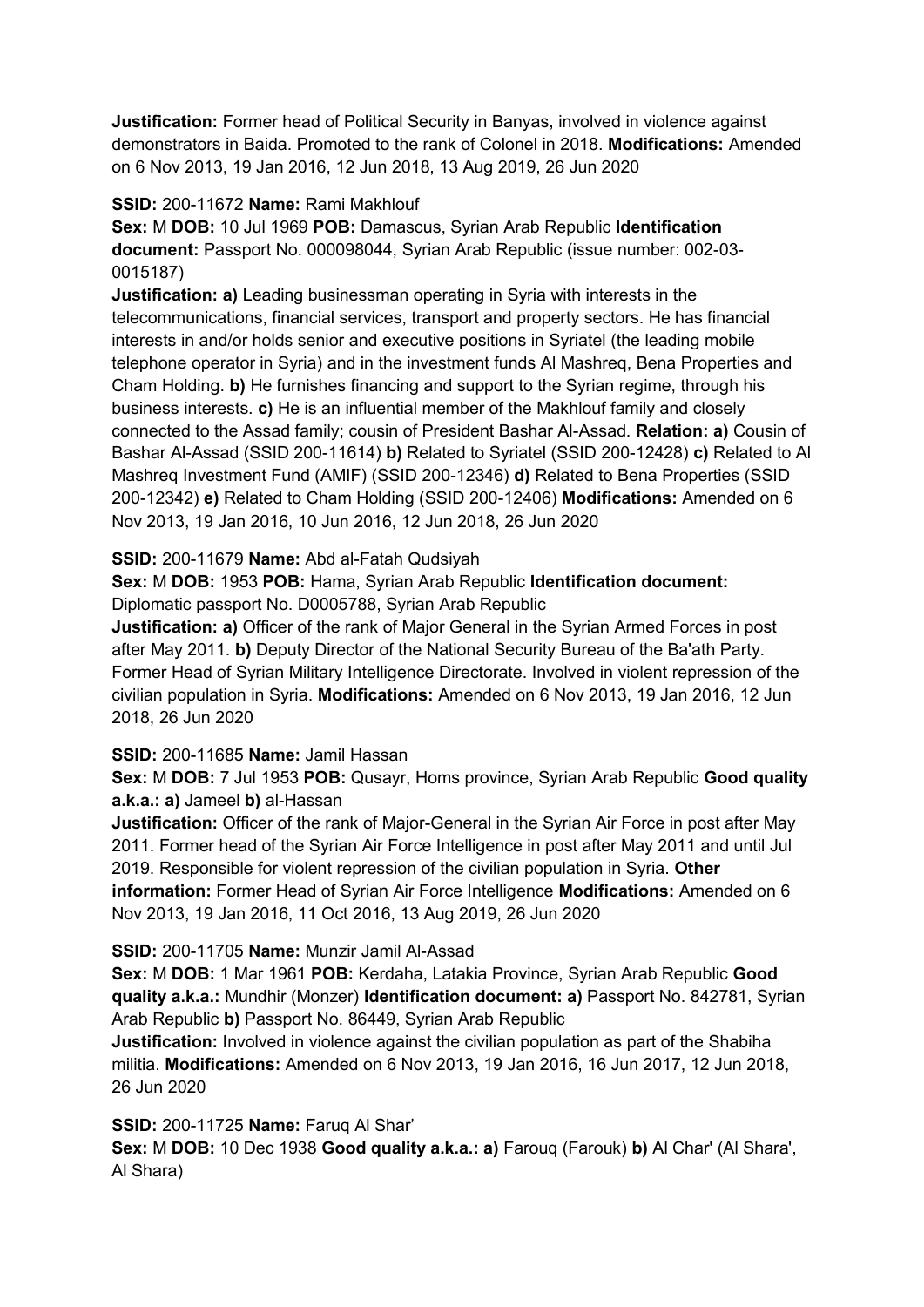**Justification:** Former Vice-President of Syria; involved in violence against the civilian population. **Modifications:** Amended on 6 Nov 2013, 17 Jun 2015, 19 Jan 2016, 26 Jun 2020

### **SSID:** 200-11739 **Name:** Mohammed Hamcho

## **DOB:** 20 May 1966 **Identification document:** Passport No. 002954347, Syrian Arab Republic

**Justification: a)** Leading businessman operating in Syria, with interests in the engineering and construction, media, hospitality and health sector. He has financial interests in and/or holds senior and executive positions within a number of companies in Syria, in particular Hamsho International, Hamsho Communication, Mhg International, Jupiter for Investment and Tourism project and Syria Metal Industries. **b)** He plays an important role in the business community in Syria as general secretary of the Damascus Chamber of Commerce (appointed by the then Minister for economy Khodr Orfali in Dec 2014), chairman of the China-Syria Bilateral Business Councils (since Mar 2014) and chairman of the Syrian Metal and Steel Council (since Dec 2015). **c)** He has close business relationships with key figures of the Syrian regime, including Maher al-Assad. **d)** He benefits from and provides support to the Syrian regime through his business interests, and is associated with persons benefiting from and providing support to that regime. **Relation: a)** Related to Hamcho International (SSID 200-12352) **b)** Related to Maher Al-Assad (SSID 200-11625) **Modifications:**  Amended on 6 Nov 2013, 11 Mar 2015, 10 Jun 2016, 26 Jun 2020

### **SSID:** 200-11745 **Name:** Iyad Makhlouf

**Sex:** M **DOB:** 21 Jan 1973 **POB:** Damascus, Syrian Arab Republic **Good quality a.k.a.:**  Eyad **Identification document:** Passport No. N001820740, Syrian Arab Republic **Justification: a)** Member of the Makhlouf family; son of Mohammed Makhlouf, brother of Hafez Makhlouf and Rami Makhlouf and brother of Ihab Makhlouf; cousin of President Bashar al-Assad. **b)** Member of the Syrian security and intelligence services in post after May 2011. **c)** As an officer in the General Intelligence Directorate, involved in violence against the civilian population in Syria. **Relation: a)** Brother of Rami Makhlouf (SSID 200- 11672) **b)** Brother of Hafiz Makhlouf (SSID 200-11652) **c)** Brother of Ihab Makhlouf (SSID 200-11761) **d)** Son of Mohammed Makhlouf (SSID 200-11828) **e)** Cousin of Bashar Al-Assad (SSID 200-11614) **f)** Related to the General Intelligence Directorate (SSID 200- 12366) **Modifications:** Amended on 6 Nov 2013, 19 Jan 2016, 12 Jun 2018, 26 Jun 2020

#### **SSID:** 200-11753 **Name:** Bassam Al Hassan

**Sex:** M **DOB:** 1961 **POB:** Sheen, Homs, Syrian Arab Republic **Good quality a.k.a.:** Al Hasan

**Justification:** Presidential Advisor for Strategic Affairs; head of the General Secretariat of the National Defence. Involved in violence against the civilian population. **Other information:** Rank: Major General **Modifications:** Amended on 6 Nov 2013, 19 Jan 2016, 13 Aug 2019, 26 Jun 2020

#### **SSID:** 200-11761 **Name:** Ihab Makhlouf

**Sex:** M **DOB:** 21 Jan 1973 **POB:** Damascus, Syrian Arab Republic **Good quality a.k.a.:**  Ehab (Iehab)

**Justification: a)** Leading businessman operating in Syria. He has business interests in several Syrian companies and entities, including Ramak Construction Co and Syrian International Private University for Science and Technology (SIUST). **b)** He is an influential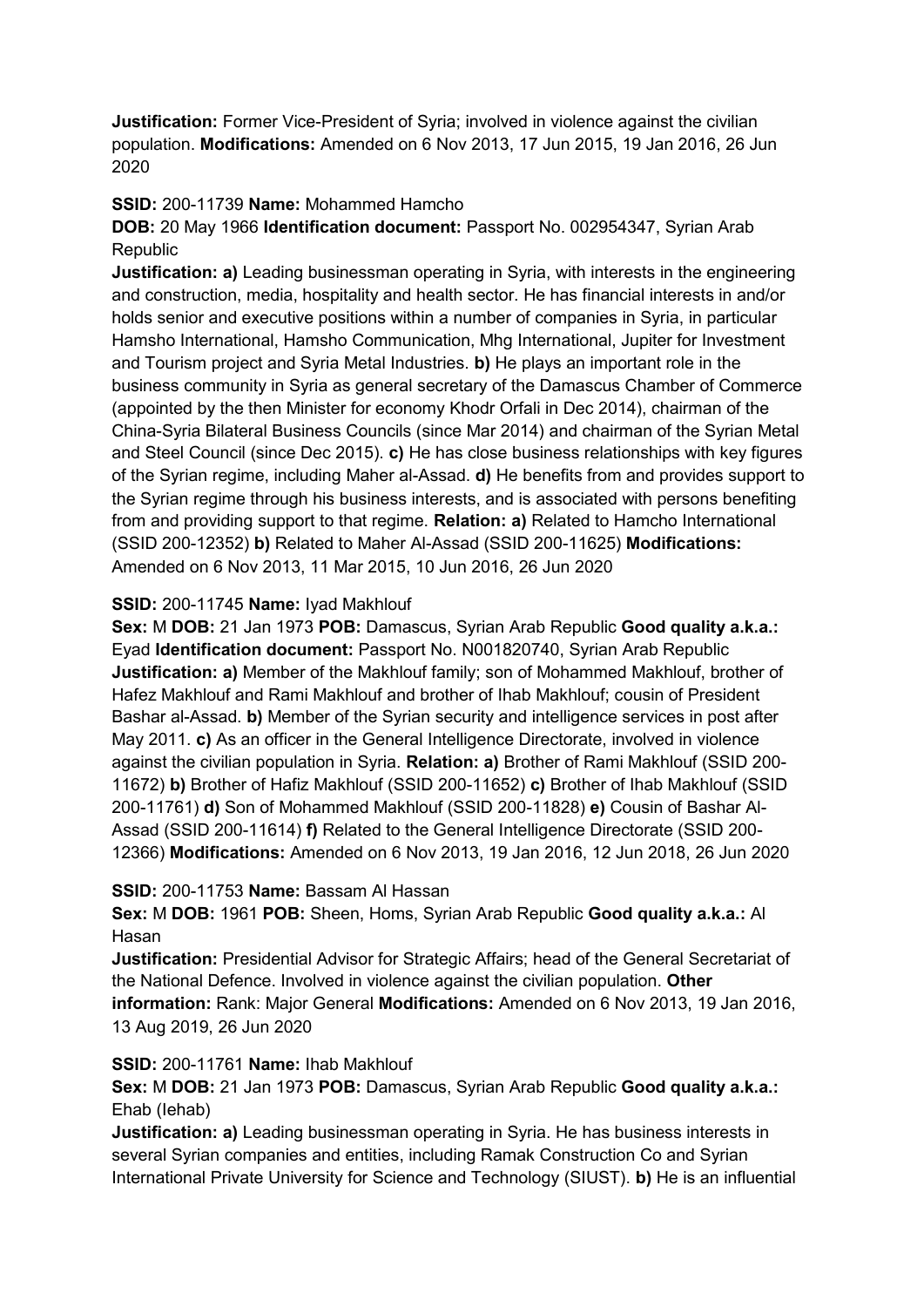member of the Makhlouf family and closely connected to the Assad family; cousin of President Bashar al-Assad. In 2020, Ehab Makhlouf took over Rami Makhlouf's business activities and the Syrian government granted him the contracts to operate and manage the duty-free markets across the country. **Relation:** Cousin of Bashar Al-Assad (SSID 200- 11614) **Other information:** Passport no: N002848852 **Modifications:** Amended on 6 Nov 2013, 19 Jan 2016, 10 Jun 2016, 26 Jun 2020, 11 Jun 2021

### **SSID:** 200-11770 **Name:** Zoulhima Chaliche

**Sex:** M **DOB: a)** 1946 **b)** 1951 **c)** 1956 **POB:** Kerdaha, Syrian Arab Republic **Good quality a.k.a.: a)** Dhu al-Himma (Zu al-Himma) **b)** Shalish (Shaleesh)

**Justification: a)** Officer of the Syrian security and intelligence services in post after May 2011; former Head of Presidential Security. **b)** Member of the Syrian Armed Forces of the rank of Major General in post after May 2011. **c)** Involved in violence against demonstrators. **d)** Member of the Assad family; cousin of President Bashar al-Assad. **Relation:** Cousin of Bashar Al-Assad (SSID 200-11614) **Other information:** Rank: Major General **Modifications:** Amended on 6 Nov 2013, 19 Jan 2016, 12 Jun 2018, 26 Jun 2020

## **SSID:** 200-11779 **Name:** Riyad Chaliche

**Sex:** M **Good quality a.k.a.:** Shalish (Shaleesh)

**Justification:** Former Director of Military Housing Establishment; provides funding to the Syrian regime; first cousin of President Bashar al-Assad. **Relation:** Cousin of Bashar Al-Assad (SSID 200-11614) **Other information:** Function: chairman of Riyad Isa Development Corporation **Modifications:** Amended on 6 Nov 2013, 19 Jan 2016, 26 Jun 2020

## **SSID:** 200-11784 **Name:** Mohammad Ali Jafari

**Sex:** M **Title:** Brigadier Commander **DOB:** 1 Sep 1957 **POB:** Yazd, Iran **Good quality a.k.a.: a)** Mohamed (Muhammad, Mohammed) **b)** Aziz **c)** Jaafari (Ja'fari, Jafari-Naja-fabadi) **Justification:** Head of 'Baqiayt Allah', cultural organisation of the Islamic Revolutionary Guard Corps. General Commander of the Islamic Revolutionary Guard Corps until 21.4.2019, involved in providing equipment and support to help the Syrian regime suppress protests in Syria. **Relation:** Related to the IRGC Qods Force (SSID 200-12378) **Modifications:** Amended on 6 Nov 2013, 19 Jan 2016, 26 Jun 2020

#### **SSID:** 200-11799 **Name:** Hossein Taeb

**Sex:** M **DOB:** 1963 **POB:** Tehran, Iran **Good quality a.k.a.: a)** Hassan (Hosein, Hussayn) **b)** Ta'eb **c)** Hojiatoleslam

**Justification:** Director of the Islamic Revolutionary Guard Corps Intelligence Service. Former Deputy Commander for Intelligence of the Islamic Revolutionary Guard Corps, involved in providing equipment and support to help the Syrian regime suppress protests in Syria. **Relation:** Related to the IRGC Qods Force (SSID 200-12378) **Modifications:**  Amended on 6 Nov 2013, 19 Jan 2016, 12 Jun 2018, 26 Jun 2020

## **SSID:** 200-11810 **Name:** Khalid Qaddur

**Sex:** M **Good quality a.k.a.: a)** Khaled **b)** Qadour (Qaddour, Kaddour)

**Justification: a)** Leading businessperson operating in Syria, with interests and/or activities in the telecommunications, oil and plastic industry sectors and close business relations with Maher al-Assad. **b)** He benefits from and provides support to the Syrian regime, through his business activities. **c)** Associate of Maher al-Assad, including through his business activities.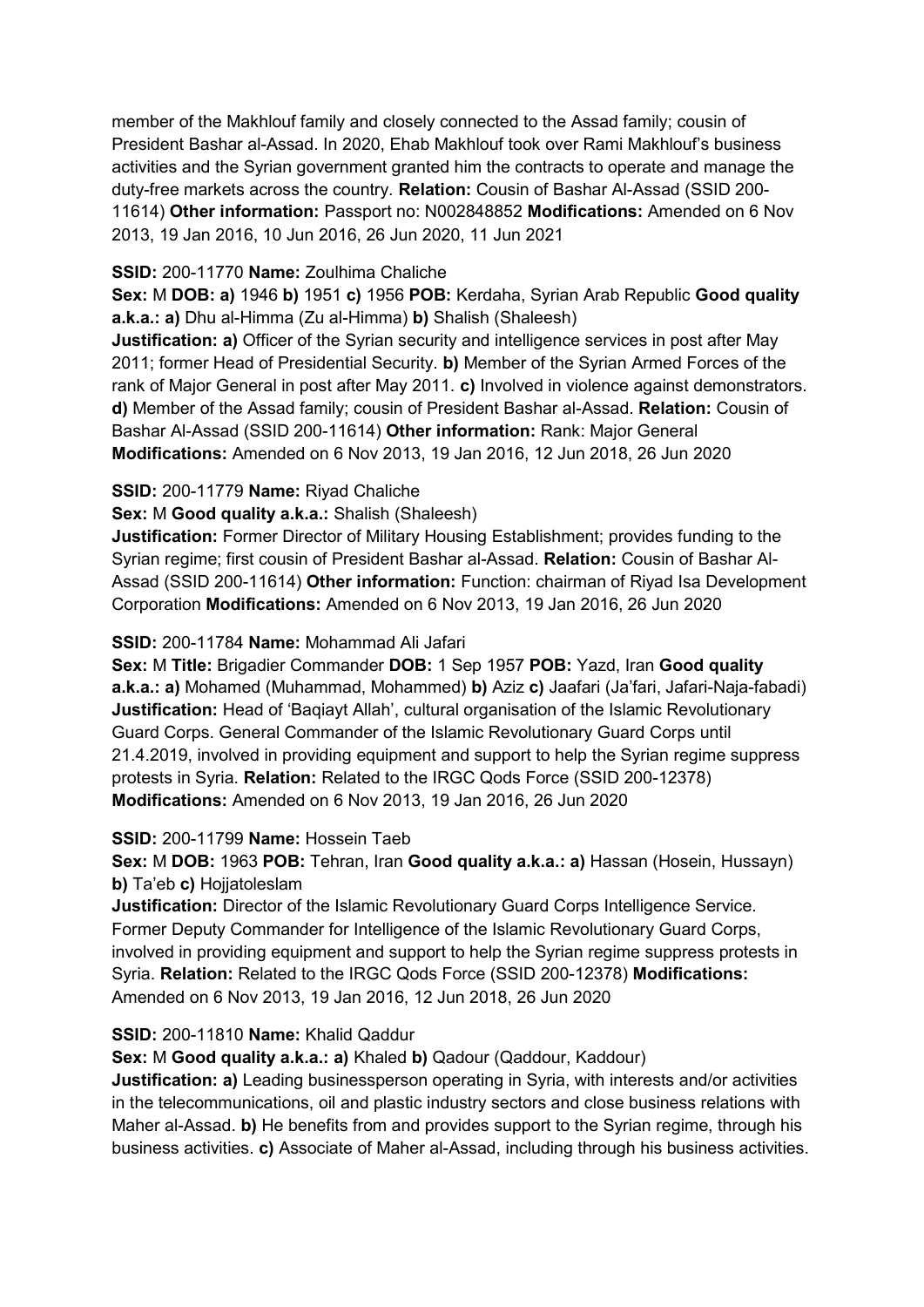**Relation:** Related to Maher Al-Assad (SSID 200-11625) **Modifications:** Amended on 6 Nov 2013, 11 Mar 2015, 10 Jun 2016, 26 Jun 2020

### **SSID:** 200-11814 **Name:** Ra'if Al-Quwatly

**Sex:** M **DOB:** 3 Feb 1967 **POB:** Damascus, Syrian Arab Republic **Good quality a.k.a.: a)**  Ri'af (Raeef) **b)** al-Quwatli (al-Kouatly)

**Justification:** Business associate of Maher al- Assad and responsible for managing some of his business interests; provides funding to the Syrian regime. **Relation:** Business associate of Maher Al-Assad (SSID 200-11625) **Modifications:** Amended on 6 Nov 2013, 19 Jan 2016, 10 Jun 2016, 26 Jun 2020

### **SSID:** 200-11820 **Name:** Mohammad Mufleh

**Sex:** M **Good quality a.k.a.: a)** Muhammad (Mohamed, Mohammed) **b)** Muflih **Justification:** Head of Syrian Military Intelligence in the town of Hama; involved in the crackdown on demonstrators. **Modifications:** Amended on 6 Nov 2013, 19 Jan 2016, 26 Jun 2020

### **SSID:** 200-11824 **Name:** Tawfiq Younes

**Sex:** M **Title:** Major General **Good quality a.k.a.: a)** Tawfik **b)** Yunes **Justification:** Former head of the Department for Internal Security of the General Intelligence Directorate; involved in violence against the civilian population. **Relation:** Related to the General Intelligence Directorate (SSID 200-12366) **Modifications:** Amended on 6 Nov 2013, 19 Jan 2016, 13 Aug 2019, 26 Jun 2020

### **SSID:** 200-11828 **Name:** Mohammed Makhlouf

**Sex:** M **DOB:** 19 Oct 1932 **POB:** Latakia, Syrian Arab Republic **Good quality a.k.a.:** Abu Rami

**Justification: a)** Influential member of the Makhlouf family; business associate and father of Rami, Ihab and Iyad Makhlouf. Closely associated with the Assad family and maternal uncle of Bashar and Maher al-Assad. Also referred to as Abu Rami. **b)** Leading businessperson operating in Syria, with interests and/or activities in multiple sectors of Syria's economy, including interests in and/or significant influence in the General Organisation of Tobacco and the oil and gas, arms and banking sectors. **c)** Involved in business dealings for the Syrian regime in arms procurement and banking. Given the extent of his business and political ties to the Syrian regime, he provides support to and benefits from the regime. **Relation: a)**  Uncle of Bashar Al-Assad (SSID 200-11614) **b)** Uncle of Maher Al-Assad (SSID 200-11625) **c)** Father of Rami Makhlouf (SSID 200-11672) **d)** Father of Ihab Makhlouf (SSID 200-11761) **e)** Father of Iyad Makhlouf (SSID 200-11745) **Modifications:** Amended on 6 Nov 2013, 19 Jan 2016, 10 Jun 2016, 26 Jun 2020

## **SSID:** 200-11836 **Name:** Ayman Jabir

**Sex:** M **POB:** Latakia, Syrian Arab Republic **Good quality a.k.a.: a)** Aiman **b)** Jaber **Justification: a)** Leading businessman operating in Syria, involved in the steel, media, consumable goods and oil sectors, including in trading these goods. He has financial interests and/or holds senior executive positions in a number of companies and entities in Syria, in particular Al Jazira (a.k.a. Al Jazerra, El Jazireh), Dunia TV and Sama Satellite Channel. **b)** Through his company Al Jazira, Ayman Jaber has facilitated the importation of oil from Overseas Petroleum Trading to Syria. **c)** Ayman Jaber benefits from and provides support to the Syrian regime, through his business interests. **d)** Provides direct support for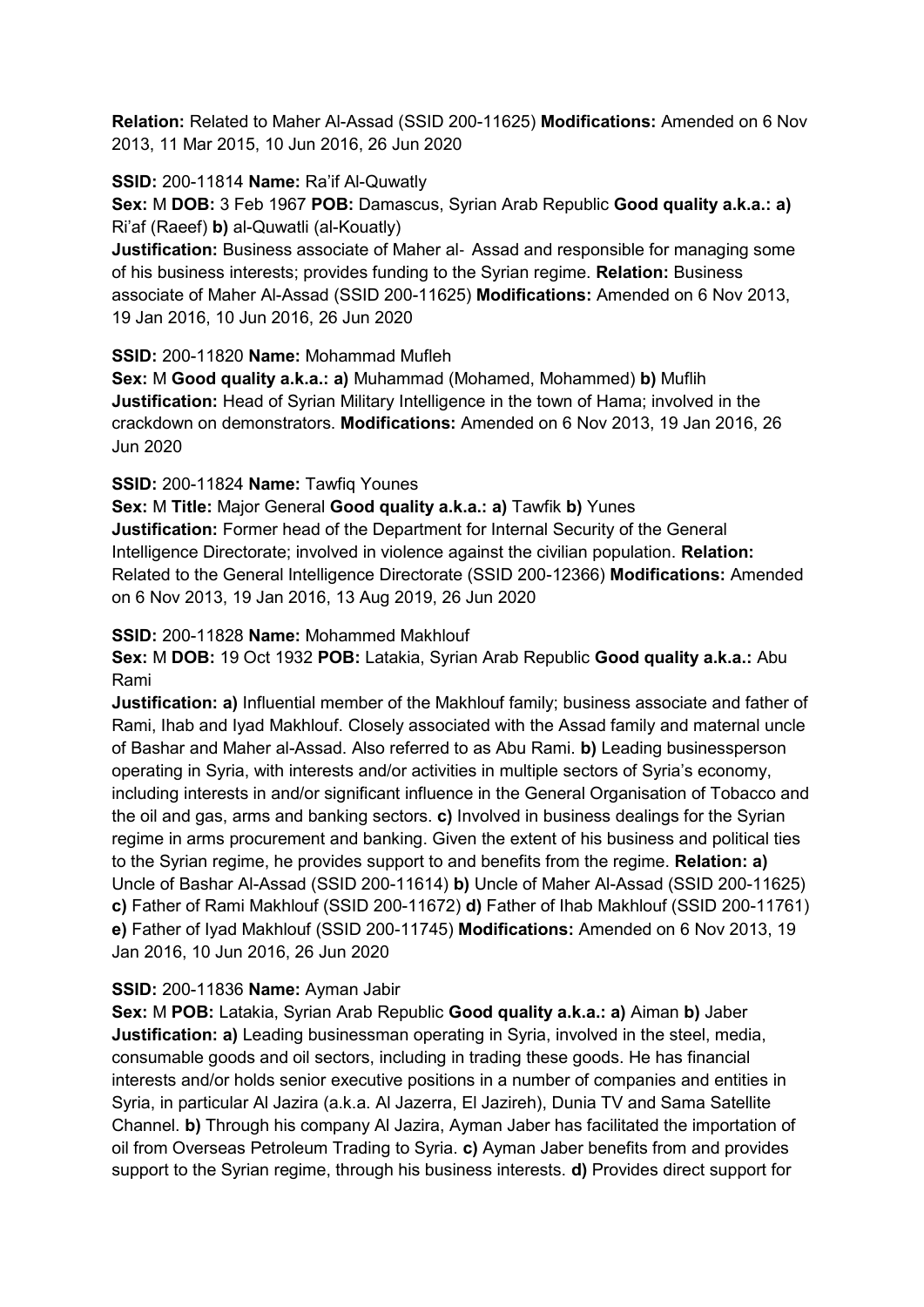and plays a leading role in activities of regime-affiliated militias known as Shabiha and/or Suqur as-Sahraa. **e)** Associate of Rami Makhlouf through his business activities, and an associate of Maher al-Assad through his role in regime-affiliated militias. **Relation: a)**  Related to Maher Al-Assad (SSID 200-11625) **b)** Related to Rami Makhlouf (SSID 200- 11672) **c)** Related to El Jazireh (SSID 200-28852) **d)** Related to Addounia TV (SSID 200- 12400) **Modifications:** Amended on 6 Nov 2013, 17 Dec 2014, 11 Mar 2015, 10 Jun 2016, 26 Jun 2020

#### **SSID:** 200-11849 **Name:** Hayel Al-Assad

**Sex:** M **Good quality a.k.a.: a)** Hael **b)** al-Asad

**Justification:** Assistant to Maher al-Assad; Head of the military police unit of the army's 4th Division, involved in repression. **Relation:** Related to Maher Al-Assad (SSID 200-11625) **Modifications:** Amended on 6 Nov 2013, 19 Jan 2016, 26 Jun 2020

#### **SSID:** 200-11853 **Name:** Ali Al-Salim

#### **Sex:** M **Good quality a.k.a.:** al-Saleem

**Justification:** Director of the supplies office of the Syrian Ministry of Defence, entry point for all arms acquisitions by the Syrian army. **Modifications:** Amended on 6 Nov 2013, 19 Jan 2016, 26 Jun 2020

## **SSID:** 200-11857 **Name:** Nizar Al-Assad

**Sex:** M **DOB: a)** 2 Mar 1948 **b)** 23 Mar 1948 **c)** Mar 1948 **Good quality a.k.a.:** al-Asad (Assad, Asad, Assaad, Asaad, Al-Assaad) **Nationality: a)** Syrian Arab Republic **b)** Lebanon **c)** Canada **Identification document: a)** Passport No. 011090258, Syrian Arab Republic **b)**  Passport No. RL0003434, Lebanon **c)** Passport No. AG629220, Canada **Justification: a)** Leading Syrian businessperson with close ties to the regime. Associated with the Assad and Makhlouf families. **b)** As such, he has been participating in, benefiting from or otherwise supporting the Syrian regime. **c)** Leading oil investor, founder and head of the Lead Contracting & Trading Ltd company. **Modifications:** Amended on 6 Nov 2013, 19 Jan 2016, 12 Jun 2018, 13 Aug 2019, 1 Oct 2019, 26 Jun 2020, 21 May 2021

## **SSID:** 200-11862 **Name:** Rafiq Shahadah

**Sex:** M **Title:** Major General **DOB:** 1956 **POB:** Jablah, Latakia Province, Syrian Arab Republic **Good quality a.k.a.: a)** Rafeeq **b)** Shahada (Shahade, Shahadeh, Chahade, Chahadeh, Chahada)

**Justification:** Member of the Syrian Armed Forces of the rank of Major General in post after May 2011. Former Head of Syrian Military Intelligence (SMI) Branch 293 (Internal Affairs) in Damascus. Directly involved in repression and violence against the civilian population in Damascus. Advisor to President Bashar al-Assad for strategic questions and military intelligence. **Relation:** Related to Bashar Al-Assad (SSID 200-11614) **Modifications:**  Amended on 6 Nov 2013, 17 Jun 2015, 19 Jan 2016, 16 Jun 2017, 12 Jun 2018, 26 Jun 2020

## **SSID:** 200-11878 **Name:** Muhammad Said Bukhaytan

**Sex:** M **Good quality a.k.a.: a)** Mohammad (Mohammed) **b)** Sa'id (Sa'eed, Saeed) **Justification:** Assistant Regional Secretary of the Ba'ath Arab Socialist Party since 2005; from 2000 to 2005 Director for the national security of the regional Ba'ath party. Former Governor of Hama (1998-2000). Close associate of President Bashar al-Assad and Maher al-Assad. Senior decision-maker in the regime on repression of civilian population. **Relation:**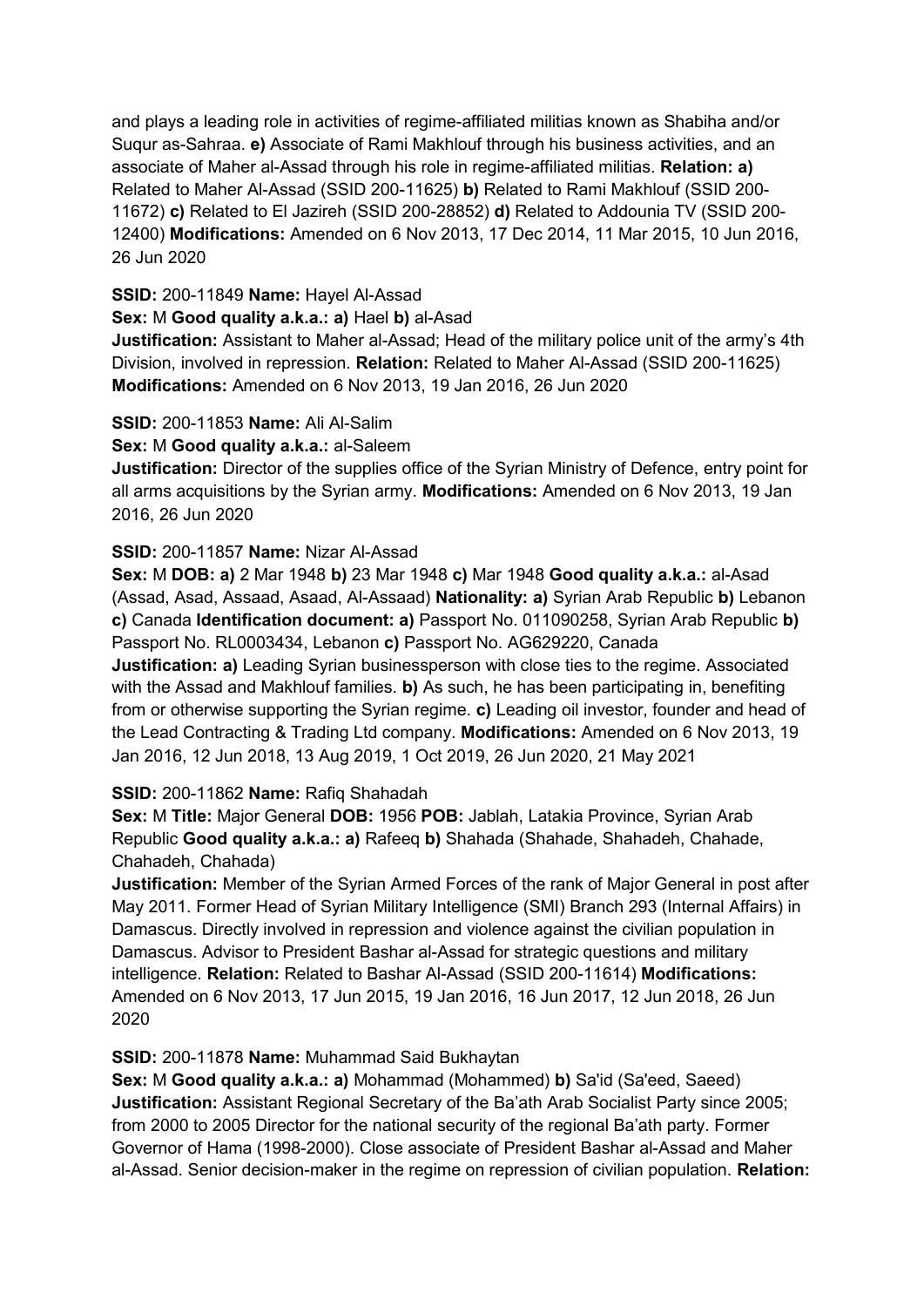**a)** Related to Bashar Al-Assad (SSID 200-11614) **b)** Related to Maher Al-Assad (SSID 200- 11625) **Modifications:** Amended on 6 Nov 2013, 19 Jan 2016, 26 Jun 2020

### **SSID:** 200-11882 **Name:** Ali Douba

**Sex:** M **DOB:** 1933 **POB:** Karfis, Syrian Arab Republic

**Justification: a)** Special Advisor to President Bashar al-Assad. **b)** As Special Advisor, participates in, benefits from and supports the Syrian regime. Has been involved in violently repressing the civilian population in Syria. **Relation:** Related to Bashar Al-Assad (SSID 200- 11614) **Modifications:** Amended on 6 Nov 2013, 19 Jan 2016, 10 Jun 2016, 13 Aug 2019, 26 Jun 2020

#### **SSID:** 200-11886 **Name:** Nawful Al-Husayn

**Sex:** M **Title:** Brigadier-General **Good quality a.k.a.: a)** Nawfal (Nofal, Nawfel) **b)** al-Hussain (al-Hussein)

**Justification:** Idlib Syrian Military Intelligence (SMI) Branch Chief. Directly involved in repression of and violence against the civilian population in Idlib province. **Modifications:**  Amended on 6 Nov 2013, 17 Jun 2015, 19 Jan 2016, 26 Jun 2020

### **SSID:** 200-11890 **Name:** Husam Sukkar

#### **Sex:** M **Title:** Brigadier

**Justification:** Presidential Adviser on Security Affairs. Presidential Adviser for security agencies' repression of and violence against the civilian population in Syria. **Modifications:**  Amended on 6 Nov 2013, 19 Jan 2016, 26 Jun 2020

#### **SSID:** 200-11894 **Name:** Muhammed Zamrini

**Sex:** M **Title:** Brigadier-General **Good quality a.k.a.: a)** Muhamad **b)** Zamreni **Justification:** Branch Chief for Syrian Military Intelligence (SMI) in Homs. Directly involved in repression of and violence against the civilian population in Homs. **Modifications:**  Amended on 6 Nov 2013, 17 Jun 2015, 19 Jan 2016, 26 Jun 2020

## **SSID:** 200-11898 **Name:** Munir Adanov

**Sex:** M **DOB:** 1951 **POB:** Homs, Syrian Arab Republic **Good quality a.k.a.: a)** Mounir (Mouneer, Monir, Moneer, Muneer) **b)** Adnuf (Adanof) **Identification document:** Passport No. 0000092405, Syrian Arab Republic

**Justification:** Officer of the rank of Lieutenant General and Deputy Chief of General Staff, Operations and Training for the Syrian Army in post after May 2011. In his position as Deputy Chief of General Staff he was directly involved in repression of and violence against the civilian population in Syria. **Other information: a)** Position: Deputy Chief of General Staff, Operations and Training, Syrian Army **b)** Rank: Lieutenant-General, Syrian Arab Army **Modifications:** Amended on 6 Nov 2013, 19 Jan 2016, 11 Oct 2016, 26 Jun 2020

#### **SSID:** 200-11903 **Name:** Ghassan Khalil

**Sex:** M **Title:** Brigadier-General **Good quality a.k.a.:** Khaleel

**Justification:** Head of General Intelligence Directorate's Information Branch. Directly involved in repression of and violence against the civilian population in Syria. **Modifications:**  Amended on 6 Nov 2013, 19 Jan 2016, 26 Jun 2020

**SSID:** 200-11907 **Name:** Mohammed Jabir

**Sex:** M **POB:** Latakia, Syrian Arab Republic **Good quality a.k.a.: a)** Mohammad (Muhammad, Mohamed) **b)** Jaber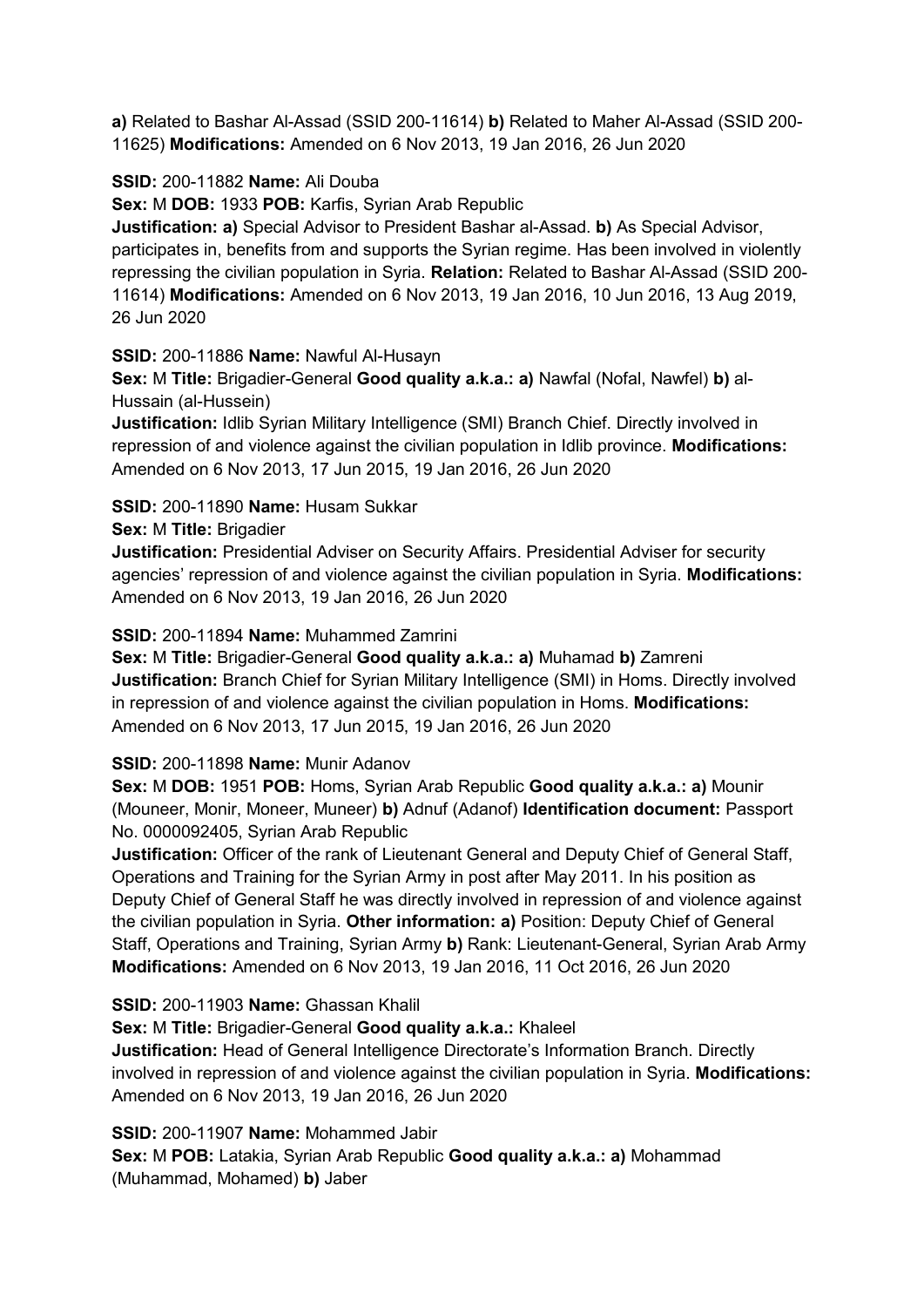**Justification:** Shabiha militia. Associate of Maher al-Assad for the Shabiha militia. Directly involved in repression of and violence against the civilian population, and in coordination of Shabiha militia groups. **Relation:** Related to Maher Al-Assad (SSID 200-11625) **Modifications:** Amended on 6 Nov 2013, 19 Jan 2016, 26 Jun 2020

## **SSID:** 200-11912 **Name:** Samir Hassan

#### **Sex:** M

**Justification: a)** Leading businessperson operating in Syria, with interests and/or activities in multiple sectors of Syria's economy. He holds interests in and/or has significant influence in the Amir Group and Cham Holding, two conglomerates with interests in the real estate, tourism, transport and finance sectors. President of the Syrian-Russian business council. **b)**  Samir Hassan supports the Syrian regime's war effort with cash donations. **c)** Samir Hassan is associated with persons benefitting from or supporting the regime. In particular, he is associated with Rami Makhlouf and Issam Anbouba, who have been designated by the Council and benefit from the Syrian regime. **Relation: a)** Related to Rami Makhlouf (SSID 200-11672) **b)** Related to Issam Anbouba (SSID 200-11924) **c)** Related to Cham Holding (SSID 200-12406) **Modifications:** Amended on 6 Nov 2013, 17 Dec 2014, 19 Jan 2016, 10 Jun 2016, 13 Aug 2019, 26 Jun 2020, 11 Jun 2021

### **SSID:** 200-11916 **Name:** Tarif Akhras

**Sex:** M **DOB:** 2 Jun 1951 **POB:** Homs, Syrian Arab Republic **Good quality a.k.a.:** Al Akhras **Identification document:** Passport No. 0000092405, Syrian Arab Republic **Justification:** Prominent businessman benefiting from and supporting the Syrian regime. Founder of the Akhras Group (commodities, trading, processing and logistics) and former Chairman of the Homs Chamber of Commerce. Close business relations with President Bashar al-Assad's family. Member of the Board of the Federation of Syrian Chambers of Commerce. Provided logistical support for the regime (buses and tank loaders). **Modifications:** Amended on 6 Nov 2013, 17 Dec 2014, 19 Jan 2016, 12 Jun 2018, 26 Jun 2020

## **SSID:** 200-11924 **Name:** Issam Anbouba

## **Sex:** M **DOB:** 1952 **POB:** Homs, Syrian Arab Republic

**Justification:** Providing financial support for the repressive apparatus and the paramilitary groups exerting violence against the civil population in Syria. Providing property (premises, warehouses) for improvised detention centres. Financial relations with high-ranking Syrian officials. Co-founder and member of the board of Cham Holding. **Relation:** Related to Cham Holding (SSID 200-12406) **Other information:** President of Anbouba for Agricultural Industries Co. **Modifications:** Amended on 6 Nov 2013, 19 Jan 2016, 13 Aug 2019, 26 Jun 2020

#### **SSID:** 200-11931 **Name:** Tayseer Qala Awwad

**Sex:** M **DOB:** 1943 **POB:** Damascus, Syrian Arab Republic

**Justification:** Former Minister of Justice. Associated with the Syrian regime and its violent repression of the civilian population. Former Head of Military Court. Member of the High Judicial Council. **Modifications:** Amended on 6 Nov 2013, 19 Jan 2016, 12 Jun 2018, 26 Jun 2020

**SSID:** 200-11937 **Name:** Adnan Hassan Mahmoud **Sex:** M **DOB:** 1966 **POB:** Tartous, Syrian Arab Republic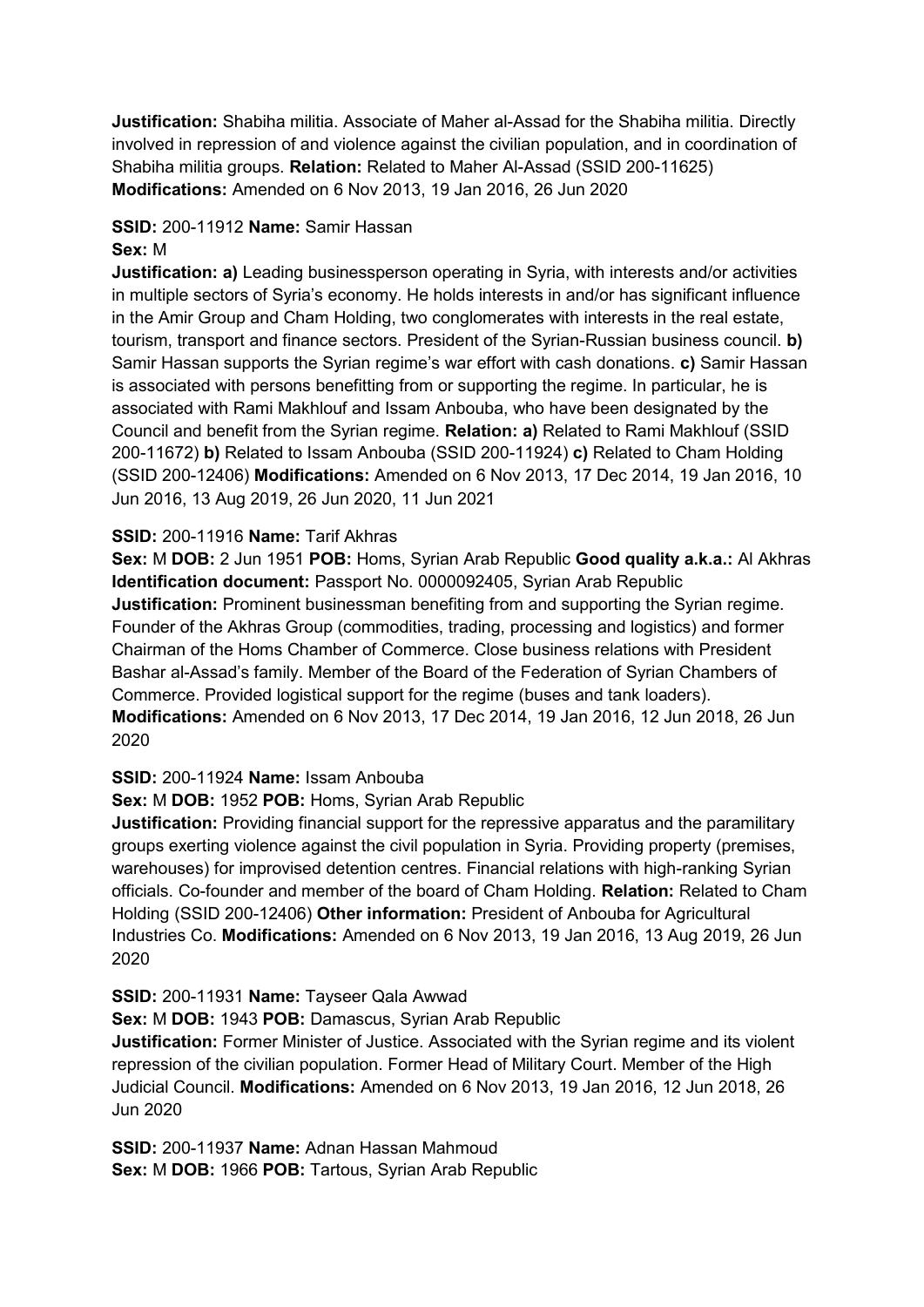**Justification:** Former Syrian Ambassador to Iran until 2020. Former Minister of Information in power after May 2011. As a former Government Minister, shares responsibility for the Syrian regime's violent repression of the civilian population. **Modifications:** Amended on 6 Nov 2013, 19 Jan 2016, 10 Jun 2016, 16 Jun 2017, 26 Jun 2020, 11 Jun 2021

## **SSID:** 200-11943 **Name:** Jumah Al-Ahmad

**Sex:** M **Title:** Major General **Good quality a.k.a.:** al-Ahmed

**Justification:** Commander Special Forces. Responsible for the use of violence against protestors across Syria. **Modifications:** Amended on 6 Nov 2013, 19 Jan 2016, 26 Jun 2020

#### **SSID:** 200-11947 **Name:** Lu'ai al-Ali

**Sex:** M **Title:** Colonel **POB:** Jablah, Latakia Province, Syrian Arab Republic **Good quality a.k.a.:** Louay (Loai)

**Justification:** Head of Syrian Military Intelligence, Dara'a Branch. Responsible for violence against protesters in Dara'a. **Modifications:** Amended on 6 Nov 2013, 17 Jun 2015, 19 Jan 2016, 13 Aug 2019, 26 Jun 2020

#### **SSID:** 200-11951 **Name:** Ali Abdullah Ayyub

**Sex:** M **DOB:** 1952 **POB:** Lattakia, Syrian Arab Republic **Good quality a.k.a.: a)** Abdallah **b)** Ayyoub (Ayub, Ayoub, Ayob)

**Justification:** Vice President of the Council of Ministers and Minister of Defence. Appointed in Jan 2018. Officer of the rank of General in the Syrian Army, in post after May 2011. Former Chief of General Staff of the Syrian Armed Forces. Person supporting the Syrian regime and responsible for repression of and violence against the civilian population in Syria. **Modifications:** Amended on 6 Nov 2013, 19 Jan 2016, 11 Oct 2016, 7 Mar 2018, 26 Jun 2020, 30 Oct 2020

**SSID:** 200-11955 **Name:** Fahd Jasim al-Furayj

**Sex:** M **DOB:** 1 Jan 1950 **POB:** Hama, Syrian Arab Republic **Good quality a.k.a.: a)** Fahid (Fahed) **b)** Jasem (Jassim, Jassem) **c)** al-Freij

**Justification:** Former Minister of Defence. As a former Government Minister, shares responsibility for the Syrian regime's violent repression of the civilian population in Syria. **Modifications:** Amended on 6 Nov 2013, 19 Jan 2016, 11 Oct 2016, 7 Mar 2018, 26 Jun 2020

## **SSID:** 200-11959 **Name:** Aous "Ali" Aslan

**Sex:** M **Title:** Major General **DOB:** 1958 **Good quality a.k.a.:** Aws (Aus)

**Justification:** High-ranking officer. Close to Maher al-Assad and President Bashar al-Assad. Former positions: Commander of the 40th Brigade (4th Division) between 2011 and 2014; deputy Commander of the 4th Division in 2015; Commander of the 2nd Corps in 2016. Involved in the crackdown on the civilian population across Syria, including arbitrary arrests, mass killings and forced displacements of civilian population. **Relation: a)** Related to Maher Al-Assad (SSID 200-11625) **b)** Related to Bashar Al-Assad (SSID 200-11614) **Modifications:** Amended on 6 Nov 2013, 19 Jan 2016, 26 Jun 2020

## **SSID:** 200-11965 **Name:** Ghassan Belal

**Sex:** M **Title:** General **Good quality a.k.a.:** Bilal

**Justification:** Head of the 4th Division security bureau, head of the 555th paratrooper regiment. Adviser to Maher al-Assad and coordinator of security operations. Responsible for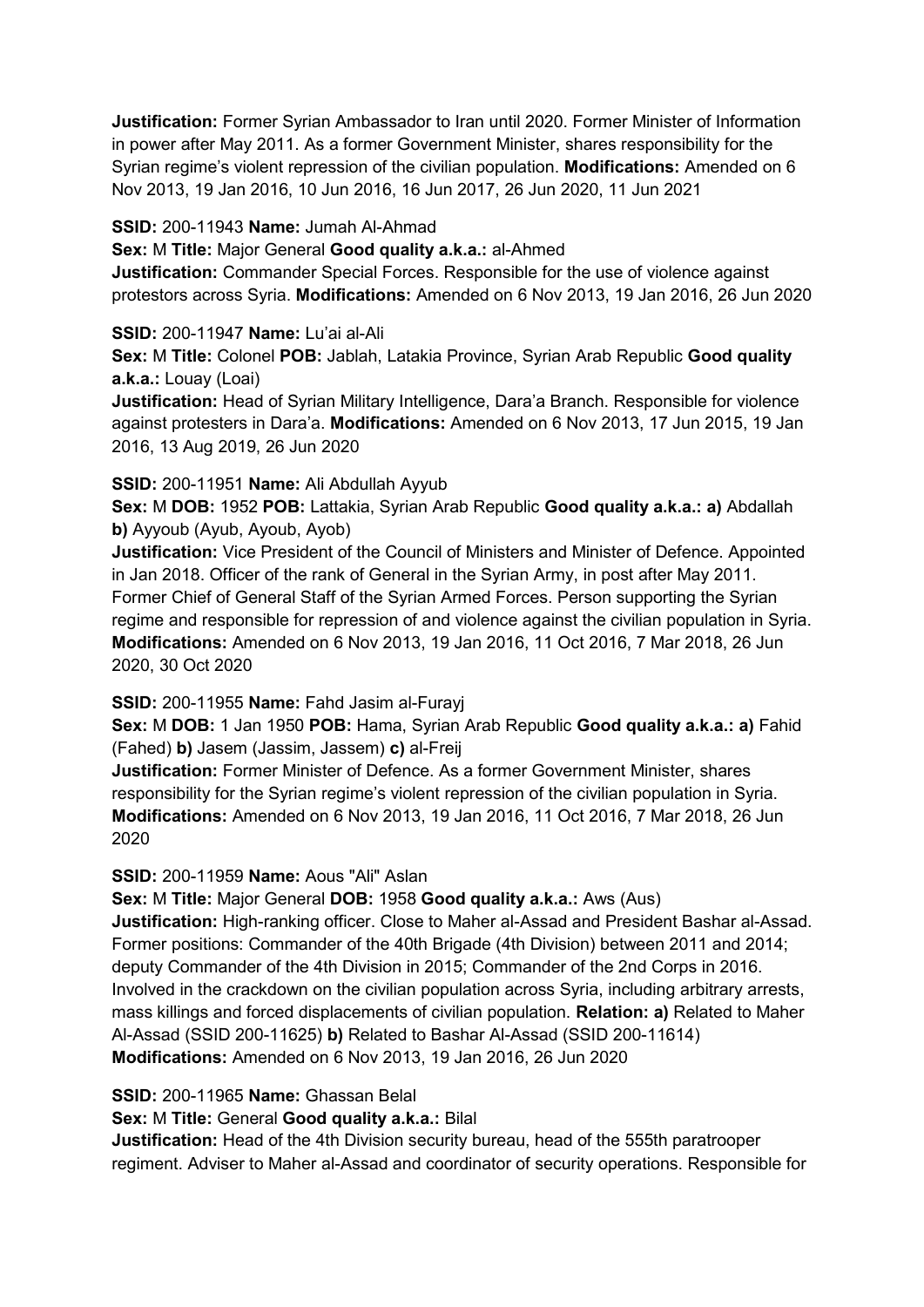the crackdown on the civilian population across Syria and involved in several breaches of cessation of hostilities in the Ghouta. **Relation:** Related to Maher Al-Assad (SSID 200- 11625) **Modifications:** Amended on 6 Nov 2013, 19 Jan 2016, 16 Jun 2017, 26 Jun 2020

### **SSID:** 200-11969 **Name:** Abdullah Berri

### **Sex:** M **Good quality a.k.a.:** Abdallah

**Justification:** Head of the Berri family militia. In charge of pro-government militia involved in the crackdown on the civilian population in Aleppo. **Modifications:** Amended on 6 Nov 2013, 19 Jan 2016, 26 Jun 2020

## **SSID:** 200-11973 **Name:** George Chaoui

### **Sex:** M

**Justification:** Member of the Syrian electronic army (territorial army intelligence service). Involved in the violent crackdown and call for violence against the civilian population across Syria. **Modifications:** Amended on 6 Nov 2013, 19 Jan 2016, 26 Jun 2020

## **SSID:** 200-11977 **Name:** Zuhair Hamad

**Sex:** M **POB:** Damascus, Syrian Arab Republic **Good quality a.k.a.:** Zouheir (Zuheir, Zouhair)

**Justification:** Officer of the rank of Major General in the Syrian Armed Forces in post after May 2011. Deputy Head of General Intelligence Directorate. Responsible for repression, human rights abuses and violence against the civilian population in Syria. **Relation:** Related to General Intelligence Directorate (SSID 200-12366) **Other information: a)** Position: Deputy Head of General Intelligence Directorate (a.k.a. General Security Directorate) since Jul 2012 **b)** Rank: Major General **Modifications:** Amended on 6 Nov 2013, 19 Jan 2016, 11 Oct 2016, 26 Jun 2020

## **SSID:** 200-11981 **Name:** Amar Ismael

**Sex:** M **DOB:** 3 Apr 1973 (approximately) **POB:** Damascus, Syrian Arab Republic **Good quality a.k.a.: a)** Ammar **b)** Ismail

**Justification:** Civilian-Head of Syrian electronic army (territorial army intelligence service). Involved in the violent crackdown and call for violence against the civilian population across Syria. **Modifications:** Amended on 6 Nov 2013, 19 Jan 2016, 26 Jun 2020

**SSID:** 200-11985 **Name:** Mujahed Ismail

## **Sex:** M **Good quality a.k.a.:** Ismael

**Justification:** Member of Syrian electronic army (territorial army intelligence service). Involved in the violent crackdown and call for violence against the civilian population across Syria. **Modifications:** Amended on 6 Nov 2013, 19 Jan 2016, 26 Jun 2020

#### **SSID:** 200-11989 **Name:** Nazih

#### **Sex:** M **Title:** Major General

**Justification:** Deputy Director of General Intelligence Directorate. Responsible for the use of violence across Syria and intimidation and torture of protestors. **Relation:** Related to the General Intelligence Directorate (SSID 200-12366) **Modifications:** Amended on 19 Jan 2016, 26 Jun 2020

# **SSID:** 200-11993 **Name:** Kifah Moulhem

**Sex:** M **Title:** Major General **POB:** Junaynat Ruslan, Tartous province, Syrian Arab Republic **Good quality a.k.a.:** Moulhim (Mulhem, Mulhim, Milhem)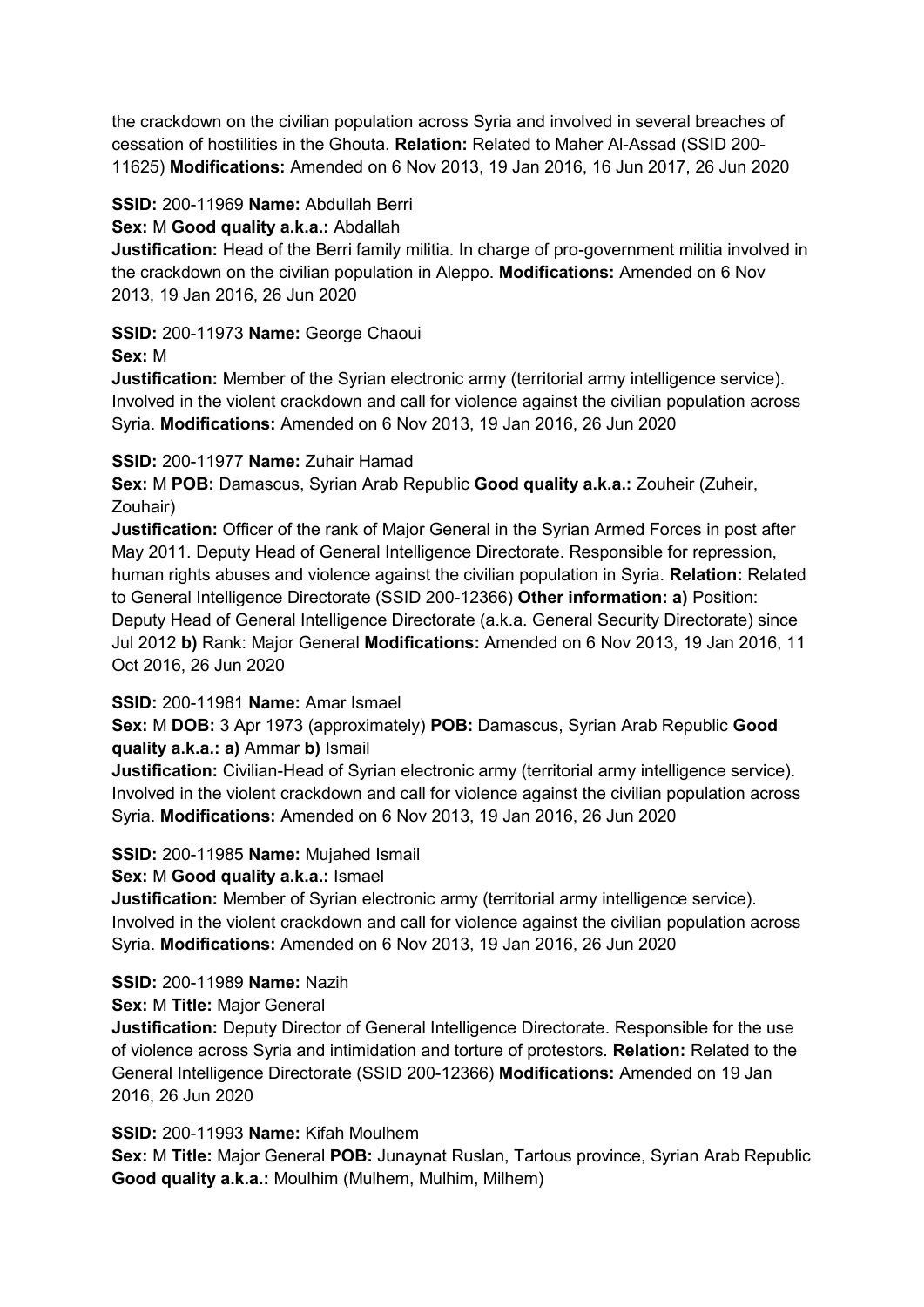**Justification:** Head of the Military Intelligence Directorate since Mar 2019. Former Head of the Security Committee in the Southern region and former deputy head of the Military Intelligence directorate, leading the regime's operation in Homs and Aleppo regions. Responsible for the crackdown on the civilian population in Deir ez-Zor and the main individual responsible for the violent repression committed by the Military Intelligence Directorate (Branch 248) throughout 2011 and 2012 as well as torture and severe violations on detainees. **Relation:** Related to the Military Intelligence Directorate (SSID 200-12370) **Modifications:** Amended on 6 Nov 2013, 19 Jan 2016, 16 Jun 2017, 26 Jun 2020

## **SSID:** 200-11997 **Name:** Wajih Mahmud

**Sex:** M **Title:** Major General **Good quality a.k.a.:** Wajeeh

**Justification:** Commander 18th Armoured Division. Responsible for the violence against protestors in Homs. **Modifications:** Amended on 6 Nov 2013, 19 Jan 2016, 26 Jun 2020

**SSID:** 200-12009 **Name:** Talal Mustafa Tlass

**Sex:** M **Title:** Lt. General

**Justification:** Deputy Chief of General Staff (Logistics and supplies). Responsible for the use of violence against protestors across Syria. **Modifications:** Amended on 6 Nov 2013, 19 Jan 2016, 26 Jun 2020

**SSID:** 200-12013 **Name:** Fu'ad Tawil

**Sex:** M **Title:** Major General

**Justification:** Deputy head of the Syrian Air Force Intelligence. Responsible for the use of violence across Syria and intimidation and torture of protestors. **Modifications:** Amended on 6 Nov 2013, 19 Jan 2016, 26 Jun 2020

**SSID:** 200-12017 **Name:** Mohammad Al-Jleilati

**Sex:** M **DOB:** 1945 **POB:** Damascus, Syrian Arab Republic **Good quality a.k.a.:** Mohamed (Muhammad, Mohammed)

**Justification:** Former Minister of Finance, in office until 9.2.2013. As a former Government Minister, shares responsibility for the Syrian regime's violent repression of the civilian population. **Modifications:** Amended on 6 Nov 2013, 23 Jun 2014, 19 Jan 2016, 10 Jun 2016, 26 Jun 2020

**SSID:** 200-12033 **Name:** Ibrahim Al-Hassan **Sex:** M **Title:** Major General **Good quality a.k.a.:** al-Hasan **Justification:** Deputy Chief of Staff. Military official involved in the violence in Homs. **Modifications:** Amended on 6 Nov 2013, 19 Jan 2016, 26 Jun 2020

**SSID:** 200-12037 **Name:** Khalil Zghraybih

**Sex:** M **Title:** Brigadier **Good quality a.k.a.: a)** Zghraybeh (Zghraybe, Zghrayba, Zghraybah, Zaghraybeh, Zaghraybe, Zaghrayba, Zaghraybah, Zeghraybeh, Zeghraybe, Zeghrayba, Zeghraybah, Zughraybeh, Zughraybe, Zughrayba, Zughraybah, Zighraybeh, Zighraybe, Zighraybah, Zighrayba) **b)** Khaleel

**Justification:** 14th Division. Military official involved in the violence in Homs. **Modifications:**  Amended on 6 Nov 2013, 19 Jan 2016, 26 Jun 2020

**SSID:** 200-12041 **Name:** Ali Barakat

**Sex:** M **Good quality a.k.a.: a)** Barakat **b)** Ali

**Justification:** Military official involved in the violence in Homs. Currently serves in the 30th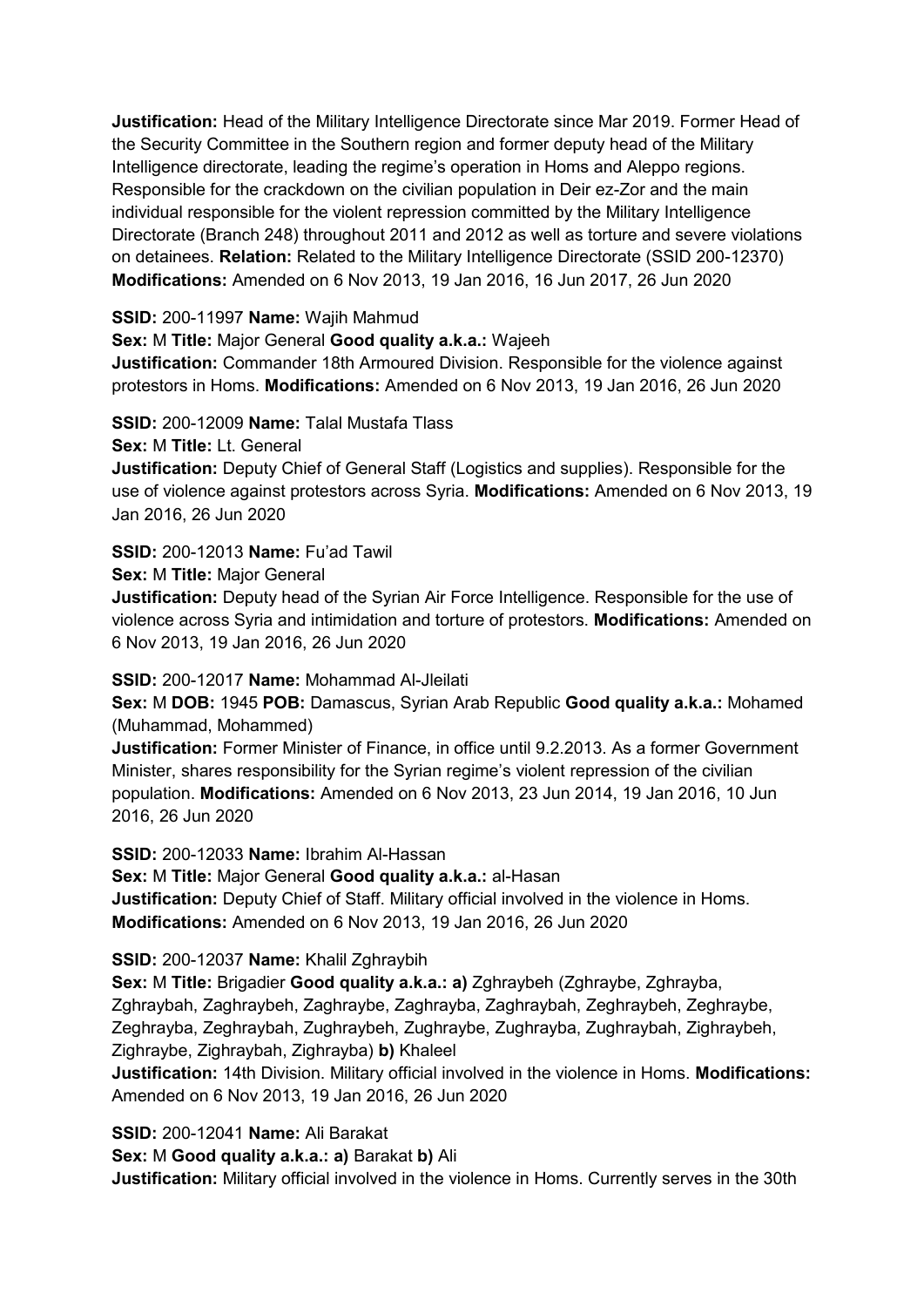Mobile Infantry Division of the Republican Guard. **Modifications:** Amended on 6 Nov 2013, 19 Jan 2016, 13 Aug 2019, 11 Jun 2021

## **SSID:** 200-12045 **Name:** Talal Makhluf

**Sex:** M **Title:** Major General **Good quality a.k.a.:** Makhlouf

**Justification:** Former commander of the 105th Brigade of the Republican Guards. Former Commander General of the Republican Guards. Current Commander of the 2nd Corps. Member of the Syrian Armed Forces of the rank of Major General in post after May 2011. Military official involved in the violence in Damascus. **Modifications:** Amended on 6 Nov 2013, 19 Jan 2016, 12 Jun 2018, 13 Aug 2019, 26 Jun 2020

**SSID:** 200-12049 **Name:** Nazih Hassun

**Sex:** M **Title:** Major General **Good quality a.k.a.: a)** Nazeeh **b)** Hassoun

**Justification:** Officer of the rank of Major General in the Syrian Armed Forces in post after May 2011. Head of the Political Security Directorate of the Syrian security services in post after May 2011. Responsible for violent repression of the civilian population in Syria. **Modifications:** Amended on 6 Nov 2013, 17 Jun 2015, 19 Jan 2016, 12 Jun 2018, 26 Jun 2020

**SSID:** 200-12053 **Name:** Maan Jdiid

**Sex:** M **Title:** Captain **Good quality a.k.a.: a)** Ma'an **b)** Jdid (Jedid, Jedeed, Jadeed, Jdeed) **Justification:** Presidential Guard. Military official involved in the violence in Homs. **Modifications:** Amended on 6 Nov 2013, 19 Jan 2016, 26 Jun 2020

**SSID:** 200-12057 **Name:** Mohammad Al-Shaar

**Sex:** M **Good quality a.k.a.: a)** Mohamed (Muhammad, Mohammed) **b)** al-Chaar (al-Sha'ar, al-Cha'ar)

**Justification:** Political Security Division. Military official involved in the violence in Homs. **Modifications:** Amended on 6 Nov 2013, 19 Jan 2016, 26 Jun 2020

**SSID:** 200-12061 **Name:** Khald Al-Taweel

**Good quality a.k.a.: a)** Khaled **b)** Al-Tawil

**Justification:** Political Security Division. Military official involved in the violence in Homs. **Modifications:** Amended on 6 Nov 2013, 19 Jan 2016

**SSID:** 200-12065 **Name:** Ghiath Fayad

**Sex:** M **Good quality a.k.a.:** Fayyad **Justification:** Political Security Division. Military official involved in the violence in Homs. **Modifications:** Amended on 6 Nov 2013, 19 Jan 2016, 26 Jun 2020

#### **SSID:** 200-12069 **Name:** Jawdat Ibrahim Safi

**Sex:** M **Title:** Brigadier General

**Justification:** Ordered troops to shoot at protestors in and around Damascus, including Mo'adamiyeh, Douma, Abasiyeh, Duma. **Other information:** Position: Commander of the 154th Regiment **Modifications:** Amended on 6 Nov 2013, 19 Jan 2016, 26 Jun 2020

**SSID:** 200-12074 **Name:** Muhammad Ali Durgham

**Sex:** M **Title:** Major General **Good quality a.k.a.:** Mohammad (Muhammad, Mohammed) **Justification:** Ordered troops to shoot at protestors in and around Damascus, including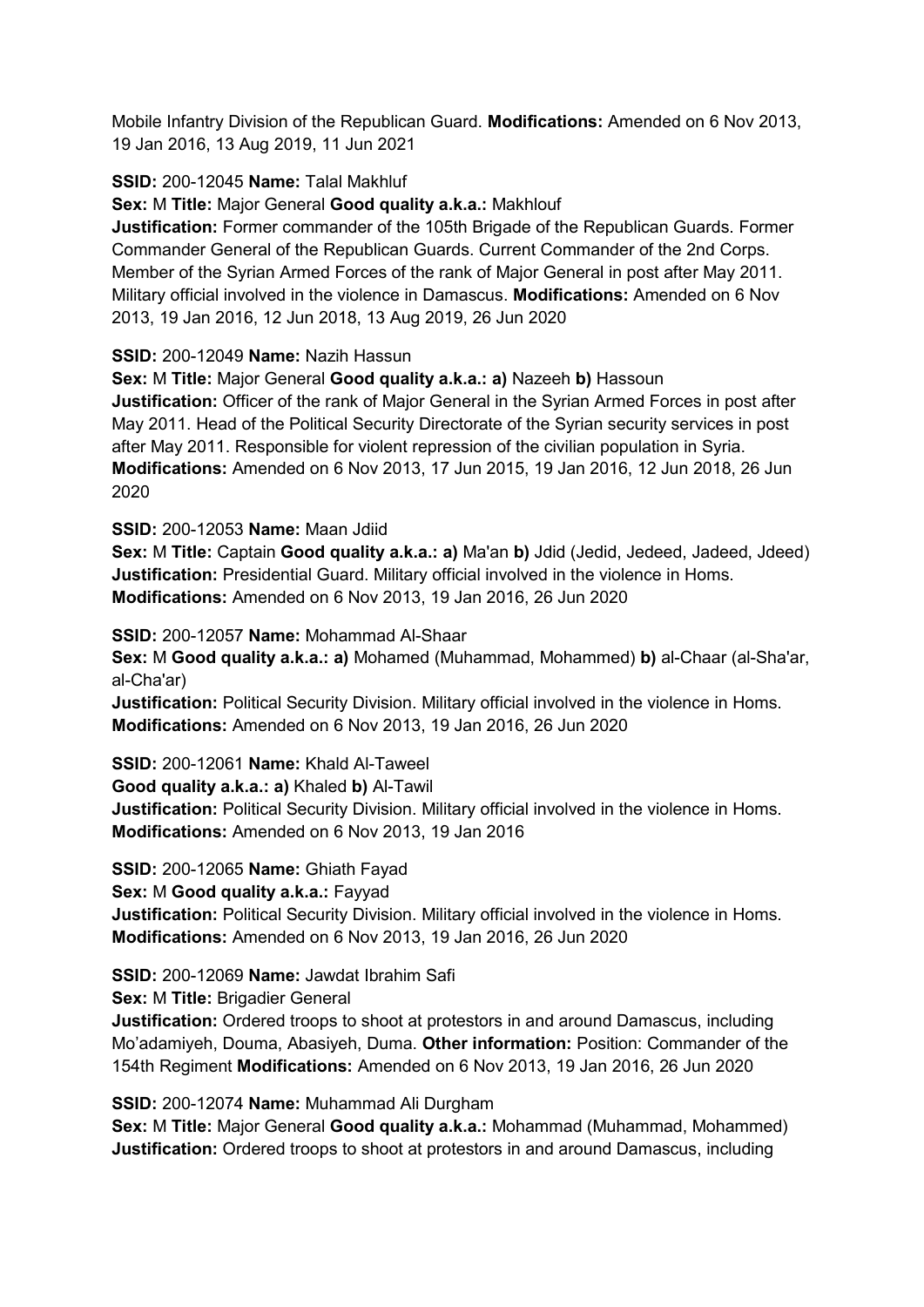Mo'adamiyeh, Douma, Abasiyeh, Duma. **Other information:** Position: Commander of the 4th Division **Modifications:** Amended on 6 Nov 2013, 19 Jan 2016, 26 Jun 2020

**SSID:** 200-12079 **Name:** Ramadan Mahmoud Ramadan

**Sex:** M **Title:** Major General

**Justification:** Ordered troops to shoot protestors in Baniyas and Deraa. **Other information:** Position: Commander of the 35th Special Forces Regiment **Modifications:** Amended on 6 Nov 2013, 19 Jan 2016, 26 Jun 2020

**SSID:** 200-12089 **Name:** Naim Jasem Suleiman

**Sex:** M **Title:** Major General **Good quality a.k.a.:** Naaeem (Naeem, Na'eem, Naaim, Na'im) **Justification:** Gave orders to troops to shoot protestors in Douma. **Other information:** Position: Commander of the 3rd Division **Modifications:** Amended on 6 Nov 2013, 19 Jan 2016, 26 Jun 2020

**SSID:** 200-12094 **Name:** Jihad Mohamed Sultan

**Sex:** M **Title:** Brigadier General **Good quality a.k.a.:** Mohammad (Muhammad, Mohammed)

**Justification:** Gave orders to troops to shoot protestors in Douma. **Other information:** Position: Commander of the 65th Brigade **Modifications:** Amended on 6 Nov 2013, 19 Jan 2016, 26 Jun 2020

**SSID:** 200-12099 **Name:** Fo'ad Hamoudeh

**Sex:** M **Title:** Major General **Good quality a.k.a.: a)** Fouad (Fu'ad) **b)** Hammoudeh (Hammoude, Hammouda, Hammoudah)

**Justification:** Gave orders to troops to shoot protestors in Idlib at the beginning of Sep 2011. **Other information:** Position: Commander of the military operations in Idlib **Modifications:** Amended on 6 Nov 2013, 19 Jan 2016, 26 Jun 2020

**SSID:** 200-12104 **Name:** Bader Aqel

**Sex:** M **Title:** Major General

**Justification:** Gave soldiers orders to pick up the bodies and hand them over to the mukhabarat and responsible for the violence in Bukamal. **Other information:** Position: Special Forces Commander **Modifications:** Amended on 6 Nov 2013, 19 Jan 2016, 26 Jun 2020

**SSID:** 200-12109 **Name:** Ghassan Afif

**Sex:** M **Title:** Brigadier General **Good quality a.k.a.:** Afeef

**Justification:** Commander of military operations in Homs, Baniyas and Idlib. **Other information:** Position: Commander of the 45th Regiment **Modifications:** Amended on 6 Nov 2013, 19 Jan 2016, 26 Jun 2020

**SSID:** 200-12114 **Name:** Mohamed Maaruf

**Sex:** M **Title:** Brigadier General **Good quality a.k.a.: a)** Mohammad (Muhammad, Mohammed) **b)** Maarouf (Ma'ruf)

**Justification:** Commander of military operations in Homs. Gave orders to shoot protestors in Homs. **Other information:** Position: Commander of the 45th Regiment **Modifications:**  Amended on 6 Nov 2013, 19 Jan 2016, 26 Jun 2020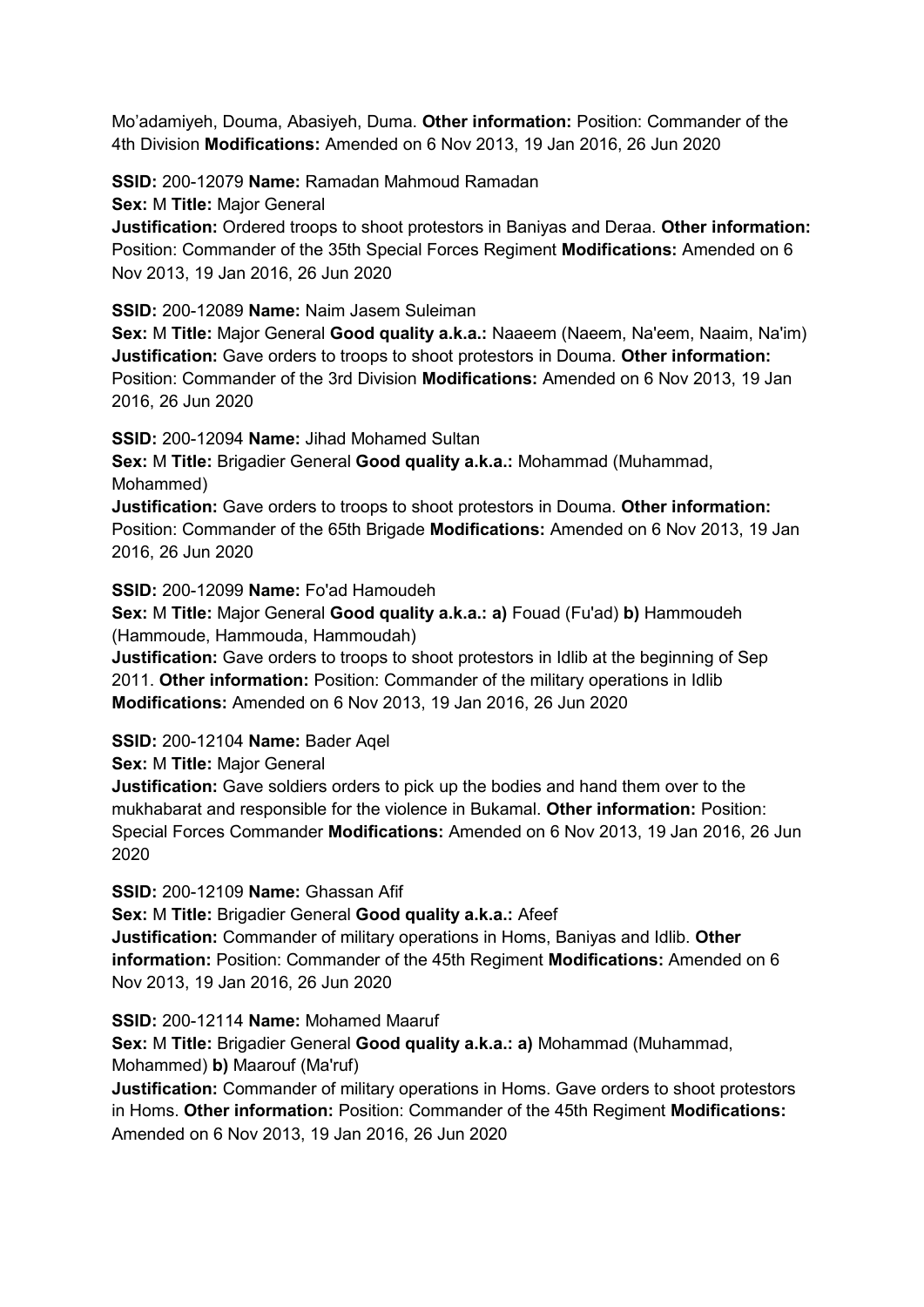**SSID:** 200-12119 **Name:** Yousef Ismail

**Sex:** M **Title:** Brigadier General **Good quality a.k.a.:** Ismael

**Justification:** Gave orders to troops to shoot at houses and people on roofs during a funeral in Talbiseh for protesters killed the previous day. **Other information:** Position: Commander of the 134th Brigade **Modifications:** Amended on 6 Nov 2013, 19 Jan 2016, 26 Jun 2020

### **SSID:** 200-12124 **Name:** Jamal Yunes

**Sex:** M **Title:** Brigadier General **Good quality a.k.a.:** Younes

**Justification:** Gave orders to troops to shoot at protestors in Mo'adamiyeh. Head of the Military Security Committee in Hama in 2018. **Other information:** Position: Commander of the 555th Regiment **Modifications:** Amended on 6 Nov 2013, 19 Jan 2016, 26 Jun 2020, 11 Jun 2021

**SSID:** 200-12133 **Name:** Ali Dawwa **Sex: M Title: Brigadier General Justification:** Gave orders to troops to shoot protestors in Al-Herak. **Modifications:**  Amended on 6 Nov 2013, 19 Jan 2016, 26 Jun 2020

### **SSID:** 200-12137 **Name:** Mohamed Khaddor

**Sex:** M **Title:** Major General **Good quality a.k.a.: a)** Mohammad (Muhammad, Mohammed) **b)** Khaddour (Khaddur, Khadour, Khudour)

**Justification:** Gave orders to troops to beat protesters with sticks and then arrest them. Responsible for repression of peaceful protestors in Douma. **Other information:** Position: Commander of the 106th Brigade, Presidential Guard **Modifications:** Amended on 6 Nov 2013, 19 Jan 2016, 13 Aug 2019, 26 Jun 2020

## **SSID:** 200-12147 **Name:** Wafiq Nasser

**Sex:** M **Good quality a.k.a.:** Wafeeq

**Justification:** As Head of the Suwayda Regional Branch of the Department for Military Intelligence, responsible for arbitrary detention and torture of detainees in Suwayda. **Other information:** Position: Head of Suwayda Regional Branch (Department of Military Intelligence) **Modifications:** Amended on 6 Nov 2013, 19 Jan 2016, 26 Jun 2020

#### **SSID:** 200-12152 **Name:** Ahmed Dibe

**Sex:** M **Good quality a.k.a.: a)** Ahmad **b)** Dib (Deeb)

**Justification:** As Head of the Deraa Regional Branch of the General Security Directorate, responsible for arbitrary detention and torture of detainees in Deraa. **Other information:** Head of Deraa Regional Branch (General Security Directorate) **Modifications:** Amended on 6 Nov 2013, 19 Jan 2016, 26 Jun 2020

**SSID:** 200-12157 **Name:** Makhmoud Al-Khattib

**Sex:** M **Good quality a.k.a.: a)** Mahmoud **b)** al-Khatib (al-Khateeb)

**Justification:** As Head of the Investigative Branch of the Political Security Directorate, responsible for detention and torture of detainees. **Other information:** Position: Head of Investigative Branch (Political Security Directorate) **Modifications:** Amended on 6 Nov 2013, 19 Jan 2016, 26 Jun 2020

**SSID:** 200-12162 **Name:** Mohamed Heikmat Ibrahim

**Sex:** M **Good quality a.k.a.: a)** Mohammad (Muhammad, Mohammed) **b)** Hikmat (Hekmat) **Justification:** Head of the police of Al-Hassaka. Major General. As former Head of the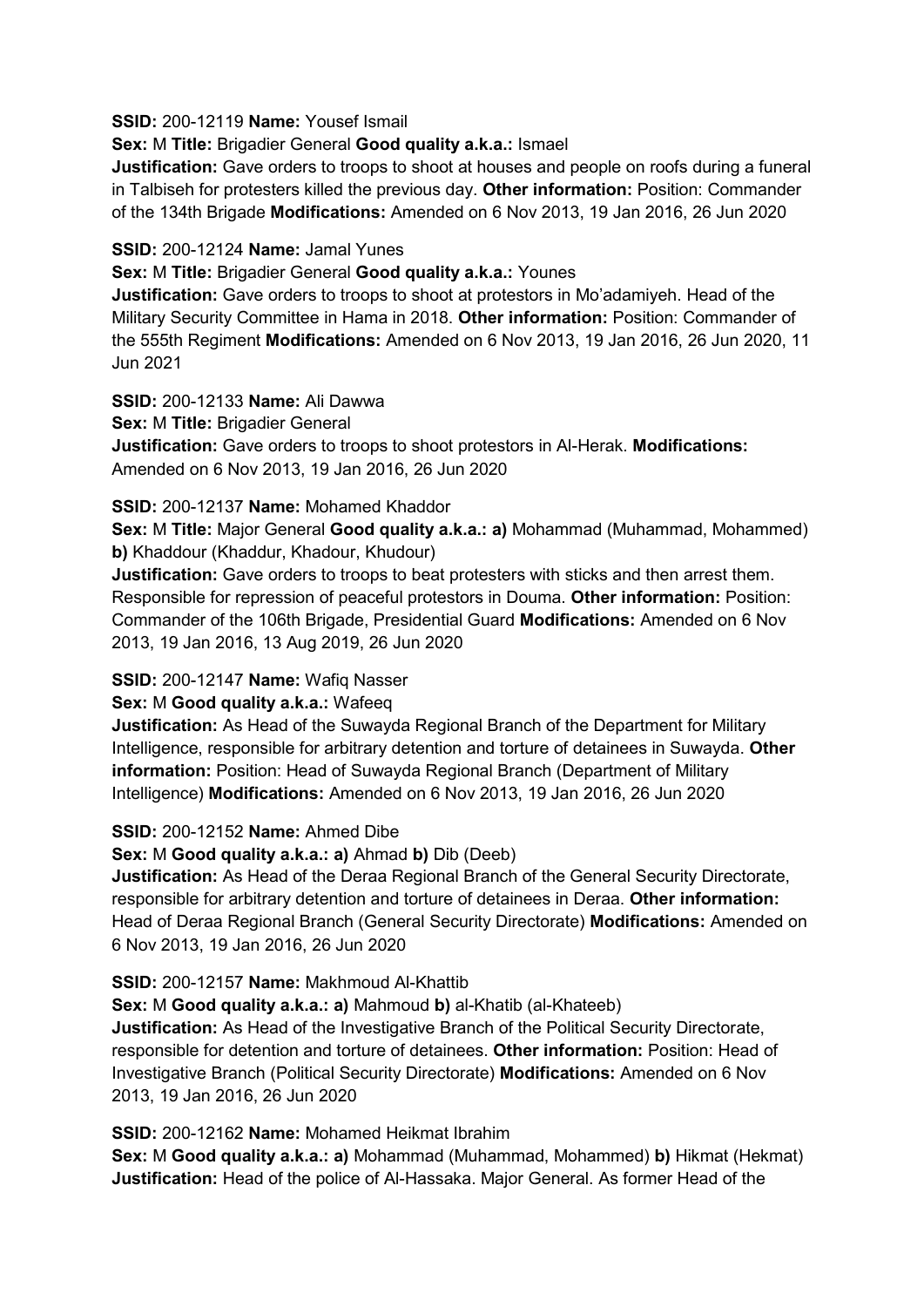Operations Branch of the Political Security Directorate, was responsible for detention and torture of detainees. **Other information:** Position: Major General. Head of the police of Al-Hassaka **Modifications:** Amended on 6 Nov 2013, 19 Jan 2016, 13 Aug 2019, 26 Jun 2020

### **SSID:** 200-12167 **Name:** Nasser Al-Ali

**Sex:** M **Title:** Brigadier General **Good quality a.k.a.: a)** Nasr (Naser) **b)** al-Ali **Justification:** Head of the Political Security Directorate since Jul 2019. Responsible for detention and torture of detainees. **Relation:** Related to Political Security Directorate (SSID 200-21418) **Other information:** Position: Head of the Political Security Directorate **Modifications:** Amended on 13 Feb 2013, 6 Nov 2013, 19 Jan 2016, 26 Jun 2020

**SSID:** 200-12181 **Name:** Wael Nader Al-Halqi

**Sex:** M **Title:** Dr. **DOB:** 1964 **POB:** Dara'a Province, Syrian Arab Republic **Good quality a.k.a.:** al-Halki

**Justification:** Former Prime Minister, in office until 3.7.2016, and former Minister of Health. As a former Government Minister, shares responsibility for the Syrian regime's violent repression of the civilian population. Chair of the Board of Trustees of the Qasyoun Private University. **Modifications:** Amended on 6 Nov 2013, 19 Jan 2016, 16 Jun 2017, 26 Jun 2020

**SSID:** 200-12188 **Name:** Mansour Fadlallah Azzam

**Sex:** M **DOB:** 1960 **POB:** Sweida Province, Syrian Arab Republic **Good quality a.k.a.: a)**  Mansur **b)** Fadl Allah

**Justification:** Minister for Presidency Affairs. As a Government Minister, shares responsibility for the Syrian regime's violent repression of the civilian population. **Modifications:** Amended on 6 Nov 2013, 19 Jan 2016, 26 Jun 2020

**SSID:** 200-12195 **Name:** Emad Abdul-Ghani Sabouni

**Sex:** M **DOB:** 1964 **POB:** Damascus, Syrian Arab Republic **Good quality a.k.a.: a)** Imad **b)**  Abdul Ghani **c)** Al Sabuni

**Justification:** Former Minister of Telecommunications and Technology, in office until at least Apr 2014. As a former Government Minister, shares responsibility for the Syrian regime's violent repression of the civilian population. Appointed in Jul 2016 as the Head of Planning and International Cooperation Agency (PICC). The PICC is a government agency, affiliated to the Prime Ministry and produces, in particular, the five-year plans that provide the broad guidelines for the Government's economic and development policies.

**Modifications:** Amended on 6 Nov 2013, 19 Jan 2016, 10 Jun 2016, 12 Jun 2018, 26 Jun 2020, 11 Jun 2021

**SSID:** 200-12201 **Name:** Sufian Allaw

**Sex:** M **DOB:** 1944 **POB:** al-Bukamal, Deir Ezzor, Syrian Arab Republic **Justification:** Former Minister of Oil and Mineral Resources. Associated with the Syrian regime and its violent repression of the civilian population. **Modifications:** Amended on 6 Nov 2013, 19 Jan 2016, 26 Jun 2020

**SSID:** 200-12208 **Name:** Adnan Slakho

**Sex:** M **Title:** Dr. **DOB:** 1955 **POB:** Damascus, Syrian Arab Republic **Justification:** Former Minister of Industry. Associated with the Syrian regime and its violent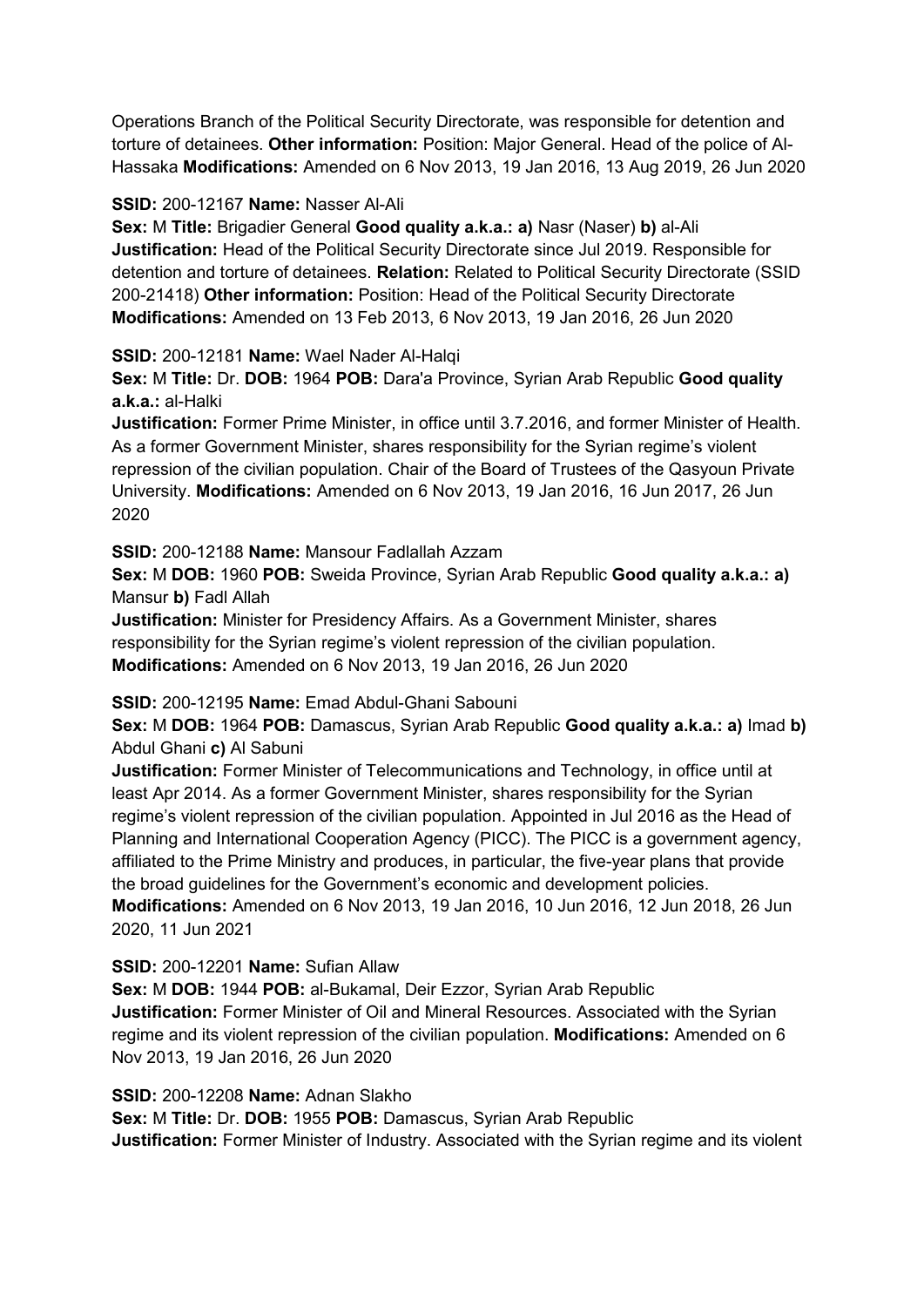repression of the civilian population. **Modifications:** Amended on 6 Nov 2013, 19 Jan 2016, 26 Jun 2020

### **SSID:** 200-12214 **Name:** Saleh Al-Rashed

**Sex:** M **Title:** Dr. **DOB:** 1964 **POB:** Aleppo Province, Syrian Arab Republic **Justification:** Former Minister of Education. Associated with the Syrian regime and its violent repression of the civilian population. **Modifications:** Amended on 6 Nov 2013, 19 Jan 2016, 26 Jun 2020

### **SSID:** 200-12221 **Name:** Fayssal Abbas

**Sex:** M **Title:** Dr. **DOB:** 1955 **POB:** Hama Province, Syrian Arab Republic **Good quality a.k.a.:** Faysal

**Justification:** Former Minister of Transport. Associated with the Syrian regime and its violent repression of the civilian population. **Modifications:** Amended on 6 Nov 2013, 19 Jan 2016, 26 Jun 2020

### **SSID:** 200-12235 **Name:** Bushra Al-Assad

**Sex:** W **DOB:** 24 Oct 1960 **Good quality a.k.a.: a)** Bouchra **b)** Shawkat **c)** Al Assad **Justification:** Member of the Assad family; sister of President Bashar al-Assad. Given the close personal relationship and intrinsic financial relationship to President Bashar al-Assad, she benefits from and is associated with the Syrian regime. **Relation:** Sister of Bashar Al-Assad (SSID 200-11614) **Modifications:** Amended on 6 Nov 2013, 23 Jun 2014, 19 Jan 2016, 11 Oct 2016, 26 Jun 2020

### **SSID:** 200-12241 **Name:** Asma Al-Assad

**Sex:** W **DOB:** 11 Aug 1975 **POB:** London, United Kingdom **Good quality a.k.a.: a)** Fawaz **b)** Al Akhras **Identification document:** Passport No. 707512830, Syrian Arab Republic, Expiry date: 22 Sep 2020

**Justification:** Member of the Assad family and closely connected to key regime figures; wife of President Bashar al-Assad. Given the close personal relationship and intrinsic financial relationship to President Bashar al-Assad, she benefits from and is associated with the Syrian regime. **Relation:** Wife of Bashar Al-Assad (SSID 200-11614) **Other information:** Maiden name: Al Akhras **Modifications:** Amended on 6 Nov 2013, 19 Jan 2016, 11 Oct 2016, 26 Jun 2020

## **SSID:** 200-12250 **Name:** Manal Al-Assad

**Sex:** W **DOB:** 2 Feb 1970 **POB:** Damascus, Syrian Arab Republic **Good quality a.k.a.:** Al Ahmad **Identification document:** Passport No. 0000000914, Syrian Arab Republic **Justification:** Wife of Maher al-Assad, and as such benefits from and is closely associated with the Syrian regime. **Relation:** Wife of Maher Al-Assad (SSID 200-11625) **Other information:** Maiden name: Al Jadaan. **Modifications:** Amended on 6 Nov 2013, 19 Jan 2016, 26 Jun 2020

**SSID:** 200-12259 **Name:** Imad Mohammad Deeb Khamis

**Sex:** M **DOB:** 1 Aug 1961 **POB:** near Damascus, Syrian Arab Republic **Good quality a.k.a.: a)** Muhammad (Mohamed, Mohammed) **b)** Dib **c)** Khamees

**Justification:** Former Prime Minister and Former Minister of Electricity. As a former Government Minister, shares responsibility for the Syrian regime's violent repression of the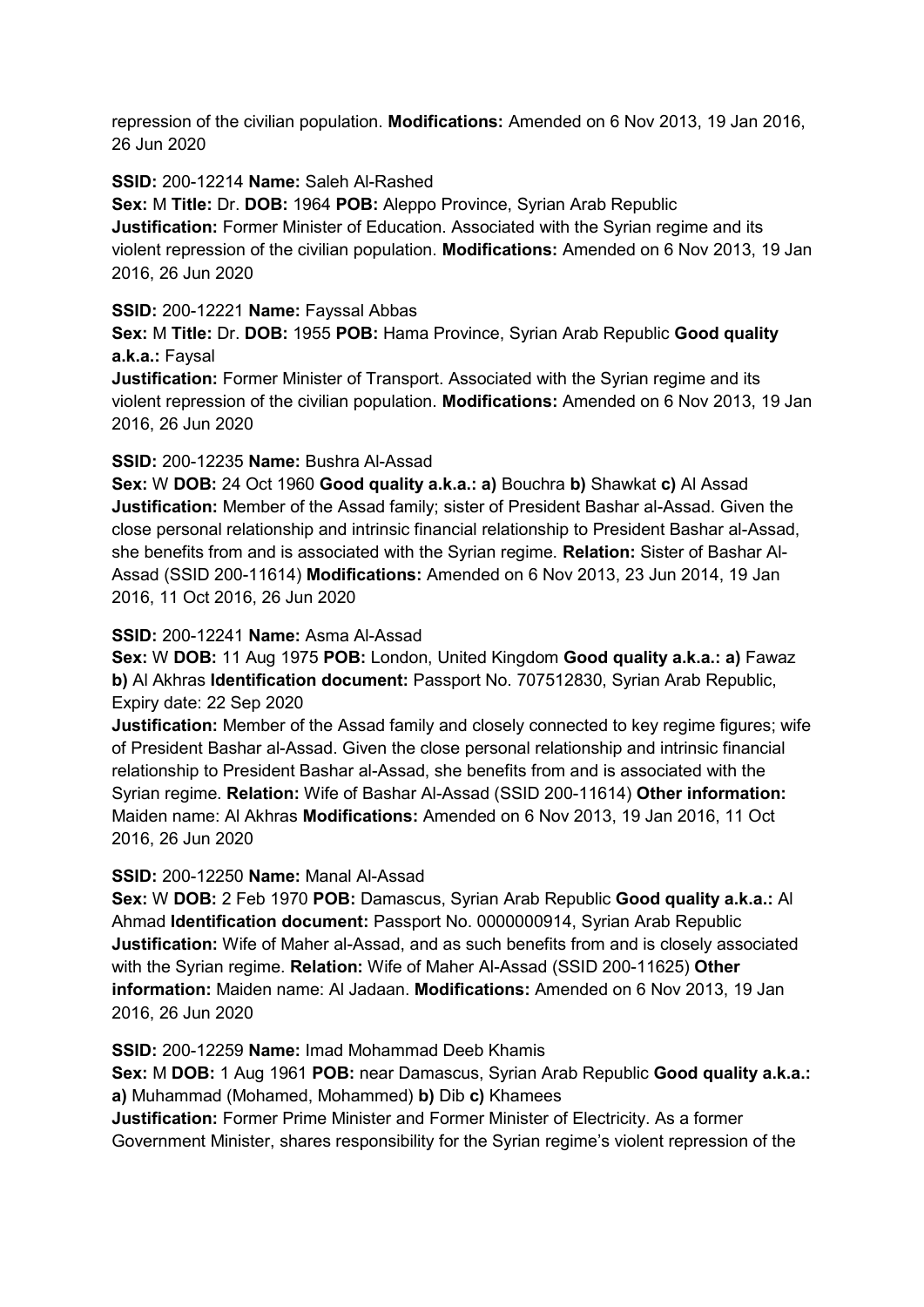civilian population. **Modifications:** Amended on 6 Nov 2013, 19 Jan 2016, 16 Jun 2017, 12 Jun 2018, 26 Jun 2020, 30 Oct 2020

**SSID:** 200-12266 **Name:** Omar Ibrahim Ghalawanji

**Sex:** M **DOB:** 1954 **POB:** Tartous, Syrian Arab Republic

**Justification:** Former Vice Prime Minister for Services Affairs, former Minister of Local Administration, in office until 3.7.2016. As a former Government Minister, shares responsibility for the Syrian regime's violent repression of the civilian population. **Modifications:** Amended on 6 Nov 2013, 19 Jan 2016, 16 Jun 2017, 26 Jun 2020

**SSID:** 200-12273 **Name:** Joseph Suwaid

**Sex:** M **DOB:** 1958 **POB:** Damascus, Syrian Arab Republic

**Justification:** Former Minister of State, in office until at least 21.1.2014. As a former Government Minister, shares responsibility for the Syrian regime's violent repression of the civilian population. Chair of the Amana wing of the Syrian Social Nationalist Party. **Modifications:** Amended on 6 Nov 2013, 19 Jan 2016, 10 Jun 2016, 26 Jun 2020

## **SSID:** 200-12279 **Name:** Ghiath Jeraatli

**Sex:** M **DOB:** 1950 **POB:** Salamiya, Syrian Arab Republic **Good quality a.k.a.:** Jer'atli (Jir'atli, Jiraatli)

**Justification:** Former Minister of State. Associated with the Syrian regime and its violent repression of the civilian population. **Modifications:** Amended on 6 Nov 2013, 19 Jan 2016, 26 Jun 2020

**SSID:** 200-12286 **Name:** Hussein Mahmoud Farzat

**Sex:** M **DOB:** 1957 **POB:** Hama, Syrian Arab Republic **Good quality a.k.a.: a)** Hussain **b)**  Mahmud

**Justification:** Former Minister of State, in office until at least 2014. As a former Government Minister, shares responsibility for the Syrian regime's violent repression of the civilian population. **Modifications:** Amended on 6 Nov 2013, 19 Jan 2016, 10 Jun 2016, 26 Jun 2020

**SSID:** 200-12292 **Name:** Yousef Suleiman Al-Ahmad

**Sex:** M **DOB:** 1956 **POB:** Hasaka, Syrian Arab Republic **Good quality a.k.a.:** Al-Ahmed **Justification:** Former Minister of State. Associated with the Syrian regime and its violent repression of the civilian population. **Modifications:** Amended on 6 Nov 2013, 19 Jan 2016, 26 Jun 2020

**SSID:** 200-12299 **Name:** Hassan al-Sari

**Sex:** M **DOB:** 1953 **POB:** Hama, Syrian Arab Republic

**Justification:** Former Minister of State. Associated with the Syrian regime and its violent repression of the civilian population. **Modifications:** Amended on 6 Nov 2013, 19 Jan 2016, 26 Jun 2020

**SSID:** 200-12312 **Name:** Adib Mayaleh

**Sex:** M **DOB:** 15 May 1955 **POB:** Bassir, Syrian Arab Republic **Good quality a.k.a.: a)**  André **b)** Mayard

**Justification: a)** Former Governor and Chairman of the Board of Directors of the Central Bank of Syria. **b)** Adib Mayaleh controlled the Syrian banking sector and managed the Syrian money supply through the issue and withdrawal of bank notes and control of the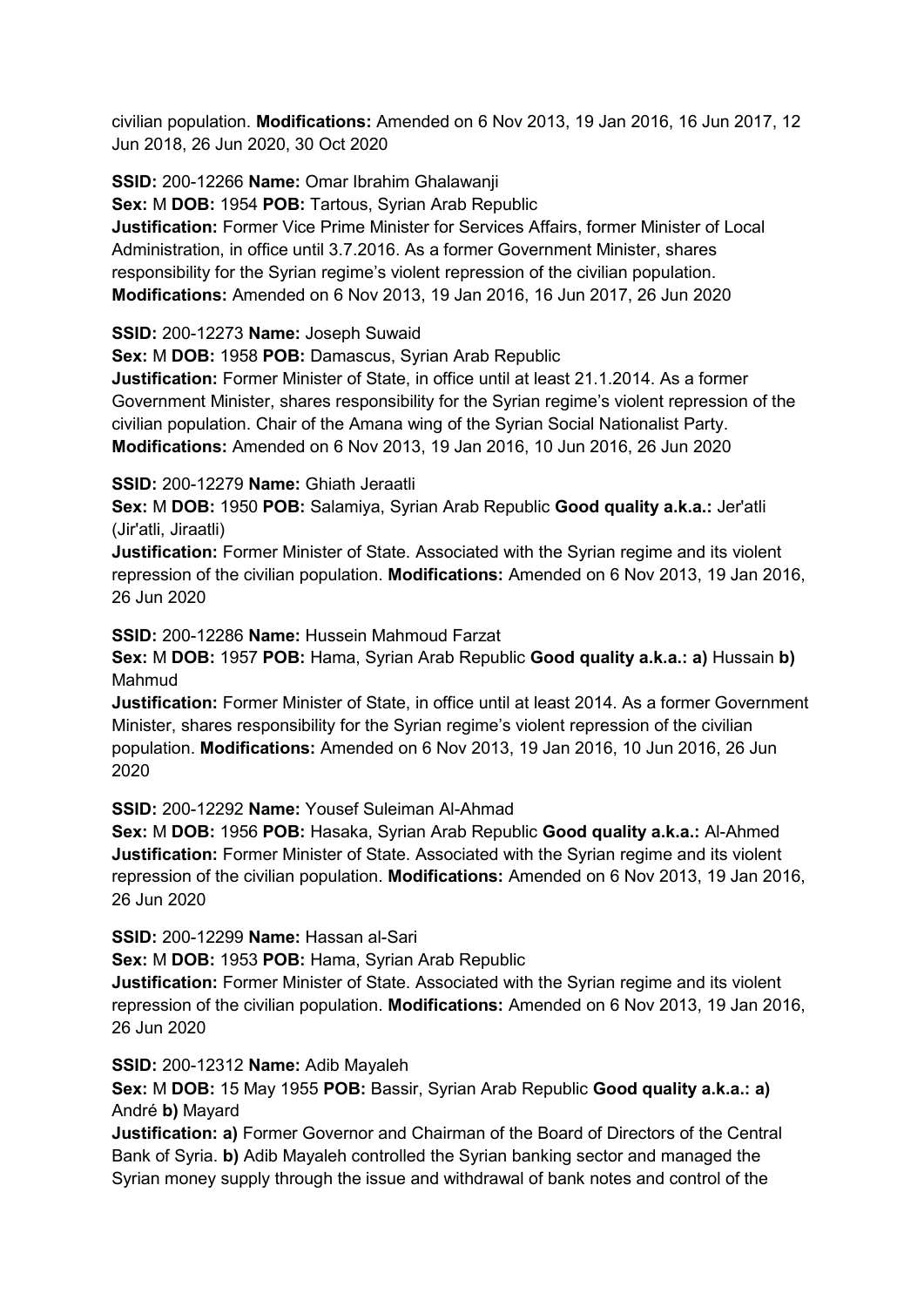foreign exchange rate value of the Syrian Pound. Through his role at the Central Bank of Syria, Adib Mayaleh provided economic and financial support to the Syrian regime. **c)**  Former Minister of Economy and Foreign Trade in power after May 2011. **Modifications:**  Amended on 6 Nov 2013, 17 Jun 2015, 19 Jan 2016, 16 Jun 2017, 12 Jun 2018, 26 Jun 2020

### **SSID:** 200-12335 **Name:** Bouthaina Shaaban

**Sex:** W **DOB:** 1953 **POB:** Homs, Syrian Arab Republic **Good quality a.k.a.:** Buthaina **Justification:** Political and Media Advisor to the President since Jul 2008 and as such associated with the violent crackdown on the civilian population. **Modifications:** Amended on 6 Nov 2013, 19 Jan 2016, 26 Jun 2020

### **SSID:** 200-12606 **Name:** Sha'afiq Masa

**Sex:** M **Title:** Brigadier General **DOB:** 1956 **POB:** Al-Zara, Hama, Syrian Arab Republic **Good quality a.k.a.: a)** Shafiq (Shafik) **b)** Massa

**Justification:** Head of Branch 215 (Damascus) of the army's intelligence service. Responsible for the torture of detained opponents. Involved in repressive actions against civilians. **Modifications:** Amended on 6 Nov 2013, 19 Jan 2016, 26 Jun 2020

### **SSID:** 200-12610 **Name:** Burhan Qadour

**Sex:** M **Title:** Brigadier General **Good quality a.k.a.:** Qaddour (Qaddur) **Justification:** Former Head of Branch 291 (Damascus) of the army's intelligence service. Responsible for the torture of opponents in custody. **Modifications:** Amended on 6 Nov 2013, 19 Jan 2016, 13 Aug 2019, 26 Jun 2020

## **SSID:** 200-12614 **Name:** Salah Hamad

#### **Sex:** M **Title:** Brigadier General

**Justification:** Deputy Head of Branch 291 of the army's intelligence service. Responsible for the torture of opponents in custody. **Modifications:** Amended on 6 Nov 2013, 19 Jan 2016, 26 Jun 2020

## **SSID:** 200-12618 **Name:** Muhammad Khallouf

**Sex:** M **Title:** Brigadier General **Good quality a.k.a.: a)** Mohammed **b)** Abou Ezzat **Justification:** Former (2009-2014) Head of Branch 235 a.k.a. 'Palestine' (Damascus) of the army's intelligence service, which is at the centre of the army's apparatus of repression. Directly involved in repression of opponents. Responsible for the torture of opponents in custody. **Modifications:** Amended on 6 Nov 2013, 19 Jan 2016, 26 Jun 2020

#### **SSID:** 200-12623 **Name:** Riad al-Ahmed

**Sex:** M **Title:** Major General **Good quality a.k.a.: a)** Riyad **b)** al-Ahmad **Justification:** Deputy Head of Latakia Branch of the army's intelligence service. Responsible for the torture and murder of opponents in custody. **Modifications:** Amended on 6 Nov 2013, 19 Jan 2016, 26 Jun 2020

## **SSID:** 200-12627 **Name:** Abdul-Salam Fajr Mahmoud

## **Sex:** M **Title:** Brigadier General **DOB:** 1959

**Justification:** Head of the Security Committee of the Southern Region since Dec 2020. Former Head of the Bab Tuma (Damascus) Branch of the Syrian Air Force Intelligence Service. Former Head of the Mezze Airport Air Force intelligence investigation branch. Responsible for the torture of opponents in custody. Under international arrest warrant for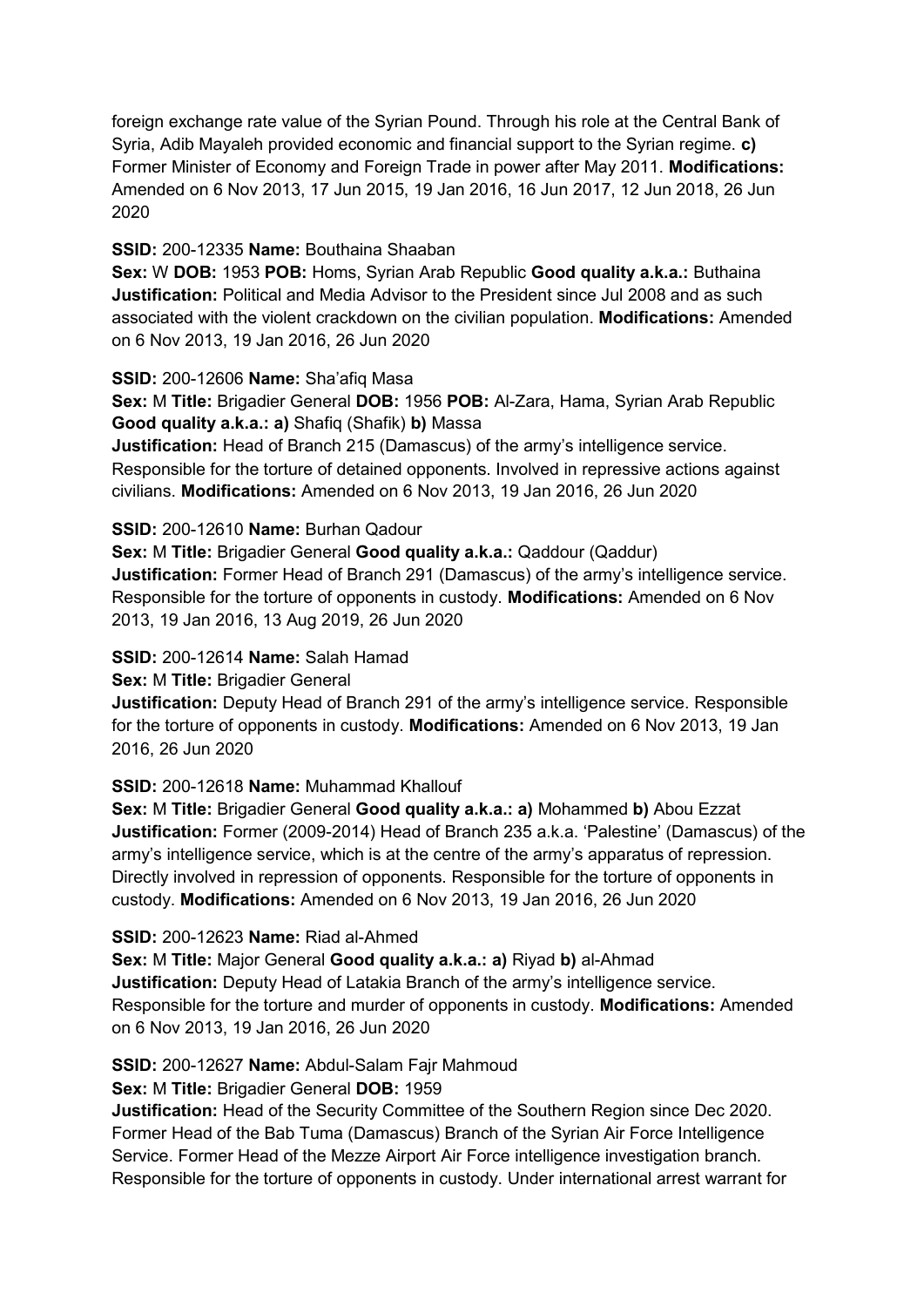'complicity in acts of torture', 'complicity in crimes against humanity' and 'complicity in war crimes'. **Modifications:** Amended on 6 Nov 2013, 19 Jan 2016, 12 Jun 2018, 26 Jun 2020, 11 Jun 2021

**SSID:** 200-12631 **Name:** Jawdat al-Ahmed

**Sex:** M **Title:** Brigadier General **POB:** Qardaha, Lattakia province, Syrian Arab Republic **Good quality a.k.a.:** al-Ahmad

**Justification:** Head of the Homs Branch of the Syrian Air Force Intelligence Service. Responsible for the torture of opponents in custody as well as killings of peaceful protesters. **Modifications:** Amended on 6 Nov 2013, 19 Jan 2016, 26 Jun 2020

### **SSID:** 200-12635 **Name:** Qusay Ibrahim Mihoub

**Sex:** M **Title:** Colonel **DOB:** 1961 **POB:** Derghamo, Jableh, Lattakia, Syrian Arab Republic **Justification:** High-ranking officer at the Syrian Air Force Intelligence Service. Former Head of the Deraa branch of the air force's intelligence service (sent from Damascus to Deraa at the start of demonstrations there). Responsible for the torture of opponents in custody as well as the violent repression of peaceful protests in the southern region. **Modifications:**  Amended on 6 Nov 2013, 19 Jan 2016, 26 Jun 2020, 11 Jun 2021

#### **SSID:** 200-12639 **Name:** Suhail Al-Abdullah

**Sex:** M **Title:** Brigadier General **Good quality a.k.a.: a)** Suheil **b)** al-Abdallah **Justification:** Head of the Latakia Branch of the Syrian Air Force Intelligence Service. Responsible for the torture of opponents in custody. **Modifications:** Amended on 6 Nov 2013, 19 Jan 2016, 13 Aug 2019, 26 Jun 2020

### **SSID:** 200-12643 **Name:** Khudr Khudr

**Sex:** M **Title:** Brigadier General

**Justification:** Head of the Latakia branch of the General Intelligence Directorate. Responsible for the torture of opponents in custody. **Modifications:** Amended on 6 Nov 2013, 19 Jan 2016, 26 Jun 2020

#### **SSID:** 200-12647 **Name:** Ibrahim Ma'ala

**Sex:** M **Title:** Brigadier General **Good quality a.k.a.:** Maala (Maale, Ma'la) **Justification:** Head of Branch 285 (Damascus) of the General Intelligence Directorate (replaced Brigadier General Hussam Fendi at the end of 2011). Responsible for the torture of opponents in custody. **Modifications:** Amended on 6 Nov 2013, 17 Jun 2015, 19 Jan 2016, 26 Jun 2020, 11 Jun 2021

#### **SSID:** 200-12651 **Name:** Firas Al-Hamed

**Sex:** M **Title:** Brigadier General **Good quality a.k.a.:** al-Hamid **Justification:** Head of Branch 318 (Homs) of the General Intelligence Directorate. Responsible for the torture of opponents in custody. **Modifications:** Amended on 6 Nov 2013, 19 Jan 2016, 26 Jun 2020

## **SSID:** 200-12655 **Name:** Hussam Luqa

**Sex:** M **Title:** Major General **DOB:** 1964 **POB:** Damascus, Syrian Arab Republic **Good quality a.k.a.: a)** Husam (Housam, Houssam) **b)** Louqa (Louca, Louka, Luka) **Justification:** Former Head of the Security Committee of the Southern Region from 2018 to 2020. Former Head of the General Security Directorate. Major General. From Apr 2012 to 2.12.2018, was head of the Homs branch of the Political Security Directorate (succeeded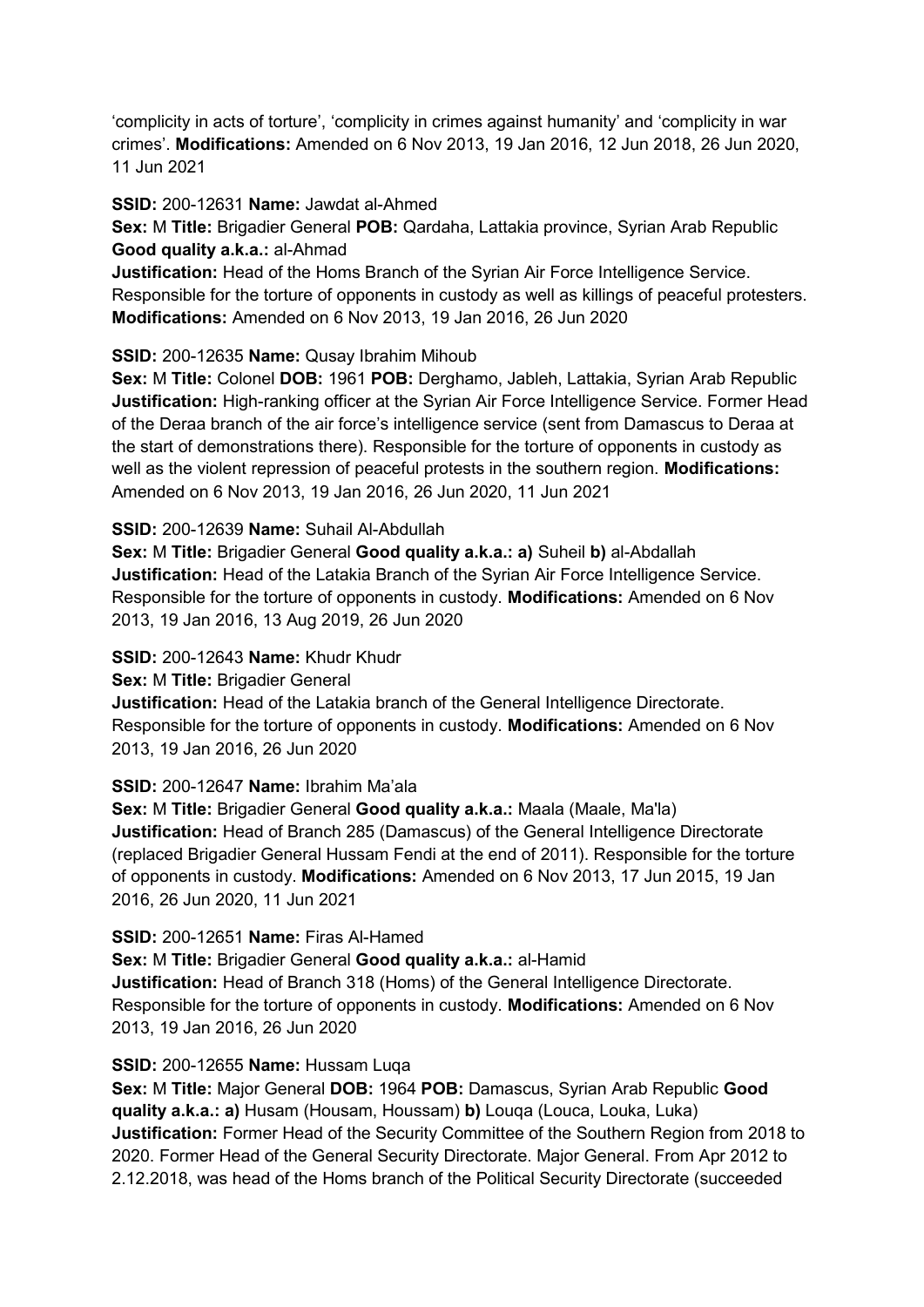Brigadier General Nasr al-Ali). Since 3.12.2018, head of the Political Security Directorate. Responsible for the torture of opponents in custody. **Modifications:** Amended on 6 Nov 2013, 19 Jan 2016, 13 Aug 2019, 26 Jun 2020, 11 Jun 2021

### **SSID:** 200-12659 **Name:** Taha Taha

### **Sex:** M **Title:** Brigadier General

**Justification:** Deputy assistant to the Head of the Political Security Division. Former site manager of the Latakia branch of the Political Security Directorate. Responsible for the torture of opponents in custody. **Modifications:** Amended on 6 Nov 2013, 19 Jan 2016, 26 Jun 2020, 11 Jun 2021

## **SSID:** 200-12663 **Name:** Bassel Bilal

### **Sex:** M **Good quality a.k.a.:** Basel

**Justification:** Police officer at Idlib central prison; has taken part directly in acts of torture of opponents held in Idlib central prison. **Modifications:** Amended on 6 Nov 2013, 19 Jan 2016, 26 Jun 2020

### **SSID:** 200-12667 **Name:** Ahmad Kafan

#### **Sex:** M **Good quality a.k.a.:** Ahmed

**Justification:** Police officer at Idlib central prison; has taken part directly in acts of torture of opponents held in Idlib central prison. **Modifications:** Amended on 6 Nov 2013, 19 Jan 2016, 26 Jun 2020

## **SSID:** 200-12671 **Name:** Bassam al-Misri

#### **Sex:** M

**Justification:** Police officer at Idlib central prison; has taken part directly in acts of torture of opponents held in Idlib central prison. **Modifications:** Amended on 6 Nov 2013, 19 Jan 2016, 26 Jun 2020

## **SSID:** 200-12675 **Name:** Ahmed al-Jarroucheh

**Sex:** M **Title:** Major General **DOB:** 1957 **Good quality a.k.a.: a)** Ahmad **b)** al-Jarousha (al-Jarousheh, al-Jaroucha, al-Jarouchah, al-Jaroucheh)

**Justification:** Former head of the foreign branch of General Intelligence (Branch 279). As such, responsible for General Intelligence arrangements in Syrian embassies.

**Modifications:** Amended on 6 Nov 2013, 19 Jan 2016, 13 Aug 2019, 26 Jun 2020, 11 Jun 2021

#### **SSID:** 200-12680 **Name:** Michel Kassouha

**Sex:** M **DOB:** 1 Feb 1948 **Good quality a.k.a.: a)** Kasouha **b)** Ahmed Salem (Ahmed Salem Hassan)

**Justification:** Member of the Syrian security services since the early 1970s, he is involved in combating opposition in France and Germany. Since Mar 2006, has been responsible for public relations of Branch 273 of the Syrian General Intelligence Directorate. A longstanding member of the managerial staff, he is close to General Intelligence Directorate head Ali Mamlouk, one of the top security officials of the regime who has been subject to EU restrictive measures since 9.5.2011. He directly supports the Syrian regime's repression of opponents and is responsible inter alia for repression of the Syrian opposition abroad. **Relation:** Related to Ali Mamluk (SSID 200-11633) **Modifications:** Amended on 6 Nov 2013, 19 Jan 2016, 26 Jun 2020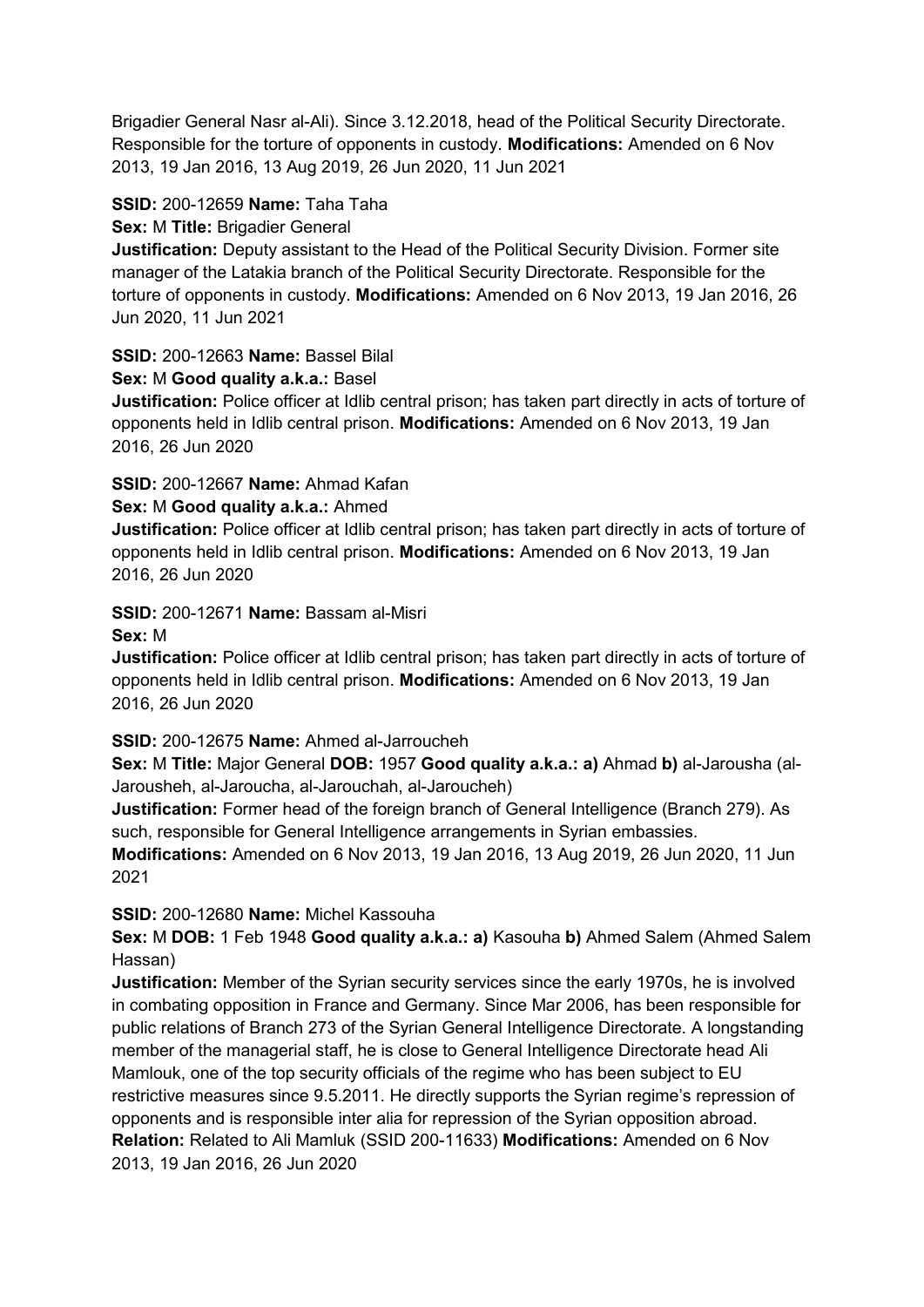### **SSID:** 200-12687 **Name:** Ghassan Jaoudat Ismail

**Sex:** M **Title:** General **DOB:** 1960 **POB:** Junaynat Ruslan – Darkoush, Tartous region, Syrian Arab Republic **Good quality a.k.a.:** Ismael

**Justification:** Head of the Syrian Air Force Intelligence Service since 2019. Former deputy director of the Air Force Intelligence Service and previously in charge of the missions branch of the Air Force Intelligence Service which, in cooperation with the special operations branch, manages the elite troops of the Air Force Intelligence Service, who play an important role in the repression conducted by the Syrian regime. As such, Ghassan Jaoudat Ismail is one of the top military leaders directly implementing the violent repression of opponents conducted by the Syrian regime as well as practices of disappearance of civilians. **Modifications:** Amended on 6 Nov 2013, 19 Jan 2016, 26 Jun 2020, 11 Jun 2021

### **SSID:** 200-12694 **Name:** Amer al-Achi

**Sex:** M **Title:** Major General **Good quality a.k.a.: a)** Amis (Ammar) **b)** Ibrahim **c)** al Ashi (Aachi, Ashi)

**Justification:** Former Governor of the Sweida Governorate, appointed by President Bashar al-Assad in Jul 2016. Former Head of the intelligence branch of the Syrian Air Force Intelligence Service (2012-2016). Through his role in the Air Force Intelligence Service, Amer al-Achi is implicated in the repression of the Syrian opposition. **Modifications:**  Amended on 6 Nov 2013, 19 Jan 2016, 12 Jun 2018, 26 Jun 2020, 11 Jun 2021

**SSID:** 200-12701 **Name:** Mohammed Ali Nasr

**Sex:** M **Title:** General **DOB:** 1960 (approximately) **Good quality a.k.a.: a)** Muhammad (Mohamed, Mohammad) **b)** Naser

**Justification:** Close to Maher al-Assad, younger brother of President Bashar al-Assad. Most of his career has been spent in the Republican Guard. In 2010 he joined the internal branch (Branch 251) of the General Intelligence Directorate which is responsible for combating the political opposition. As one of its senior officers, General Mohammed Ali Nasr is directly involved in the repression of opponents. **Relation:** Related to Maher Al-Assad (SSID 200- 11625) **Modifications:** Amended on 6 Nov 2013, 19 Jan 2016, 26 Jun 2020

**SSID:** 200-12707 **Name:** Issam Hallaq

**Sex:** M **Title:** General

**Justification:** Air Force Chief of Staff since 2010. Commands air operations against opponents. **Modifications:** Amended on 6 Nov 2013, 19 Jan 2016, 26 Jun 2020

## **SSID:** 200-12711 **Name:** Ezzedine Ismael

**Sex:** M **DOB:** 1947 (approximately) **POB:** Bastir, Jableh region, Syrian Arab Republic **Good quality a.k.a.:** Ismail

**Justification:** Retired general, longstanding member of the managerial staff of the Air Force Intelligence Service, of which he became the head in the early 2000s. Was appointed political and security adviser to the President in 2006. As political and security adviser to President Bashar al-Assad, Ezzedine Ismael is implicated in the political repression conducted by the Syrian regime against the opposition. **Relation:** Related to Bashar Al-Assad (SSID 200-11614) **Other information:** DOB: middle of the 1940's (probably 1947). **Modifications:** Amended on 6 Nov 2013, 19 Jan 2016, 26 Jun 2020

**SSID:** 200-12718 **Name:** Samir Joumaa

**Sex:** M **DOB:** 1962 (approximately) **Good quality a.k.a.: a)** Abou Sami **b)** Sameer **c)** Jumaa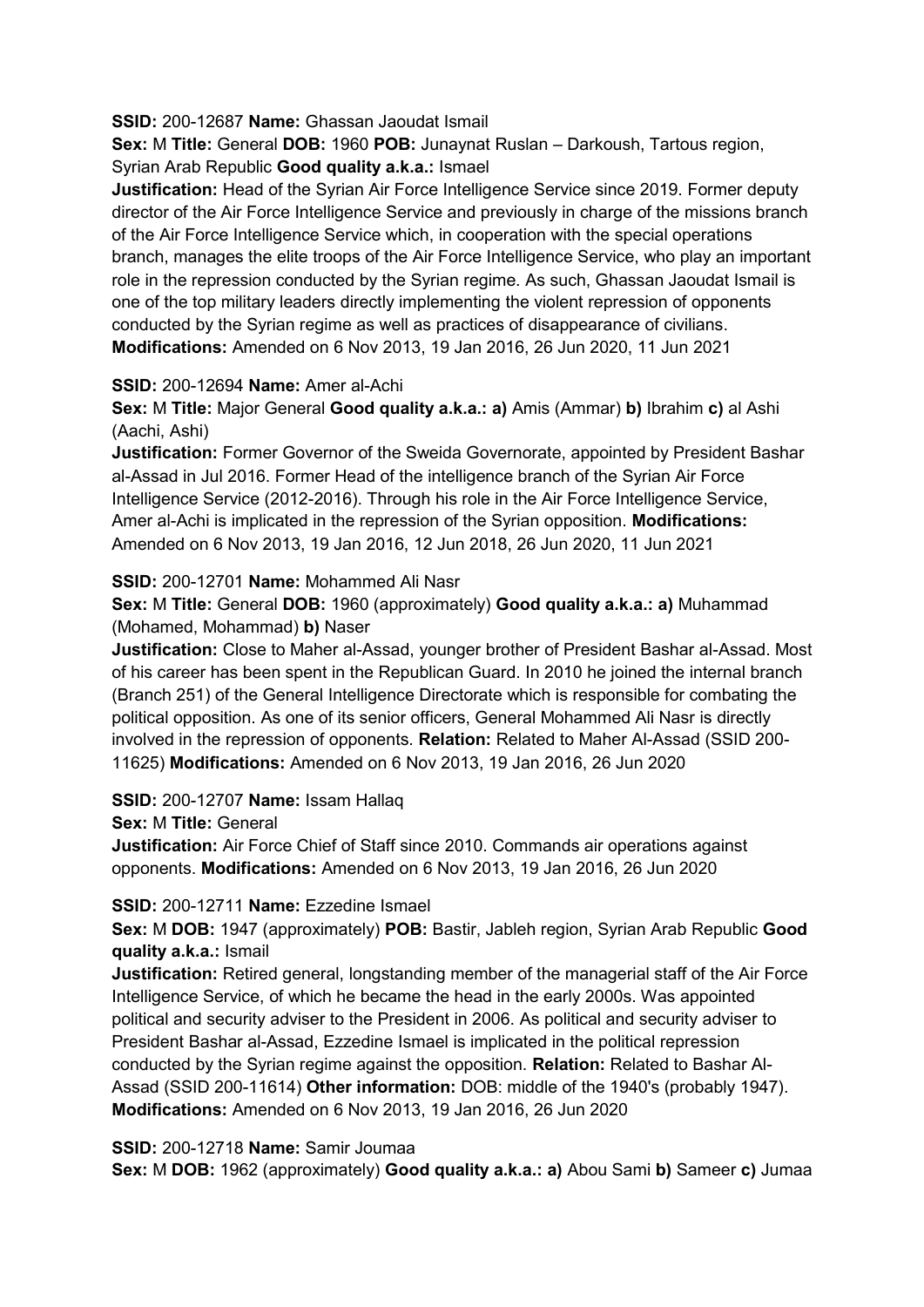#### (Jum'a, Joum'a)

**Justification:** For almost 20 years he has been head of the office of Mohammad Nassif Kheir Bek, one of the main security advisers of President Bashar al-Assad (and officially deputy to the Vice President, Farouk al-Sharaa). Samir Joumaa's closeness to President Bashar al-Assad and Mohammed Nassif Kheir Bek means that he is implicated in the policy of repression conducted by the Syrian regime against its opponents. **Relation:** Related to Bashar Al-Assad (SSID 200-11614) **Modifications:** Amended on 6 Nov 2013, 19 Jan 2016, 10 Jun 2016, 26 Jun 2020

# **SSID:** 200-12781 **Name:** Fares Chehabi

**Sex:** M **DOB:** 7 May 1972 **Good quality a.k.a.:** Shihabi (Chihabi) **Justification:** President of Aleppo Chamber of Industry; Chairman of the Federation of Chambers of Industry since 16.12.2018. Vice-Chairman of Cham Holding. Provides economic support to the Syrian regime. Member of Syrian Parliament since 2016. **Relation:** Vice-chairman Cham Holding (SSID 200-12406) **Other information:** Son of Ahmad Chehabi. **Modifications:** Amended on 13 Feb 2013, 6 Nov 2013, 19 Jan 2016, 13 Aug 2019, 26 Jun 2020

## **SSID:** 200-22359 **Name:** Qadri Jamil

**Sex:** M **Title:** Dr. **DOB:** 1952 **POB:** Damascus, Syrian Arab Republic **Good quality a.k.a.: a)** Kadri **b)** Jameel

**Justification:** Former Vice Prime Minister for Economic Affairs, former Minister of Domestic Trade and Consumer Protection. As a former Government Minister, shares responsibility for the Syrian regime's violent repression of the civilian population. **Modifications:** Amended on 6 Nov 2013, 23 Jun 2014, 5 Aug 2014, 19 Jan 2016, 26 Jun 2020

## **SSID:** 200-22371 **Name:** Mohammad Abdul-Sattar Al Sayed

**Sex:** M **Title:** Dr. **DOB:** 1958 **POB:** Tartous, Syrian Arab Republic **Good quality a.k.a.: a)**  Muhammad (Mohamed, Mohammed) **b)** Abd al-Sattar **c)** Al Sayyed **Justification:** Minister of Religious Endowments. As a Government Minister, shares responsibility for the Syrian regime's violent repression of the civilian population. **Modifications:** Amended on 6 Nov 2013, 19 Jan 2016, 26 Jun 2020

**SSID:** 200-22375 **Name:** Hala Mohammad Al Nasser

**Sex:** W **DOB:** 1964 **POB:** Raqqa, Syrian Arab Republic **Good quality a.k.a.:** Mohamed (Muhammad, Mohammed)

**Justification:** Former Minister of Tourism. As a former Government Minister, shares responsibility for the Syrian regime's violent repression of the civilian population. **Modifications:** Amended on 6 Nov 2013, 23 Jun 2014, 19 Jan 2016, 26 Jun 2020, 11 Jun 2021

**SSID:** 200-22379 **Name:** Bassam Hanna

**Sex:** M **DOB:** 1954 **POB:** Aleppo, Syrian Arab Republic

**Justification:** Former Minister of Water Resources in power after May 2011. As a former Government Minister, shares responsibility for the Syrian regime's violent repression of the civilian population. **Modifications:** Amended on 6 Nov 2013, 19 Jan 2016, 16 Jun 2017, 12 Jun 2018, 26 Jun 2020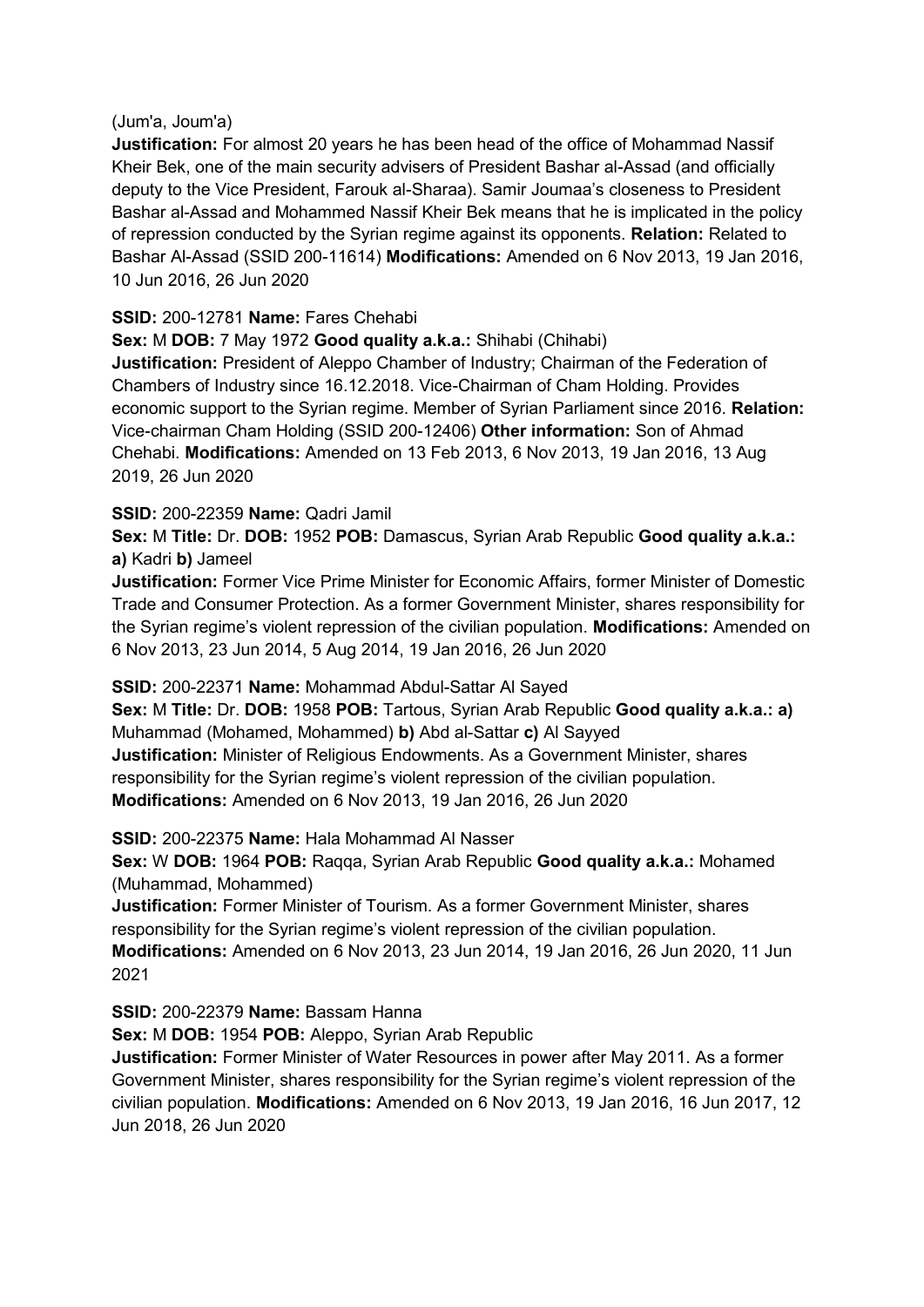**SSID:** 200-22383 **Name:** Subhi Ahmad Al Abdallah

**Sex:** M **Good quality a.k.a.:** al-Abdullah

**Justification:** Former Minister of Agriculture and Agrarian Reform. As a former Government Minister, shares responsibility for the Syrian regime's violent repression of the civilian population. **Modifications:** Amended on 6 Nov 2013, 23 Jun 2014, 19 Jan 2016, 26 Jun 2020

**SSID:** 200-22387 **Name:** Mohammad Yahiya Moalla

**Sex:** M **Title:** Dr. **DOB:** 1951 **POB:** Lattakia, Syrian Arab Republic **Good quality a.k.a.: a)**  Muhammad (Mohamed, Mohammed) **b)** Yehya (Yahya, Yihya, Yihia, Yahia) **c)** Mu'la (Ma'la, Muala, Maala, Mala)

**Justification:** Former Minister of Higher Education. As a former Government Minister, shares responsibility for the Syrian regime's violent repression of the civilian population. **Modifications:** Amended on 6 Nov 2013, 23 Jun 2014, 19 Jan 2016, 26 Jun 2020

# **SSID:** 200-22391 **Name:** Hazwan Al Wez

**Sex:** M **Title:** Dr. **Good quality a.k.a.:** Al Wazz

**Justification:** Former Minister of Education, appointed in Jul 2016. As a former Government Minister, shares responsibility for the Syrian regime's violent repression of the civilian population. **Modifications:** Amended on 6 Nov 2013, 12 Jun 2018, 13 Aug 2019, 26 Jun 2020

**SSID:** 200-22395 **Name:** Mohamad Zafer Mohabak

**Sex:** M **Title:** Dr. **DOB:** 1945 **POB:** Aleppo, Syrian Arab Republic **Good quality a.k.a.: a)**  Muhammad (Mohamed, Mohammed, Mohammad) **b)** Dhafer **c)** Mohabbak (Muhabak, Muhabbak)

**Justification:** Former Minister of Economy and Foreign Trade. As a former Government Minister, shares responsibility for the Syrian regime's violent repression of the civilian population. **Modifications:** Amended on 6 Nov 2013, 23 Jun 2014, 19 Jan 2016, 26 Jun 2020

**SSID:** 200-22399 **Name:** Mahmoud Ibraheem Sa'iid

**Sex:** M **Title:** Dr. **DOB:** 1953 **POB:** Lattakia, Syrian Arab Republic **Good quality a.k.a.: a)**  Said (Sa'eed, Saeed) **b)** Ibrahim

**Justification:** Former Minister of Transport in power after May 2011. As a former Government Minister, shares responsibility for the Syrian regime's violent repression of the civilian population. **Modifications:** Amended on 6 Nov 2013, 19 Jan 2016, 16 Jun 2017, 26 Jun 2020

**SSID:** 200-22403 **Name:** Safwan Al Assaf

**Sex:** M **Title:** Dr.

**Justification:** Former Minister of Housing and Urban Development. As a former Government Minister, shares responsibility for the Syrian regime's violent repression of the civilian population. **Modifications:** Amended on 6 Nov 2013, 23 Jun 2014, 19 Jan 2016, 26 Jun 2020

**SSID:** 200-22407 **Name:** Yasser Al Siba'ii

**Sex:** M **Good quality a.k.a.: a)** Yaser **b)** al-Sibai (al-Siba'i, al Sibaei)

**Justification:** Former Minister of Public Works. As a former Government Minister, shares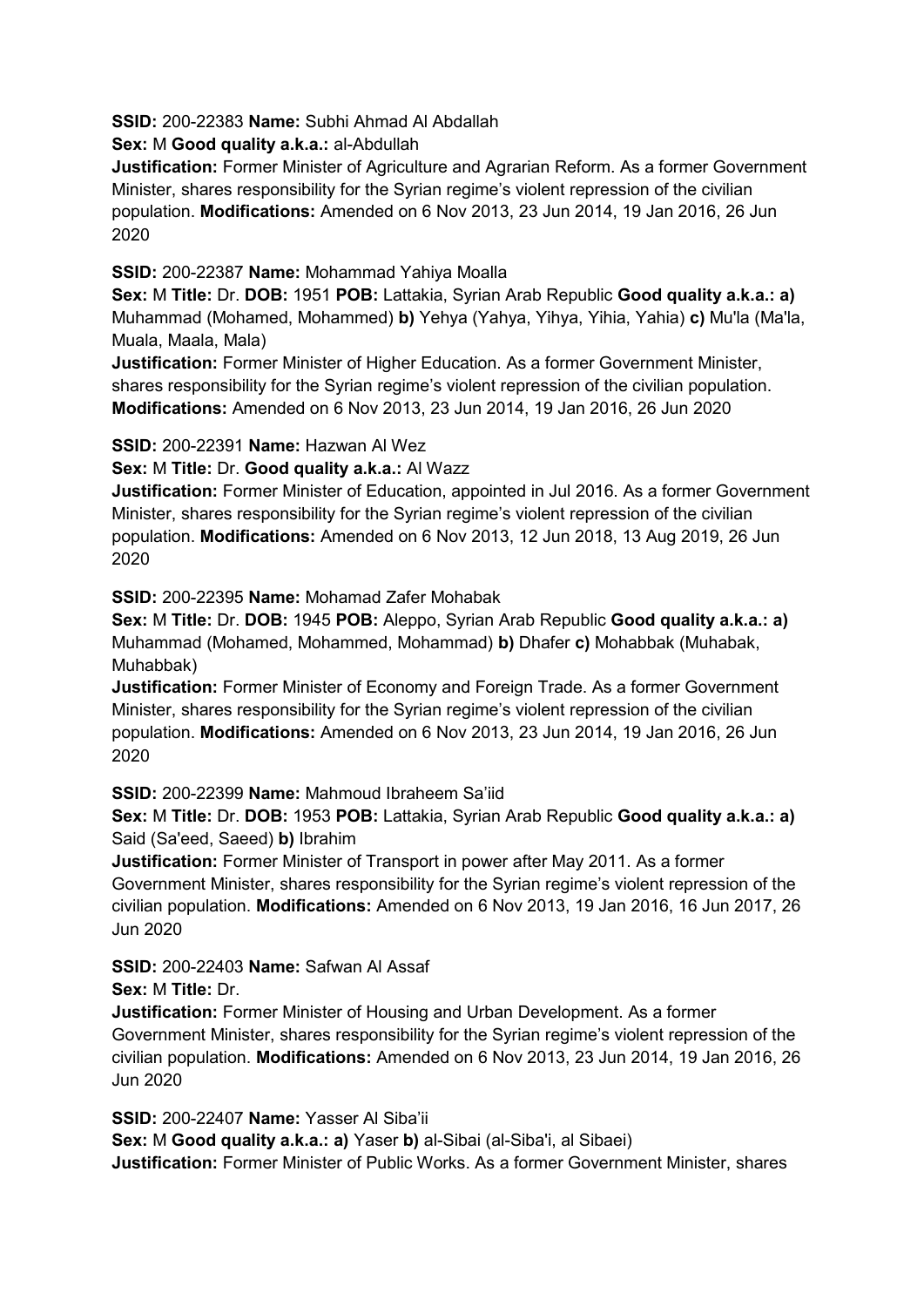responsibility for the Syrian regime's violent repression of the civilian population. **Modifications:** Amended on 6 Nov 2013, 23 Jun 2014, 19 Jan 2016, 26 Jun 2020

**SSID:** 200-22411 **Name:** Sa'iid Ma'thi Hneidi

**Sex:** M **Good quality a.k.a.: a)** Sa'id (Sa'eed, Saeed) **b)** Mu'zi (Mu'dhi, Ma'dhi, Ma'zi, Maazi)

**Justification:** Former Minister of Oil and Mineral Resources. As a former Government Minister, shares responsibility for the Syrian regime's violent repression of the civilian population. **Modifications:** Amended on 6 Nov 2013, 23 Jun 2014, 19 Jan 2016, 26 Jun 2020

**SSID:** 200-22415 **Name:** Lubana Mushaweh

**Sex:** W **Title:** Dr. **DOB:** 1955 **POB:** Damascus, Syrian Arab Republic **Good quality a.k.a.: a)** Lubanah **b)** Mshaweh (Mshawweh, Mushawweh)

**Justification:** Former Minister of Culture in power after May 2011. As a former Government Minister, shares responsibility for the Syrian regime's violent repression of the civilian population. **Modifications:** Amended on 6 Nov 2013, 19 Jan 2016, 16 Jun 2017, 26 Jun 2020

**SSID:** 200-22419 **Name:** Jassem Mohammad Zakaria

**Sex:** M **Title:** Dr. **DOB:** 1968 **Good quality a.k.a.: a)** Jasem **b)** Mohamed (Muhammad, Mohammed)

**Justification:** Former Minister of Labour and Social Affairs. As a former Government Minister, shares responsibility for the Syrian regime's violent repression of the civilian population. **Modifications:** Amended on 6 Nov 2013, 23 Jun 2014, 19 Jan 2016, 26 Jun 2020, 25 Nov 2021

**SSID:** 200-22427 **Name:** Adnan Abdo Al Sikhny

**Sex:** M **Title:** Dr. **DOB:** 1961 **POB:** Aleppo, Syrian Arab Republic **Good quality a.k.a.: a)**  Abdou **b)** al-Sikhni (al-Sekhny, al-Sekhni)

**Justification:** Former Minister of Industry. As a former Government Minister shares responsibility for the Syrian regime's violent repression of the civilian population. **Modifications:** Amended on 6 Nov 2013, 23 Jun 2014, 19 Jan 2016, 12 Jun 2018, 26 Jun 2020

**SSID:** 200-22431 **Name:** Najm Hamad Al Ahmad

**Sex:** M **Good quality a.k.a.: a)** Nejm **b)** al-Ahmed

**Justification:** Former Minister of Justice in power after May 2011. As a former Government Minister, shares responsibility for the Syrian regime's violent repression of the civilian population. **Modifications:** Amended on 6 Nov 2013, 19 Jan 2016, 16 Jun 2017, 26 Jun 2020

**SSID:** 200-22435 **Name:** Abdul-Salam Al Nayef

**Sex:** M **Title:** Dr. **DOB:** 1959 **POB:** Aleppo, Syrian Arab Republic

**Justification:** Former Minister of Health in power after May 2011. As a former Government Minister, shares responsibility for the Syrian regime's violent repression of the civilian population. **Modifications:** Amended on 6 Nov 2013, 19 Jan 2016, 16 Jun 2017, 12 Jun 2018, 26 Jun 2020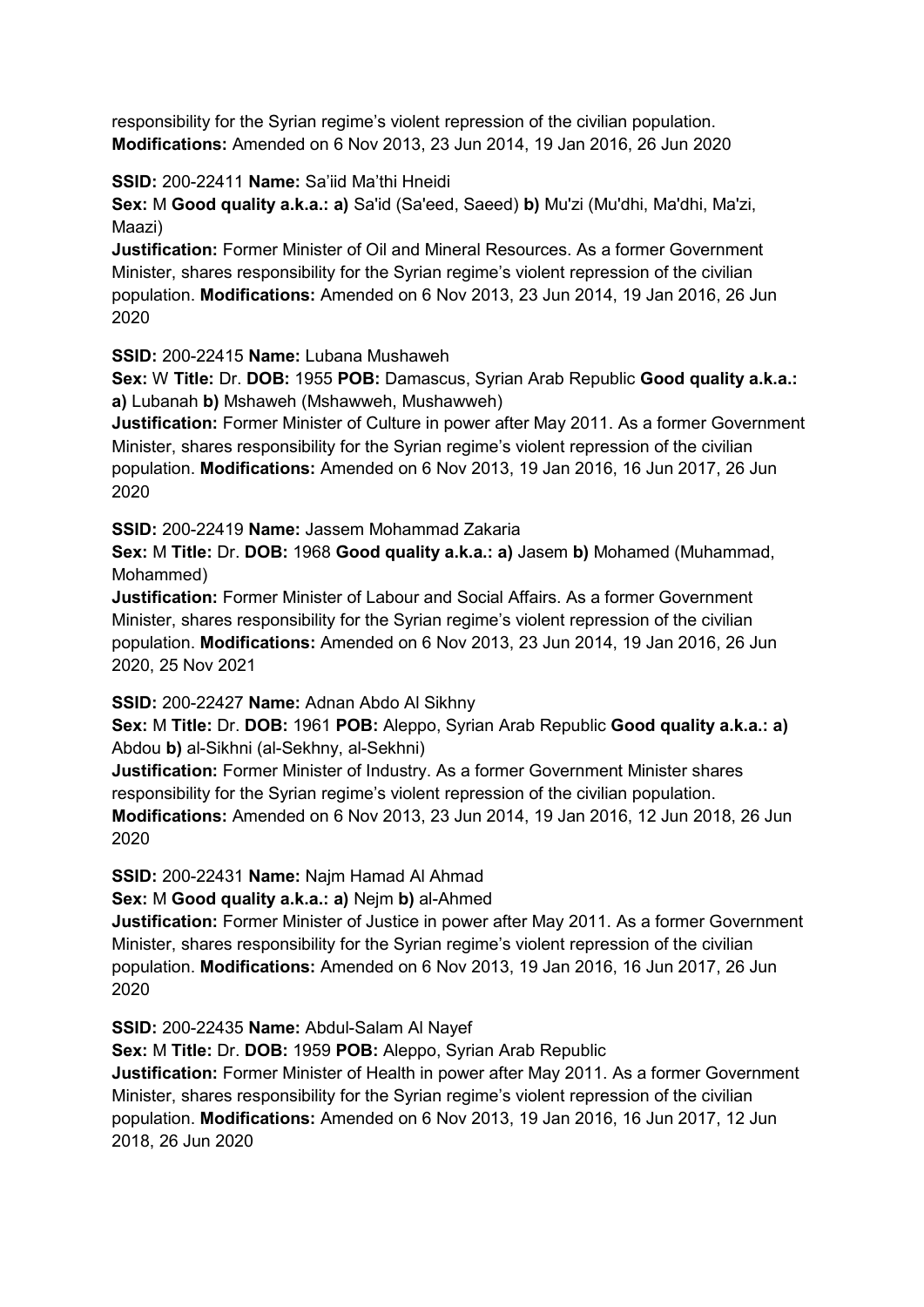#### **SSID:** 200-22439 **Name:** Ali Hadar

#### **Sex:** M **DOB:** 1962 **Good quality a.k.a.:** Haidar

**Justification:** Head of the National Reconciliation Agency and former State Minister for National Reconciliation Affairs. Chair of the Intifada wing of the Syrian Social Nationalist Party. As a former Government Minister, shares responsibility for the Syrian regime's violent repression of the civilian population. **Modifications:** Amended on 6 Nov 2013, 19 Jan 2016, 17 Jul 2019, 26 Jun 2020, 11 Jun 2021

### **SSID:** 200-22443 **Name:** Nazeera Farah Sarkees

**Sex:** W **Title:** Dr. **DOB:** 1962 **POB:** Aleppo, Syrian Arab Republic **Good quality a.k.a.: a)**  Nazira (Nadheera, Nadhira) **b)** Sarkis

**Justification:** Former State Minister for Environmental Affairs, in power after May 2011. As a former Government Minister, shares responsibility for the Syrian regime's violent repression of the civilian population. **Modifications:** Amended on 6 Nov 2013, 19 Jan 2016, 16 Jun 2017, 26 Jun 2020

### **SSID:** 200-22451 **Name:** Najm-eddin Khreit

**Sex:** M **Good quality a.k.a.: a)** Nejm-eddin (Nejm-eddeen, Nejm-addin, Nejm-addeen, Najm-addeen, Najm-addin, Najm-eddeen) **b)** Khrait

**Justification:** Former State Minister. As a former Government Minister, shares responsibility for the Syrian regime's violent repression of the civilian population. **Modifications:** Amended on 6 Nov 2013, 23 Jun 2014, 19 Jan 2016, 26 Jun 2020

**SSID:** 200-22455 **Name:** Abdullah Khaleel Hussein

**Sex:** M **Good quality a.k.a.: a)** Abdallah **b)** Khalil **c)** Hussain

**Justification:** Former State Minister in power after May 2011. As a former Government Minister, shares responsibility for the Syrian regime's violent repression of the civilian population. **Modifications:** Amended on 6 Nov 2013, 19 Jan 2016, 16 Jun 2017, 12 Jun 2018, 26 Jun 2020

**SSID:** 200-22459 **Name:** Jamal Sha'ban Shaheen

## **Sex:** M **Good quality a.k.a.:** Shaaban

**Justification:** Former State Minister in power after May 2011. As a former Government Minister, shares responsibility for the Syrian regime's violent repression of the civilian population. **Modifications:** Amended on 6 Nov 2013, 19 Jan 2016, 16 Jun 2017, 26 Jun 2020

**SSID:** 200-22471 **Name:** Razan Othman

**Sex:** W **DOB:** 31 Jan 1977 **POB:** Governorate of Latakia, Syrian Arab Republic **Identification document:** ID card No. 06090034007, Syrian Arab Republic **Justification:** Razan Othman has close personal and financial relations with Rami Makhlouf, cousin of President Bashar al-Assad and principal financer of the regime, who has been designated by the Council. As such, associated with the Syrian regime, and benefiting from it, notably through investments in the real estate sector. **Relation:** Wife of Rami Makhlouf (SSID 200-11672) **Other information:** Wife of Rami Makhlouf, daughter of Waleed (alias Walid) Othman **Modifications:** Amended on 13 Feb 2013, 6 Nov 2013, 19 Jan 2016, 26 Jun 2020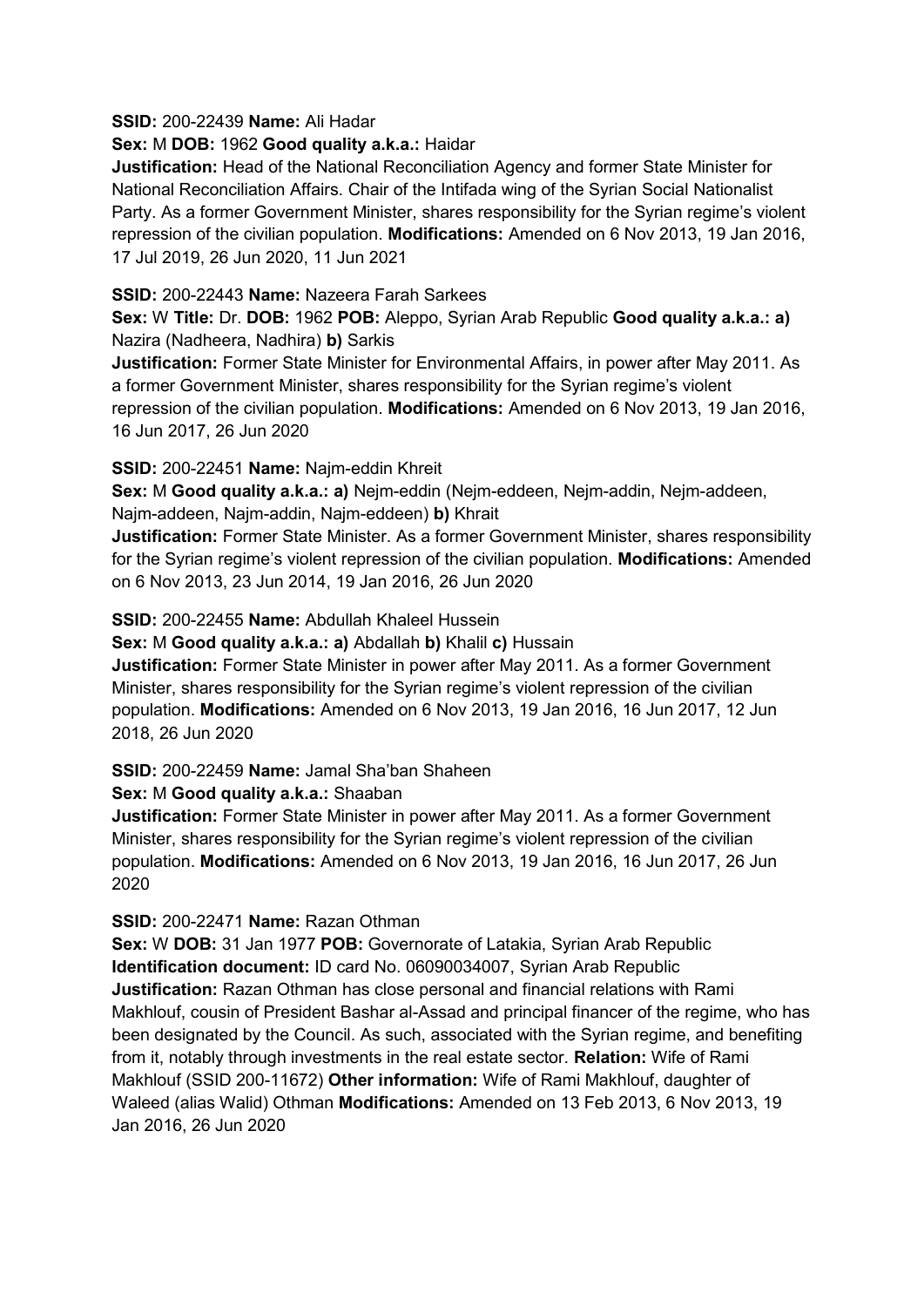**SSID:** 200-28009 **Name:** Suleiman Al Abbas **Sex:** M

**Justification:** Former Oil and Mineral Resources Minister in power after May 2011. As a former Government Minister, shares responsibility for the Syrian regime's violent repression of the civilian population. **Modifications:** Listed on 5 Aug 2014, amended on 19 Jan 2016, 11 Oct 2016, 16 Jun 2017, 26 Jun 2020

## **SSID:** 200-28013 **Name:** Kamal Eddin Tu'ma

## **Sex:** M **DOB:** 1959

**Justification:** Former Industry Minister in power after May 2011. As a former Government Minister, shares responsibility for the Syrian regime's violent repression of the civilian population. **Modifications:** Listed on 5 Aug 2014, amended on 19 Jan 2016, 16 Jun 2017, 26 Jun 2020

**SSID:** 200-28018 **Name:** Kinda al-Shammat

### **Sex:** W **DOB:** 1973 **Good quality a.k.a.:** Shmat

**Justification:** Former Social Affairs Minister in power after May 2011. As a former Government Minister, shares responsibility for the Syrian regime's violent repression of the civilian population. **Modifications:** Listed on 5 Aug 2014, amended on 16 Jun 2017, 26 Jun 2020

## **SSID:** 200-28024 **Name:** Hassan Hijazi

#### **Sex:** M **DOB:** 1964

**Justification:** Former Minister for Labour in power after May 2011. As a former Government Minister, shares responsibility for the Syrian regime's violent repression of the civilian population. **Modifications:** Listed on 5 Aug 2014, amended on 19 Jan 2016, 16 Jun 2017, 26 Jun 2020

#### **SSID:** 200-28029 **Name:** Ismael Ismael

**Sex:** M **DOB:** 1955 **Good quality a.k.a.: a)** Ismail (Isma'il) **b)** Ismail (Isma'il) **Justification:** Former Finance Minister in power after May 2011. As a former Government Minister, shares responsibility for the Syrian regime's violent repression of the civilian population. **Modifications:** Listed on 5 Aug 2014, amended on 19 Jan 2016, 11 Oct 2016, 16 Jun 2017, 26 Jun 2020

## **SSID:** 200-28035 **Name:** Khodr Orfali

**Sex:** M **Title:** Dr. **DOB:** 1956 **Good quality a.k.a.: a)** Khud (Khudr) **b)** Urfali (Orphaly) **Justification:** Former Economy and Foreign Trade Minister in power after May 2011. As a former Government Minister, shares responsibility for the Syrian regime's violent repression of the civilian population. **Modifications:** Listed on 5 Aug 2014, amended on 16 Jun 2017, 26 Jun 2020

## **SSID:** 200-28041 **Name:** Samir Izzat Qadi Amin

#### **Sex:** M **DOB:** 1966

**Justification:** Former Internal Trade and Consumer Protection Minister in power after May 2011. As a former Government Minister, shares responsibility for the Syrian regime's violent repression of the civilian population. **Modifications:** Listed on 5 Aug 2014, amended on 16 Jun 2017, 26 Jun 2020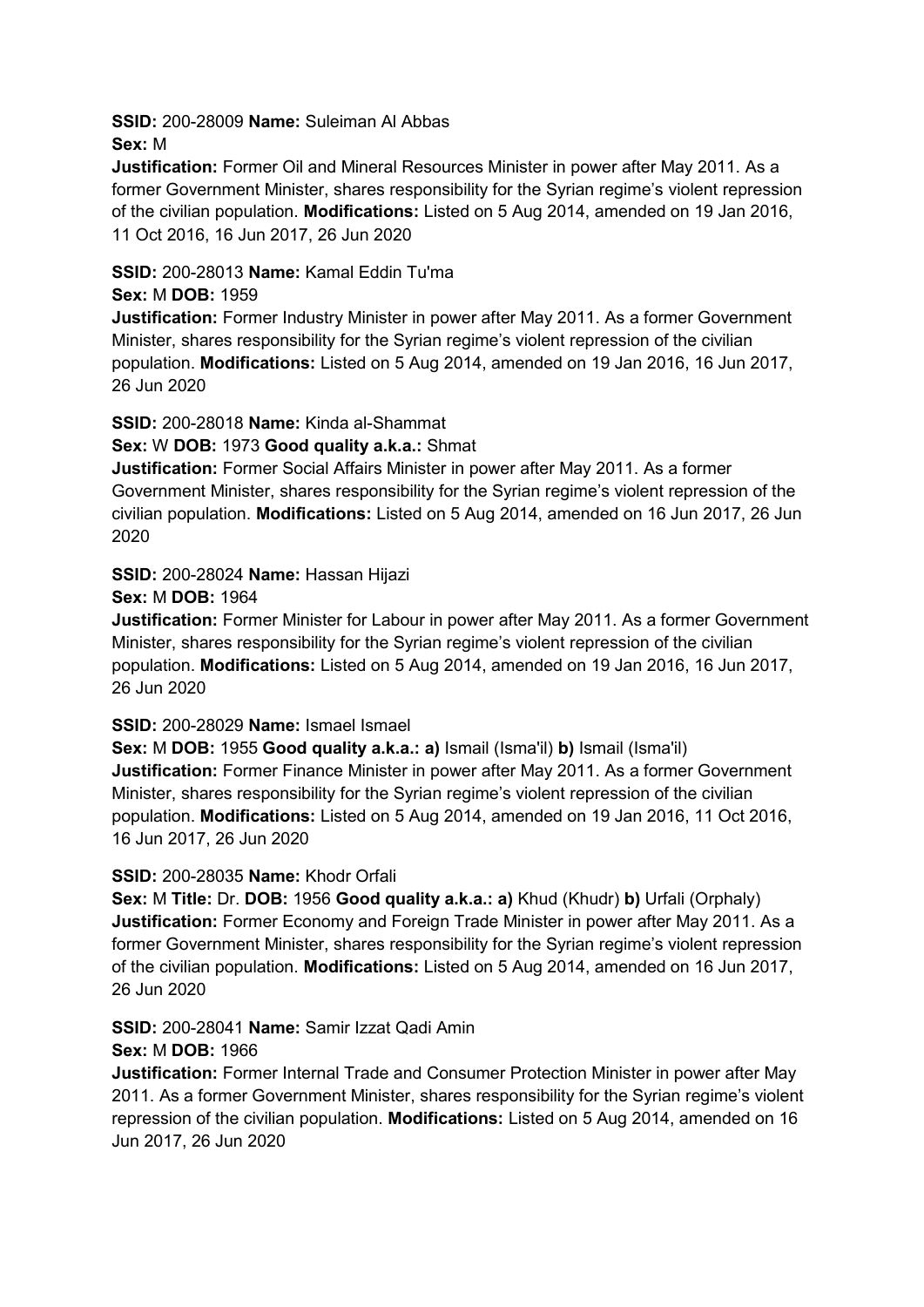**SSID:** 200-28046 **Name:** Bishr Riyad Yazigi **Sex:** M **DOB:** 1972

**Justification:** Advisor to President Bashar al-Assad. Former Minister of Tourism. As a former Government Minister, shares responsibility for the Syrian regime's violent repression of the civilian population. **Relation:** Related to Bashar Al-Assad (SSID 200-11614) **Modifications:** Listed on 5 Aug 2014, amended on 17 Jul 2019, 13 Aug 2019, 26 Jun 2020

### **SSID:** 200-28051 **Name:** Malek Ali

**Sex:** M **Title:** Dr. **DOB:** 1956 **POB:** Tartous, Syrian Arab Republic **Good quality a.k.a.:**  Malik

**Justification:** Former Higher Education Minister in power after May 2011. As a former Government Minister, shares responsibility for the Syrian regime's violent repression of the civilian population. **Modifications:** Listed on 5 Aug 2014, amended on 16 Jun 2017, 12 Jun 2018, 26 Jun 2020

### **SSID:** 200-28055 **Name:** Hussein Arnous

**Sex:** M **DOB:** 1953 **POB:** Idleb, Syrian Arab Republic **Good quality a.k.a.:** Arnus **Justification:** Prime Minister. Appointed in Aug 2020. As a Government Minister, shares responsibility for the Syrian regime's violent repression of the civilian population. **Modifications:** Listed on 5 Aug 2014, amended on 17 Jul 2019, 26 Jun 2020, 30 Oct 2020

**SSID:** 200-28060 **Name:** Hassib Elias Shammas

**Sex:** M **Title:** Dr. **DOB:** 1957 **POB:** Aleppo, Syrian Arab Republic **Good quality a.k.a.:**  Hasib

**Justification:** Former State Minister in power after May 2011. As a former Government Minister, shares responsibility for the Syrian regime's violent repression of the civilian population. **Modifications:** Listed on 5 Aug 2014, amended on 16 Jun 2017, 26 Jun 2020

#### **SSID:** 200-28767 **Name:** Hashim Anwar al-Aqqad

**Sex:** M **DOB:** 1961 **POB:** Mohagirine, Syrian Arab Republic **Good quality a.k.a.: a)**  Hashem **b)** Aqqad (Akkad)

**Justification: a)** Leading businessperson operating in Syria, with interests and/or activities in multiple sectors of Syria's economy. He holds interests in and/or has significant influence in Anwar Akkad Sons Group (AASG) and its subsidiary United Oil. AASG is a conglomerate with interests in sectors such as oil, gas, chemicals, insurance, industrial machinery, real estate, tourism, exhibitions, contracting, insurance and medical equipment. **b)** Hashim Anwar al-Aqqad also worked as a member of the Syrian Parliament as recently as 2012. **c)**  Hashim Anwar Al-Aqqad could not have remained successful without assistance from the regime. Given the extent of his business and political ties to the regime, he provides support to and benefits from the Syrian regime. **Modifications:** Listed on 10 Sep 2014, amended on 19 Jan 2016, 10 Jun 2016, 26 Jun 2020

## **SSID:** 200-28777 **Name:** Suhayl Hassan

**Sex:** M **DOB:** 1970 **POB:** Jableh, Latakia Province, Syrian Arab Republic **Good quality a.k.a.: a)** Sohail (Suhail, Suheil) **b)** Hasan (al-Hasan, al-Hassan) **c)** The Tiger (al-Nimr) **Justification:** Officer of the rank of Major-General in the Syrian Army after May 2011. Commander of army division known as 'Tiger Forces'. Since Aug 2019, 'Tiger Forces' has been renamed 'Division 25 Special Mission Forces' and placed under the army's central command. Responsible for the violent repression of the civilian population in Syria. **Other**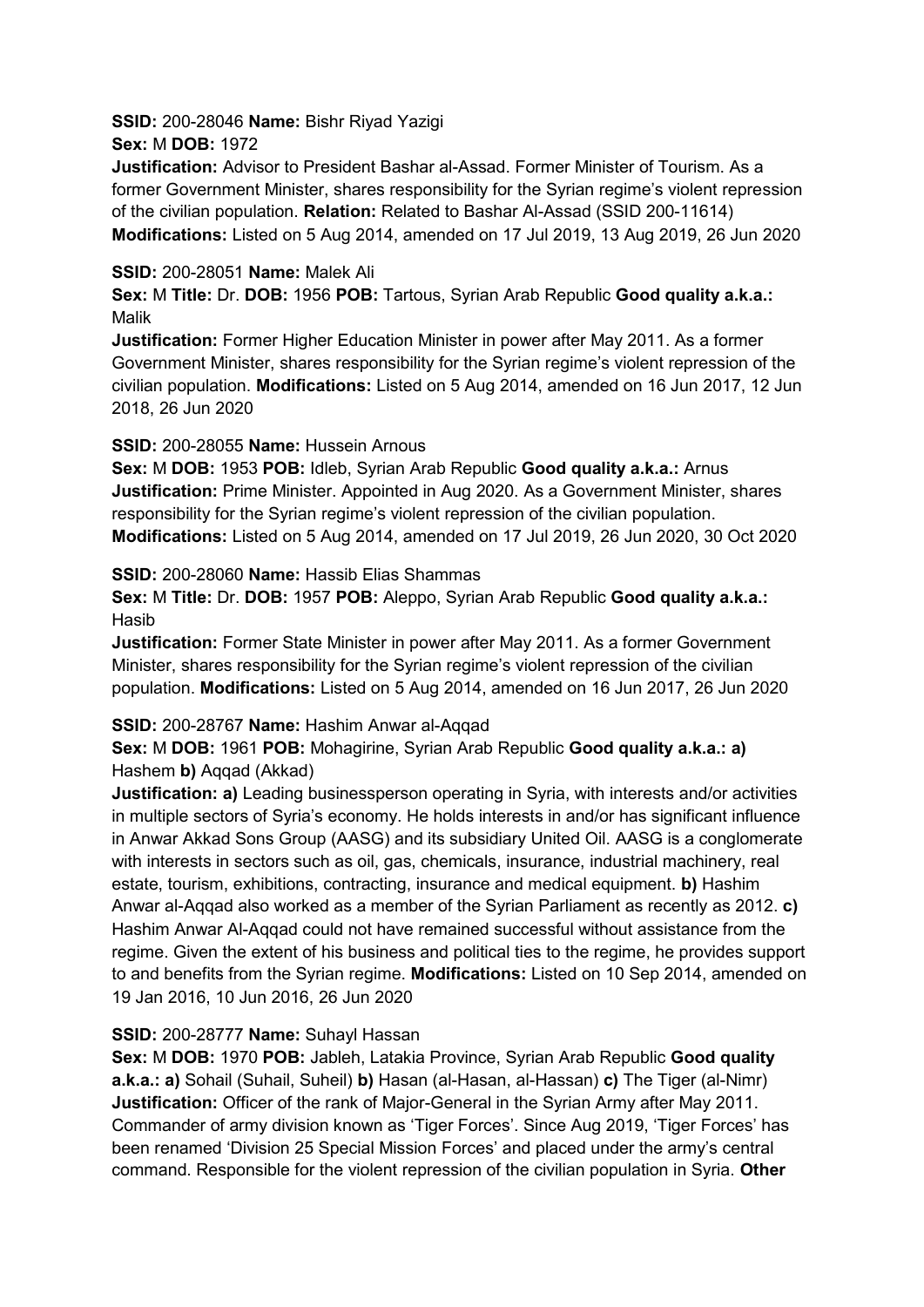**information: a)** Position: Commander of Qawat al-Nimr (Division 25 Special Mission Forces, formerly known as Tiger Forces) **b)** Rank: Major-General **Modifications:** Listed on 10 Sep 2014, amended on 19 Jan 2016, 11 Oct 2016, 26 Jun 2020

### **SSID:** 200-28789 **Name:** Amr Armanazi

**Sex:** M **DOB:** 7 Feb 1944 **Good quality a.k.a.: a)** Amrou **b)** Muhammad **c)** Najib **d)** al-Armanazi (al-Armanazy)

**Justification: a)** Director-General of the Syrian Scientific Studies and Research Centre (SSRC), responsible for providing support to the Syrian army for the acquisition of equipment used for the surveillance and repression of demonstrators. Also responsible for the development and production of non-conventional weapons, including chemical weapons, and the missiles to deliver them. **b)** Responsible for the violent repression of the civilian population; supports the Syrian regime. **Relation:** Related to the Centre d'études et de recherches syrien (CERS) (SSID 200-12445) **Modifications:** Listed on 10 Sep 2014, amended on 3 Jun 2015, 19 Jan 2016, 26 Jun 2020

### **SSID:** 200-29813 **Name:** Houmam Jaza'iri

**Sex:** M **DOB:** 1977 **Good quality a.k.a.: a)** Humam (Hammam) **b)** al-Jazaeri (al-Jazairi) **Justification:** Former Minister of Economy and Foreign Trade in power after May 2011, then member of the board of Syriatel (until May 2019) which is designated by the Council. As a former Government Minister, shares responsibility for the violent repression of the Syrian people. **Modifications:** Listed on 17 Dec 2014, amended on 11 Oct 2016, 16 Jun 2017, 26 Jun 2020

**SSID:** 200-29819 **Name:** Mohamad Amer Mardini

## **Sex:** M **DOB:** 1959 **POB:** Damascus, Syrian Arab Republic **Good quality a.k.a.: a)**  Mohammad (Mohamed) **b)** Al-Mardini

**Justification:** Former Minister of Higher Education in power after May 2011 (appointed 27.8.2014). As a former Government Minister, shares responsibility for the Syrian regime's violent repression of the civilian population. **Modifications:** Listed on 17 Dec 2014, amended on 16 Jun 2017, 26 Jun 2020, 11 Jun 2021

## **SSID:** 200-29826 **Name:** Mohamad Ghazi Jalali

**Sex:** M **DOB:** 1969 **POB:** Damascus, Syrian Arab Republic **Good quality a.k.a.: a)**  Mohammad **b)** al-Jalali

**Justification:** Former Minister of Communications and Technology in power after May 2011 (appointed 27.8.2014). As a former Government Minister, shares responsibility for the Syrian regime's violent repression of the civilian population. **Modifications:** Listed on 17 Dec 2014, amended on 16 Jun 2017, 26 Jun 2020

## **SSID:** 200-29833 **Name:** Hassan Nouri

**Sex:** M **DOB:** 9 Feb 1960 **POB:** Damascus, Syrian Arab Republic **Good quality a.k.a.:** al-**Nouri** 

**Justification:** Former Minister of Administrative Development in power after May 2011 (appointed 27.8.2014). As a former Government Minister, shares responsibility for the Syrian regime's violent repression of the civilian population. **Modifications:** Listed on 17 Dec 2014, amended on 16 Jun 2017, 26 Jun 2020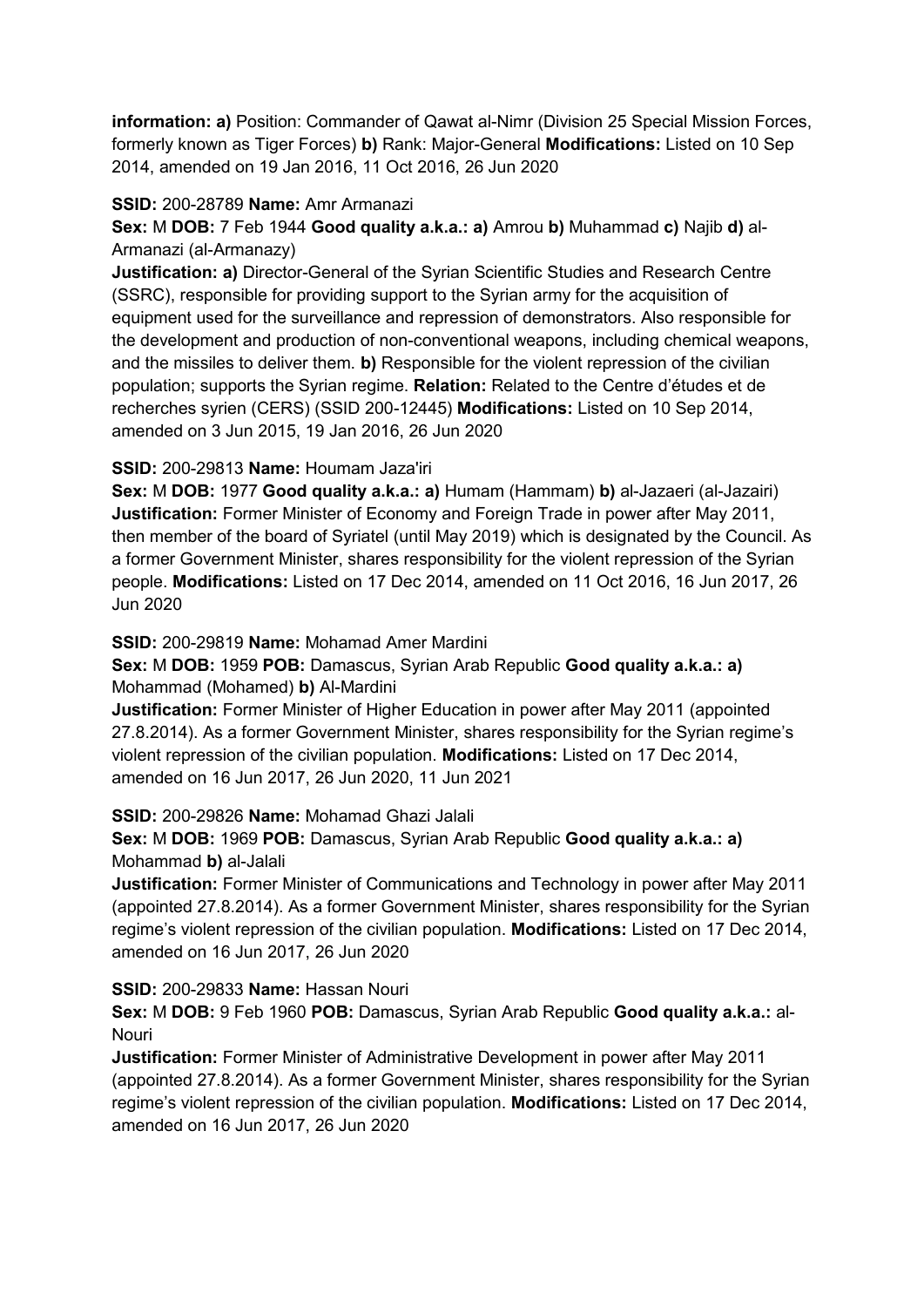**SSID:** 200-29839 **Name:** Kamal Cheikha

**Sex:** M **DOB:** 1961 **POB:** Damascus, Syrian Arab Republic **Good quality a.k.a.:** al-Sheikha **Justification:** Former Minister of Water Resources in power after May 2011 (appointed 27.8.2014). As a former Government Minister, shares responsibility for the Syrian regime's violent repression of the civilian population. **Modifications:** Listed on 17 Dec 2014, amended on 16 Jun 2017, 26 Jun 2020

**SSID:** 200-29846 **Name:** Mohammad Walid Ghazal

**Sex:** M **DOB:** 1951 **POB:** Aleppo, Syrian Arab Republic

**Justification:** Former Minister of Housing and Urban Development (appointed 27.8.2014). As a former Government Minister, shares responsibility for the Syrian regime's violent repression of the civilian population. **Modifications:** Listed on 17 Dec 2014, amended on 17 Jul 2019, 26 Jun 2020

**SSID:** 200-29852 **Name:** Khalaf Souleymane Abdallah

**Sex:** M **DOB:** 1960 **POB:** Deir Ez-Zor, Syrian Arab Republic **Good quality a.k.a.: a)**  Sleiman **b)** al-Abdullah

**Justification:** Former Minister of Labour in power after May 2011 (appointed 27.8.2014). As a former Government Minister, shares responsibility for the Syrian regime's violent repression of the civilian population. **Modifications:** Listed on 17 Dec 2014, amended on 16 Jun 2017, 26 Jun 2020

**SSID:** 200-29860 **Name:** Nizar Wahbeh Yazaji

**Sex:** M **DOB:** 1961 **POB:** Damascus, Syrian Arab Republic **Good quality a.k.a.: a)** Wehbe **b)** Yazigi

**Justification:** Former Minister of Health. As a former Government Minister, shares responsibility for the Syrian regime's violent repression of the civilian population. **Modifications:** Listed on 17 Dec 2014, amended on 26 Jun 2020, 30 Oct 2020

## **SSID:** 200-29867 **Name:** Hassan Safiyeh

**Sex:** M **DOB:** 1949 **POB:** Latakia, Syrian Arab Republic **Good quality a.k.a.:** Safiye **Justification:** Former Minister of Internal Trade and Consumer Protection in power after May 2011 (appointed 27.8.2014). As a former Government Minister, shares responsibility for the Syrian regime's violent repression of the civilian population. **Modifications:** Listed on 17 Dec 2014, amended on 16 Jun 2017, 26 Jun 2020

## **SSID:** 200-29874 **Name:** Issam Khalil

**Sex:** M **DOB:** 1965 **POB:** Banias, Syrian Arab Republic

**Justification:** Former Minister of Culture in power after May 2011 (appointed 27.8.2014). As a former Government Minister, shares responsibility for the Syrian regime's violent repression of the civilian population. **Modifications:** Listed on 17 Dec 2014, amended on 16 Jun 2017, 26 Jun 2020

**SSID:** 200-29880 **Name:** Mohammad Mouti' Mouayyad

**Sex:** M **DOB:** 1968 **POB:** Ariha, Idlib, Syrian Arab Republic **Good quality a.k.a.: a)** Muti'a **b)** Moayyad

**Justification:** Former Minister of State in power after May 2011 (appointed 27.8.2014). As a former Government Minister, shares responsibility for the Syrian regime's violent repression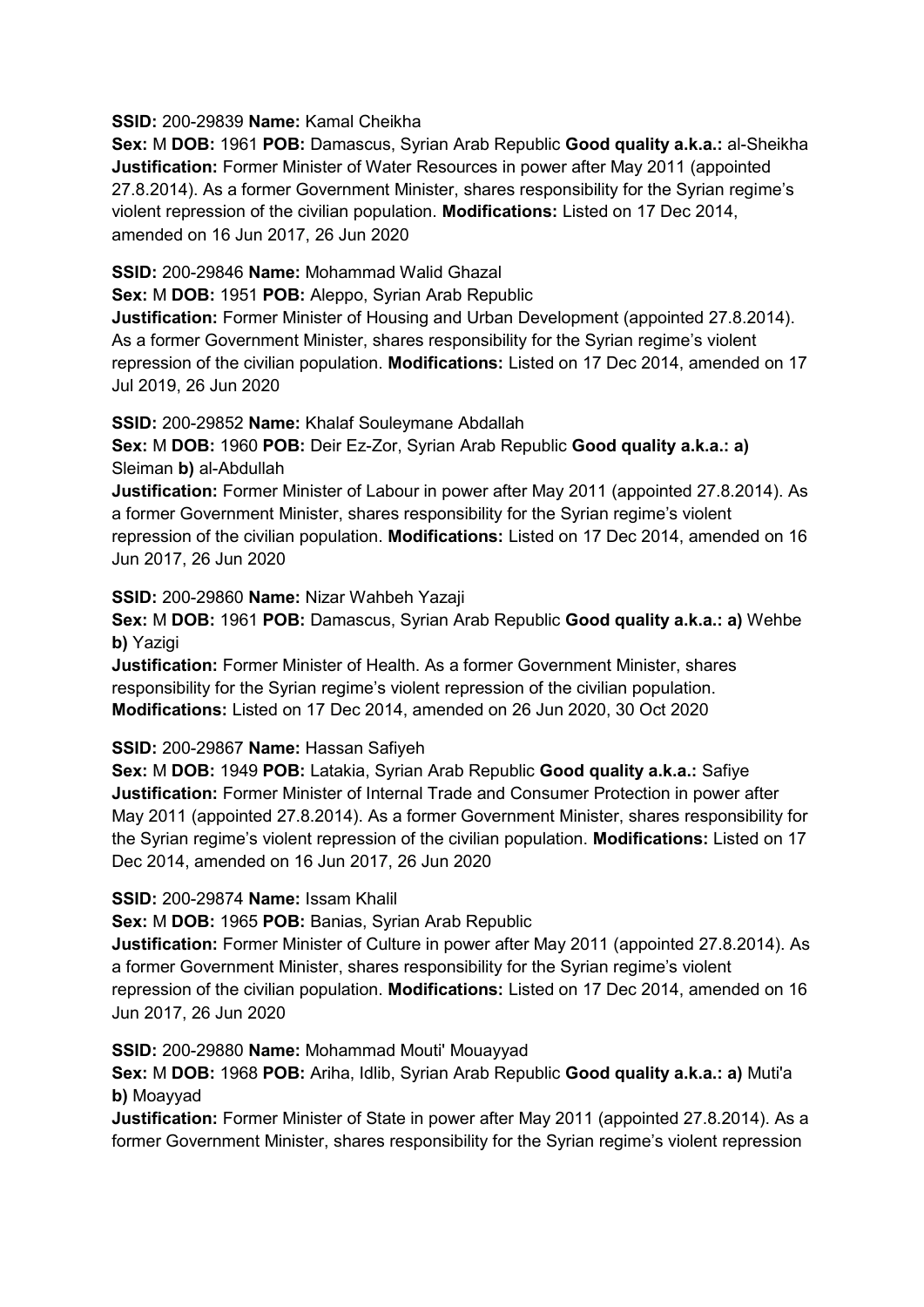of the civilian population. **Modifications:** Listed on 17 Dec 2014, amended on 19 Jan 2016, 16 Jun 2017, 26 Jun 2020

## **SSID:** 200-29888 **Name:** Ghazwan Kheir Bek

**Sex:** M **DOB:** 1961 **POB:** Latakia, Syrian Arab Republic **Good quality a.k.a.:** Ghazqan **Justification:** Former Minister of Transport in power after May 2011 (appointed 27.8.2014). He was previously General Director of the Port of Tartous. As a former Government Minister, shares responsibility for the Syrian regime's violent repression of the civilian population. **Modifications:** Listed on 17 Dec 2014, amended on 16 Jun 2017, 26 Jun 2020

## **SSID:** 200-29895 **Name:** Ghassan Ahmed Ghannam

**Sex:** M **Good quality a.k.a.: a)** Ahmad **b)** Ghannan (Ghanem) **c)** Brigadier General **d)**  Major General

**Justification:** Member of the Syrian Armed Forces of the rank of Colonel and the equivalent or higher in post after May 2011. Major General and Commander of the 155th Missile Brigade. Associated with Maher al-Assad through his role in the 155th Missile Brigade. As Commander of the 155th Missile Brigade, he is supporting the Syrian regime and he is responsible for the violent repression of the civilian population. Responsible for firing scud missiles at various civilian sites between Jan and Mar 2013. **Relation:** Related to Maher Al-Assad (SSID 200-11625) **Other information: a)** Position: Commander of the 155th Missile Brigade **b)** Rank: Major General **Modifications:** Listed on 17 Dec 2014, amended on 11 Oct 2016, 26 Jun 2020, 11 Jun 2021, 25 Nov 2021

### **SSID:** 200-29902 **Name:** Mohammed Bilal

**Sex:** M **Title:** Brigadier General **Good quality a.k.a.: a)** Lieutenant Colonel **b)** Muhammad **Justification:** As a senior officer in the Syrian Air Force Intelligence Service, he supports the Syrian regime and is responsible for the violent repression of the civilian population. He is also associated with the listed Scientific Studies Research Centre (SSRC). **Relation:** Related to the Centre d'études et de recherches syrien (CERS) (SSID 200-12445) **Modifications:** Listed on 17 Dec 2014, amended on 13 Aug 2019, 26 Jun 2020, 11 Jun 2021

## **SSID:** 200-29914 **Name:** Abdelhamid Khamis Abdullah

**Sex:** M **Good quality a.k.a.: a)** Abdulhamid (Hamid) **b)** Ahmad Adballa (Khamis) **Justification: a)** Chairman of Overseas Petroleum Trading Company (OPT) which has been listed by the Council for benefiting from and supporting the Syrian regime. He coordinated shipments of oil to the Syrian regime with listed Syrian state oil company Sytrol. Therefore, he is benefitting from and providing support to the Syrian regime. **b)** In view of his position as the most senior person in the entity, he is responsible for its activities. **Relation: a)**  Chairman of Overseas Petroleum Trading (SSID 200-28798) **b)** Related to Syria Trading Oil Company (Sytrol) (SSID 200-12478) **Modifications:** Listed on 17 Dec 2014, amended on 19 Jan 2016, 26 Jun 2020

#### **SSID:** 200-30613 **Name:** Bayan Bitar

**Sex:** M **DOB:** 8 Mar 1947 **Good quality a.k.a.: a)** Dr. **b)** al-Bitar **Address:** P.O.Box 11037, Damascus, Syrian Arab Republic

**Justification:** Managing Director of the Organisation for Technological Industries (OTI), and the Syrian Company for Information Technology (SCIT), which are both subsidiaries of the Syrian Ministry of Defence, which has been designated by the Council. OTI assists in the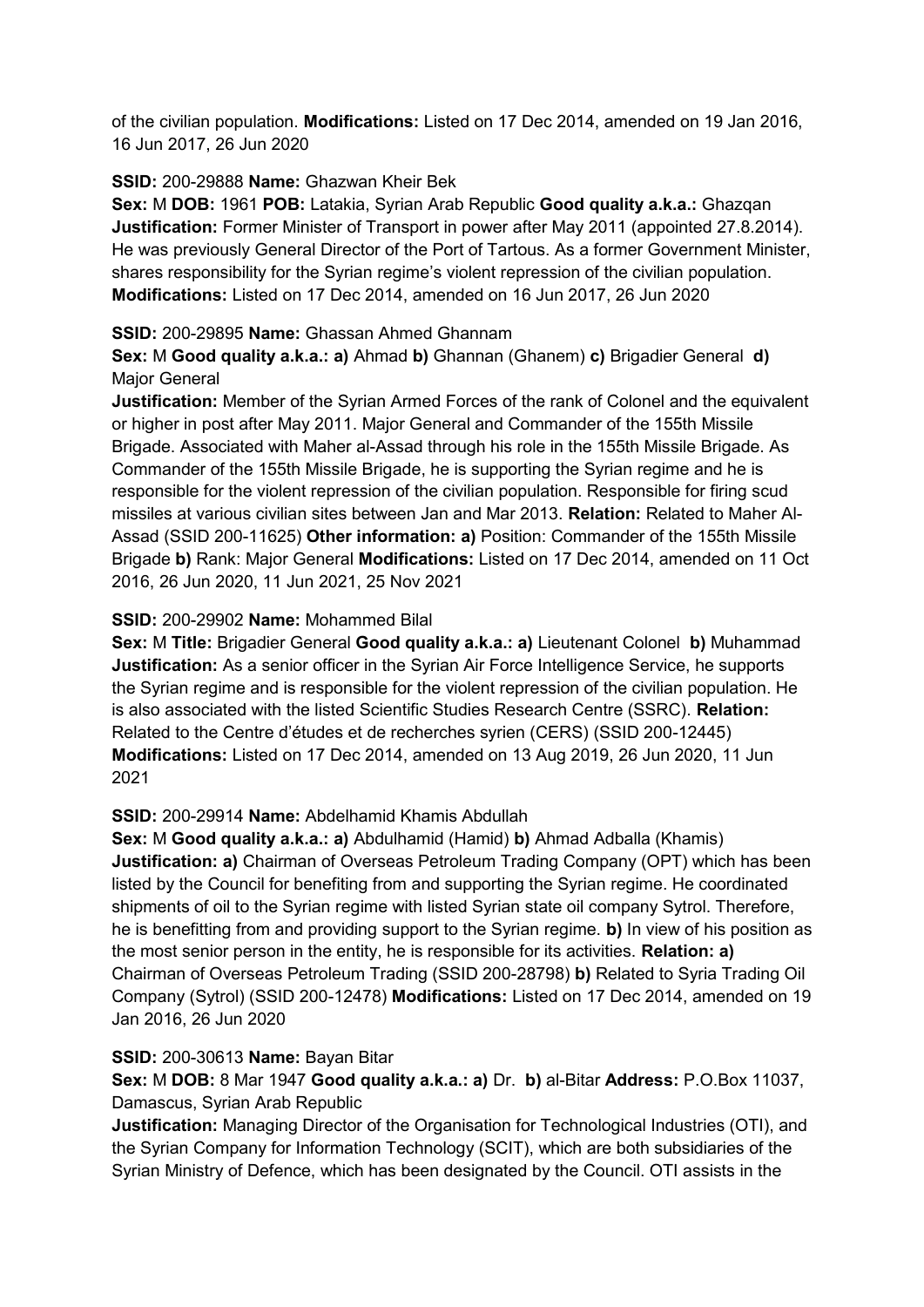production of chemical weapons for the Syrian regime. As Managing Director of OTI and the SCIT, Bayan Bitar provides support to the Syrian regime. Due to his role in the production of chemical weapons, he also shares responsibility for the violent repression of the Syrian population. In view of his senior position in these entities, he is also associated with the designated entities OTI and SCIT. **Relation: a)** Related to the Organisation for Technological Industries (OTI) (SSID 200-30694) **b)** Related to the Syrian Company for Information Technology (SCIT) (SSID 200-30703) **Modifications:** Listed on 18 Mar 2015, amended on 19 Jan 2016, 11 Oct 2016, 26 Jun 2020

### **SSID:** 200-30620 **Name:** Ghassan Abbas

**Sex:** M **Title:** Brigadier General **DOB:** 10 Mar 1960 **POB:** Homs, Syrian Arab Republic **Address: a)** CERS, Centre d'Etude et de Recherche Scientifique, P.O.Box 4470, Damascus, Syrian Arab Republic **b)** SSRC, Scientific Studies and Research Center; Centre de Recherche de Kaboun Barzeh Street, P.O.Box 4470, Damascus, Syrian Arab Republic **Justification:** Manager of the branch of the designated Syrian Scientific Studies and Research Centre (SSRC/CERS) near Jumraya/Jmraiya. He has been involved in the proliferation of chemical weapons and the organisation of chemical weapons attacks, including in Ghouta in Aug 2013. He therefore shares responsibility for the violent repression of the Syrian population. As manager of the SSRC/CERS branch near Jumraya/Jmraiya, Ghassan Abbas provides support to the Syrian regime. As a result of his senior position in the SSRC, he is also associated with the designated entity SSRC. **Relation:** Related to the Centre d'études et de recherches syrien (CERS) (SSID 200-12445) **Modifications:** Listed on 18 Mar 2015, amended on 11 Oct 2016, 26 Jun 2020

#### **SSID:** 200-30651 **Name:** George Haswani

**Sex:** M **Good quality a.k.a.:** Heswani (Hasawani, Al Hasawani) **Address:** Al Jalaa St, Yabroud, Damascus Province, Syrian Arab Republic

**Justification:** Leading businessperson operating in Syria, with interests and/or activities in the engineering, construction and oil and gas sectors. He holds interests in and/or has significant influence in a number of companies and entities in Syria, in particular HESCO Engineering and Construction Company, a major engineering and construction company. **Modifications:** Listed on 18 Mar 2015, amended on 19 Jan 2016, 10 Jun 2016, 20 Jul 2017, 26 Jun 2020

#### **SSID:** 200-30662 **Name:** Emad Hamsho

**Sex:** M **Good quality a.k.a.: a)** Imad **b)** Hmisho (Hamchu, Hamcho, Hamisho, Hmeisho, Hemasho) **Address:** Hamsho Building 31 Baghdad Street, Damascus, Syrian Arab Republic **Justification:** Occupies a senior management position in Hamsho Trading. As a result of his senior position in Hamsho Trading, a subsidiary of Hamsho International, which has been designated by the Council, he provides support to the Syrian regime. He is also associated with a designated entity, Hamsho International. He is also vice-president of the Syrian Council of Iron and Steel alongside designated regime businessmen such as Ayman Jaber. He is also an associate of President Bashar al-Assad. **Relation: a)** Related to Hamcho International (SSID 200-12352) **b)** Related to Bashar Al-Assad (SSID 200-11614) **Modifications:** Listed on 18 Mar 2015, amended on 19 Jan 2016, 11 Oct 2016, 26 Jun 2020, 11 Jun 2021

#### **SSID:** 200-31451 **Name:** Muhamad Mahalla

**Sex:** M **Title:** Major General **DOB:** 1960 **POB:** Jableh, Syrian Arab Republic **Good quality**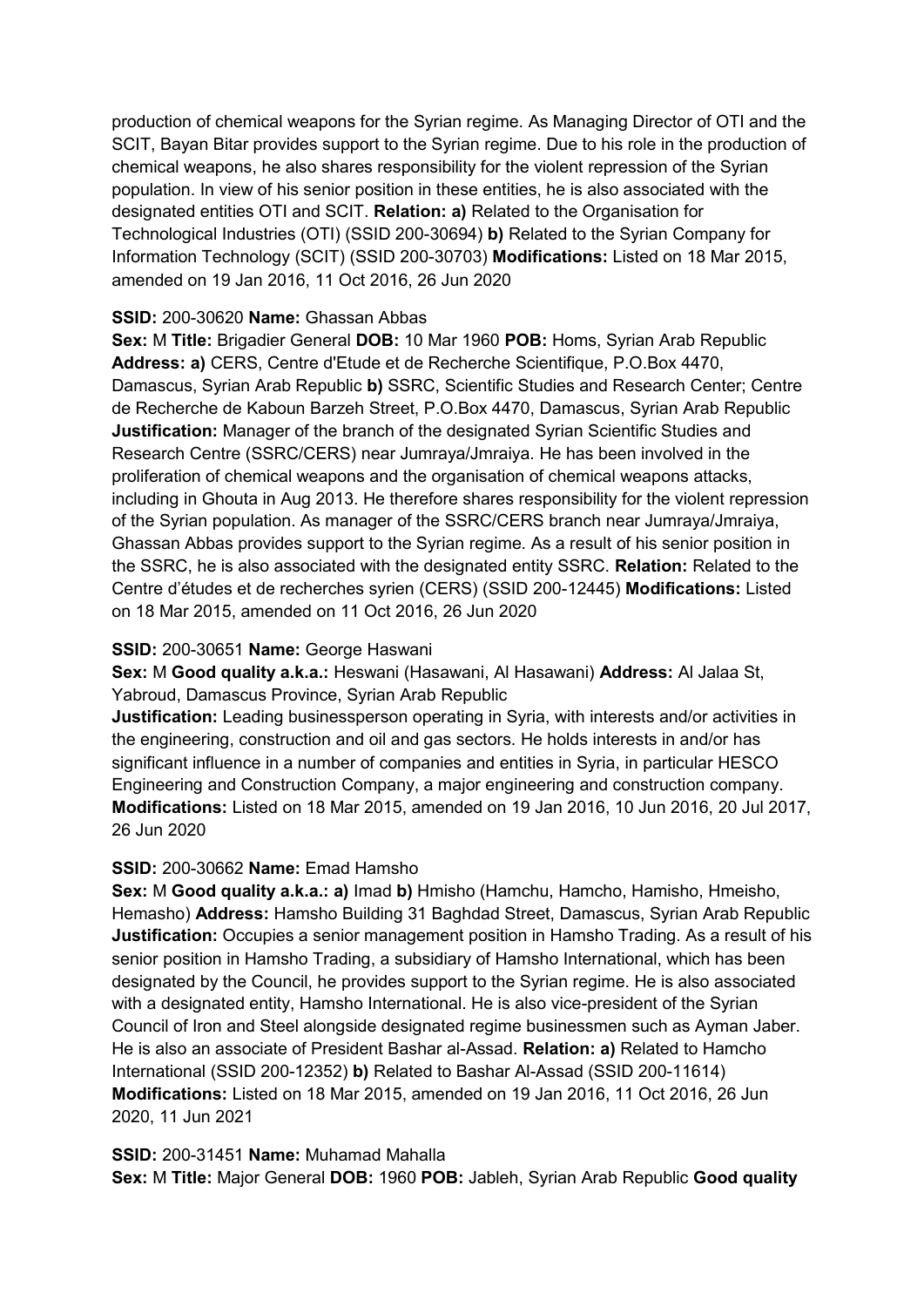**a.k.a.: a)** Mohamed (Muhammad) **b)** Mahla (Mualla, Maalla, Muhalla) **Justification:** Member of the Syria Armed Forces of the rank of Major General in post after May 2011. Former head of the Syrian Military Intelligence (SMI), Branch 293 (Internal Affairs), since Apr 2015. Responsible for repression of and violence against the civilian population in Damascus/Damascus Countryside. Former Deputy Head of Political Security (2012), Officer of the Syrian Republican Guard and Vice-Director of the Political Security Directorate. Former head of Military Police, Member of the National Security Bureau. **Modifications:** Listed on 17 Jun 2015, amended on 19 Jan 2016, 11 Oct 2016, 12 Jun 2018, 26 Jun 2020

### **SSID:** 200-35165 **Name:** Salameh Adib

**Sex:** M **Good quality a.k.a.: a)** Salamah (Salama, Salame) **b)** Mohammed **c)** Nimr **Justification: a)** Member of the Syrian security and intelligence services in post after May 2011; Deputy Director of the Air Force Intelligence Directorate in Damascus; previously Head of Air Force Intelligence in Aleppo. **b)** Member of the Syrian Armed Forces of the rank of Colonel and the equivalent or higher in post after May 2011; holds the rank of Major General. **c)** Responsible for the violent repression of the civilian population in Syria, through the planning of and involvement in military assaults in Aleppo and authority over the arrest and detention of civilians. **Other information:** Position: Major General, Deputy Director of Air Force Intelligence Directorate in Damascus **Modifications:** Listed on 8 Nov 2016, amended on 26 Jun 2020

## **SSID:** 200-35175 **Name:** Adnan Aboud Hilweh

#### **Sex:** M **Good quality a.k.a.: a)** Helweh **b)** Adnan Aboud

**Justification: a)** Holds the rank of Brigadier General of 155 Brigade and 157 Brigade in the Syrian Army in post after May 2011. **b)** As the Brigadier General of 155 Brigade and 157 Brigade, he is responsible for the violent repression of the civilian population in Syria, including through his responsibility for the deployment and use of missile and chemical weapons in civilian areas in 2013 and involvement in large scale detentions. **Other information:** Position: Brigadier General **Modifications:** Listed on 8 Nov 2016, amended on 26 Jun 2020

#### **SSID:** 200-35183 **Name:** Jawdat Salbi Mawas

#### **Sex:** M **Good quality a.k.a.: a)** Mawwas (Mawwaz) **b)** Salibi

**Justification: a)** Holds the rank of Major General, a senior officer in the Syrian Artillery and Missile Directorate of the Syrian Armed Forces, in post after May 2011. **b)** As a senior ranking officer of the Syrian Artillery and Missile Directorate, he is responsible for violent repression of the civilian population, including the use of missiles and chemical weapons by Brigades under his command in highly populated civilian areas in Ghouta in 2013. **Other information:** Position: Major General **Modifications:** Listed on 8 Nov 2016, amended on 26 Jun 2020

#### **SSID:** 200-35191 **Name:** Tahir Hamid Khalil

## **Sex:** M **Good quality a.k.a.: a)** Khalil **b)** Tahir **c)** Hamid (Khali)

**Justification:** Holds the ranks of Major General, Head of the Syrian Artillery and Missiles Directorate of the Syrian Armed Forces, in post after May 2011. As a senior ranking officer of the Syrian Artillery and Missile Directorate, he is responsible for the violent repression of the civilian population, including the deployment of missiles and chemical weapons by Brigades under his command in highly populated civilian areas in Ghouta in 2013. **Other information:**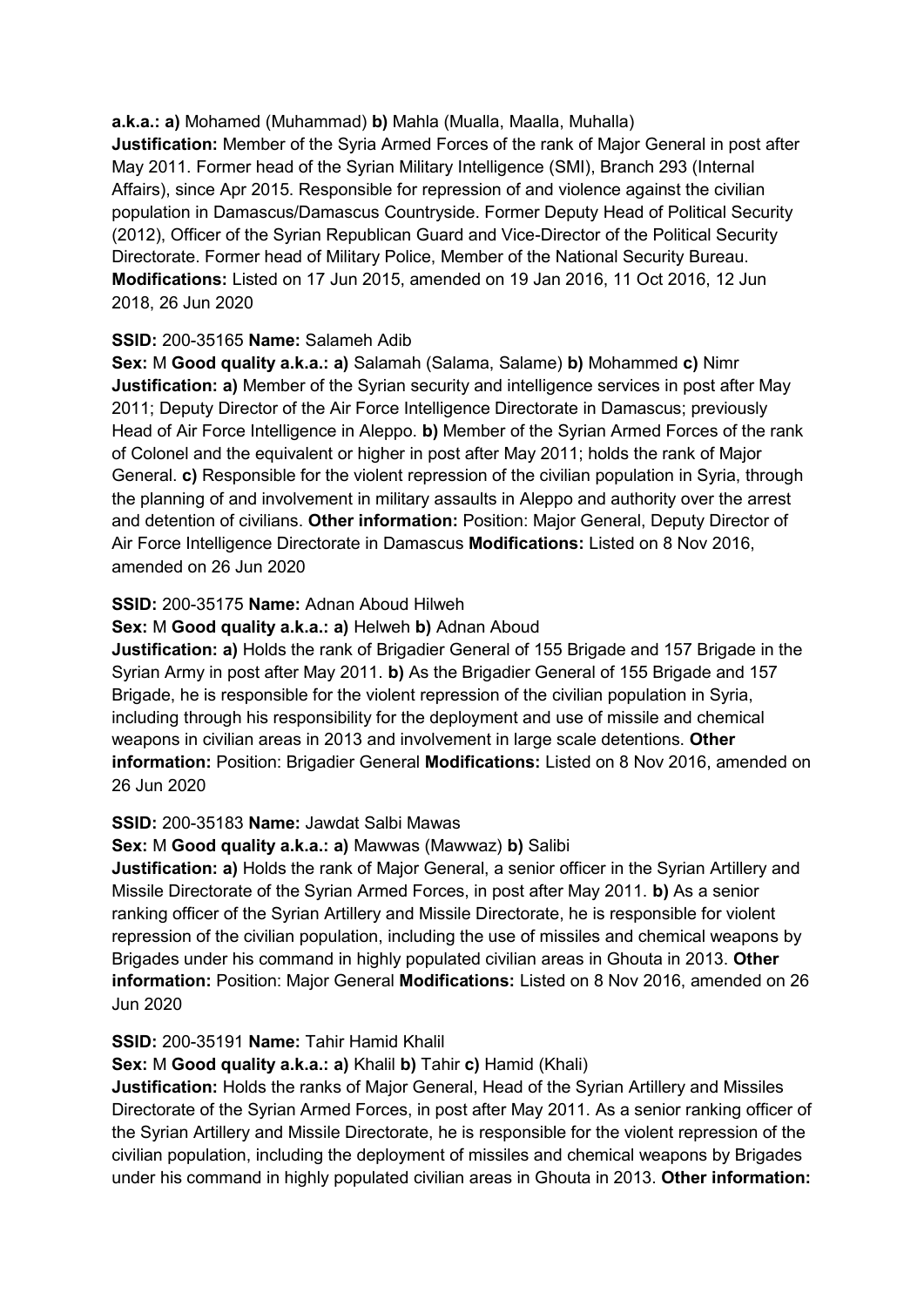Position: Major General **Modifications:** Listed on 8 Nov 2016, amended on 12 Jun 2018, 26 Jun 2020

### **SSID:** 200-35199 **Name:** Hilal Hilal

**Sex:** M **DOB:** 1966 **Good quality a.k.a.:** al-Hilal

**Justification:** Member of the regime-affiliated militias known as 'Kataeb al-Baath' (the Baath Party militia). Vice-Chairman of the Baath Party. Supports the Syrian regime through his role in the recruitment and organisation of the Baath Party militia. **Modifications:** Listed on 8 Nov 2016, amended on 13 Aug 2019, 26 Jun 2020

### **SSID:** 200-35205 **Name:** Ammar Al-Sharif

**Sex:** M **DOB:** 26 Jun 1969 **POB:** Lattakia, Syrian Arab Republic **Good quality a.k.a.: a)** al-Charif (Sharif, Charif, al Shareef, Sherif) **b)** Amar **c)** Medhat **Nationality:** Syrian Arab Republic **Identification document: a)** Passport No. 010312413, Syrian Arab Republic, Date of issue: 14 Jul 2015, Place of issue: Damascus-Centre, Syrian Arab Republic, Expiry date: 13 Jul 2021 (Issue Number: 002-15-L093534) **b)** Other No. 060-10276707, Syrian Arab Republic (National number)

**Justification:** Associated with a member of the Makhlouf family (brother-in-law of Rami Makhlouf). **Relation:** Related to Rami Makhlouf (SSID 200-11672) **Modifications:** Listed on 8 Nov 2016, amended on 7 Mar 2018, 26 Jun 2020

### **SSID:** 200-35212 **Name:** Bishr al-Sabban

**Sex:** M **DOB:** 1966 **POB:** Damascus, Syrian Arab Republic **Good quality a.k.a.: a)**  Mohammed **b)** Bishr **c)** Mazin

**Justification:** Former Governor of Damascus, who was appointed by, and is associated with, President Bashar al-Assad. Supports the Syrian regime and is responsible for the violent repression of the civilian population in Syria, including engaging in discriminatory practices against Sunni communities within the capital. **Relation:** Related to Bashar Al-Assad (SSID 200-11614) **Modifications:** Listed on 8 Nov 2016, amended on 17 Jul 2019, 13 Aug 2019, 26 Jun 2020

## **SSID:** 200-35219 **Name:** Ahmad Sheik Abdul-Qader

**Sex:** M **Good quality a.k.a.: a)** Abdul Qadir (Abdulquader) **b)** al-Sheik

**Justification:** Former Governor of Quneitra, associated with and appointed by President Bashar al-Assad. Previously Governor of Latakia. Supports and benefits from the Syrian regime, including by public support for the Syrian Armed Forces and pro-regime militia. **Relation:** Related to Bashar Al-Assad (SSID 200-11614) **Modifications:** Listed on 8 Nov 2016, amended on 13 Aug 2019, 26 Jun 2020

# **SSID:** 200-35226 **Name:** Ghassan Omar Khalaf

## **Sex:** M **Title:** Dr.

**Justification:** Former Governor of Hama, who was appointed by, and is associated with, President Bashar al-Assad. He also supports and benefits from the Syrian regime. Ghassan Omar Khalaf is closely associated with members of a regime-affiliated militia in Hama known as the Hama Brigade. **Relation:** Related to Bashar Al-Assad (SSID 200-11614) **Modifications:** Listed on 8 Nov 2016, amended on 13 Aug 2019, 26 Jun 2020

#### **SSID:** 200-35231 **Name:** Khayr al-Din Al-Sayyed

**Sex:** M **Good quality a.k.a.: a)** Kheredden (Khairuddin, Khaireddin, Kheir Eddin, Kheir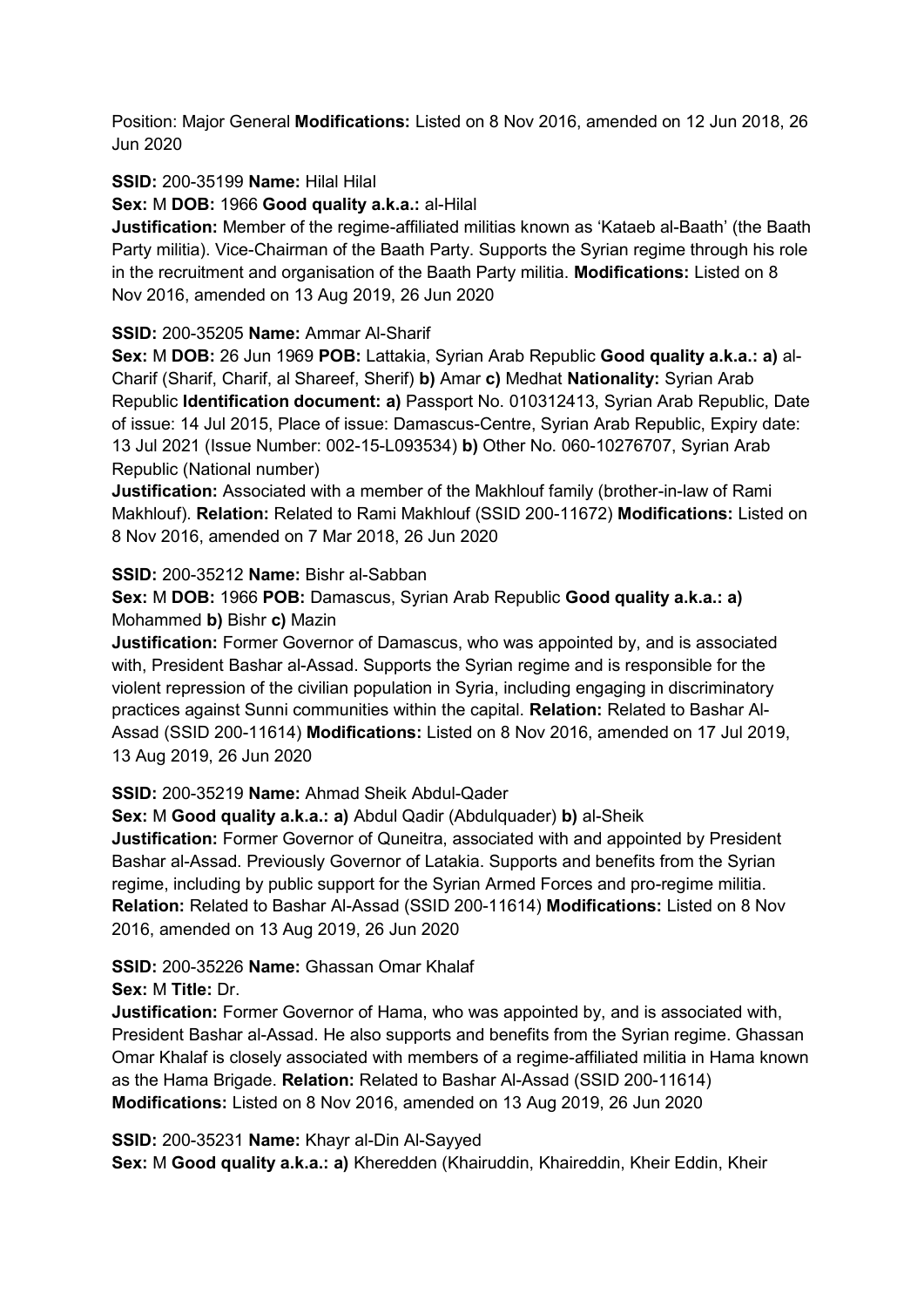### Eddib, Mohamed) **b)** Abdul-Sattar (Khair) **c)** as-Sayyed (Asayed)

**Justification:** Former Governor of Idlib, associated with and appointed by President Bashar al-Assad. Benefits from and supports the Syrian regime, including by providing support for Syrian Armed Forces and pro-regime militia. Associated with the regime's Minister of Awqaf, Dr. Mohammad Abdul-Sattar al-Sayyed, who is his brother. **Relation: a)** Associated with and appointed by Bashar Al-Assad (SSID 200-11614) **b)** Brother of Mohammad Abdul-Sattar Al Sayed (SSID 200-22371) **Modifications:** Listed on 8 Nov 2016, amended on 9 Dec 2016, 13 Aug 2019, 26 Jun 2020

## **SSID:** 200-35622 **Name:** Atef Naddaf

**Sex:** M **DOB:** 1956 **POB:** Damascus Countryside, Syrian Arab Republic **Justification:** Former Minister of Internal Trade and Consumer Protection. As a former Government Minister, shares responsibility for the Syrian regime's violent repression of the civilian population. **Modifications:** Listed on 9 Dec 2016, amended on 16 Jun 2017, 17 Jul 2019, 13 Aug 2019, 26 Jun 2020, 30 Oct 2020

### **SSID:** 200-35628 **Name:** Hussein Makhlouf

**Sex:** M **DOB:** 1964 **POB:** Lattakia, Syrian Arab Republic **Good quality a.k.a.:** Makhluf **Justification:** Minister of local Administration and environment. Former Governor of Damascus Governorate. As a Government Minister, shares responsibility for the Syrian regime's violent repression of the civilian population. Cousin of Rami Makhlouf. **Relation:** Cousin of Rami Makhlouf (SSID 200-11672) **Modifications:** Listed on 9 Dec 2016, amended on 16 Jun 2017, 13 Aug 2019, 26 Jun 2020, 30 Oct 2020

### **SSID:** 200-35639 **Name:** Ali Al-Zafir

**Sex:** M **DOB:** 1962 **POB:** Tartus, Syrian Arab Republic

**Justification:** Former Minister of Communications and Technology. As a former Government Minister, shares responsibility for the Syrian regime's violent repression of the civilian population. **Modifications:** Listed on 9 Dec 2016, amended on 16 Jun 2017, 17 Jul 2019, 13 Aug 2019, 26 Jun 2020

## **SSID:** 200-35647 **Name:** Ali Ghanem

**Sex:** M **DOB:** 1963 **POB:** Damascus, Syrian Arab Republic

**Justification:** Former Minister for Petroleum and Mineral Resources. As a former Government Minister, shares responsibility for the Syrian regime's violent repression of the civilian population. **Modifications:** Listed on 9 Dec 2016, amended on 16 Jun 2017, 13 Aug 2019, 26 Jun 2020, 30 Oct 2020

**SSID:** 200-35654 **Name:** Mohammed Ramez Tourjman

**Sex:** M **DOB:** 1966 **POB:** Damascus, Syrian Arab Republic **Good quality a.k.a.: a)**  Tourjuman **b)** Mohamed (Muhammad, Mohammad)

**Justification:** Former Minister of Information. As a former Government Minister, shares responsibility for the Syrian regime's violent repression of the civilian population. **Modifications:** Listed on 9 Dec 2016, amended on 16 Jun 2017, 7 Mar 2018, 26 Jun 2020

**SSID:** 200-35663 **Name:** Mohammed al-Ahmed

**Sex:** M **DOB:** 1961 **POB:** Lattakia, Syrian Arab Republic **Good quality a.k.a.: a)** al-Ahmad **b)** Mohamed (Muhammad, Mohammad)

**Justification:** Former Culture Minister. As a former Government Minister, shares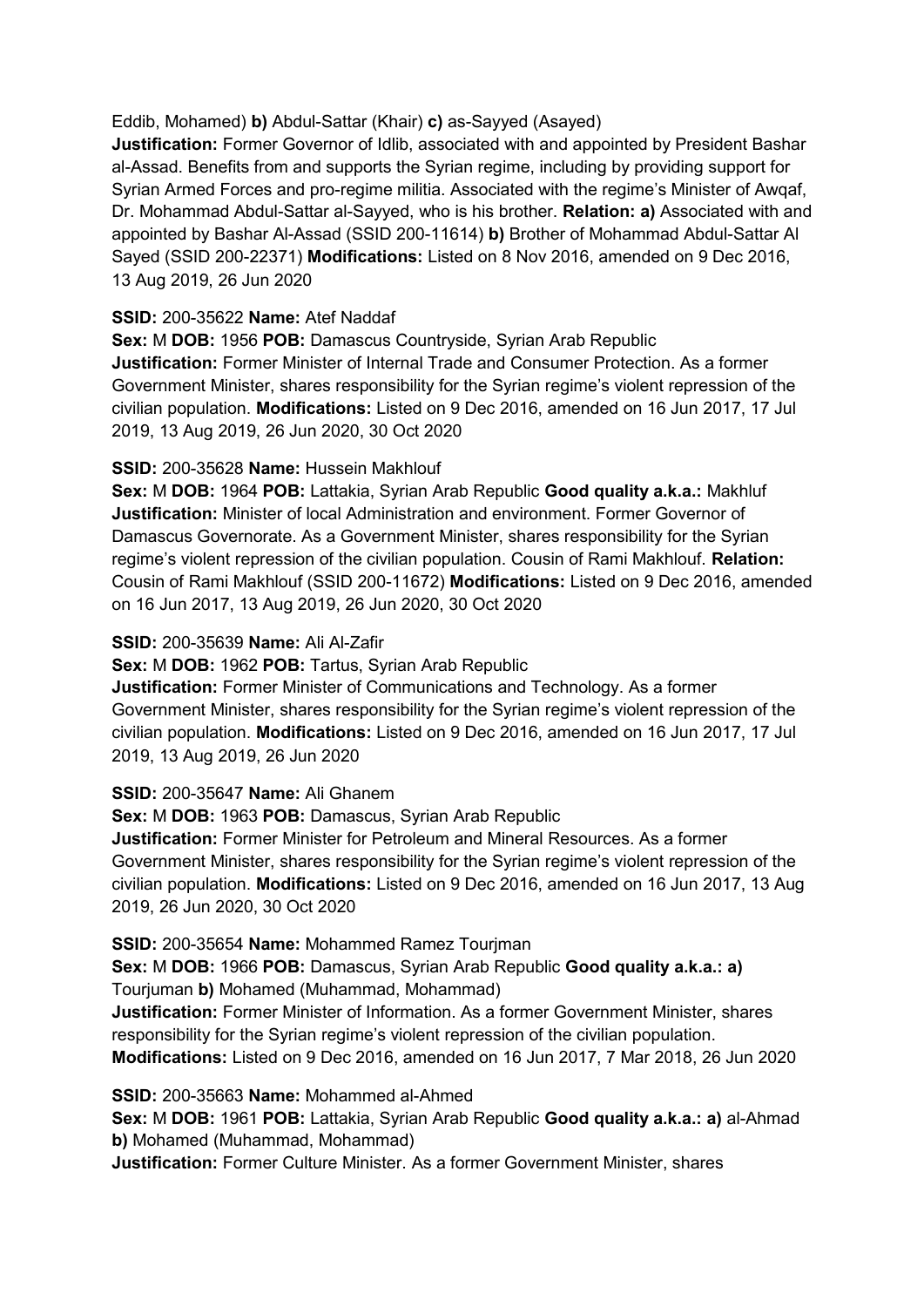responsibility for the Syrian regime's violent repression of the civilian population. **Modifications:** Listed on 9 Dec 2016, amended on 13 Aug 2019, 26 Jun 2020, 30 Oct 2020

### **SSID:** 200-35672 **Name:** Ali Hamoud

**Sex:** M **DOB:** 1964 **POB:** Tartus, Syrian Arab Republic **Good quality a.k.a.:** Hammoud **Justification:** Former Transport Minister. As a former Government Minister, shares responsibility for the Syrian regime's violent repression of the civilian population. **Modifications:** Listed on 9 Dec 2016, amended on 16 Jun 2017, 13 Aug 2019, 26 Jun 2020, 30 Oct 2020

**SSID:** 200-35680 **Name:** Mohammed Zuhair Kharboutli

**Sex:** M **POB:** Damascus, Syrian Arab Republic **Good quality a.k.a.:** Zahir **Justification:** Former Electricity Minister. As a former Government Minister, shares responsibility for the Syrian regime's violent repression of the civilian population. **Modifications:** Listed on 9 Dec 2016, amended on 16 Jun 2017, 13 Aug 2019, 26 Jun 2020, 30 Oct 2020

**SSID:** 200-35688 **Name:** Maamoun Hamdan

**Sex:** M **DOB:** 1958 **POB:** Damascus, Syrian Arab Republic **Good quality a.k.a.:** Ma'moun **Justification:** Former Finance Minister. As a former Government Minister, shares responsibility for the Syrian regime's violent repression of the civilian population. **Modifications:** Listed on 9 Dec 2016, amended on 16 Jun 2017, 13 Aug 2019, 26 Jun 2020, 30 Oct 2020

## **SSID:** 200-35695 **Name:** Nabil Al-Hasan

**Sex:** M **DOB:** 1963 **POB:** Aleppo, Syrian Arab Republic **Good quality a.k.a.:** al-Hassan **Justification:** Former Minister of Water Resources. Appointed in Jul 2016. As a former Government Minister, shares responsibility for the Syrian regime's violent repression of the civilian population. **Modifications:** Listed on 9 Dec 2016, amended on 16 Jun 2017, 13 Aug 2019, 26 Jun 2020

#### **SSID:** 200-35703 **Name:** Ahmad Al-Hamu

### **Sex:** M **DOB:** 1947 **Good quality a.k.a.:** al-Hamo

**Justification:** Former Minister of Industry. As a former Government Minister, shares responsibility for the Syrian regime's violent repression of the civilian population. **Modifications:** Listed on 9 Dec 2016, amended on 16 Jun 2017, 7 Mar 2018, 26 Jun 2020

## **SSID:** 200-35710 **Name:** Abdullah al-Gharbi

**Sex:** M **DOB:** 1962 **POB:** Damascus, Syrian Arab Republic **Good quality a.k.a.:** al-Qirbi **Justification:** Former Minister of Internal Trade and Consumer Protection. Appointed in Jul 2016. As a former Government Minister, shares responsibility for the Syrian regime's violent repression of the civilian population. **Modifications:** Listed on 9 Dec 2016, amended on 16 Jun 2017, 13 Aug 2019, 26 Jun 2020

## **SSID:** 200-35718 **Name:** Abdullah Abdullah

### **Sex:** M **DOB:** 1956

**Justification:** Minister of State. Appointed in Aug 2021. As a Government Minister, shares responsibility for the Syrian regime's violent repression of the civilian population. **Modifications:** Listed on 9 Dec 2016, amended on 16 Jun 2017, 13 Aug 2019, 26 Jun 2020, 30 Oct 2020, 25 Nov 2021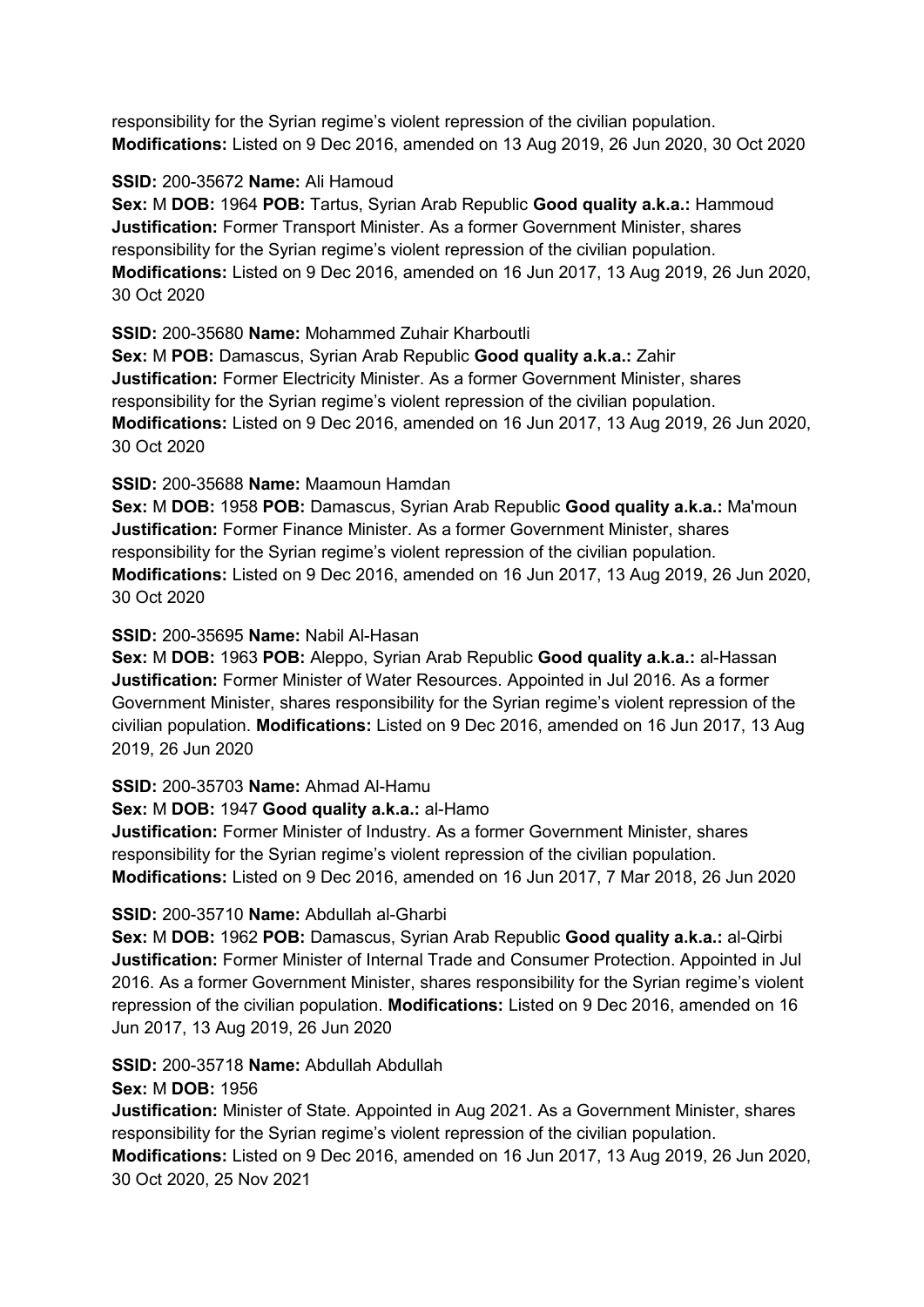#### **SSID:** 200-35724 **Name:** Salwa Abdullah

**Sex:** W **DOB:** 1953 **POB:** Quneitra, Syrian Arab Republic

**Justification:** Minister of social affairs and labour. Appointed in Aug 2020. Former State Minister. As a Government Minister, shares responsibility for the Syrian regime's violent repression of the civilian population. **Modifications:** Listed on 9 Dec 2016, amended on 16 Jun 2017, 13 Aug 2019, 26 Jun 2020, 30 Oct 2020

### **SSID:** 200-35731 **Name:** Rafe'a Abu Sa'ad

**Sex:** M **DOB:** 1954 **POB:** Habran Village, Sweida Province, Syrian Arab Republic **Good quality a.k.a.:** Saad

**Justification:** Former State Minister. As a former Government Minister, shares responsibility for the Syrian regime's violent repression of the civilian population. **Modifications:** Listed on 9 Dec 2016, amended on 16 Jun 2017, 13 Aug 2019, 26 Jun 2020, 30 Oct 2020

#### **SSID:** 200-35739 **Name:** Wafiqa Hosni

**Sex:** W **DOB:** 1952 **POB:** Damascus, Syrian Arab Republic

**Justification:** State Minister. Appointed in Jul 2016. As a Government Minister, shares responsibility for the Syrian regime's violent repression of the civilian population. **Modifications:** Listed on 9 Dec 2016, amended on 16 Jun 2017, 13 Aug 2019, 26 Jun 2020

### **SSID:** 200-35746 **Name:** Rima Al-Qadiri

**Sex:** W **DOB:** 1963 **POB:** Damascus, Syrian Arab Republic **Good quality a.k.a.:** al-Kadiri **Justification:** Minister for Social Affairs (since Aug 2015). As a Government Minister, shares responsibility for the Syrian regime's violent repression of the civilian population. **Modifications:** Listed on 9 Dec 2016, amended on 16 Jun 2017, 13 Aug 2019, 26 Jun 2020

## **SSID:** 200-35753 **Name:** Duraid Durgham

#### **Sex:** M

**Justification:** Former Governor of the Central Bank of Syria. Was responsible for providing economic and financial support to the Syrian regime through his functions as the Governor of the Central Bank of Syria, which is also listed. **Modifications:** Listed on 9 Dec 2016, amended on 13 Aug 2019, 26 Jun 2020

## **SSID:** 200-36103 **Name:** Ahmad Ballul

**Sex:** M **DOB:** 10 Oct 1954 **Good quality a.k.a.: a)** Ahmed **b)** Muhammad **c)** Balol **Justification: a)** Holds the rank of Major General, a senior officer and Commander of the Syrian Arab Air and Air Defence Forces, in post after May 2011. **b)** Operates in the chemical weapons proliferation sector and, as a senior ranking officer of the Syrian Arab Air Force, is responsible for the violent repression of the civilian population, including the use of chemical weapons attacks by the Syrian regime identified in the report of the Joint Investigative Mechanism. **Other information:** Rank: Major General; Commander of the Syrian Arab Air Force and Air Defence Forces **Modifications:** Listed on 28 Mar 2017, amended on 26 Jun 2020

## **SSID:** 200-36113 **Name:** Saji' Darwish

**Sex:** M **DOB:** 11 Jan 1957 **Good quality a.k.a.: a)** Saji (Sajee, Sjaa) **b)** Jamil **c)** Darwis **Justification: a)** Holds the rank of Major General, a senior officer and former Commander of the 22nd Division of the Syrian Arab Air Force, in post after May 2011. **b)** Operates in the chemical weapons proliferation sector and is responsible for the violent repression of the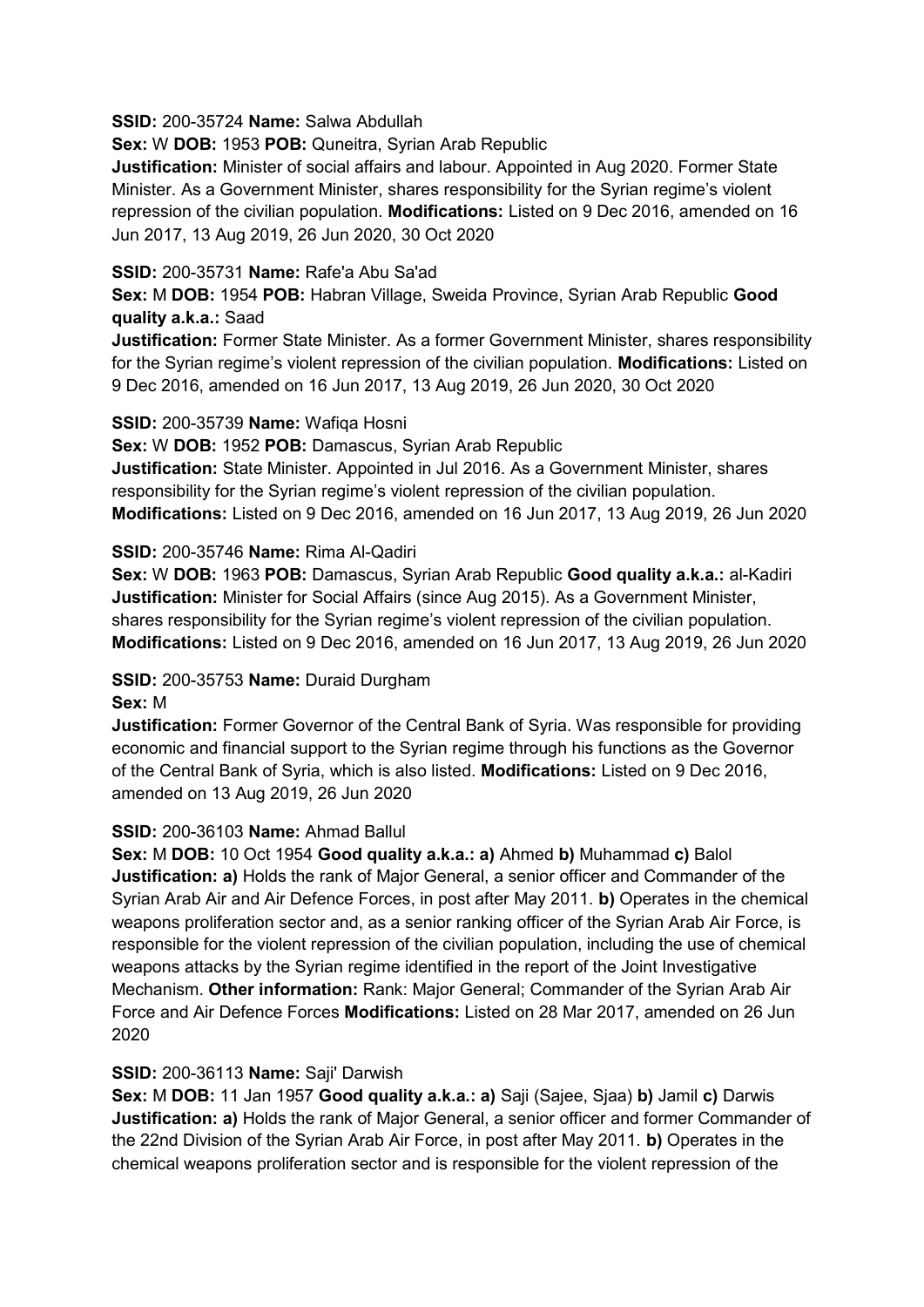civilian population. As a senior ranking officer of the Syrian Arab Air Force and Commander of the 22nd Division until Apr 2017 he holds responsibility for the use of chemical weapons by aircraft operating from airbases under the control of the 22nd Division, including the attack on Talmenes that the Joint Investigative Mechanism reported was conducted by Hama airfield-based regime helicopters. **Other information:** Rank: Major General, Syrian Arab Air Force **Modifications:** Listed on 28 Mar 2017, amended on 16 Jun 2017, 3 Oct 2017, 26 Jun 2020

### **SSID:** 200-36123 **Name:** Muhammed Ibrahim

### **Sex:** M **DOB:** 5 Aug 1964

**Justification: a)** Holds the rank of Brigadier General, a senior officer and Deputy Commander of the Syrian Arab Air Force 63rd Brigade, in post after May 2011. **b)** Operates in the chemical weapons proliferation sector and, as a senior ranking officer of the Syrian Arab Air Force during the period investigated by the Joint Investigative Mechanism and as Deputy Commander of the 63rd Brigade from Mar to Dec 2015, is responsible for the violent repression of the civilian population through the use of chemical weapons by the 63rd Brigade in Talmenes (21.4.2014), Qmenas (16.3.2015) and Sarmin (16.3.2015). **Other information:** Rank: Brigadier General; Deputy Commander of Syrian Arab Air Force 63rd Brigade at Hama airfield **Modifications:** Listed on 28 Mar 2017, amended on 26 Jun 2020

### **SSID:** 200-36130 **Name:** Badi' Mu'alla

**Sex:** M **DOB:** 1961 **POB:** Bistuwir, Jablah, Syrian Arab Republic

**Justification: a)** Holds the rank of Brigadier General, a senior officer and Commander of 63rd Brigade of the Syrian Arab Air Force, in post after May 2011. **b)** Operates in the chemical weapons proliferation sector and, as Commander of the 63rd Brigade during the period investigated by the Joint Investigative Mechanism, is responsible for the violent repression of the civilian population through the use of chemical weapons by the 63rd Brigade in Talmenes (21.4.2014), Qmenas (16.3.2015) and Sarmin (16.3.2015). **Other information:** Rank: Brigadier General; Commander of Syrian Arab Air Force 63rd Brigade **Modifications:** Listed on 28 Mar 2017, amended on 26 Jun 2020

**SSID:** 200-36364 **Name:** Hisham Mohammad Mamdouh Al-Sha'ar

**Sex:** M **DOB:** 1958 **POB:** Damascus, Syrian Arab Republic

**Justification:** Former Justice Minister. As a former Government Minister, shares responsibility for the Syrian regime's violent repression of the civilian population. **Modifications:** Listed on 16 Jun 2017, amended on 26 Jun 2020, 30 Oct 2020

**SSID:** 200-36370 **Name:** Mohammad Samer Abdelrahman Al-Khalil **Sex:** M

**Justification:** Economy and Foreign Trade Minister. Appointed in Mar 2017. **Modifications:**  Listed on 16 Jun 2017, amended on 26 Jun 2020

**SSID:** 200-36374 **Name:** Salam Mohammad al-Saffaf **Sex:** W **DOB:** 1979 **Justification:** Administrative Development Minister. Appointed in Mar 2017. **Modifications:**  Listed on 16 Jun 2017, amended on 26 Jun 2020, 11 Jun 2021

**SSID:** 200-36622 **Name:** Samir Dabul **Sex:** M **DOB:** 4 Sep 1965 **Good quality a.k.a.:** Daaboul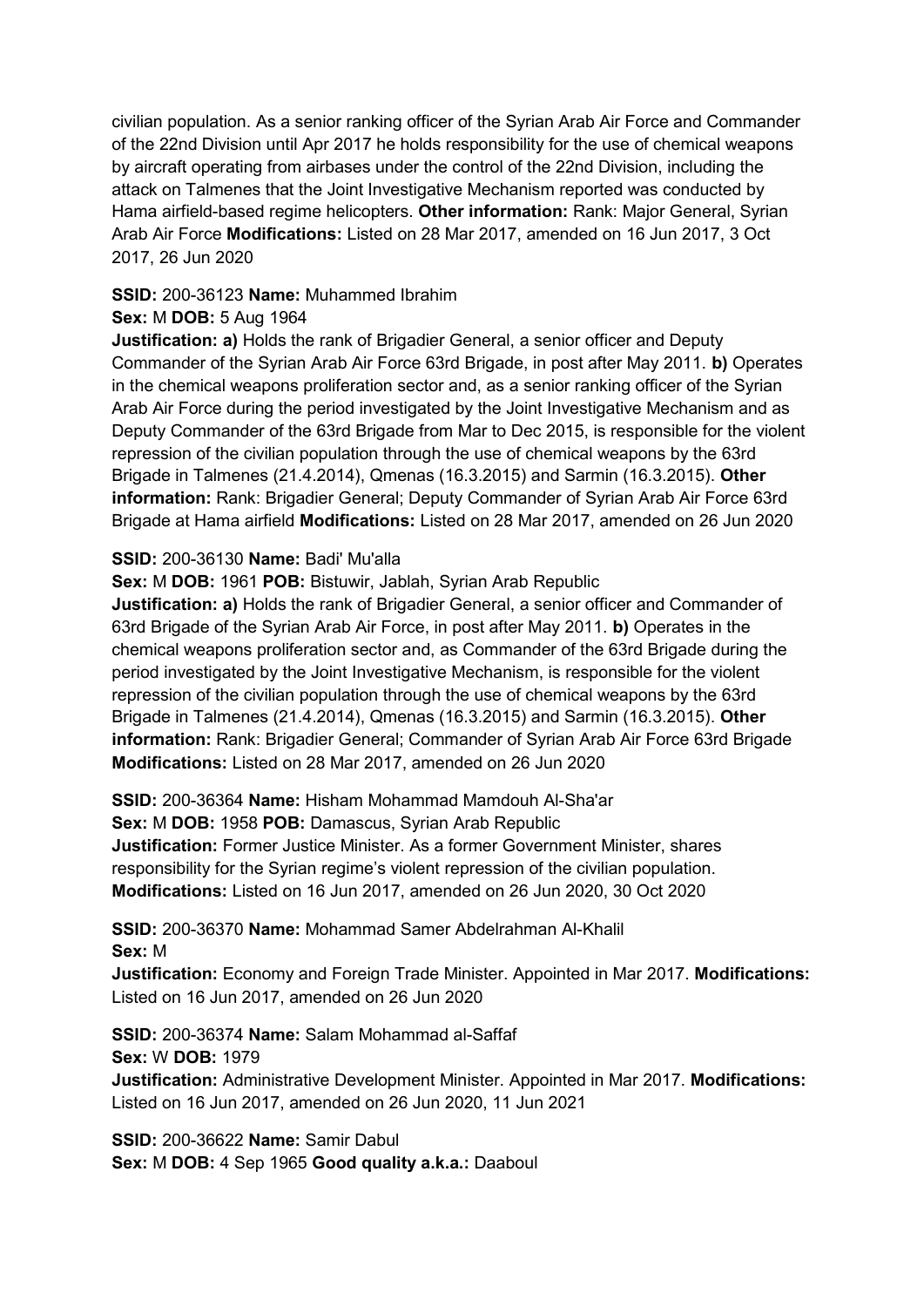**Justification: a)** Holds the rank of Brigadier General, in post after May 2011. **b)** As a senior military officer he is responsible for the violent repression of the civilian population and involved in the storage and deployment of chemical weapons. He is also associated with the Syrian Scientific Studies and Research Centre, a listed entity. **Relation:** Related to the Centre d'études et de recherches syrien (CERS) (SSID 200-12445) **Other information:** Rank: Brigadier General **Modifications:** Listed on 3 Aug 2017, amended on 26 Jun 2020

### **SSID:** 200-36630 **Name:** Ali Wanus

### **Sex:** M **DOB:** 5 Feb 1964 **Good quality a.k.a.:** Wannous

**Justification: a)** Holds the rank of Major General, in post after May 2011. **b)** As a senior military officer he is responsible for the violent repression of the civilian population and involved in the storage and deployment of chemical weapons. **c)** He is also associated with the Syrian Scientific Studies and Research Centre, a listed entity. **Relation:** Related to Centre d'études et de recherches syrien (CERS) (SSID 200-12445) **Other information:** Rank: Major General **Modifications:** Listed on 3 Aug 2017, amended on 13 Aug 2019, 26 Jun 2020

## **SSID:** 200-36639 **Name:** Yasin Ahmad Dahi

### **Sex:** M **DOB:** 1960 **Good quality a.k.a.:** Dhahi

**Justification:** Holds the rank of Brigadier General in the Syrian Armed Forces, in post after May 2011. Senior officer within the Military Intelligence Directorate of the Syrian Armed Forces. Former head of Military Intelligence Branch 235 in Damascus and Military Intelligence in Homs. As a senior military officer he is responsible for the violent repression of the civilian population. **Other information:** Rank: Brigadier General **Modifications:** Listed on 3 Aug 2017, amended on 26 Jun 2020

## **SSID:** 200-36645 **Name:** Muhammad Yousef Hasouri

#### **Sex:** M **Good quality a.k.a.:** Mohammad (Mohammed)

**Justification:** Brigadier General Muhammad Hasouri is a senior officer of the Syrian Air Force, in post after May 2011. He holds the position as Chief of Staff of Air Force Brigade 50 and Deputy Commander of the Shayrat Airbase. Brigadier General Muhammad Hasouri operates in the chemical weapons proliferation sector. As a senior military officer he is responsible for the violent repression of the civilian population in Syria. **Other information:** Rank: Brigadier General **Modifications:** Listed on 3 Aug 2017, amended on 26 Jun 2020

#### **SSID:** 200-36650 **Name:** Malik Hasan

#### **Sex:** M **Good quality a.k.a.: a)** Malek **b)** Hassan

**Justification: a)** Holds the rank of Major General, a senior officer and Commander of the 22nd Division of the Syrian Air Force, in post after May 2011. **b)** As a senior officer of the Syrian Air Force and in the chain of command of the 22nd Division, he is responsible for the violent repression of the civilian population in Syria, including the use of chemical weapons by aircraft operating from airbases under the control of the 22nd Division, such as the attack on Talmenas that the Joint Investigative Mechanism established by the United Nations reported was conducted by Hama airfield-based regime helicopters. **Other information:** Rank: Major General **Modifications:** Listed on 3 Aug 2017, amended on 26 Jun 2020

## **SSID:** 200-36655 **Name:** Jayyiz Rayyan Al-Musa

**Sex:** M **DOB:** 1954 **POB:** Hama, Syrian Arab Republic **Good quality a.k.a.: a)** Jaez (Jayez) **b)** Sawada **c)** al-Hammoud **d)** al-Mousa (al-Moussa)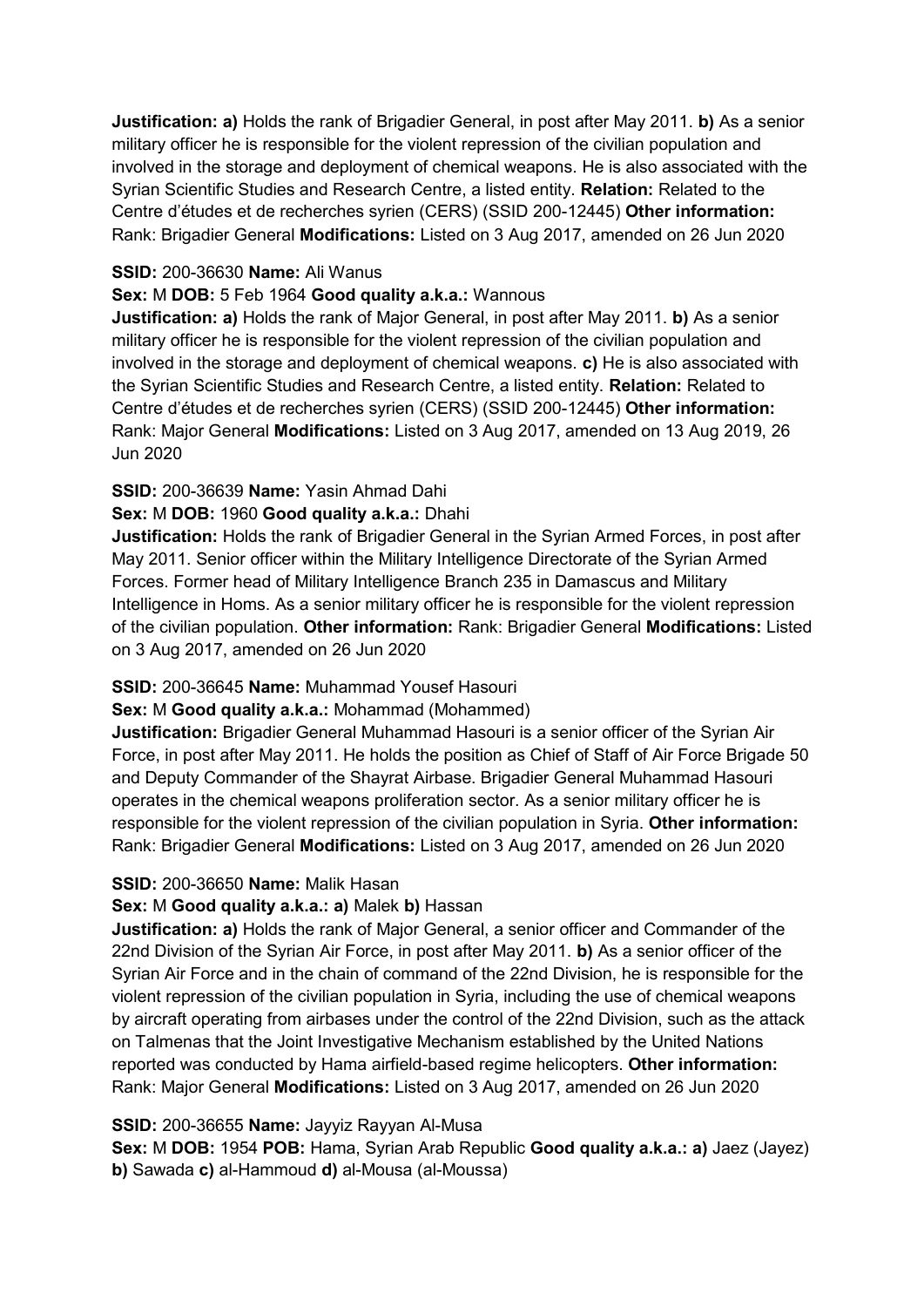**Justification: a)** Governor of Hasaka, appointed by President Bashar al-Assad; he is associated with President Bashar al-Assad. **b)** Holds the rank of Major General, a senior officer and former Chief of Staff of the Syrian Air Force. **c)** As a senior officer of the Syrian Air Force, he is responsible for the violent repression of the civilian population in Syria, including the use of chemical weapons attacks by the Syrian regime during his tenure as Chief of Staff of the Syrian Air Force, as identified in the report of the Joint Investigative Mechanism established by the United Nations. **Relation:** Related to Bashar Al-Assad (SSID 200-11614) **Other information:** Rank: Major General **Modifications:** Listed on 3 Aug 2017, amended on 3 Oct 2017, 26 Jun 2020

#### **SSID:** 200-36663 **Name:** Mayzar 'Abdu Sawan

### **Sex:** M **DOB:** 1954 **Good quality a.k.a.:** Meezar

**Justification: a)** Holds the rank of Major General, a senior officer and Commander of the 20th Division of the Syrian Air Force, in post after May 2011. **b)** As a senior officer in the Syrian air force he is responsible for the violent repression of the civilian population including attacks against civilian areas by aircraft operating from airbases under the control of the 20th Division. **Other information:** Rank: Major General **Modifications:** Listed on 3 Aug 2017, amended on 3 Oct 2017, 26 Jun 2020

### **SSID:** 200-36684 **Name:** Mohammad Safwan Katan

#### **Sex:** M **Good quality a.k.a.:** Qattan

**Justification: a)** Mohammad Safwan Katan is an engineer at the Syrian Scientific Studies and Research Centre, a listed entity. He is involved in chemical weapons proliferation and delivery. Mohammad Safwan Katan has been involved in the construction of barrel bombs which have been used against the civilian population in Syria. **b)** He is associated with the Syrian Scientific Studies and Research Centre, a listed entity. **Relation:** Related to the Centre d'études et de recherches syrien (CERS) (SSID 200-12445) **Modifications:** Listed on 3 Aug 2017, amended on 26 Jun 2020

#### **SSID:** 200-36691 **Name:** Mohammad Ziad Ghriwati

#### **Sex:** M **Good quality a.k.a.:** Ghraywati

**Justification: a)** Mohammad Ziad Ghriwati is an engineer at the Syrian Scientific Studies and Research Centre. He is involved in chemical weapons proliferation and delivery. He has been involved in the construction of barrel bombs which have been used against the civilian population in Syria. **b)** He is associated with the Syrian Scientific Studies and Research Centre, a listed entity. **Relation:** Related to the Centre d'études et de recherches syrien (CERS) (SSID 200-12445) **Modifications:** Listed on 3 Aug 2017, amended on 12 Jun 2018, 26 Jun 2020

## **SSID:** 200-36698 **Name:** Mohammad Darar Khaludi

## **Sex:** M **Good quality a.k.a.:** Khloudi

**Justification: a)** Mohammad Darar Khaludi is an engineer at the Syrian Scientific Studies and Research Centre. He is involved in chemical weapons proliferation and delivery. He has been involved in the construction of barrel bombs which have been used against the civilian population in Syria. **b)** He is also associated with the Syrian Scientific Studies and Research Centre, a listed entity. **Relation:** Related to the Centre d'études et de recherches syrien (CERS) (SSID 200-12445) **Modifications:** Listed on 3 Aug 2017, amended on 26 Jun 2020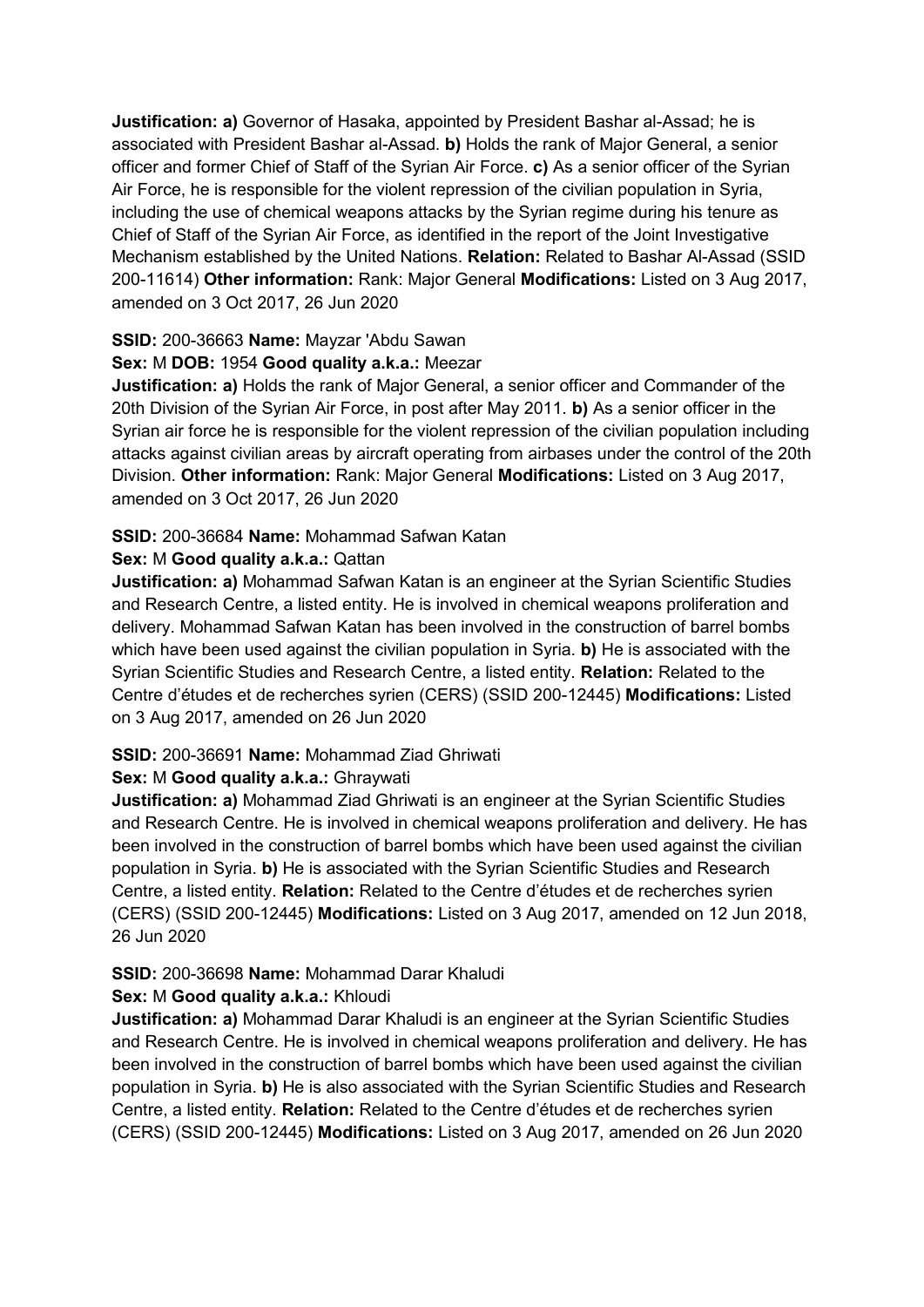#### **SSID:** 200-36705 **Name:** Khaled Sawan **Sex:** M

**Justification: a)** Dr. Khaled Sawan is an engineer at the Syrian Scientific Studies and Research Centre, which is involved in chemical weapons proliferation and delivery. He has been involved in the construction of barrel bombs which have been used against the civilian population in Syria. **b)** He has been associated with the Syrian Scientific Studies and Research Centre, a listed entity. **Modifications:** Listed on 3 Aug 2017, amended on 26 Jun 2020

# **SSID:** 200-36711 **Name:** Raymond Rizq

# **Sex:** M **Good quality a.k.a.:** Rizk

**Justification: a)** Raymond Rizq is an engineer at the Syrian Scientific Studies and Research Centre, involved in chemical weapons proliferation and delivery. He has been involved in the construction of barrel bombs which have been used against the civilian population in Syria. **b)** He is associated with the Syrian Scientific Studies and Research Centre, a listed entity. **Relation:** Related to the Centre d'études et de recherches syrien (CERS) (SSID 200-12445) **Modifications:** Listed on 3 Aug 2017, amended on 26 Jun 2020

# **SSID:** 200-36718 **Name:** Fawwaz El-Atou

# **Sex:** M **Good quality a.k.a.: a)** Fawaz **b)** Al Atto

**Justification: a)** Fawwaz El-Atou is a lab technician at the Syrian Scientific Studies and Research Centre, involved in chemical weapons proliferation and delivery. He has been involved in the construction of barrel bombs which have been used against the civilian population in Syria. **b)** He is associated with the Syrian Scientific Studies and Research Centre, a listed entity. **Relation:** Related to the Centre d'études et de recherches syrien (CERS) (SSID 200-12445) **Modifications:** Listed on 3 Aug 2017, amended on 26 Jun 2020

# **SSID:** 200-36726 **Name:** Fayez Asi

## **Sex:** M **Good quality a.k.a.:** al-Asi

**Justification: a)** Fayez Asi is a lab technician at the Syrian Scientific Studies and Research Centre, involved in chemical weapons proliferation and delivery. He has been involved in the construction of barrel bombs which have been used against the civilian population in Syria. **b)** He is associated with the Syrian Scientific Studies and Research Centre, a listed entity. **Relation:** Related to the Centre d'études et de recherches syrien (CERS) (SSID 200-12445) **Modifications:** Listed on 3 Aug 2017, amended on 26 Jun 2020

## **SSID:** 200-36733 **Name:** Hala Sirhan

# **Sex:** W **DOB:** 5 Jan 1953 **Good quality a.k.a.:** Halah

**Justification: a)** Dr. Hala Sirhan works with Syrian Military Intelligence at the Syrian Scientific Studies and Research Centre. She operated in Institute 3000, which is involved in chemical weapons proliferation. **b)** She is associated with the Syrian Scientific Studies and Research Centre, a listed entity. **Relation:** Related to the Centre d'études et de recherches syrien (CERS) (SSID 200-12445) **Other information:** Title: Doctor **Modifications:** Listed on 3 Aug 2017, amended on 26 Jun 2020

## **SSID:** 200-38314 **Name:** Mohamed Mazen Ali Yousef

**Sex:** M **DOB:** 17 May 1969 **POB:** Damascus Countryside, Syrian Arab Republic **Justification:** Former Minister of Industry. Appointed in Jan 2018. As a former Government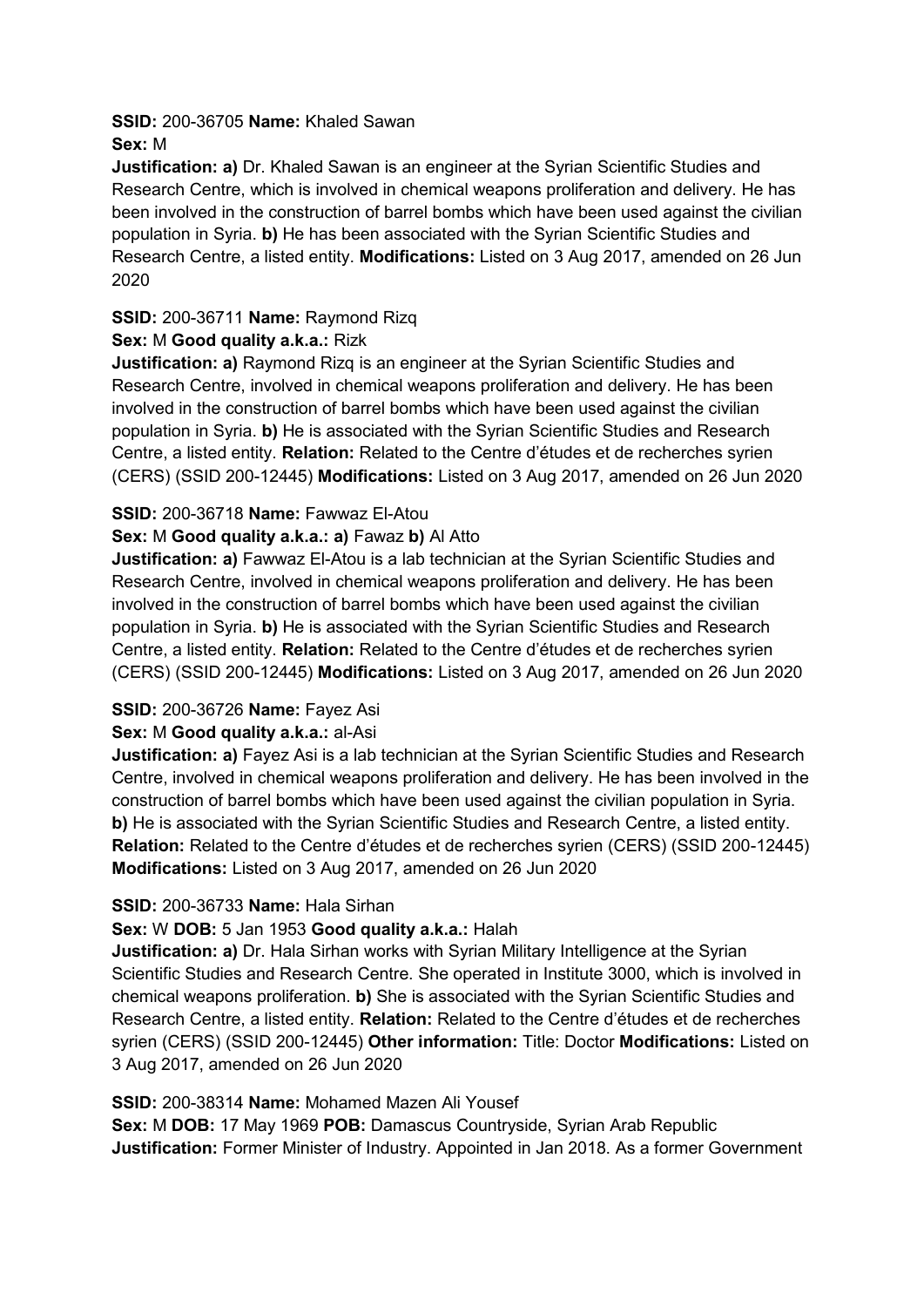Minister, shares responsibility for the Syrian regime's violent repression of the civilian population. **Modifications:** Listed on 7 Mar 2018, amended on 13 Aug 2019, 26 Jun 2020

## **SSID:** 200-38320 **Name:** Imad Abdullah Sara

**Sex:** M **DOB:** 1968 **POB:** Damascus, Syrian Arab Republic

**Justification:** Former Minister of Information. Appointed in Jan 2018. As a former Government Minister, shares responsibility for the Syrian regime's violent repression of the civilian population. **Modifications:** Listed on 7 Mar 2018, amended on 26 Jun 2020, 25 Nov 2021

### **SSID:** 200-38622 **Name:** Yusuf Ajeeb

**Sex:** M **Good quality a.k.a.: a)** Yousef **b)** Ajib **Address:** Scientific Studies and Research Centre (SSRC), Barzeh Street, P.O.Box 4470, Damascus, Syrian Arab Republic **Justification:** Holds the rank of Brigadier General, a senior officer in the Syrian Armed Forces, in post after May 2011. Since 2012, he has been Head of Security for the Scientific Studies and Research Centre (SSRC), which is involved in the chemical weapons proliferation sector. As a result of his senior position as Head of Security for SSRC, he is associated with the designated entity SSRC. **Relation:** Related to the Centre d'études et de recherches syrien (CERS) (SSID 200-12445) **Other information:** Position: Brigadier General; Doctor; Head of Security Office, Scientific Studies and Research Centre (SSRC) **Modifications:** Listed on 27 Mar 2018, amended on 26 Jun 2020

#### **SSID:** 200-38633 **Name:** Maher Sulaiman

**Sex:** M **POB:** Lattakia, Syrian Arab Republic **Good quality a.k.a.: a)** Mahir **b)** Suleiman **Address:** Higher Institute for Applied Sciences and Technology (HIAST), P.O.Box 31983, Damascus, Syrian Arab Republic

**Justification:** Director of the Higher Institute for Applied Sciences and Technology (HIAST), which provides training and support as part of the Syrian chemical weapons proliferation sector. Due to his senior position at the HIAST, which is an affiliate and subsidiary of the Scientific Studies and Research Centre (SSRC), he is associated with the HIAST and SSRC, both of which are designated entities. **Relation: a)** Director of Higher Institute for Applied Sciences and Technology (HIAST) (SSID 200-28841) **b)** Related to the Centre d'études et de recherches syrien (CERS) (SSID 200-12445) **Other information:** Position: Doctor; Director of the Higher Institute for Applied Sciences and Technology **Modifications:**  Listed on 27 Mar 2018, amended on 12 Jun 2018, 26 Jun 2020

## **SSID:** 200-38644 **Name:** Salam Tohme

**Sex:** M **Good quality a.k.a.: a)** Salim **b)** Taame (Ta'mah, Toumah) **Address:** Scientific Studies and Research Centre (SSRC), Barzeh Street, P.O.Box 4470, Damascus, Syrian Arab Republic

**Justification:** Deputy Director General of the Scientific Studies and Research Centre (SSRC), which is responsible for the development and production of non-conventional weapons, including chemical weapons, and the missiles to deliver them. Due to his senior position at SSRC, he is associated with the designated entity SSRC. **Relation:** Related to the Centre d'études et de recherches syrien (CERS) (SSID 200-12445) **Other information:** Position: Doctor; Deputy Director General, Scientific Studies and Research Centre (SSRC) **Modifications:** Listed on 27 Mar 2018, amended on 26 Jun 2020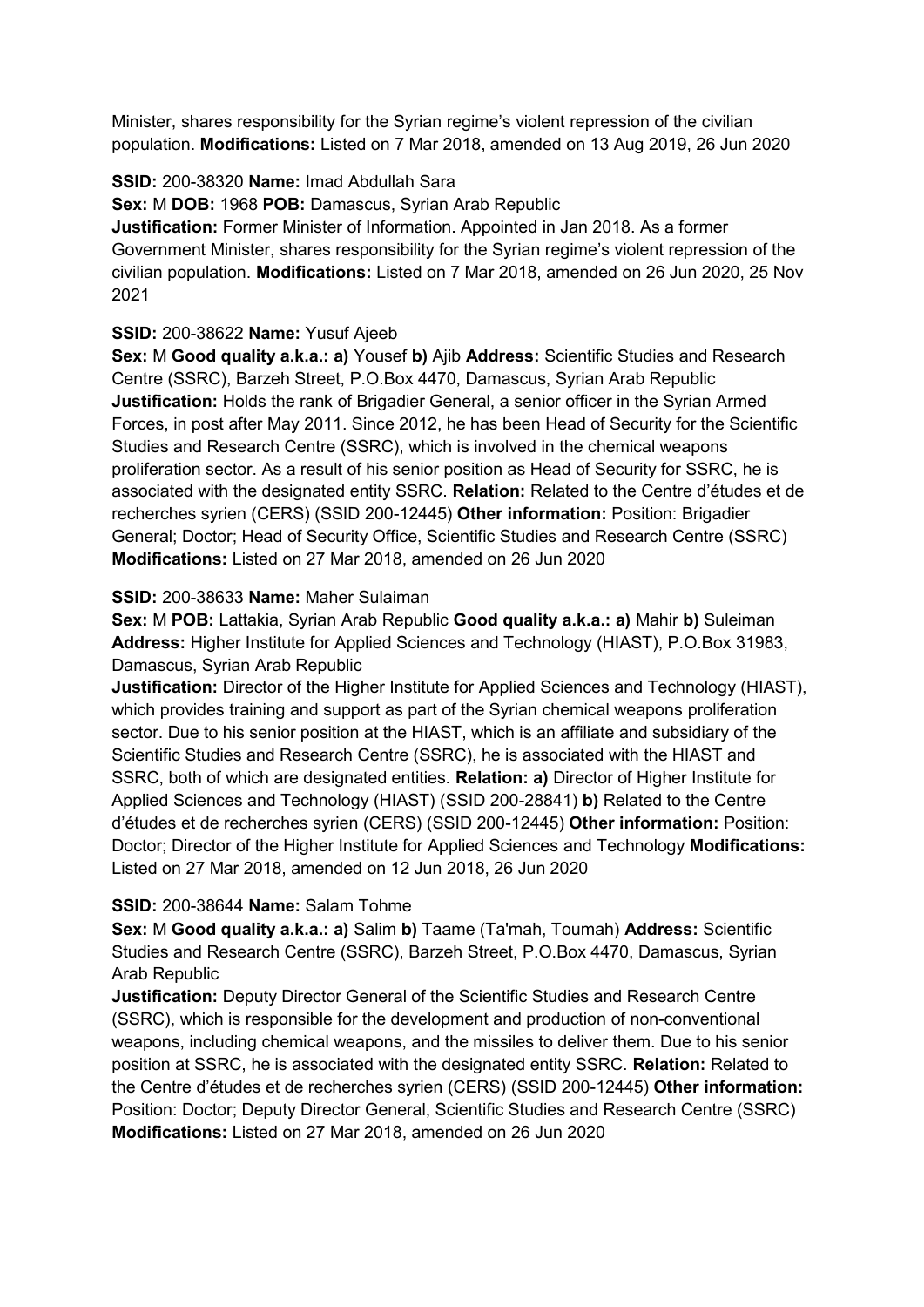#### **SSID:** 200-38654 **Name:** Zuhair Fadhlun

**Sex:** M **Good quality a.k.a.: a)** Zoher **b)** Fadloun (Fadhloun) **Address:** Scientific Studies and Research Centre (SSRC), Barzeh Street, P.O.Box 4470, Damascus, Syrian Arab **Republic** 

**Justification:** Director of the branch of the Scientific Studies and Research Centre (SSRC) that is known as Institute 3000 (a.k.a. Institute 5000). In this role, he is responsible for chemical weapons projects, including production of chemical agents and munitions. Due to his senior position at SSRC, he is associated with designated entity SSRC. **Relation:** Related to the Centre d'études et de recherches syrien (CERS) (SSID 200-12445) **Other information:** Position: Head of Institute 3000 (a.k.a. Institute 5000), Scientific Studies and Research Centre (SSRC) **Modifications:** Listed on 27 Mar 2018, amended on 26 Jun 2020

#### **SSID:** 200-40010 **Name:** Anas Talas

**Sex:** M **DOB:** 25 Mar 1971 **Good quality a.k.a.:** Talous (Tals, Tuls, Tlass) **Nationality:** Syrian Arab Republic

**Justification:** Leading businessperson operating in Syria, with interests and activities in multiple sectors of Syria's economy. Through his business activities and investments, Anas Talas also benefits from and/or supports the Syrian regime. In 2018 the Talas Group, chaired by Anas Talas, entered into a SYP 23 billion joint venture with Damascus Cham Holding for the construction of Marota City, a regime-backed luxury residential and commercial development. **Other information:** Position: Chairman of the Talas Group **Modifications:** Listed on 17 Jul 2019, amended on 26 Jun 2020

#### **SSID:** 200-40019 **Name:** Mohammed Nazer Jamal Eddin

**Sex:** M **DOB:** 2 Jan 1962 **POB:** Damascus, Syrian Arab Republic **Good quality a.k.a.: a)**  Nazir **b)** Ahmad **c)** JamalEddine **Nationality:** Syrian Arab Republic **Identification document: a)** Passport No. 011612445, Syrian Arab Republic, Place of issue: Syrian Arab Republic (issue no. 002-17-L022286) **b)** ID card No. 010-30208342, Syrian Arab Republic, Place of issue: Syrian Arab Republic

**Justification:** Leading businessperson operating in Syria with significant investments in the construction industry, including a controlling 90 % stake in Apex Development and Projects LLC, which has entered into a USD 34,8 million joint venture for the construction of Marota City, a regime-backed luxury residential and commercial development. Through his participation in the Marota City development, Mohammed Nazer Jamal Eddin benefits from and/or supports the Syrian regime. **Other information:** Position: Co-founder and majority shareholder of Apex Development and Projects LLC and founder of A'ayan Company for Projects and Equipment **Modifications:** Listed on 17 Jul 2019, amended on 13 Aug 2019, 26 Jun 2020

#### **SSID:** 200-40028 **Name:** Mazin Al-Tarazi

**Sex:** M **DOB:** Sep 1962 **Good quality a.k.a.:** Mazen **Nationality:** Syrian Arab Republic **Justification:** Leading businessperson operating in Syria, with significant investments in the construction and aviation sectors. Through his investments and activities, Mazin al-Tarazi benefits from and/or supports the Syrian regime. In particular, Mazin al-Tarazi has concluded a deal with Damascus Cham Holding for a USD 320 million investment in the construction of Marota City, a regime-backed luxury residential and commercial development. He has also been granted a licence for a private airline in Syria. **Other information:** Position: Businessperson **Modifications:** Listed on 17 Jul 2019, amended on 26 Jun 2020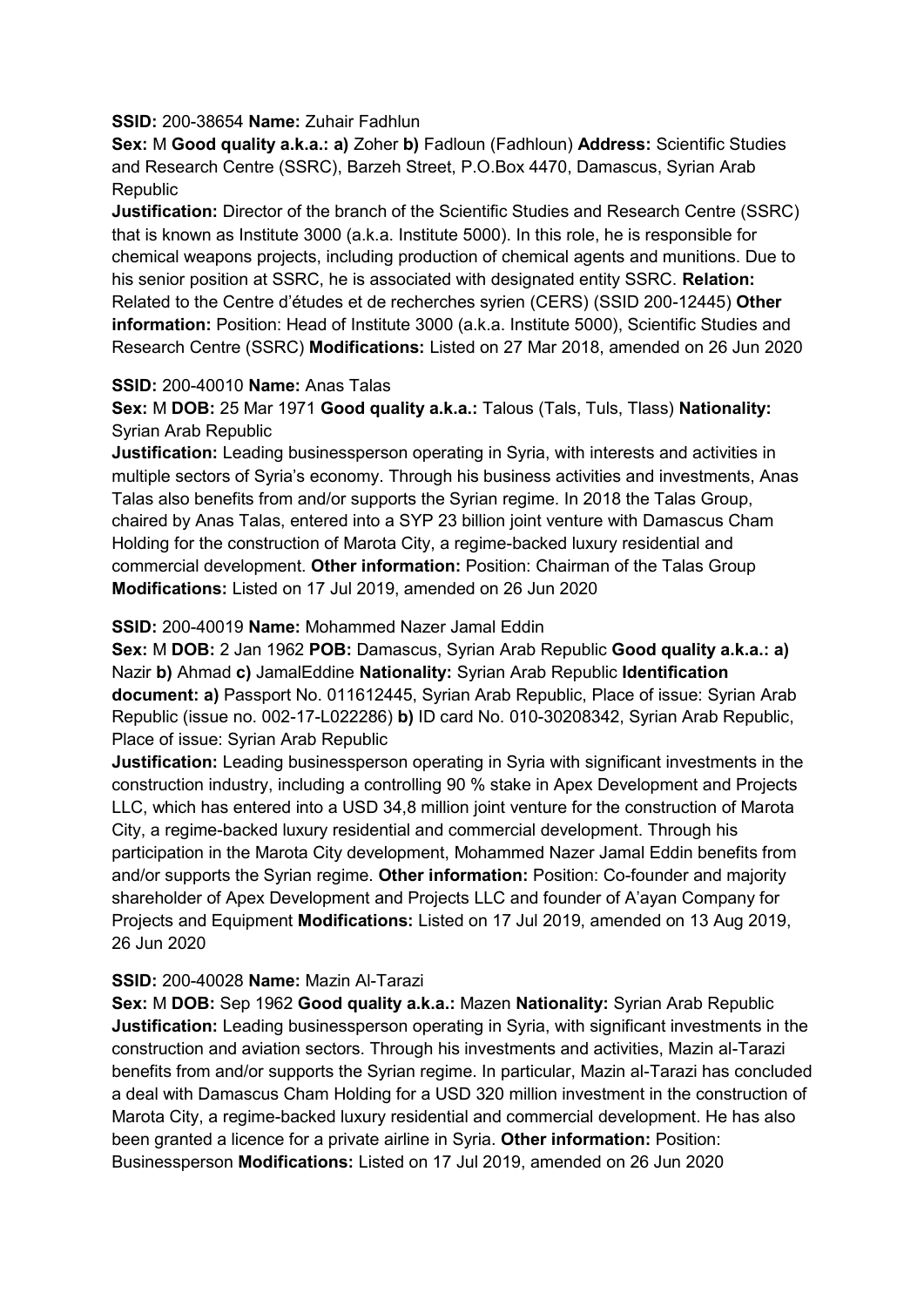#### **SSID:** 200-40037 **Name:** Samer Foz

**Sex:** M **DOB:** 20 May 1973 **POB: a)** Homs, Syrian Arab Republic **b)** Latakia, Syrian Arab Republic **Good quality a.k.a.: a)** Samir **b)** Foz (Fawz) **c)** Zuhair Foz (Foz bin Zuhair) **Address:** Platinum Tower, office No 2405, Jumeirah Lake Towers, Dubai, United Arab Emirates **Nationality: a)** Syrian Arab Republic **b)** Turkey **Identification document: a)**  Passport No. U 09471711, Turkey, Expiry date: 21 Jul 2024 **b)** Other No. 06010274705, Syrian Arab Republic (Syrian national number)

**Justification:** Leading businessperson operating in Syria, with interests and activities in multiple sectors of Syria's economy, including a regime-backed joint venture involved in the development of Marota City, a luxury residential and commercial development. Samer Foz provides financial and other support to the Syrian regime, including funding the Military Security Shield Forces in Syria and brokering grain deals. He also benefits financially from access to commercial opportunities through the wheat trade and reconstruction projects as a result of his links to the regime. **Other information: a)** Position: CEO of Aman Group **b)**  Executive President of Aman Group. Subsidiaries: Foz for Trading, Al-Mohaimen for Transportation & Contracting. Aman Group is the private sector partner in joint venture Aman Damascus JSC with Damascus Cham Holding, in which Foz is an individual shareholder. Emmar Industries is a joint venture between Aman Group and the Hamisho Group, in which Foz has the majority stake and is the Chairman. **Modifications:** Listed on 17 Jul 2019, amended on 26 Jun 2020, 11 Jun 2021

#### **SSID:** 200-40051 **Name:** Khaldoun Al-Zoubi

**Sex:** M **DOB:** 1979 **Good quality a.k.a.: a)** Khaldoon **b)** al-Zu'bi (Zubi) **Nationality:** Syrian Arab Republic

**Justification:** Leading businessperson operating in Syria, with interests and activities in multiple sectors of Syria's economy, including his roles as Vice President of Aman Holding and majority shareholder of Fly Aman airline (until Feb 2019). In this capacity, he is linked to Samer Foz. Aman Holding is represented on the board of, and holds a majority stake in, Aman Damascus, a joint venture in the construction of Marota City, a regime-backed luxury residential and commercial development. Al-Zoubi benefits from and/or supports the Syrian regime. Founding member of Asas Iron Company. **Relation:** Related to Samer Foz (SSID 200-40037) **Other information:** Position: Founder of Fly Aman Limited Liability and founding member of Asas Iron Company **Modifications:** Listed on 17 Jul 2019, amended on 26 Jun 2020

#### **SSID:** 200-40061 **Name:** Hussam Al-Qatirji

**Sex:** M **DOB:** 1982 **POB:** Raqqa, Syrian Arab Republic **Good quality a.k.a.: a)** Hossam **b)**  Ahmed (Mohammed, Muhammad) **c)** al-Katerji **Nationality:** Syrian Arab Republic **Justification:** Leading businessperson operating in Syria, who is also a Member of Parliament for Aleppo. Al-Qatirji supports and benefits from the Syrian regime through enabling, and profiting from, trade deals with the regime in relation to oil and wheat. **Other information:** Position: CEO of Katerji Group (a.k.a. Al-Qatirji Company/Qatirji Company/Khatirji Group/Katerji International Group) **Modifications:** Listed on 17 Jul 2019, amended on 26 Jun 2020

**SSID:** 200-40074 **Name:** Bashar Mohammad Assi

**Sex:** M **DOB:** 1977 **Nationality:** Syrian Arab Republic

**Justification:** Leading businessperson operating in Syria, with interests and activities in multiple sectors of Syria's economy, including his roles as founding partner of Fly Aman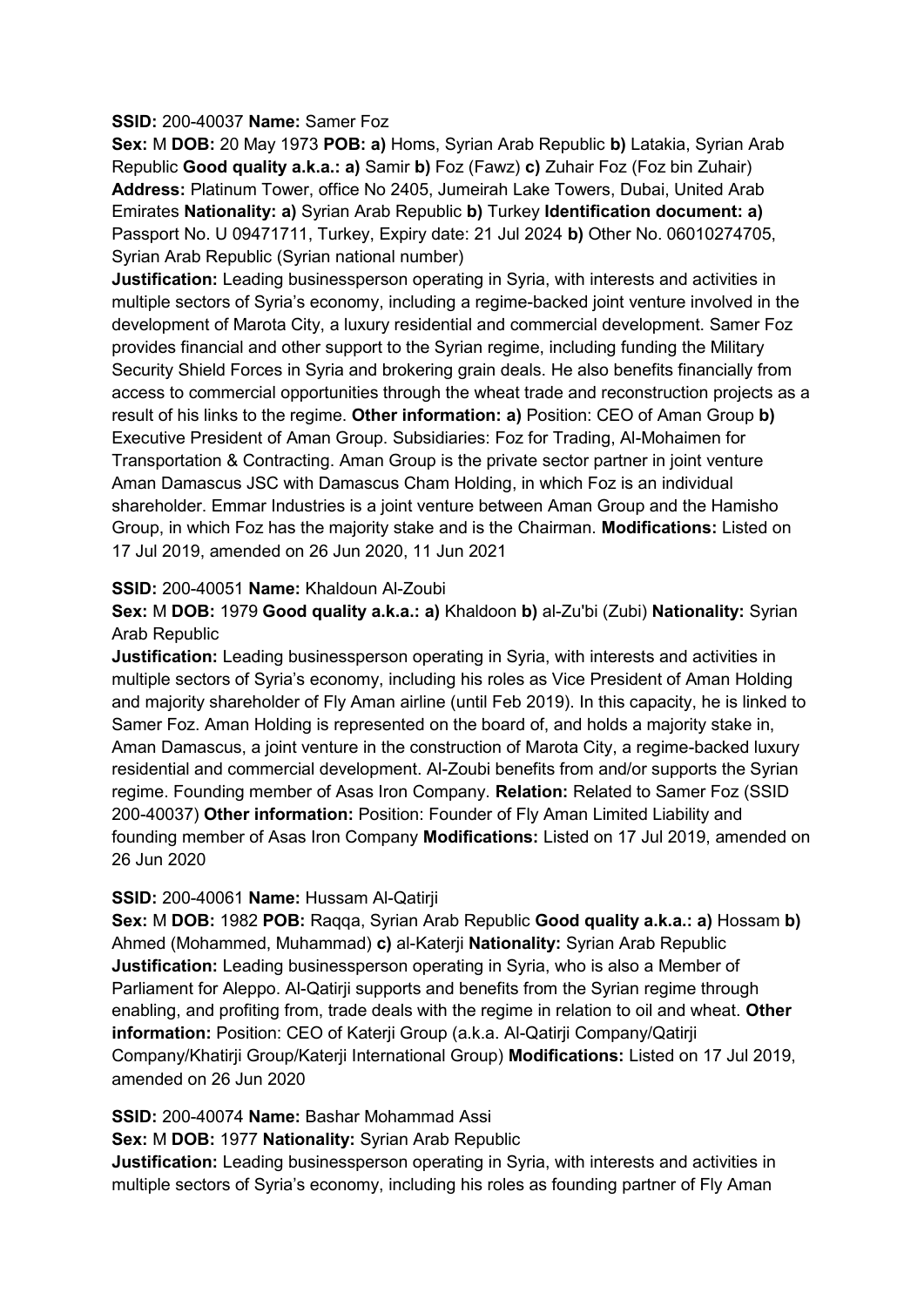airline and, until May 2019, Chairman of the Board of Directors of Aman Damascus, a joint venture involved in the development of Marota City, a regime-backed luxury residential and commercial development. Assi benefits from and/or supports the Syrian regime through his business activities. On 30.1.2020, he founded the Aman Facilities company with and on behalf of Samer Foz. **Other information:** Position: Chairman of the Board of Directors of Aman Damascus (until 2019); founding partner of Fly Aman Limited Liability airline; founder of the Aman Facilities company **Modifications:** Listed on 17 Jul 2019, amended on 26 Jun 2020

## **SSID:** 200-40082 **Name:** Khaled al-Zubaidi

**Sex:** M **Good quality a.k.a.: a)** Khalid **b)** Mohammed **c)** Bassam **d)** Zubaidi (Zubedi, al-Zubedi) **Nationality:** Syrian Arab Republic

**Justification:** Leading businessperson operating in Syria, with significant investments in the construction industry, including a 50 % stake in Zubaidi and Qalei LLC, which is constructing the luxury tourist city Grand Town and to which the regime has granted a 45-year agreement in return for 19-21 % of its revenue. In this capacity he is linked to Nader Qalei. Khaled al-Zubaidi benefits from and/or supports the Syrian regime through his business activities, in particular through this stake in the Grand Town development. **Other information:** Position: Co-owner of Zubaidi and Qalei LLC; Director of Agar Investment Company; General Manager of Al Zubaidi company and Al Zubaidi & Al Taweet Contracting Company; Director and Owner of Zubaidi Development Company; co-owner of Enjaz Investment Company **Modifications:** Listed on 17 Jul 2019, amended on 26 Jun 2020, 11 Jun 2021

### **SSID:** 200-40320 **Name:** Mohammad Khaled al-Rahmoun

**Sex:** M **Title:** Major General **DOB:** 1957 **POB:** Idleb, Syrian Arab Republic **Justification:** Minister of the Interior. Appointed in Nov 2018. As a Government Minister, shares responsibility for the Syrian regime's violent repression of the civilian population. **Modifications:** Listed on 17 Jul 2019, amended on 13 Aug 2019, 26 Jun 2020

**SSID:** 200-40326 **Name:** Mohammad Rami Radwan Martini

**Sex:** M **DOB:** 1970 **POB:** Aleppo, Syrian Arab Republic

**Justification:** Minister of Tourism. Appointed in Nov 2018. As a Government Minister, shares responsibility for the Syrian regime's violent repression of the civilian population. **Modifications:** Listed on 17 Jul 2019, amended on 13 Aug 2019, 26 Jun 2020

#### **SSID:** 200-40333 **Name:** Imad Muwaffaq al-Azab

**Sex:** M **DOB:** 1970 **POB:** Damascus Countryside, Syrian Arab Republic **Justification:** Former Minister of Education. As a former Government Minister, shares responsibility for the Syrian regime's violent repression of the civilian population. **Modifications:** Listed on 17 Jul 2019, amended on 13 Aug 2019, 26 Jun 2020, 30 Oct 2020

**SSID:** 200-40340 **Name:** Bassam Bashir Ibrahim

**Sex:** M **DOB:** 1960 **POB:** Hama, Syrian Arab Republic

**Justification:** Minister of Higher Education. Appointed in Nov 2018. As a Government Minister, shares responsibility for the Syrian regime's violent repression of the civilian population. **Modifications:** Listed on 17 Jul 2019, amended on 13 Aug 2019, 26 Jun 2020

**SSID:** 200-40346 **Name:** Suhail Mohammad Abdullatif **Sex:** M **DOB:** 1961 **POB:** Lattakia, Syrian Arab Republic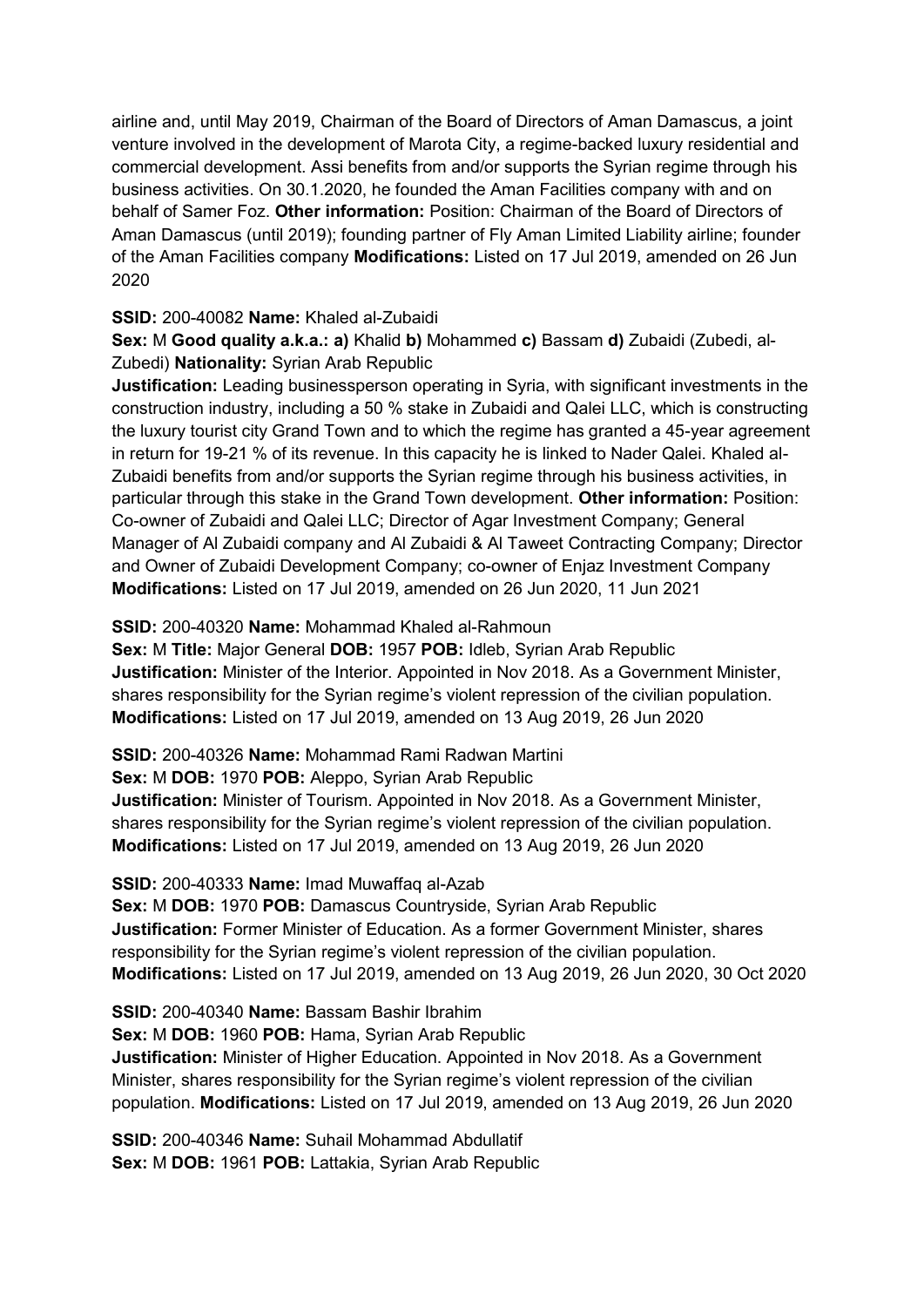**Justification:** Minister of Public Works and Housing. Appointed in Nov 2018. As a Government Minister, shares responsibility for the Syrian regime's violent repression of the civilian population. **Modifications:** Listed on 17 Jul 2019, amended on 13 Aug 2019, 26 Jun 2020

#### **SSID:** 200-40353 **Name:** Iyad Mohammad al-Khatib

**Sex:** M **DOB:** 1974 **POB:** Damascus, Syrian Arab Republic

**Justification:** Minister of Communications and Technology. Appointed in Nov 2018. As a Government Minister, shares responsibility for the Syrian regime's violent repression of the civilian population. **Modifications:** Listed on 17 Jul 2019, amended on 13 Aug 2019, 26 Jun 2020

#### **SSID:** 200-41292 **Name:** Yasser Aziz Abbas

**Sex:** M **DOB:** 22 Aug 1978 **Good quality a.k.a.: a)** Yaser (Yasr) **b)** Abas **Nationality:** Syrian Arab Republic

**Justification:** Leading businessperson operating in Syria. Supports and/or benefits from the Syrian regime through business dealings, including fuel smuggling and weapons transfers. Yasser Aziz Abbas profits from facilitating oil imports on behalf of the regime and uses his relations with the regime to obtain preferential dealings and treatment. **Other information:** Relatives/business associates/entities or partners/links: Bajaa Trading Services LLC; Qudrah Trading; Tafawoq Tourism Projects Company; Top Business Yang King; Al-Aziz Group **Modifications:** Listed on 27 Feb 2020, amended on 26 Jun 2020

### **SSID:** 200-41302 **Name:** Mahir Burhan Eddine Al-Imam

**Sex:** M **DOB:** 22 Aug 1978 **Nationality:** Syrian Arab Republic

**Justification:** Leading businessperson operating in Syria with business interests in tourism, telecommunications and real estate. As General Manager of the regime-backed Telsa Communication Group as well as of Castro LLC, and through his other business interests, Mahir Burhan Eddine al-Imam benefits from the Syrian regime and supports its financing and lobbying policy as well as its construction policy. **Other information: a)** Position: General Manager of Telsa Group/Telsa Telecom **b)** Relatives/business associates/entities or partners/links: Telsa Group/Telsa Telecom; Tazamon Contracting LLC; Castro LLC **Modifications:** Listed on 27 Feb 2020, amended on 26 Jun 2020

#### **SSID:** 200-41309 **Name:** Waseem Al-Kattan

**Sex:** M **DOB:** 4 Mar 1976 **Good quality a.k.a.: a)** Wasseem (Wassim, Wasim) **b)** Anouar **c)**  al-Katan (al-Qattan, al-Qatan) **Nationality:** Syrian Arab Republic **Justification:** Leading businessperson operating in Syria benefitting from and supporting the regime. Owner of multiple businesses and holding companies with interests and activities in various economic sectors such as real estate, luxury hotel industry and commercial centres. Waseem al-Kattan rose rapidly as a leading businessman by imposing taxes on goods smuggled into Eastern Ghouta under siege, and is now involved in aggressive forms of clientelism to the benefit of the regime. Waseem al-Kattan benefits financially from favoured access to public tenders as well as to licences and contracts awarded by government agencies as a result of his close ties to the regime. **Other information: a)** Position: President of Damascus Countryside (Rural) Province Chamber of Commerce **b)** Relatives/business associates/entities or partners/links: Larosa Furniture/Furnishing; Jasmine Fields Company Ltd.; Muruj Cham (Murooj al-Cham) Investment and Tourism Group; Adam and Investment LLC; Universal Market Company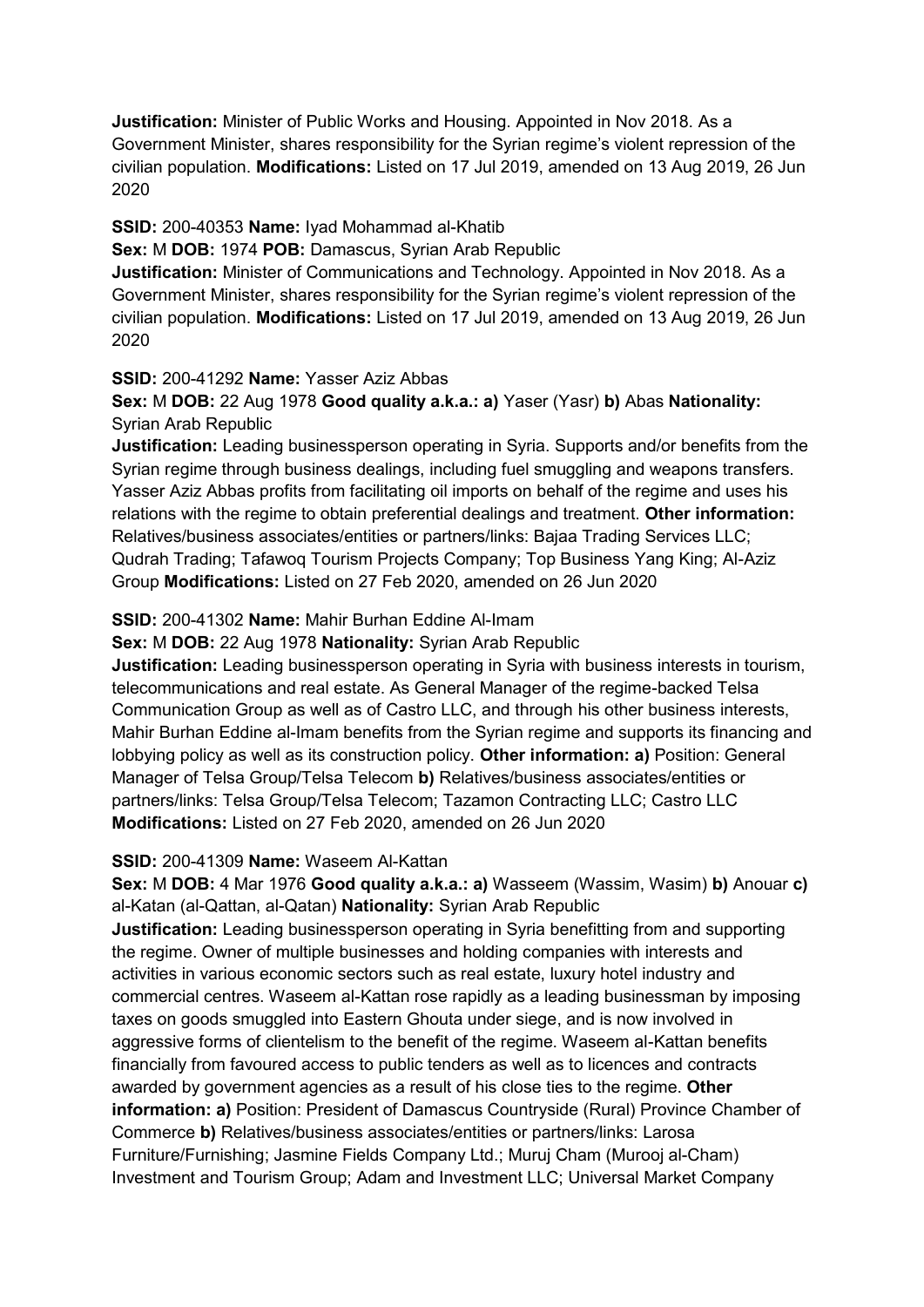LLC; Treasurer of the Federation of Syrian Chambers of Commerce **Modifications:** Listed on 27 Feb 2020, amended on 26 Jun 2020

### **SSID:** 200-41320 **Name:** Amer Foz

**Sex:** M **DOB:** 11 Mar 1976 **Good quality a.k.a.: a)** Zuhair **b)** Fawz **Nationality: a)** Syrian Arab Republic **b)** Saint Kitts and Nevis **Identification document:** Residence Permit No. 784-1976-7135283-5, United Arab Emirates

**Justification: a)** Leading businessperson with personal and family business interests and activities in multiple sectors of the Syrian economy. He benefits financially from access to commercial opportunities and supports the Syrian regime. Between 2012 and 2019, he was General Manager of ASM International Trading LLC. **b)** He is also associated with his brother Samer Foz, who has been designated by the Council since Jan 2019 as a leading businessperson operating in Syria and for supporting or benefiting from the regime. Together with his brother, he implements a number of commercial projects, notably in the Adra al-Ummaliyya area (Damascus suburbs). These projects include a factory that manufactures cables and cable accessories as well as a project to produce electricity using solar power. They also engaged in various activities with ISIL (Da'esh) on behalf of the Assad regime, including the provision of weapons and ammunitions in exchange for wheat and oil. **Relation:** Brother of Samer Foz (SSID 200-40037) **Other information: a)** Position: Founder of District 6 Company; Founding partner of Easy life Company; **b)** Relatives/business associates/entities or partners/links: Samer Foz; Vice Chairman of Asas Steel Company; Aman Holding **c)** National no: 06010274747, Passport no: 002-14-L169340 **Modifications:**  Listed on 27 Feb 2020, amended on 26 Jun 2020, 11 Jun 2021

### **SSID:** 200-41331 **Name:** Saqr Rustom

**Sex:** M **Good quality a.k.a.: a)** Saqer **b)** As'ad (Asaad, Asad) **c)** al-Rustom (al-Rostom) **Nationality:** Syrian Arab Republic

**Justification:** Head of the local branch of the National Defence Force in Homs (a regime militia ‐ Shabiha). Responsible for its participation in the brutal repression of the civilian population in Syria. Through his militia, Saqr Rustom is responsible for multiple war profiteering schemes and is therefore benefiting from and supporting the Syrian regime. Associated with designated person Bassam Hassan, his uncle, with whom he established the Damas Real Estate Development and Investment LLC in order to invest in real estate projects. **Other information: a)** Position: Head of National Defence Force in Homs **b)**  Relatives/business associates/entities or partners/links: Damas Real Estate Development and Investment LLC **Modifications:** Listed on 27 Feb 2020, amended on 26 Jun 2020

#### **SSID:** 200-41341 **Name:** Abdelkader Sabra

**Sex:** M **DOB:** 14 Sep 1955 **Good quality a.k.a.: a)** Abd el Kader (Abd al Kader, Abdul Kader, Abd al Qadr, Abdul Qadr) **b)** Sabrah **Nationality: a)** Syrian Arab Republic **b)**  Lebanon

**Justification:** Leading businessperson operating in Syria with multiple economic interests, especially in the maritime and tourism sectors. As a major shipping magnate and a close business associate of Rami Makhlouf (regime supporter and cousin of President Bashar al‐ Assad), Abdelkader Sabra provides financial and economic support for the Syrian regime, including through offshore companies. Abdelkader Sabra also benefits from his ties to the regime, which have allowed him to expand his activities in the real estate sector. He is also involved in money laundering and commercial activities in support of the Syrian regime and its associates. **Relation:** Related to Rami Makhlouf (SSID 200-11672) **Other information:**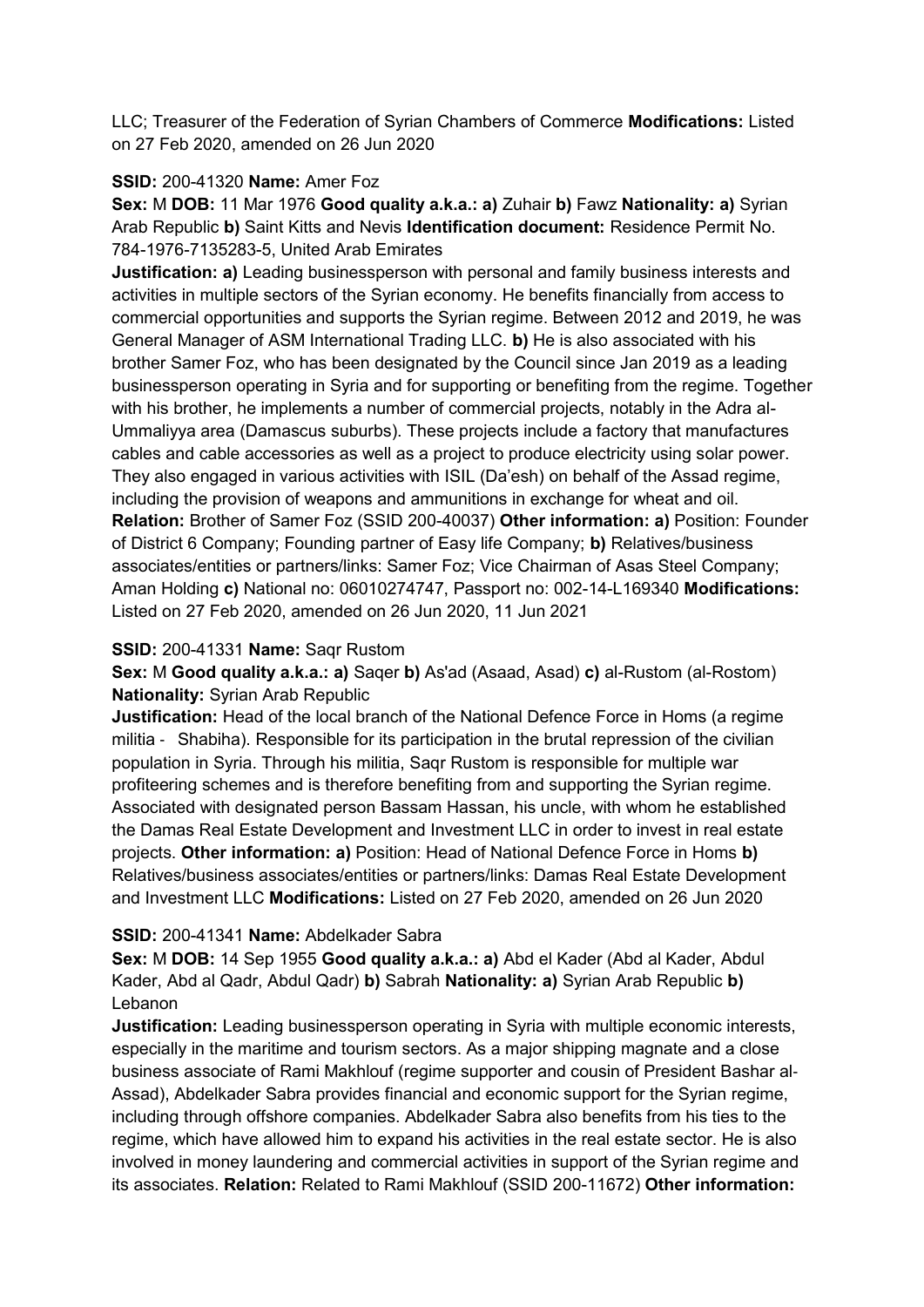**a)** Position: Owner of Sabra Maritime Agency; head of the Syrian‐ Turkish Businessmen Council; founding partner of Phoenicia Tourism Company; President of the Chamber of Maritime Navigation in Syria **b)** Relatives/business associates/entities or partners/links: Phoenicia Tourism Company (شركةفينيقياللسياحة ;(Sabra Maritime Agency (كالةصبرهالبحرية ( **Modifications:** Listed on 27 Feb 2020, amended on 26 Jun 2020

### **SSID:** 200-41353 **Name:** Khodr Ali Taher

### **Sex:** M **DOB:** 1976 **Nationality:** Syrian Arab Republic

**Justification: a)** Leading businessperson operating across multiple sectors of the Syrian economy, including private security, mobile phone retail, hotel management, advertising services and domestic money transfer. **b)** Supports and benefits from the Syrian regime through cooperation in his business activities and his involvement in smuggling and profiteering activities. Khodr Ali Taher owns a number of companies and has co‐ founded others. His involvement in business dealings with the regime includes entering into a joint venture with the Syrian Transport and Tourism Company, of which the Ministry of Tourism owns a two‐ thirds stake. **Other information: a)** Position: Director and owner of Ella Media Services; founding partner of Castle Security and Protection and of Jasmine Contracting Company; Chairman and founding partner of the Syrian Hotel Management Company; Manager and owner of Ematel **b)** Relatives/business associates/entities or partners/links: Citadel for Protection; Guard and Security Services (Castle Security and protection); Ematel LLC (Ematel Communications); Syrian Hotel Management Company; Jasmine Contracting Company **Modifications:** Listed on 27 Feb 2020, amended on 26 Jun 2020

### **SSID:** 200-41361 **Name:** Adel Anwar Al-Olabi

**Sex:** M **DOB:** 1976 **Good quality a.k.a.: a)** Adil **b)** Anouar **c)** el-Oulabi **Nationality:** Syrian Arab Republic

**Justification: a)** Leading businessperson benefiting from and supporting the Syrian regime. Chairman of Damascus Cham Holding Company (DCHC), the investment arm of the Governorate of Damascus managing the properties of the Governorate of Damascus and implementing the Marota City project. **b)** Adel Anwar al-Olabi is also the Governor of Damascus, appointed by President Bashar al-Assad in Nov 2018. As Governor of Damascus and Chair of DCHC, he is responsible for efforts to implement regime policies of developing expropriated land in Damascus (including Decree No 66 and Law No 10), most notably through the Marota City project. **Relation:** Related to Damascus Cham Holding Company (SSID 200-41370) **Other information:** Position: Chairman of Damascus Cham Holding Company (DCHC); Governor of Damascus **Modifications:** Listed on 27 Feb 2020, amended on 26 Jun 2020, 11 Jun 2021

## **SSID:** 200-43776 **Name:** Talal Al-Barazi

**Sex:** M **DOB:** 1963 **POB:** Hama, Syrian Arab Republic **Good quality a.k.a.:** Barazi **Justification:** Former Minister of Internal Trade and Consumer Protection. As a former Government Minister, shares responsibility for the Syrian regime's violent repression of the civilian population. **Modifications:** Listed on 30 Oct 2020, amended on 25 Nov 2021

#### **SSID:** 200-43783 **Name:** Loubana Mouchaweh

**Sex:** W **DOB:** 1955 **POB:** Damascus, Syrian Arab Republic **Good quality a.k.a.: a)** Lubana **b)** Mshaweh

**Justification:** Culture Minister. Appointed in Aug 2020. As a Government Minister, shares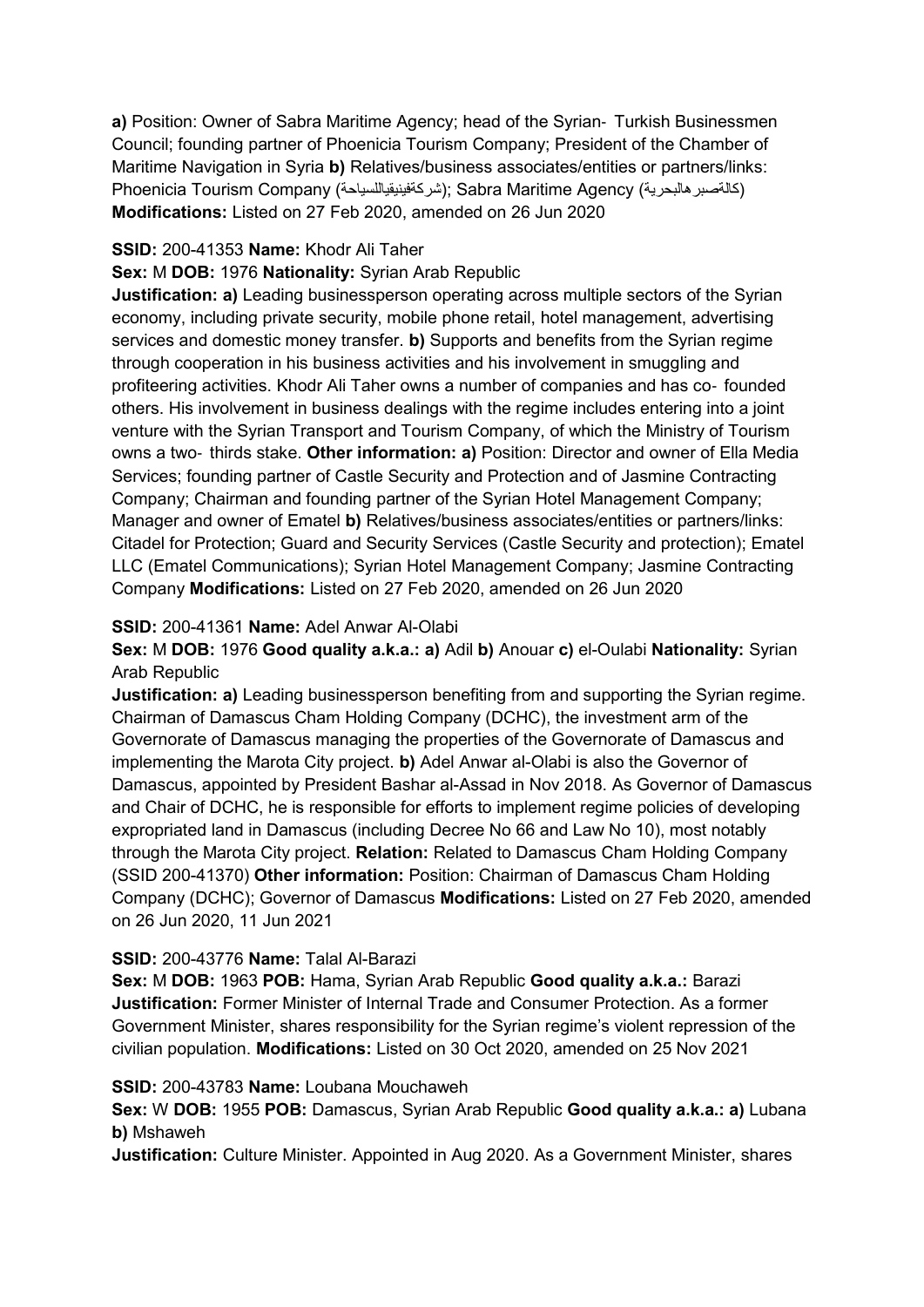responsibility for the Syrian regime's violent repression of the civilian population. **Modifications:** Listed on 30 Oct 2020

**SSID:** 200-43791 **Name:** Darem Taba'a

**Sex:** M **DOB:** 1958 **POB:** Damascus, Syrian Arab Republic **Justification:** Minister of Education. Appointed in Aug 2020. As a Government Minister, shares responsibility for the Syrian regime's violent repression of the civilian population. **Modifications:** Listed on 30 Oct 2020

## **SSID:** 200-43797 **Name:** Ahmad Sayyed

**Sex:** M **DOB:** 1965 **POB:** Quneitra, Syrian Arab Republic **Good quality a.k.a.:** Alsyed (al-Sayyed, al-Sayed)

**Justification:** Minister of Justice. Appointed in Aug 2020. As a Government Minister, shares responsibility for the Syrian regime's violent repression of the civilian population. **Modifications:** Listed on 30 Oct 2020

### **SSID:** 200-43804 **Name:** Tammam Ra'ad

**Sex:** M **DOB:** 1965 **POB: a)** Al-Qusayr, Syrian Arab Republic **b)** Homs, Syrian Arab Republic **Good quality a.k.a.: a)** Tamam **b)** Raad

**Justification:** Minister of Hydraulic/Water Resources. Appointed in Aug 2020. As a Government Minister, shares responsibility for the Syrian regime's violent repression of the civilian population. **Modifications:** Listed on 30 Oct 2020

### **SSID:** 200-43814 **Name:** Kinan Yaghi

**Sex:** M **DOB:** 1976 **POB:** Salmiya, Hama countryside, Syrian Arab Republic **Good quality a.k.a.: a)** Kenan **b)** Yagi

**Justification:** Minister of Finance. Appointed in Aug 2020. As a Government Minister, shares responsibility for the Syrian regime's violent repression of the civilian population. **Modifications:** Listed on 30 Oct 2020

## **SSID:** 200-43825 **Name:** Zuhair Khazim

**Sex:** M **DOB:** 1963 **POB: a)** Ain al-Tinah, Syrian Arab Republic **b)** Lattakia, Syrian Arab Republic **Good quality a.k.a.:** Zouhair

**Justification:** Minister of Transport. Appointed in Aug 2020. As a Government Minister, shares responsibility for the Syrian regime's violent repression of the civilian population. **Modifications:** Listed on 30 Oct 2020

## **SSID:** 200-43870 **Name:** Bassam Tou'ma

**Sex:** M **DOB:** 1969 **POB:** Safita, Syrian Arab Republic **Good quality a.k.a.:** Tu'ma **Justification:** Minister of oil and mineral resources. Appointed in Aug 2020. As a Government Minister, shares responsibility for the Syrian regime's violent repression against the civilian population. **Modifications:** Listed on 19 Nov 2020

## **SSID:** 200-43878 **Name:** Hassan Ghabache

**Sex:** M **DOB:** 1971 **POB:** Damascus, Syrian Arab Republic **Good quality a.k.a.:** Ghobash (Al-Ghabbash)

**Justification:** Minister of health. Appointed in Aug 2020. As a Government Minister, shares responsibility for the Syrian regime's violent repression against the civilian population. **Modifications:** Listed on 19 Nov 2020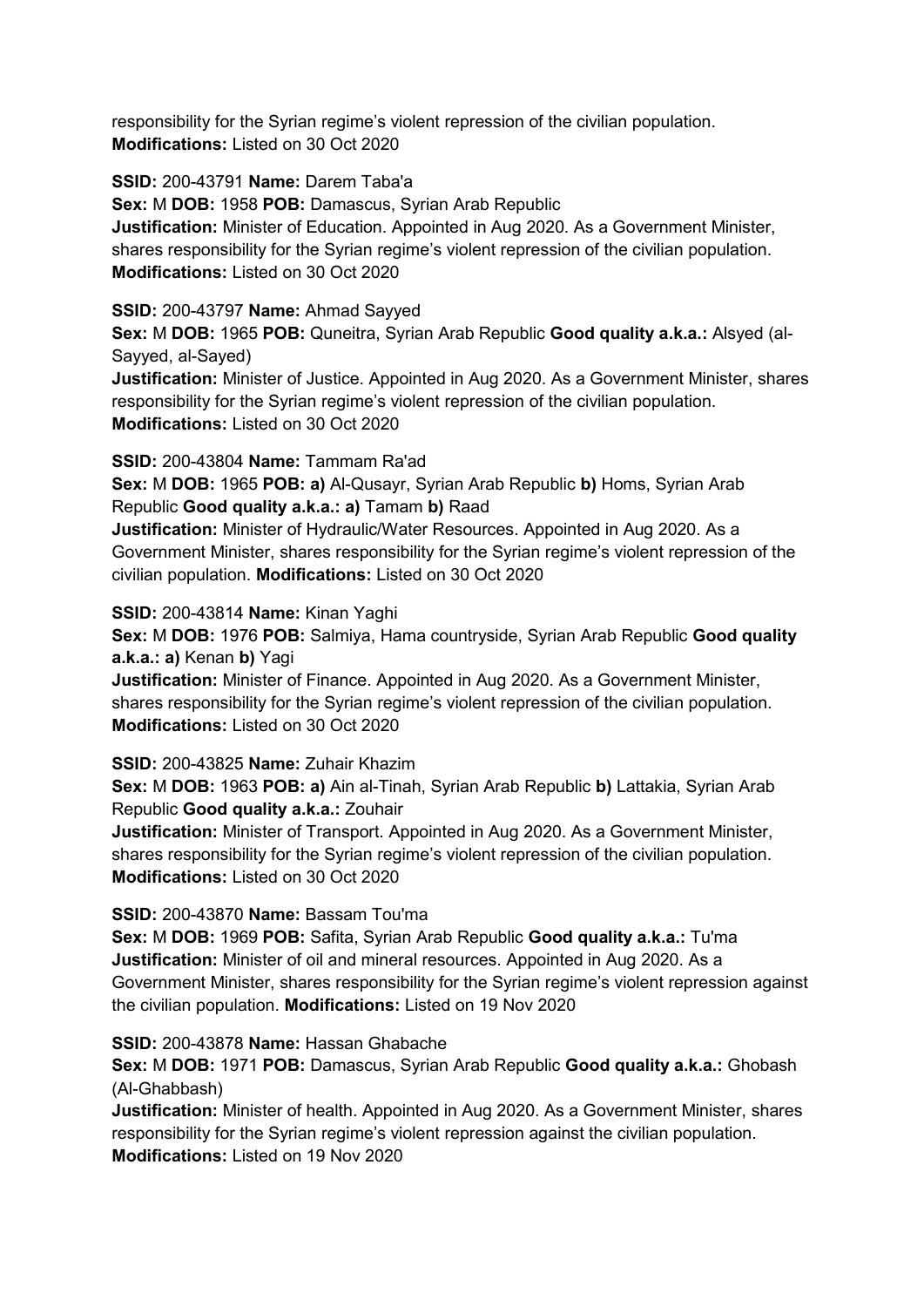**SSID:** 200-43885 **Name:** Ziyad Sabbagh

**Sex:** M **DOB:** 1960 **POB:** Aleppo, Syrian Arab Republic **Justification:** Minister of Industry. Appointed in Aug 2020. As a Government Minister, shares responsibility for the Syrian regime's violent repression against the civilian population. **Modifications:** Listed on 19 Nov 2020

**SSID:** 200-43891 **Name:** Mohammad Hassan Qatana

**Sex:** M **POB:** Damascus, Syrian Arab Republic

**Justification:** Minister of Agriculture and Agrarian reform. Appointed in Aug 2020. As a Government Minister, shares responsibility for the Syrian regime's violent repression against the civilian population. **Modifications:** Listed on 19 Nov 2020

**SSID:** 200-43896 **Name:** Ghassan Zamel

**Sex:** M **DOB:** 1963 **POB:** Damascus, Syrian Arab Republic **Good quality a.k.a.:** Al-Zamil (Al-Zamel)

**Justification:** Minister of Electricity. Appointed in Aug 2020. As a Government Minister, shares responsibility for the Syrian regime's violent repression against the civilian population. **Modifications:** Listed on 19 Nov 2020

**SSID:** 200-43903 **Name:** Mohamad Fayez Barcha

**Sex:** M **DOB:** 1955 **POB:** Damascus, Syrian Arab Republic **Good quality a.k.a.: a)**  Mohammad **b)** Al-Barsha (Al-Barasha)

**Justification:** Minister of State. Appointed in Aug 2020. As a Government Minister, shares responsibility for the Syrian regime's violent repression against the civilian population. **Modifications:** Listed on 19 Nov 2020

**SSID:** 200-43910 **Name:** Malloul Hussein

**Sex:** M **DOB:** 1950 **POB:** Al-Hasakah Governorate, Syrian Arab Republic **Good quality a.k.a.: a)** Maloul **b)** Al-Hussein

**Justification:** Former Minister of State. As a former Government Minister, shares responsibility for the Syrian regime's violent repression against the civilian population. **Modifications:** Listed on 19 Nov 2020, amended on 25 Nov 2021

**SSID:** 200-43918 **Name:** Mohammad Samir Haddad **Sex:** M **DOB:** 1956 **POB:** Tartous, Syrian Arab Republic **Justification:** Minister of State. Appointed in Aug 2020. As a Government Minister, shares responsibility for the Syrian regime's violent repression against the civilian population. **Modifications:** Listed on 19 Nov 2020

**SSID:** 200-44361 **Name:** Faisal Mekdad

**Sex:** M **DOB:** 1954 **POB:** Ghasm, Daraa Governorate, Syrian Arab Republic **Good quality a.k.a.: a)** Fayçal **b)** al-Mekdad (Meqdad, al-Meqdad)

**Justification:** Minister of Foreign Affairs. Appointed in Nov 2020. As a Government Minister, shares responsibility for the Syrian regime's violent repression against the civilian population. **Modifications:** Listed on 3 Feb 2021

**SSID:** 200-46538 **Name:** Amr Salem

**Sex:** M **DOB:** Jan 1958 **POB:** Damascus, Syrian Arab Republic **Justification:** Minister of Internal Trade and Consumer Protection. Appointed in Aug 2021.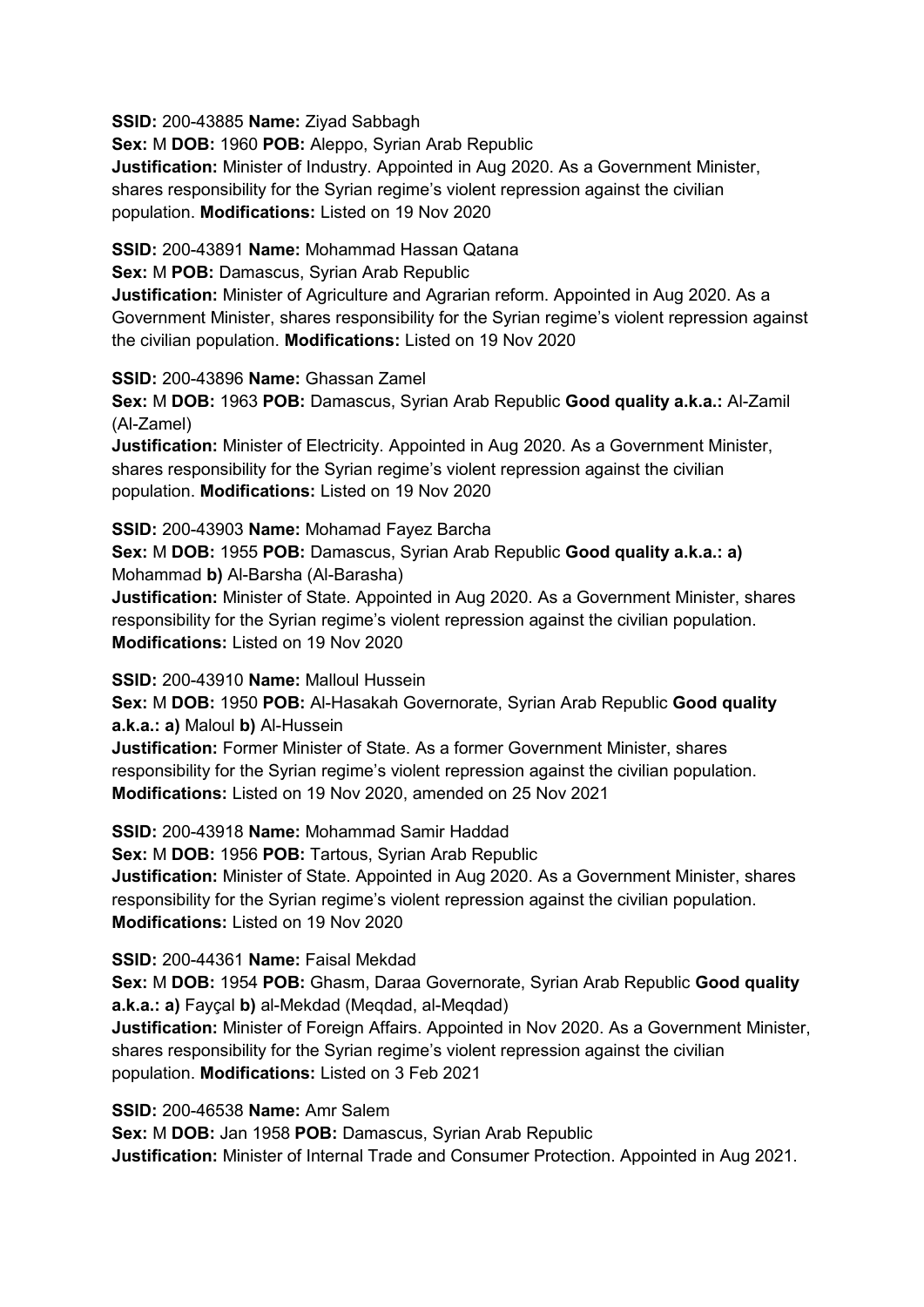As a Government Minister, shares responsibility for the Syrian regime's violent repression of the civilian population. **Modifications:** Listed on 25 Nov 2021

**SSID:** 200-46545 **Name:** Boutros Al-Hallaq

**Sex:** M **POB:** Damascus Countryside, Syrian Arab Republic **Justification:** Minister of information. Appointed in Aug 2021. As a Government Minister, shares responsibility for the Syrian regime's violent repression of the civilian population. **Modifications:** Listed on 25 Nov 2021

**SSID:** 200-46551 **Name:** Mohammad Seifeddine

**Sex:** M **Good quality a.k.a.:** Seif Eddin (Seif El Din)

**Justification:** Minister of Labour and social affairs. Appointed in Aug 2021. As a Government Minister, shares responsibility for the Syrian regime's violent repression of the civilian population. **Modifications:** Listed on 25 Nov 2021

**SSID:** 200-46557 **Name:** Diala Barakat

**Sex:** W **DOB:** 1980

**Justification:** Minister of State. Appointed in Aug 2021. As a Government Minister, shares responsibility for the Syrian regime's violent repression of the civilian population. **Modifications:** Listed on 25 Nov 2021, amended on 14 Jan 2022

**SSID:** 200-46886 **Name:** Andrey Nikolaevich Troshev **Spelling variant:** Андрей Николаевич Трошев (Russian)

**Sex:** M **Title:** Retired Colonel **DOB:** 5 Apr 1953 **POB:** Leningrad, Russian Federation **Good quality a.k.a.: a)** Andrei **b)** Mykolayvych **Nationality:** Russian Federation **Justification: a)** Executive Director (Chief of Staff) of the Wagner Group, which operates in Syria and trains and directs Syrian forces. The Wagner Group also supports the Assad regime and fights alongside regime-affiliated militias and the Syrian army. **b)** Andrey Troshev is directly involved in the military operations of the Wagner Group in Syria. He was particularly involved in the area of Deir ez-Zor. As such, he provides a crucial contribution to Bashar al-Assad's war effort and therefore supports and benefits from the Syrian regime. **Relation:** Related to Andrey Mikhailovich Bogatov (SSID 200-46898) **Other information: a)**  Position(s): Retired colonel, Founding member and Executive Director (Chief of Staff) of the Wagner Group **b)** Rank: Retired Colonel **c)** Call sign: Siedoy **d)** Relatives/Associates: Dimitriy Utkin (Wagner Group Founder); Andrey Bogatov (Head of the 4th Attack and Reconnaissance Company of the Wagner Group), Aleksandr Sergeevich Kuznetsov (Commander of the 1st Attack and Reconnaissance Company of the Wagner Group) **Modifications:** Listed on 14 Jan 2022

**SSID:** 200-46898 **Name:** Andrey Mikhailovich Bogatov **Spelling variant:** Андрей Михайлович богатов (Russian)

**Sex:** M **DOB:** 14 Jun 1964 **POB:** Stary Oskol, Belgorod region, Russian Federation **Good quality a.k.a.: a)** Andrei **b)** Mychailovych **Nationality:** Russian Federation **Justification: a)** Head of the 4th Attack and Reconnaissance Company of the Wagner Group, which operates in Syria and trains and directs Syrian forces. The Wagner Group also supports the Assad regime and fights alongside regime-affiliated militias and the Syrian army. **b)** Andrey Bogatov commands the operations of the Wagner Group and is directly involved in the military operations of the Wagner Group in Syria. He was particularly involved in the battle of Palmyra. As such, he provides a crucial contribution to Bashar al-Assad's war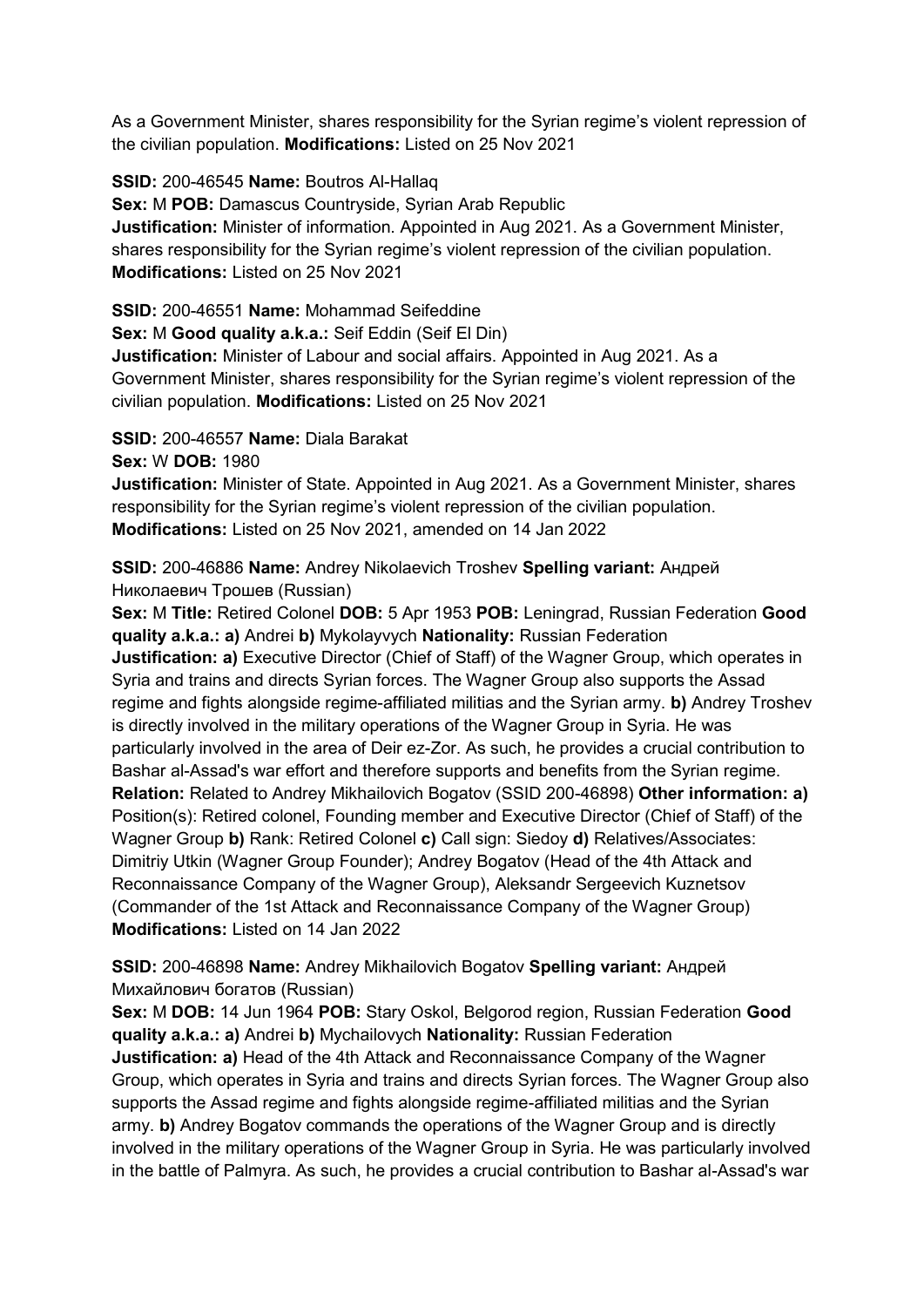effort and therefore supports and benefits from the Syrian regime. **Relation:** Related to Andrey Nikolaevich Troshev (SSID 200-46886) **Other information: a)** Position(s): Head of the 4th Attack and Reconnaissance Company of the Wagner Group **b)** Call sign: Brodiaga **c)**  Wagner group ID: M-1601 **d)** Relatives/Associates: Dimitriy Utkin (Wagner Group Founder); Andrey Nikolaevich Troshev (Founding member and Executive Director (Chief of Staff) of the Wagner Group), Aleksandr Sergeevich Kuznetsov (Commander of the 1st Attack and Reconnaissance Company of the Wagner Group) **Modifications:** Listed on 14 Jan 2022

# **Entities**

**SSID:** 200-12342 **Name:** Bena Properties

**Address:** Cham Holding Building, Daraa Highway,, P.O.Box 9525, Ashrafiyat Sahnaya Rif Dimashq, Syrian Arab Republic

**Justification:** Controlled by Rami Makhlouf. Syria's largest real estate company and the real estate and investment arm of Cham Holding; provides funding to the Syrian regime.

**Relation: a)** Controlled by Rami Makhlouf (SSID 200-11672) **b)** Related to Cham Holding (SSID 200-12406) **Modifications:** Amended on 26 Jun 2020, 11 Jun 2021

**SSID:** 200-12346 **Name:** Al Mashreq Investment Fund (AMIF)

**Good quality a.k.a.:** Sunduq Al Mashrek Al Istithmari **Address:** P.O.Box 108, Damascus, Syrian Arab Republic

**Justification:** Controlled by Rami Makhlouf; provides funding to the Syrian regime. **Relation:** Controlled by Rami Makhlouf (SSID 200-11672) **Other information:** Tel: +963 112110059 / 963 112110043; Fax: +963 933333149 **Modifications:** Amended on 6 Nov 2013, 19 Jan 2016, 26 Jun 2020

**SSID:** 200-12352 **Name:** Hamcho International

**Good quality a.k.a.:** Hamsho International Group **Address:** Baghdad Street, P.O.Box 8254, Damascus, Syrian Arab Republic

**Justification: a)** Hamcho International is a large Syrian holding company owned by Mohammed Hamcho. **b)** Hamcho International benefits from and provides support to the Syrian regime and is associated with a person benefiting from and supporting the Syrian regime. **Relation:** Related to Mohammed Hamcho (SSID 200-11739) **Other information:** Tel: +963 112316675; Fax: +963 112318875; Website: www.hamshointl.com; E‐ mail: info@hamshointl.com and hamshogroup@yahoo.com **Modifications:** Amended on 6 Nov 2013, 11 Mar 2015, 19 Jan 2016, 26 Jun 2020

**SSID:** 200-12357 **Name:** Military Housing Establishment

**Good quality a.k.a.:** MILIHOUSE

**Justification:** Public works company controlled by Riyad Shalish and Ministry of Defence; provides funding to the Syrian regime. **Relation:** Controlled by Riyad Chaliche (SSID 200- 11779) **Modifications:** Amended on 26 Jun 2020

**SSID:** 200-12366 **Name:** General Intelligence Directorate **Justification:** Syrian government agency directly involved in repression. **Modifications:**  Amended on 26 Jun 2020

**SSID:** 200-12370 **Name:** Military Intelligence Directorate **Justification:** Syrian government agency directly involved in repression. **Modifications:**  Amended on 26 Jun 2020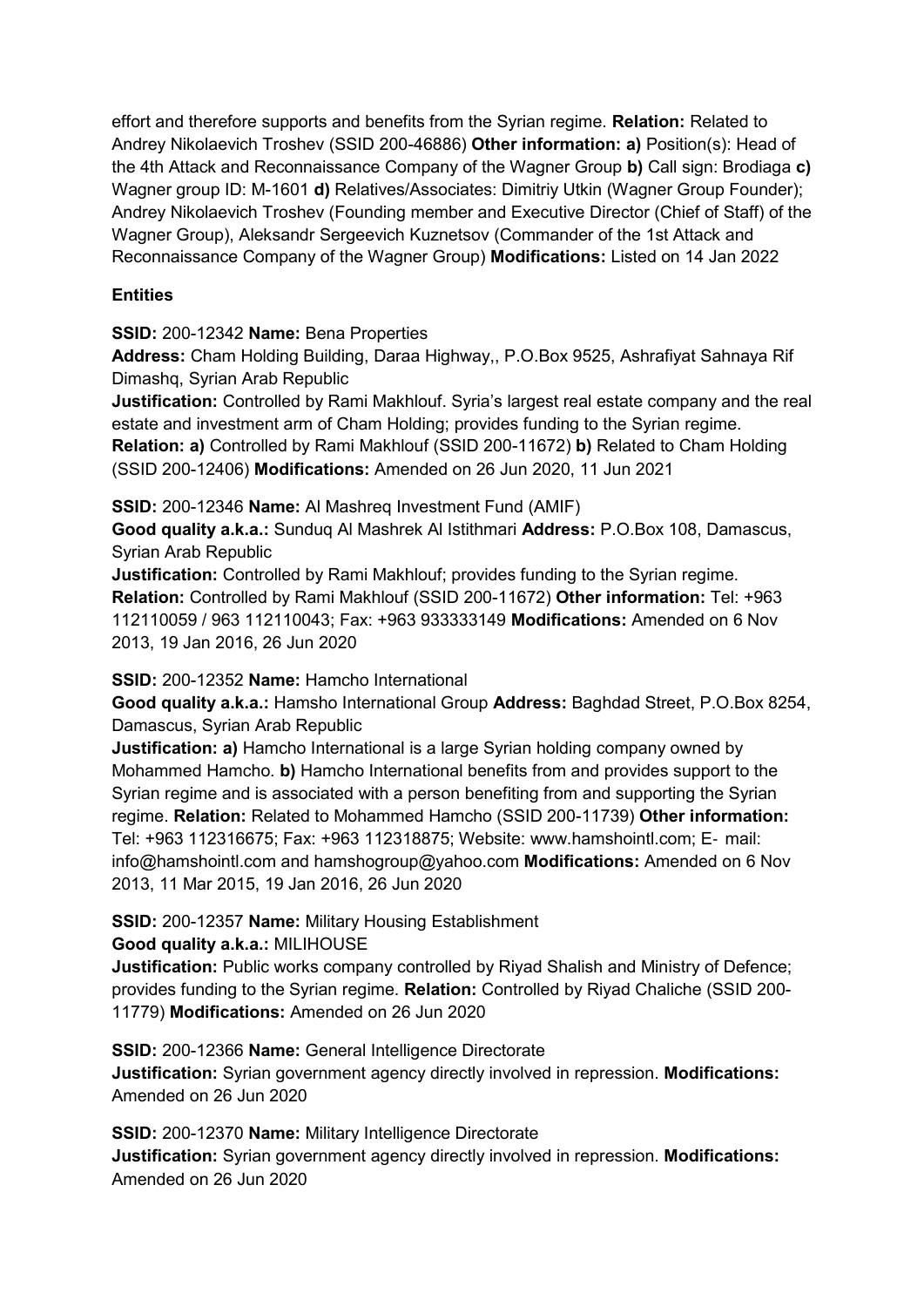**SSID:** 200-12374 **Name:** Air Force Intelligence Agency

**Justification:** Syrian government agency directly involved in repression. **Modifications:**  Amended on 26 Jun 2020

#### **SSID:** 200-12378 **Name:** IRGC Qods Force

**Good quality a.k.a.:** Quds Force **Address:** Teheran, Iran

**Justification:** The Qods (or Quds) Force is a specialist arm of the Iranian Islamic Revolutionary Guard Corps (IRGC). The Qods Force is involved in providing equipment and support to help the Syrian regime suppress protests in Syria. The Qods Force has provided technical assistance, equipment and support to the Syrian security services to repress civilian protest movements. **Modifications:** Amended on 19 Jan 2016, 26 Jun 2020

#### **SSID:** 200-12384 **Name:** Mada Transport

**Justification:** Economic entity financing the Syrian regime. **Relation:** Subsidiary of Cham Holding (SSID 200-12406) **Other information: a)** Subsidiary of Cham Holding (Sehanya Dara'a Highway, P.O. Box 9525) **b)** Tel: +963 11 99 62 **Modifications:** Amended on 6 Nov 2013, 26 Jun 2020

## **SSID:** 200-12389 **Name:** Cham Investment Group

**Justification:** Economic entity financing the Syrian regime. **Relation:** Subsidiary of Cham Holding (SSID 200-12406) **Other information: a)** Subsidiary of Cham Holding (Sehanya Dara'a Highway, P.O. Box 9525) **b)** Tel: +963 11 99 62 **Modifications:** Amended on 6 Nov 2013, 26 Jun 2020

#### **SSID:** 200-12394 **Name:** Real Estate Bank

**Address:** Insurance Building, Yousef al-Azmeh Square, P.O.Box 2337, Damascus, Syrian Arab Republic

**Justification:** State-owned bank providing financial support for the Syrian regime. **Other information:** Tel: +963 11 2456777 and 2218602; Fax: +963 11 2237938 and 2211186; Email: Publicrelations@reb.sy Website: www.reb.sy **Modifications:** Amended on 6 Nov 2013, 19 Jan 2016, 26 Jun 2020

#### **SSID:** 200-12400 **Name:** Addounia TV

**Good quality a.k.a.:** Dounia TV

**Justification:** Addounia TV has incited violence against the civilian population in Syria. **Other information:** Tel: +963 11 5667274; +963 11 5667271; Fax: +963 11 5667272; Website: http://www.addounia.tv; Relatives/business associates/entities or partners/links: SAMA TV (sister company); website: www.sama-tv.net **Modifications:** Amended on 26 Jun 2020

#### **SSID:** 200-12406 **Name:** Cham Holding

**Address:** Cham Holding Building Daraa Highway, P.O.Box 9525, Ashrafiyat Sahnaya, Rif Dimashq, Syrian Arab Republic

**Justification:** Controlled by Rami Makhlouf; second-largest holding company in Syria, benefiting from and supporting the Syrian regime. **Relation:** Controlled by Rami Makhlouf (SSID 200-11672) **Other information:** Tel: +963 11 9962; +963 11 668 14000; +963 11 673 1044; Fax: +963 11 673 1274; Email: info@chamholding.sy; Website: www.chamholding.sy **Modifications:** Amended on 6 Nov 2013, 19 Jan 2016, 26 Jun 2020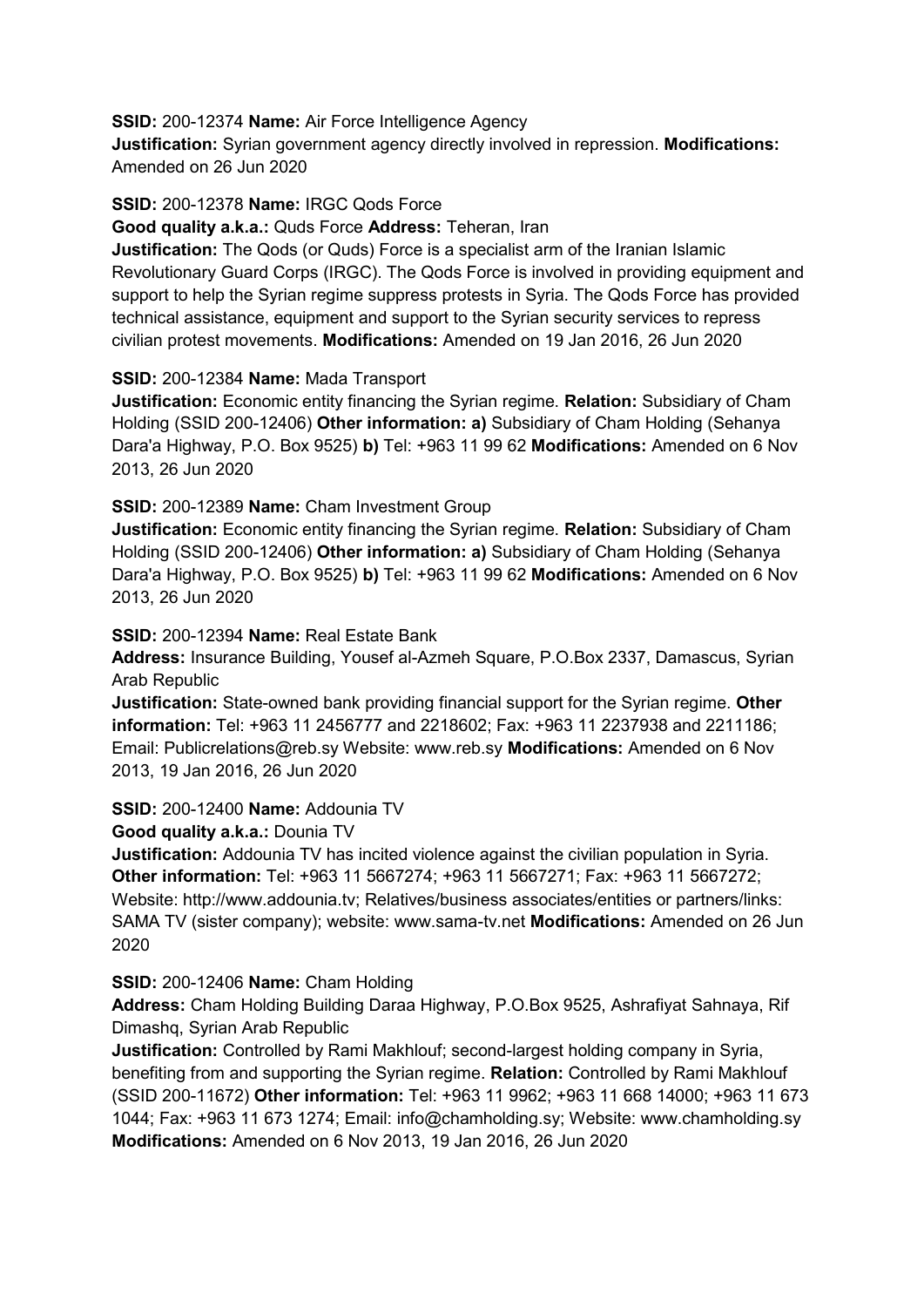**SSID:** 200-12411 **Name:** El-Tel. Co. **Spelling variant:** El-Tel. Middle East Company (English)

**Good quality a.k.a.:** Abraj Tech **Address:** Dair Ali Jordan Highway, P.O.Box 13052, Damascus, Syrian Arab Republic

**Justification:** Manufacturing and supplying communication and transmission towers and other equipment for the Syrian army. **Other information:** Tel: +963 11 2212345; Fax: +963 11 44694450; Email: sales@eltelme.com; Company owner: Maher Dsouki; Websites: www.eltelme.com, www.abrajtec.com **Modifications:** Amended on 19 Jan 2016, 26 Jun 2020

**SSID:** 200-12417 **Name:** Ramak Constructions Co.

**Address:** Dara'a Highway, Damascus, Syrian Arab Republic **Justification:** Construction of military barracks, border post barracks and other buildings for army needs. **Other information:** Tel: +963 11 6858111; Mobile: +963 933 240231

**Modifications:** Amended on 26 Jun 2020

**SSID:** 200-12422 **Name:** Souruh Company

**Good quality a.k.a.:** SOROH Al Cham Company **Address:** Adra Free Zone Area, Damascus, Syrian Arab Republic

**Justification:** Majority of the shares of the company are owned directly or indirectly by Rami Makhlouf. **Relation:** Related to Rami Makhlouf (SSID 200-11672) **Other information:** Tel: +963 11 5327266; Mobile: +963 933 526812; +963 932 878282; Fax: +963 11 5316396; Email: sorohco@gmail.com; Website: http://sites.google.com/site/sorohco **Modifications:**  Amended on 6 Nov 2013, 17 Dec 2014, 19 Jan 2016, 26 Jun 2020

# **SSID:** 200-12428 **Name:** Syriatel

**Address:** Syriatel Mobile Telecom Building, Amman Road, Daraa Highway, Ashrafiyat Sahnaya Area, P.O.Box 2900, Damascus, Syrian Arab Republic **Justification:** Controlled by Rami Makhlouf; provides financial support to the Syrian regime: through its licensing contract it pays 50 % of its profits to the Government. **Relation:** Controlled by Rami Makhlouf (SSID 200-11672) **Other information:** Tel: +963 11 61 26 270; Fax: +963 11 23 73 97 19; Email: info@syriatel.com.sy; Website: http://syriatel.sy/ **Modifications:** Amended on 6 Nov 2013, 19 Jan 2016, 26 Jun 2020

# **SSID:** 200-12433 **Name:** Cham Press TV

**Address:** Al Qudsi building, 2nd Floor, Baramkeh, Damascus, Syrian Arab Republic **Justification:** Television channel which participates in campaigns to spread disinformation and incite violence against demonstrators. **Other information:** Tel: +963 11 2260805; Fax: +963 11 2260806; Email: mail@champress.com; Website: www.champress.net **Modifications:** Amended on 19 Jan 2016, 26 Jun 2020

## **SSID:** 200-12439 **Name:** Al Watan

**Address:** Al Watan Newspaper, Damascus, Syrian Arab Republic (Duty Free Zone) **Justification:** Daily newspaper which participates in campaigns to spread disinformation and incite violence against demonstrators. **Other information:** Tel: +963 11 2137400; Fax: +963 11 2139928 **Modifications:** Amended on 6 Nov 2013, 26 Jun 2020

**SSID:** 200-12445 **Name:** Centre d'études et de recherches syrien (CERS) **Good quality a.k.a.:** Centre d'Etude et de Recherche Scientifique (CERS) (Scientific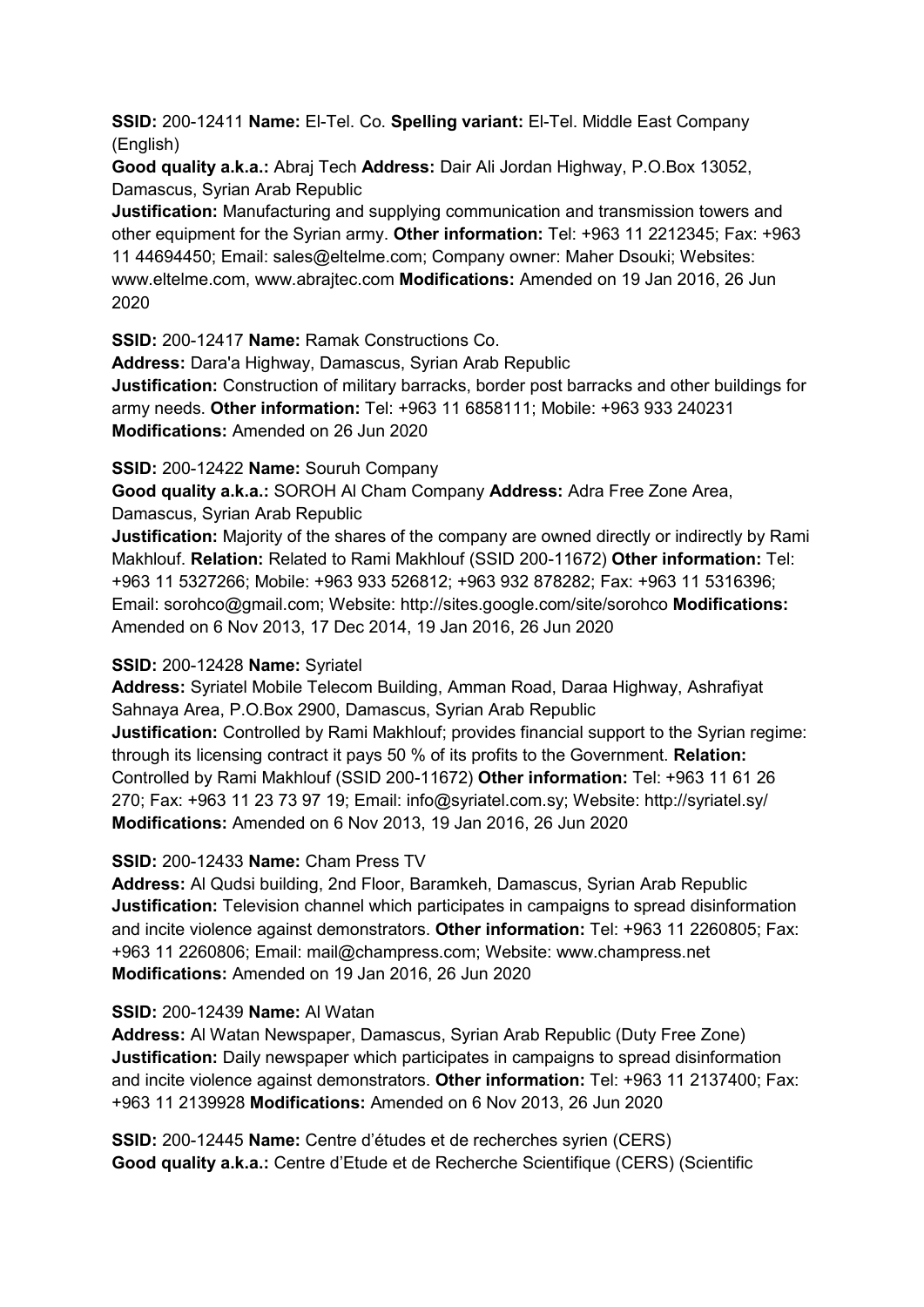Studies and Research Centre (SSRC)), Centre de Recherche de Kaboun) **Address:** Barzeh Street, P.O.Box 4470, Damascus, Syrian Arab Republic

**Justification: a)** Provides support to the Syrian army for the acquisition of equipment used for the surveillance and repression of demonstrators. **b)** Operating in the chemical weapons proliferation sector, it is the government entity responsible for developing and producing nonconventional weapons, including chemical weapons, and the missiles to deliver them. **Modifications:** Amended on 3 Jun 2015, 19 Jan 2016, 3 Oct 2017, 26 Jun 2020

#### **SSID:** 200-12451 **Name:** Business Lab

**Address:** Maysat Square, Al Rasafi Street Bldg. 9, P.O.Box 7155, Damascus, Syrian Arab Republic

**Justification:** Front company for the acquisition of sensitive equipment by the CERS. **Relation:** Related to the Centre d'études et de recherches syrien (CERS) (SSID 200-12445) **Other information:** Tel: +963 11 2725499; Fax: +963 11 2725399 **Modifications:** Amended on 19 Jan 2016, 26 Jun 2020

## **SSID:** 200-12456 **Name:** Industrial Solutions

**Address:** Baghdad Street 5, P.O.Box 6394, Damascus, Syrian Arab Republic **Justification:** Front company for the acquisition of sensitive equipment by the CERS. **Relation:** Related to the Centre d'études et de recherches syrien (CERS) (SSID 200-12445) **Other information:** Tel/Fax: +963 11 4471080 **Modifications:** Amended on 19 Jan 2016, 26 Jun 2020

**SSID:** 200-12461 **Name:** Mechanical Construction Factory (MCF) **Address:** Industrial Zone, Al-Qadam Road, P.O.Box 35202, Damascus, Syrian Arab Republic

**Justification:** Front company for the acquisition of sensitive equipment by the CERS. **Relation:** Related to the Centre d'études et de recherches syrien (CERS) (SSID 200-12445) **Modifications:** Amended on 26 Jun 2020

**SSID:** 200-12466 **Name:** Syronics – Syrian Arab Co. for Electronic Industries **Address:** Kaboon Street, P.O.Box 5966, Damascus, Syrian Arab Republic **Justification:** Front company for the acquisition of sensitive equipment by the CERS. **Relation:** Related to the Centre d'études et de recherches syrien (CERS) (SSID 200-12445) **Other information:** Tel: +963 11 5111352; Fax: +963 11 5110117 **Modifications:** Amended on 6 Nov 2013, 19 Jan 2016, 26 Jun 2020

**SSID:** 200-12471 **Name:** Handasieh – Organization for Engineering Industries **Address: a)** Abou Bakr Al-Seddeq St., P.O.Box 5966, Damascus, Syrian Arab Republic **b)**  Al-Moutanabi Street, P.O.Box 2849, Damascus, Syrian Arab Republic **c)** Baramkeh, P.O.Box 21120, Damascus, Syrian Arab Republic

**Justification:** Front company for the acquisition of sensitive equipment by the CERS. **Relation:** Related to the Centre d'études et de recherches syrien (CERS) (SSID 200-12445) **Other information:** Tel: +963 11 2121816; +963 11 2121834; +963 11 2214650; +963 11 2212743; +963 11 5110117 **Modifications:** Amended on 19 Jan 2016, 26 Jun 2020

**SSID:** 200-12478 **Name:** Syria Trading Oil Company (Sytrol)

**Address:** Prime Minister Building, 17 Street Nissan, Damascus, Syrian Arab Republic **Justification:** State-owned company responsible for all oil exports from Syria. Provides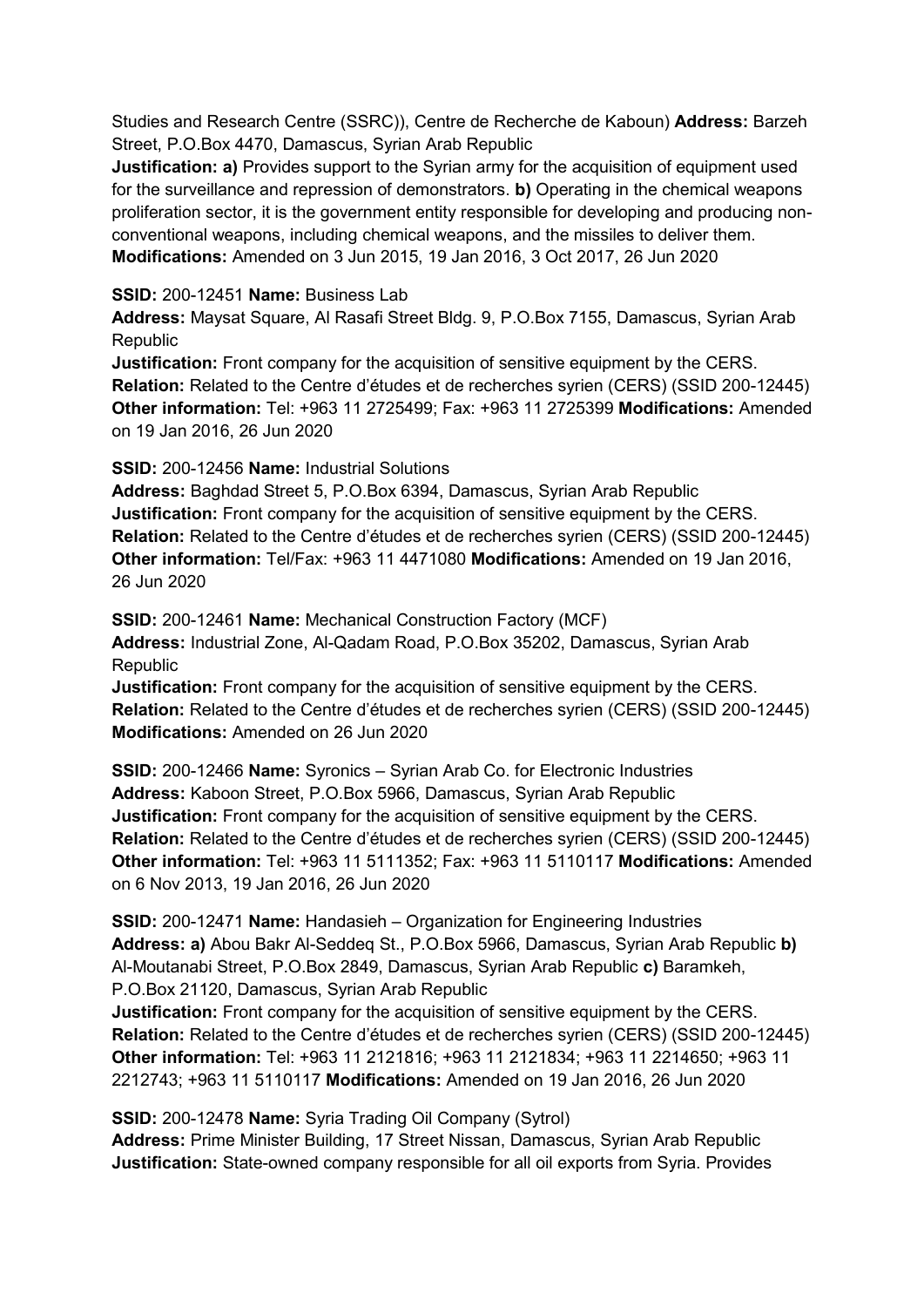financial support to the Syrian regime. **Modifications:** Amended on 19 Jan 2016, 26 Jun 2020

**SSID:** 200-12483 **Name:** General Petroleum Corporation (GPC)

**Address:** New Sham - Building of Syrian Oil Company, P.O.Box 60694, Damascus, Syrian Arab Republic

**Justification:** State-owned oil company. Provides financial support to the Syrian regime. **Other information:** Tel: +963 11 3141635; Fax: +963 11 3141634; Email: info@gpc-sy.com **Modifications:** Amended on 6 Nov 2013, 19 Jan 2016, 26 Jun 2020

**SSID:** 200-12488 **Name:** Al Furat Petroleum Company

**Address:** Dummar ‐ New Sham ‐ Western Dummer 1st. Island ‐ Property 2299 ‐ A.FPC Building, P.O.Box 7660, Damascus, Syrian Arab Republic

**Justification:** Joint venture 50 % owned by GPC. Provides financial support to the Syrian regime. **Other information:** Tel: +963 11 6183333; +963 11 31913333; Fax: +963 11 6184444; +963 11 31914444; Email: afpc@afpc.net.sy **Modifications:** Amended on 6 Nov 2013, 19 Jan 2016, 26 Jun 2020

**SSID:** 200-12494 **Name:** Industrial Bank

**Address:** Dar Al Muhanisen Building, 7th Floor, Maysaloun Street, P.O.Box 7572,

Damascus, Syrian Arab Republic

**Justification:** State-owned bank. Provides financial support to the Syrian regime. **Other information:** Tel: +963 11 222 8200; +963 11 2227910; Fax: +963 11 222 8412 **Modifications:** Amended on 19 Jan 2016, 26 Jun 2020

**SSID:** 200-12499 **Name:** Popular Credit Bank

**Address:** Dar Al Muhanisen Building, 6th Floor, Maysaloun Street, Damascus, Syrian Arab Republic

**Justification:** State-owned bank. Provides financial support to the Syrian regime. **Other information:** Tel: +963 11 222 7604; +963 11 221 8376; Fax: +963 11 2210124 **Modifications:** Amended on 19 Jan 2016, 26 Jun 2020

**SSID:** 200-12504 **Name:** Saving Bank

**Good quality a.k.a.:** Savings Bank **F.k.a.:** The General Establishment of Mail Saving Fund (The Post Saving Fund) **Address:** Merjah – Al‐ Furat St., P.O.Box 5467, Damascus, Syrian Arab Republic

**Justification:** State-owned bank. Provides financial support to the Syrian regime. **Other information:** Fax: +963 11 224 4909; +963 11 245 3471; Tel: +963 11 222 8403; Email: s.bank@scs-net.org, post-gm@net.sy **Modifications:** Amended on 6 Nov 2013, 19 Jan 2016, 26 Jun 2020

**SSID:** 200-12509 **Name:** Agricultural Cooperative Bank

**Good quality a.k.a.:** Al Masraf Al Zeraei Al Taweni (ACB) **Address:** Agricultural Cooperative Bank Building, Damascus Tajhez, P.O.Box 4325, Damascus, Syrian Arab Republic

**Justification:** State-owned bank. Provides financial support to the Syrian regime. **Other information:** Tel: +963 11 221 3462; +963 112 22 1393; Fax: +963 11 224 1261; Website: www.agrobank.org **Modifications:** Amended on 26 Jun 2020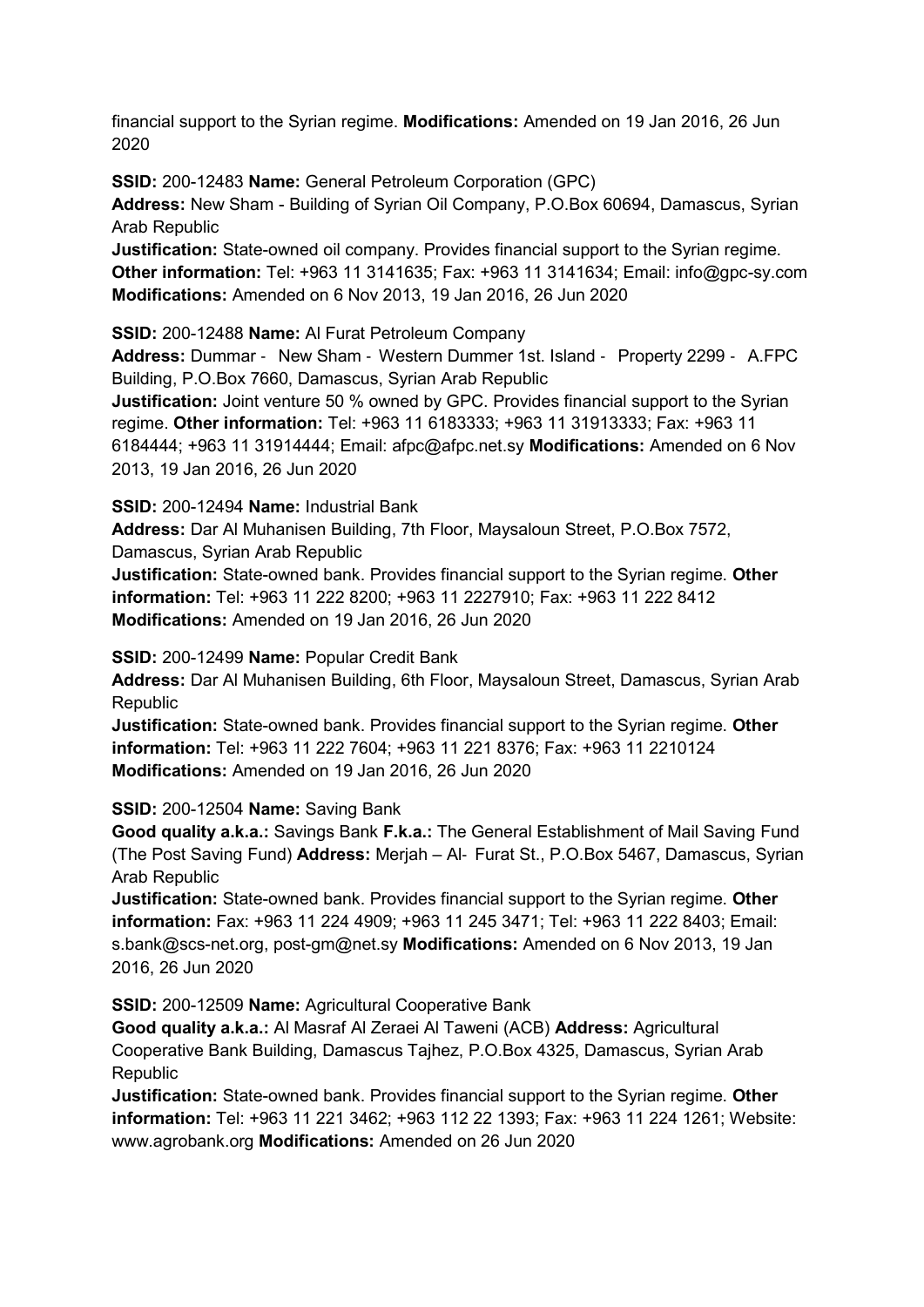**SSID:** 200-12514 **Name:** Syrian Lebanese Commercial Bank

**Address:** Syrian Lebanese Commercial Bank Building, 6th Floor, Makdessi Street, Hamra, P.O.Box 11-8701, Beirut, Lebanon

**Justification:** Subsidiary of the Commercial Bank of Syria already listed. Provides financial support to the Syrian regime. **Relation:** Subsidiary of Commercial Bank of Syria (SSID 200- 22985) **Other information:** Tel: +961 1 741666; Fax: +961 1 738228; +961 1 753215; +961 1 736629; Website: www.slcb.com.lb **Modifications:** Amended on 26 Jun 2020

**SSID:** 200-12519 **Name:** Deir ez-Zur Petroleum Company

**Address:** Dar Al Saadi Building 1st, 5th, and 6th Floor Zillat Street Mazza Area, P.O.Box 9120, Damascus, Syrian Arab Republic

**Justification:** Joint venture of GPC. Provides financial support to the Syrian regime. **Relation:** Related to the General Petroleum Corporation (GPC) (SSID 200-12483) **Other information:** Tel: +963 11 662 1175; +963 11 662 1400; Fax: +963 11 662 1848 **Modifications:** Amended on 26 Jun 2020

**SSID:** 200-12524 **Name:** Ebla Petroleum Company

**Good quality a.k.a.:** Ebco **Address:** Head Office Mazzeh Villat Ghabia Dar Es Saada 16, P.O.Box 9120, Damascus, Syrian Arab Republic

**Justification:** Joint venture of GPC. Provides financial support to the Syrian regime. **Relation:** Related to the General Petroleum Corporation (GPC) (SSID 200-12483) **Other information:** Tel: +963 11 6691100 **Modifications:** Amended on 19 Jan 2016, 16 Jun 2017, 26 Jun 2020

**SSID:** 200-12529 **Name:** Dijla Petroleum Company

**Address:** Building No. 653 – 1st Floor, Daraa Highway, P.O.Box 81, Damascus, Syrian Arab Republic

**Justification:** Joint venture of GPC. Provides financial support to the Syrian regime. **Relation:** Related to the General Petroleum Corporation (GPC) (SSID 200-12483) **Modifications:** Amended on 26 Jun 2020

**SSID:** 200-12534 **Name:** Central Bank of Syria

**Address:** Sabah Bahrat Square. Postal address: Altjreda al Maghrebeh Square, P.O.Box 2254, Damascus, Syrian Arab Republic

**Justification:** Provides financial support to the Syrian regime. **Modifications:** Amended on 6 Nov 2013, 19 Jan 2016, 26 Jun 2020

**SSID:** 200-12539 **Name:** Syrian Petroleum Company

**Address:** Expansion Square, Island 19 - Building 32, P.O.Box 2849 or 3378, Dummar Province, Syrian Arab Republic

**Justification:** State-owned oil company. Provides financial support to the Syrian regime. **Other information:** Tel: +963 11 3137935 or 3137913; Fax: +963 11 3137979 or 3137977; Email: spccom2@scs-net.org or spccom1@scs-net.org; Websites: www.spc.com.sy or www.spc-sy.com **Modifications:** Amended on 6 Nov 2013, 19 Jan 2016, 26 Jun 2020

**SSID:** 200-12544 **Name:** Mahrukat Company **Spelling variant:** The Syrian Company for the Storage and Distribution of Petroleum Products (English) **Address:** Al Adawi St., Petroleum building, Damascus, Syrian Arab Republic

(Headquarters)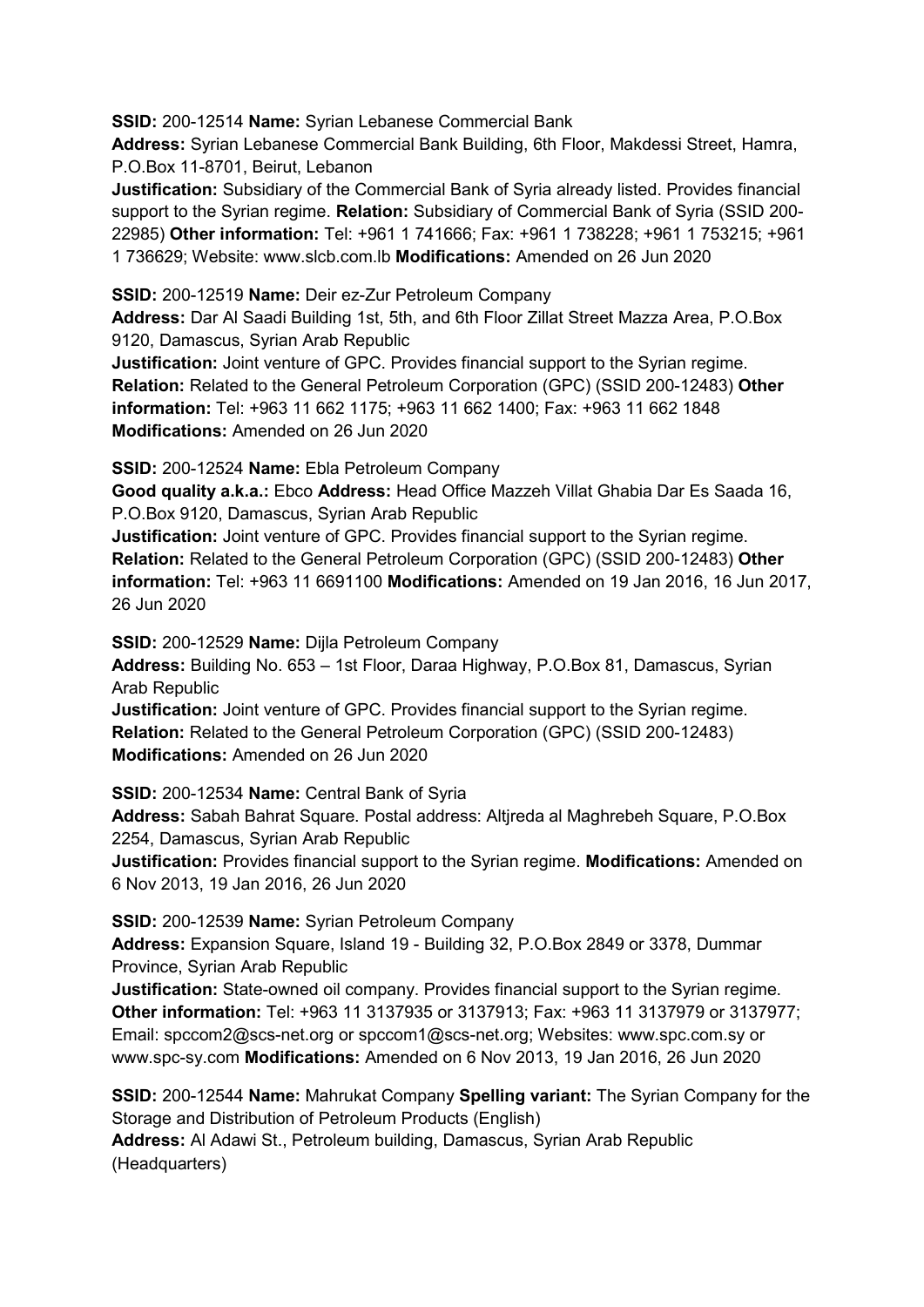**Justification:** State-owned oil company. Provides financial support to the Syrian regime. **Other information:** Tel: +963 11 44451348 – 4451349; Fax: +963 11 4445796; Email: mahrukat@net.sy; Website: http://www.mahrukat.gov.sy/indexeng.php **Modifications:**  Amended on 6 Nov 2013, 19 Jan 2016, 26 Jun 2020

**SSID:** 200-12549 **Name:** General Organisation of Tobacco

**Address:** Salhieh Street 616, Damascus, Syrian Arab Republic

**Justification:** Provides financial support to the Syrian regime. The General Organisation of Tobacco is wholly owned by the Syrian state. The profits that the organisation makes, including through the sale of licences to market foreign brands of tobacco and taxes levied on imports of foreign brands of tobacco, are transferred to the Syrian state. **Modifications:**  Amended on 26 Jun 2020

**SSID:** 200-12560 **Name:** Ministry of Defence **Address:** Umayyad Square, Damascus, Syrian Arab Republic **Justification:** Syrian government branch directly involved in repression. **Other information:** Tel: +963 11 7770700 **Modifications:** Amended on 6 Nov 2013, 19 Jan 2016, 26 Jun 2020

**SSID:** 200-12565 **Name:** Ministry of Interior

**Address:** Merjeh Square, Damascus, Syrian Arab Republic **Justification:** Syrian government branch directly involved in repression. **Other information:** Tel: +963 11 2219400; +963 11 2219401; +963 11 2220220; +963 11 2210404 **Modifications:** Amended on 6 Nov 2013, 19 Jan 2016, 26 Jun 2020

**SSID:** 200-12570 **Name:** Syrian National Security Bureau **Justification:** Syrian government branch and element of the Syrian Ba'ath Party. Directly involved in repression. It directed Syrian security forces to use extreme force against demonstrators. **Modifications:** Amended on 26 Jun 2020

**SSID:** 200-12582 **Name:** General Organisation of Radio and TV

**Good quality a.k.a.:** Syrian Directorate General of Radio & Television Est (General Radio and Television Corporation, Radio and Television Corporation, GORT) **Address:** Al Oumaween Square, P.O.Box 250, Damascus, Syrian Arab Republic

**Justification:** State-run agency subordinate to Syria's Ministry of Information and as such supports and promotes its information policy. It is responsible for operating Syria's stateowned television channels, two terrestrial and one satellite, as well as government radio stations. The GORT has incited violence against the civilian population in Syria, serving as a propaganda instrument for the Syrian regime and spreading disinformation. **Other information:** Tel: +963 11 223 4930 **Modifications:** Amended on 6 Nov 2013, 26 Jun 2020

**SSID:** 200-12591 **Name:** Syrian Company for Oil Transport

**Good quality a.k.a.:** Syrian Crude Oil Transportation Company (SCOT, SCOTRACO) **Address:** Banias Industrial Area, Latakia Entrance Way, P.O.Box 13, Banias, Syrian Arab Republic

**Justification:** Syrian state-owned oil company. Provides financial support to the Syrian regime. **Other information:** Website: www.scot-syria.com; Email: scot50@scn-net.org **Modifications:** Amended on 6 Nov 2013, 19 Jan 2016, 26 Jun 2020

**SSID:** 200-12724 **Name:** Drex Technologies S.A.

**Justification:** Drex Technologies is wholly owned by Rami Makhlouf, who is listed under EU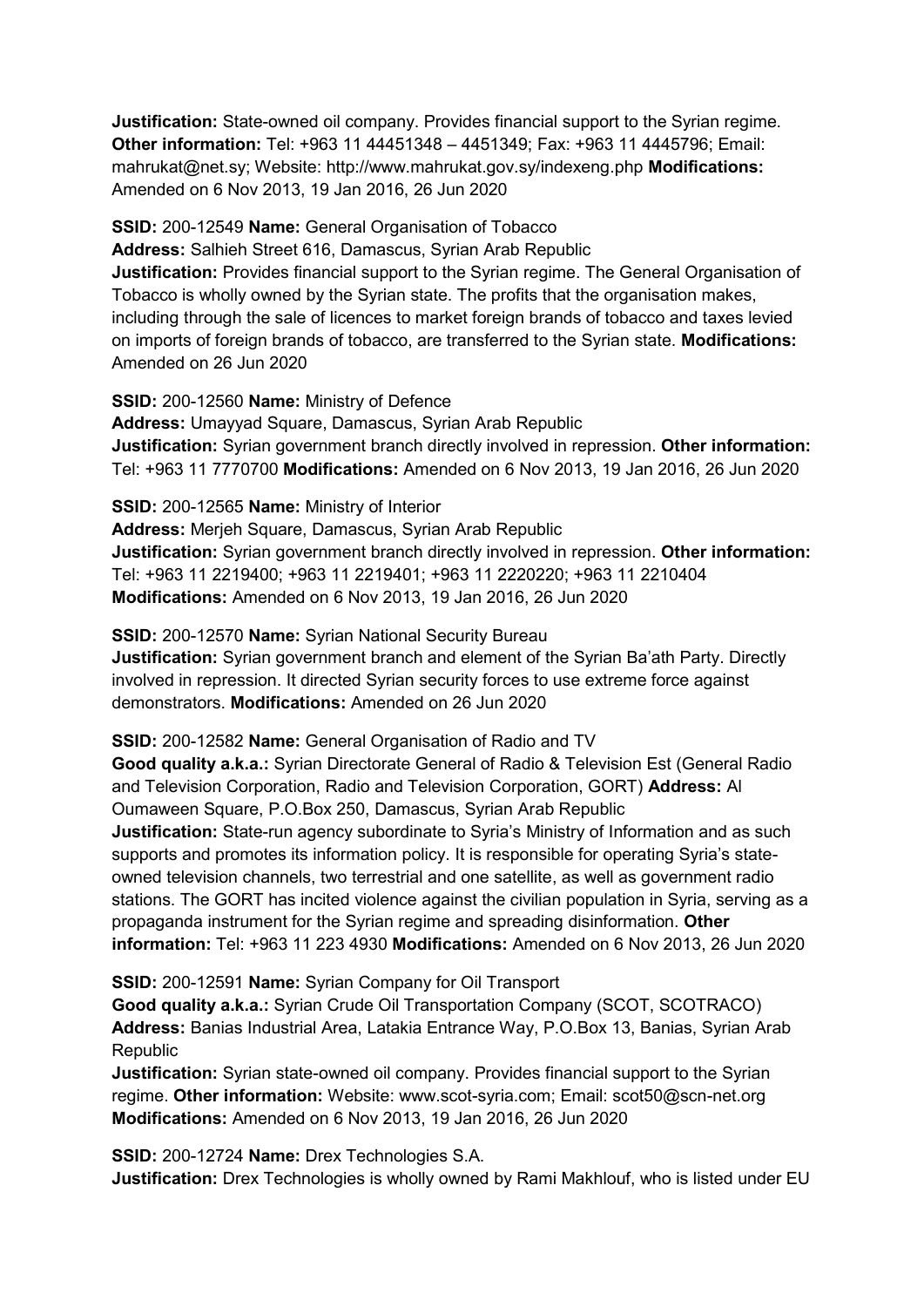sanctions for providing financial support to the Syrian regime. Rami Makhlouf uses Drex Technologies to facilitate and manage his international financial holdings, including a majority share in SyriaTel, which the EU has previously listed on the grounds that it also provides financial support to the Syrian regime. **Relation: a)** Related to Rami Makhlouf (SSID 200-11672) **b)** Related to Syriatel (SSID 200-12428) **Other information:** Incorporation date: 4.7.2000; Incorporation number: 394678; Director: Rami Makhlouf; Registered agent: Mossack Fonseca & Co (BVI) Ltd **Modifications:** Amended on 26 Jun 2020

**SSID:** 200-12729 **Name:** Cotton Marketing Organisation

**Address:** Bab Al-Faraj, P.O.Box 729, Aleppo, Syrian Arab Republic **Justification:** State-owned company. Provides financial support to the Syrian regime. **Other information:** Tel.: +963 21 2239495/6/7/8; Email: Cmo-aleppo@mail.sy; Website: www.cmo.gov.sy **Modifications:** Amended on 19 Jan 2016, 26 Jun 2020

**SSID:** 200-12734 **Name:** Syrian Arab Airlines

**Good quality a.k.a.:** SAA (Syrian Air) **Address:** Al-Mohafazeh Square, P.O.Box 417, Damascus, Syrian Arab Republic

**Justification:** Public company controlled by the Syrian regime. Provides financial support for the regime. **Other information:** Tel: +963 11 2240774 **Modifications:** Amended on 19 Jan 2016, 26 Jun 2020

**SSID:** 200-21418 **Name:** Political Security Directorate **Justification:** Syrian government agency directly involved in repression.

#### **SSID:** 200-22476 **Name:** Megatrade

**Address:** Aleppo Street, P.O.Box 5966, Damascus, Syrian Arab Republic **Justification:** Acts as a proxy for the Scientific Studies and Research Centre (SSRC), which is listed. Involved in trade in dual use goods prohibited by EU sanctions for the Syrian government. **Relation:** Related to the Centre d'études et de recherches syrien (CERS) (SSID 200-12445) **Other information:** Fax: +963 11 4471081 **Modifications:** Amended on 13 Feb 2013, 19 Jan 2016, 26 Jun 2020

**SSID:** 200-22482 **Name:** Expert Partners

**Address:** Rukn Addin, Saladin Street, Building 5, P.O.Box 7006, Damascus, Syrian Arab Republic

**Justification:** Acts as a proxy for the Scientific Studies and Research Centre (SSRC), which is listed. Involved in trade in dual use goods prohibited by EU sanctions for the Syrian government. **Relation:** Related to the Centre d'études et de recherches syrien (CERS) (SSID 200-12445) **Modifications:** Amended on 13 Feb 2013, 19 Jan 2016, 26 Jun 2020

**SSID:** 200-22985 **Name:** Commercial Bank of Syria

**Address: a)** Moawiya St., P.O.Box 2231, Damascus, Syrian Arab Republic (Damascus Branch) **b)** Yousef Azmeh Square, P.O.Box 933, Damascus, Syrian Arab Republic (Damascus Branch) **c)** Kastel Hajjarin St., P.O.Box 2, Aleppo, Syrian Arab Republic (Aleppo Branch)

**Justification:** State-owned bank providing financial support to the regime. **Other information: a)** SWIFT/BIC: CMSYSYDA, all offices worldwide [NPWMD]. **b)** Tel.: +963 11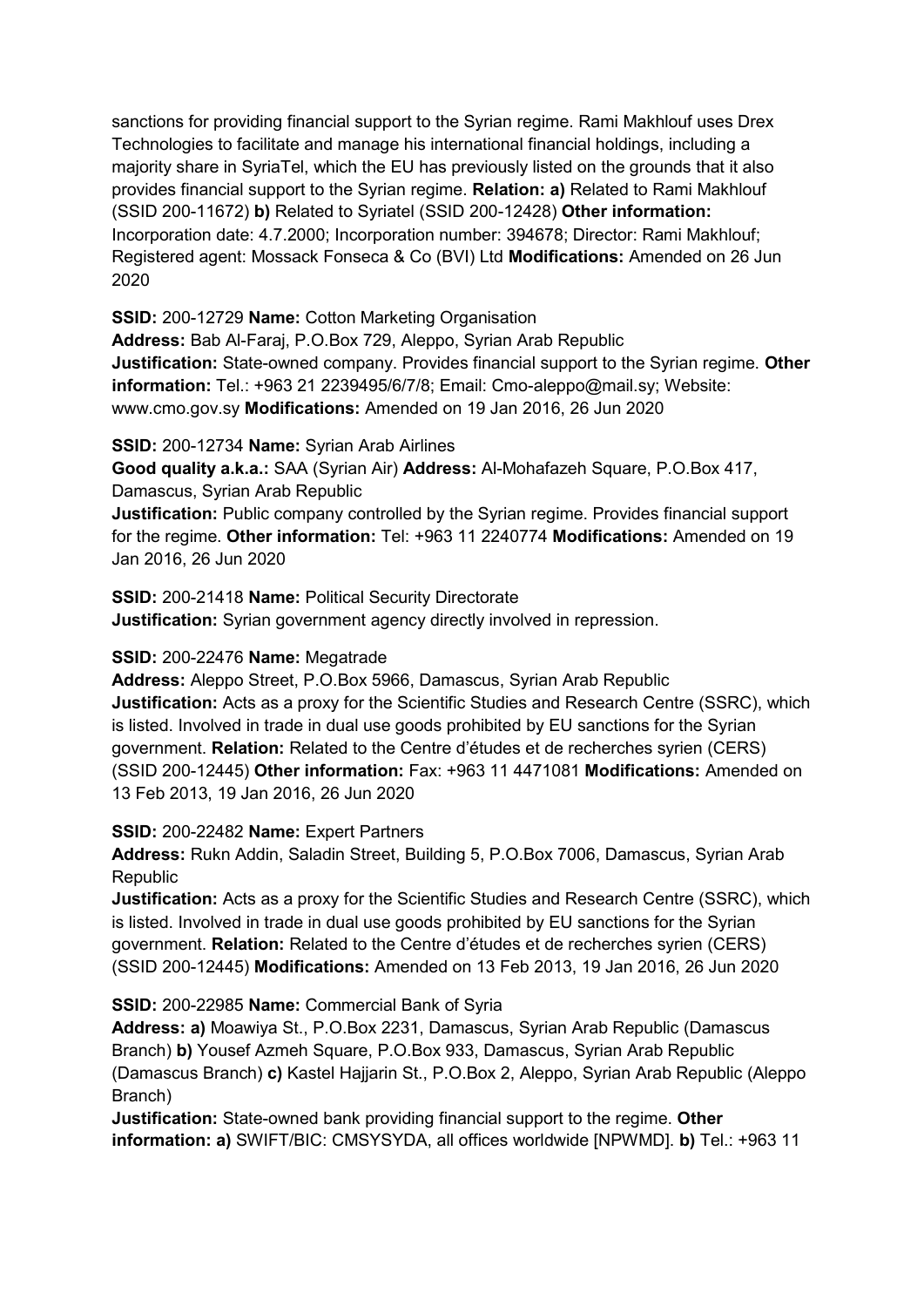221 8890, Fax: +963 11 221 6975, E-Mail General management: dir.cbs@mail.sy, Website: http://cbs-bank.sy/En-index.php. **Modifications:** Amended on 19 Jan 2016, 17 Jul 2019

## **SSID:** 200-28798 **Name:** Overseas Petroleum Trading

**Good quality a.k.a.:** Overseas Petroleum Trading SAL (Off-Shore) (Overseas Petroleum Company) **Address:** Dunant Street, Snoubra Sector, Beirut, Lebanon

**Justification:** Providing support to the Syrian regime and benefitting from the regime by organising covert shipments of oil to the Syrian regime. Controlled by Abdelhamid Khamis Abdullah (Chairman) who has been designated by the Council, and therefore associated with him. **Relation:** Controlled by Abdelhamid Khamis Abdullah (SSID 200-29914) **Modifications:** Listed on 10 Sep 2014, amended on 17 Dec 2014, 19 Jan 2016, 26 Jun 2020

**SSID:** 200-28810 **Name:** The Baniyas Refinery Company

**Good quality a.k.a.:** Banias (Banyas) **Address:** Banias Refinery Building, 26 Latkia Main Road, P.O.Box 26, Tartous, Syrian Arab Republic

**Justification:** Subsidiary of the General Corporation for Refining and Distribution of Petroleum Products (GCRDPP), a section of the Ministry of Petroleum and Mineral Resources. As such it provides financial support to the Syrian regime. **Modifications:** Listed on 10 Sep 2014, amended on 26 Jun 2020

### **SSID:** 200-28817 **Name:** The Homs Refinery Company

**Good quality a.k.a.:** Hims (General Company for Homs Refinery) **Address:** General Company for Homs Refinery Building, 352 Tripoli Street, P.O.Box 352, Homs, Syrian Arab **Republic** 

**Justification:** Subsidiary of the General Corporation for Refining and Distribution of Petroleum Products (GCRDPP), a section of the Ministry of Petroleum and Mineral Resources. As such it provides financial support to the Syrian regime. **Modifications:** Listed on 10 Sep 2014, amended on 26 Jun 2020

**SSID:** 200-28824 **Name:** Army Supply Bureau

**Address:** P.O.Box 3361, Damascus, Syrian Arab Republic

**Justification:** Involved in the procurement of military equipment for the Syrian regime, and therefore responsible for the violent repression of the civilian population in Syria. Branch of the Syrian Ministry of Defence. **Relation:** Related to the Ministry of Defence (SSID 200- 12560) **Modifications:** Listed on 10 Sep 2014, amended on 26 Jun 2020

**SSID:** 200-28829 **Name:** Industrial Establishment of Defence

**Good quality a.k.a.:** Industrial Establishment of Defense (IED) (Industrial Establishment for Defence, Defence Factories Establishment, Establissements Industriels de la Defense (EID), Establissement Industrial de la Defence (ETINDE), Coefficient Defense Foundation) **Address: a)** Al Thawraa Street, P.O.Box 2330, Damascus, Syrian Arab Republic **b)** Al-Hameh, P.O.Box 2230, Damascus Countryside, Syrian Arab Republic

**Justification:** Involved in the procurement of military equipment for the Syrian regime, and therefore responsible for the violent repression of the civilian population in Syria. Branch of the Syrian Ministry of Defence. **Relation:** Related to the Ministry of Defence (SSID 200- 12560) **Modifications:** Listed on 10 Sep 2014, amended on 19 Jan 2016, 26 Jun 2020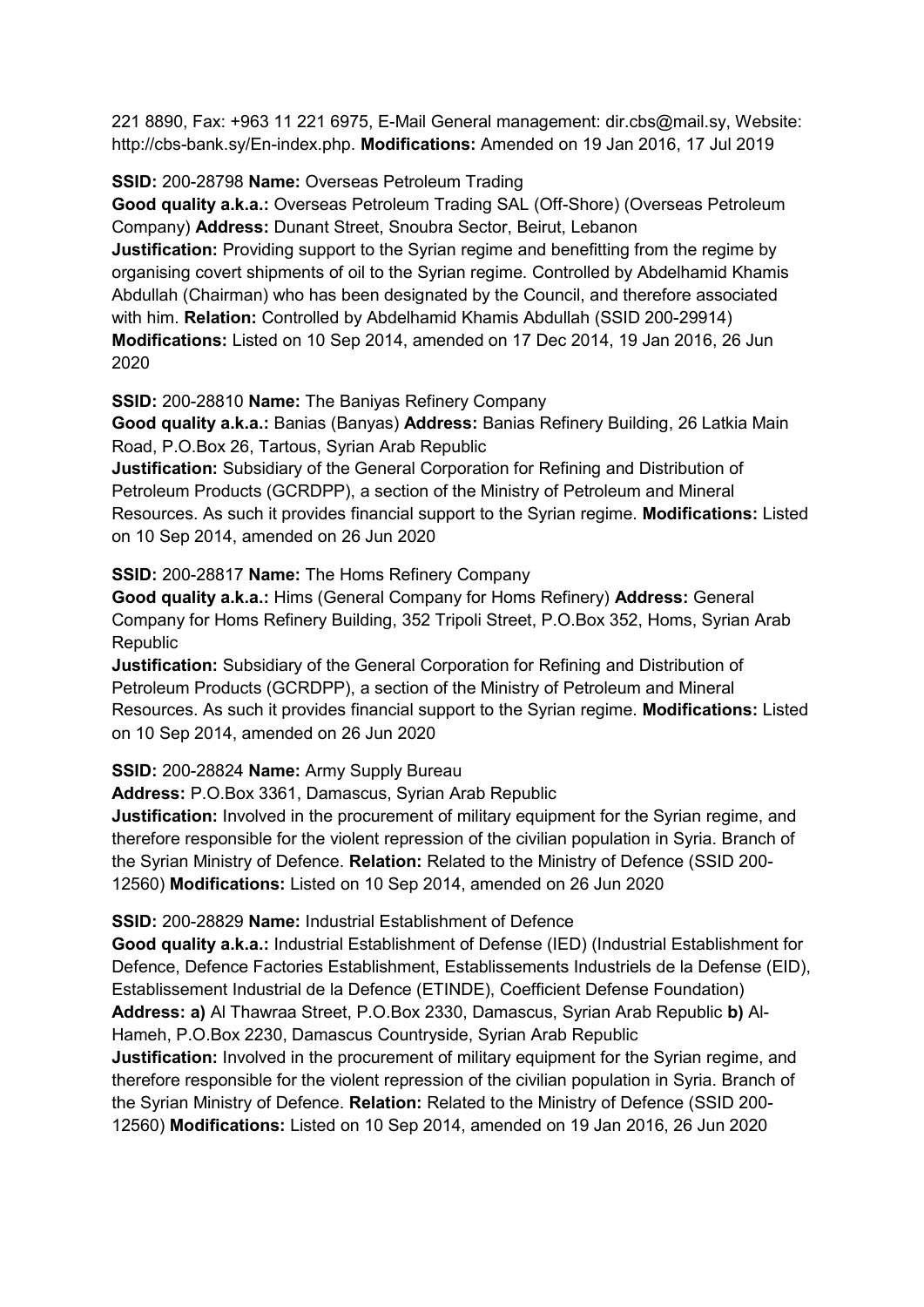**SSID:** 200-28841 **Name:** Higher Institute for Applied Sciences and Technology (HIAST) **Good quality a.k.a.:** Institut Supérieur des Sciences Appliquées et de Technologie (ISSAT) **Address:** P.O.Box 31983, Barzeh, Syrian Arab Republic

**Justification:** Affiliated to and a subsidiary of the Syrian Scientific Studies and Research Centre (SSRC) which is already designated by the Council. It provides training and support to the SSRC and is therefore responsible for the violent repression of the civilian population. **Relation:** Subsidiary of Centre d'études et de recherches syrien (CERS) (SSID 200-12445) **Modifications:** Listed on 10 Sep 2014, amended on 12 Jun 2018, 26 Jun 2020

**SSID:** 200-28847 **Name:** National Standards & Calibration Laboratory (NSCL) **Address:** P.O.Box 4470, Damascus, Syrian Arab Republic

**Justification:** Affiliated to and a subsidiary of the Syrian Scientific Studies and Research Centre (SSRC) which is already designated by the Council. It provides training and support to the SSRC and is therefore responsible for the violent repression of the civilian population. **Relation:** Subsidiary of Centre d'études et de recherches syrien (CERS) (SSID 200-12445) **Modifications:** Listed on 10 Sep 2014, amended on 26 Jun 2020

#### **SSID:** 200-28852 **Name:** El Jazireh

**Good quality a.k.a.:** Al Jazerra **Address:** Shaheen Building, 2nd floor, Sami el Solh, Beirut, Lebanon

**Justification:** Owned or controlled by Ayman Jaber, therefore associated with a designated person. **Relation:** Controlled by Ayman Jabir (SSID 200-11836) **Other information:** Sector of hydrocarbons **Modifications:** Listed on 10 Sep 2014, amended on 26 Jun 2020

### **SSID:** 200-29924 **Name:** Pangates International Corp Ltd

**Good quality a.k.a.:** Pangates **Address:** Sharjah Airport International Free Zone, P.O.Box 8177, United Arab Emirates

**Justification:** Acts as an intermediary in the supply of oil to the Syrian regime. Therefore, it is providing support to and benefiting from the Syrian regime. It is also associated with listed Syrian oil company Sytrol. **Relation:** Related to Syria Trading Oil Company (Sytrol) (SSID 200-12478) **Modifications:** Listed on 17 Dec 2014, amended on 26 Jun 2020

**SSID:** 200-30694 **Name:** Organisation for Technological Industries (OTI)

**Good quality a.k.a.:** Technical Industries Corporation (TIC) **Address:** P.O.Box 11037, Damascus, Syrian Arab Republic

**Justification: a)** Subsidiary of the Syrian Ministry of Defence, which has been designated by the Council. **b)** OTI is involved in the production of chemical weapons for the Syrian regime. **c)** It is therefore responsible for the violent repression of the Syrian population. **d)** As a subsidiary of the Ministry of Defence, it is also associated with a designated entity. **Relation:** Subsidiary of Ministry of Defence (SSID 200-12560) **Modifications:** Listed on 18 Mar 2015, amended on 19 Jan 2016, 26 Jun 2020

**SSID:** 200-30703 **Name:** Syrian Company for Information Technology (SCIT)

**Address:** P.O.Box 11037, Damascus, Syrian Arab Republic

**Justification: a)** Subsidiary of the Organisation for Technological Industries (OTI) and therefore the Syrian Ministry of Defence, which have been designated by the Council. It also works with the Central Bank of Syria which has been designated by the Council. **b)** As a subsidiary of OTI and the Ministry of Defence, SCIT is associated with these designated entities. **Relation: a)** Subsidiary of the Ministry of Defence (SSID 200-12560) **b)** Subsidiary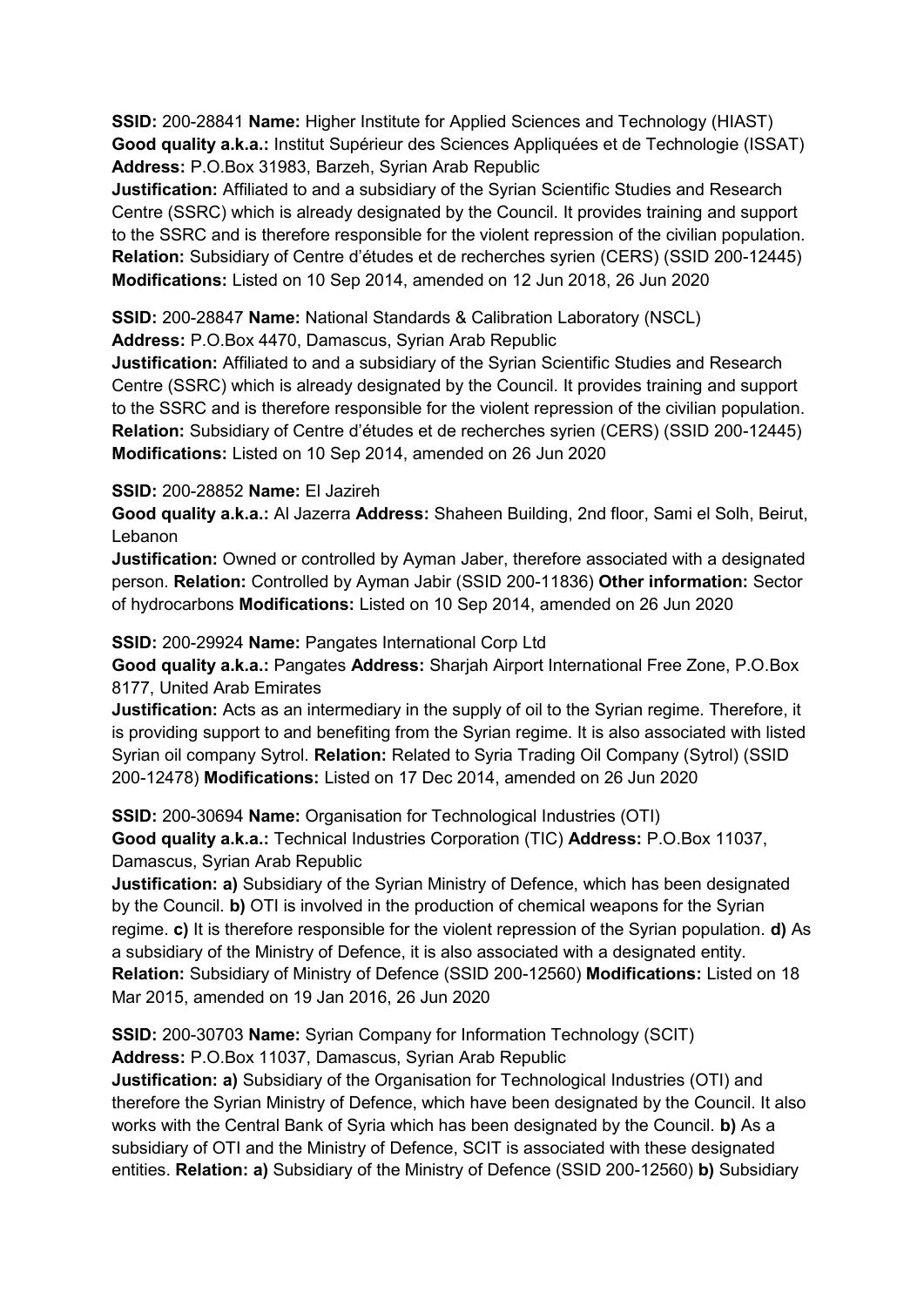of Organisation for Technological Industries (OTI) (SSID 200-30694) **c)** Related to the Central Bank of Syria (SSID 200-12534) **Modifications:** Listed on 18 Mar 2015, amended on 26 Jun 2020

## **SSID:** 200-30712 **Name:** Hamsho Trading

**Good quality a.k.a.:** Hamsho Group (Hmisho Trading Group, Hmisho Economic Group) **Address:** Hamsho Building, 31 Baghdad Street, Damascus, Syrian Arab Republic **Justification: a)** Subsidiary of Hamsho International, which has been designated by the Council. **b)** As such, Hamsho Trading is associated with a designated entity, Hamsho International. **c)** Supports the Syrian regime through its subsidiaries, including Syria Steel. Through its subsidiaries it is associated with groups such as the pro-regime Shabiha militias. **Relation:** Subsidiary of Hamcho International (SSID 200-12352) **Modifications:** Listed on 18 Mar 2015, amended on 19 Jan 2016, 26 Jun 2020

**SSID:** 200-40130 **Name:** Rawafed Damascus Private Joint Stock Company **Good quality a.k.a.:** Rawafid Damascus Private Joint Stock Company (Rawafed (Tributary) Damascus Private Joint Stock Company) **Address:** Damascus, Syrian Arab Republic **Justification:** A USD 48,3 million joint venture between Damascus Cham Holding, Ramak Development and Humanitarian Projects, Al-Ammar LLC, Timeet Trading LLC (a.k.a. Ultimate Trading Co. Ltd.) and Wings Private JSC. Rawafed supports and/or benefits from the Syrian regime, including through its participation in the regime-backed luxury development Marota City. **Modifications:** Listed on 17 Jul 2019, amended on 26 Jun 2020

## **SSID:** 200-40136 **Name:** Aman Damascus Joint Stock Company

**Good quality a.k.a.:** Aman Damascus JSC **Address:** Damascus, Syrian Arab Republic **Justification:** A USD 18,9 million joint venture between Damascus Cham Holding and Aman Group. Through its participation in the regime-backed luxury development Marota City, Aman Damascus supports and/or benefits from the Syrian regime. **Modifications:**  Listed on 17 Jul 2019, amended on 26 Jun 2020

**SSID:** 200-40142 **Name:** Bunyan Damascus Private Joint Stock Company **Good quality a.k.a.:** Bunyan Damascus Private JSC **Address:** Damascus, Syrian Arab **Republic** 

**Justification:** A USD 34,8 million joint venture between Damascus Cham Holding and Apex Development and Projects LLC and Tamayoz LLC. Through its participation in the regimebacked luxury development Marota City, Bunyan Damascus Private Joint Stock Company supports and/or benefits from the Syrian regime. **Modifications:** Listed on 17 Jul 2019, amended on 26 Jun 2020

#### **SSID:** 200-40148 **Name:** Mirza

#### **Address:** Damascus, Syrian Arab Republic

**Justification:** A USD 52,7 million joint venture between Damascus Cham Holding and Talas Group. Through its participation in the regime-backed luxury development Marota City, Mirza supports and/or benefits from the Syrian regime. **Modifications:** Listed on 17 Jul 2019, amended on 26 Jun 2020

**SSID:** 200-41370 **Name:** Damascus Cham Holding Company **Good quality a.k.a.:** Damascus Cham Private Joint Stock Company **Justification: a)** Damascus Cham Holding Company was established by the regime as the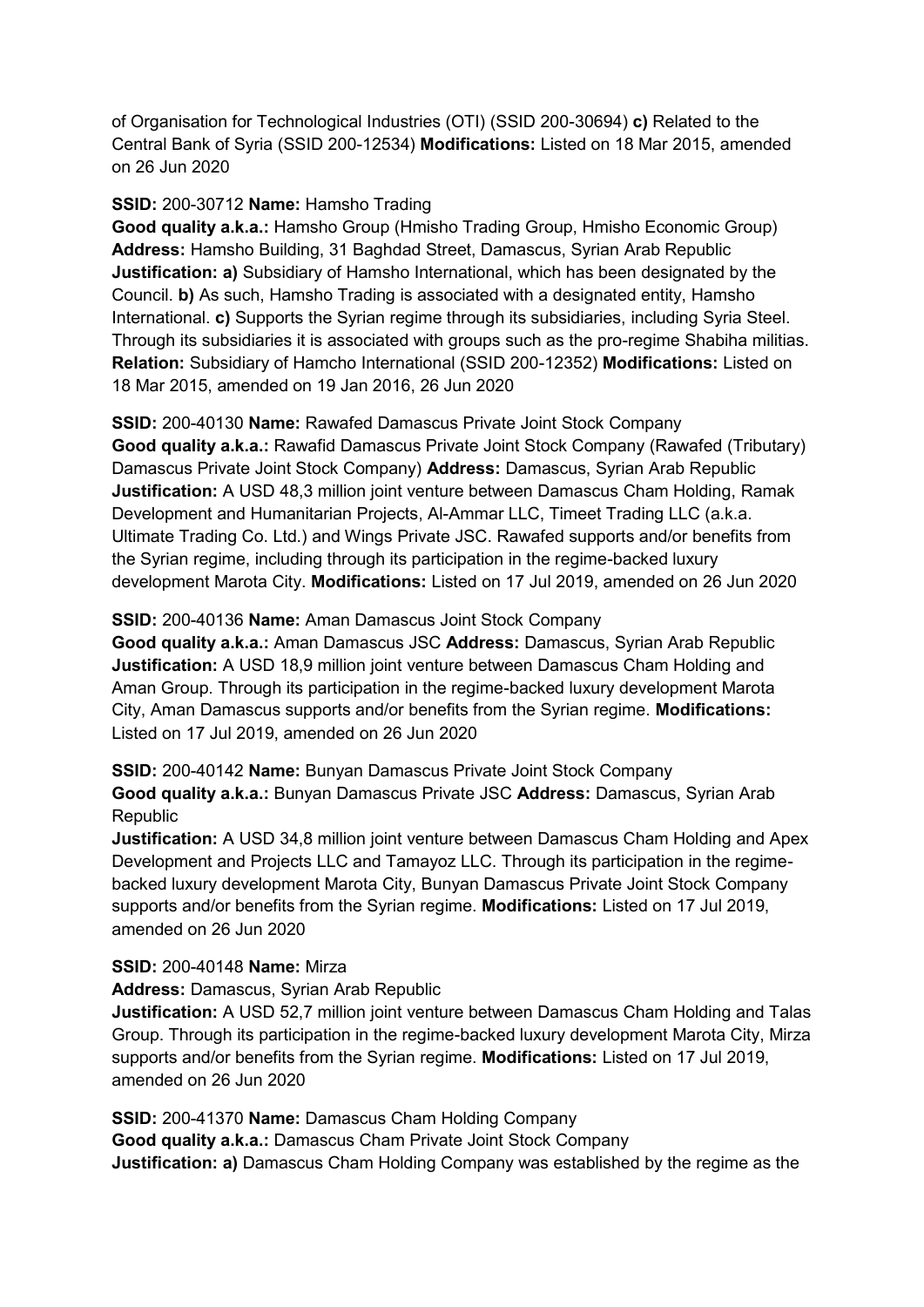investment arm of the Governorate of Damascus in order to manage the properties of the Governorate of Damascus and implement the Marota City project, a luxurious real estate project based on expropriated land under Decree No 66 and Law No 10 in particular. **b)** By managing the implementation of Marota City, Damascus Cham Holding (whose Chairman is the Governor of Damascus) supports and benefits from the Syrian regime and provides benefits to businesspeople with close ties to the regime who have struck lucrative deals with this entity through public-private partnerships. **Relation: a)** Related to Adel Anwar Al-Olabi (SSID 200-41361) **b)** Related to Rami Makhlouf (SSID 200-11672) **c)** Related to Samer Foz (SSID 200-40037) **d)** Related to Mazin Al-Tarazi (SSID 200-40028) **e)** Related to Anas Talas (SSID 200-40010) **f)** Related to Khaled al-Zubaidi (SSID 200-40082) **Other information: a)**  Type of entity: public-owned company under private law **b)** Business sector: real estate development **c)** Name of Director/Management: Adel Anwar al-Olabi, Chairman of the Board of Directors and Governor of Damascus (designated by the Council) **d)** Ultimate beneficial owner: Governorate of Damascus **e)** Relatives/business associates/entities or partners/links: Rami Makhlouf (designated by the Council); Samer Foz (designated by the Council); Mazen Tarazi (designated by the Council); Talas Group, owned by businessman Anas Talas (designated by the Council); Khaled al-Zubaidi (designated by the Council); Nader Qalei (designated by the Council) **Modifications:** Listed on 27 Feb 2020, amended on 26 Jun 2020, 11 Jun 2021

### **SSID:** 200-41390 **Name:** Al Qatarji Company

**Good quality a.k.a.: a)** Qatarji International Group **b)** Al-Sham and Al-Darwish Company **c)**  Qatarji Group (Khatirji Group, Katarji Group, Katerji Group) **Address:** Mazzah, Damascus, Syrian Arab Republic

**Justification:** Prominent company operating across multiple sectors of the Syrian economy. By facilitating fuel, arms and ammunition trade between the regime and various actors including ISIL (Da'esh) under the pretext of importing and exporting food items, supporting militias fighting alongside the regime and taking advantage of its ties with the regime to expand its commercial activity, Al Qatarji Company – whose board is headed by designated person Hussam al-Qatirji, a member of the Syrian People's Assembly – supports and benefits from the Syrian regime. **Relation:** Related to Hussam Al-Qatirji (SSID 200-40061) **Other information: a)** Type of entity: private company **b)** Business sector: import/export; trucking; supply of oil and commodities **c)** Name of Director/Management: Hussam al-Qatirji, CEO (designated by the Council) **d)** Ultimate beneficial owner: Hussam al-Qatirji (designated by the Council) **e)** Relatives/business associates/entities or partners/links: Arvada/Arfada Petroleum Company JSC **Modifications:** Listed on 27 Feb 2020, amended on 26 Jun 2020, 11 Jun 2021

**SSID:** 200-46913 **Name:** Velada LLC **Spelling variant:** OOO Велада (Russian) **DOF:** 29 Jun 2015 **Address:** Ochakovskoye Shosse, Dom 28, Building 2, Local 3, Room 8, Moscow, 119530, Russian Federation

**Justification: a)** Velada LLC is a private company that is involved in the oil and gas sector in Syria. **b)** In Dec 2019, the Syrian parliament approved a contract granting Velada LLC the right to develop oil and gas in Syria, including in oilfields in the regime-controlled areas in Northeast Syria and a gas field north of Damascus. Thus, it benefits from or supports the Syrian regime. **Modifications:** Listed on 14 Jan 2022

**SSID:** 200-46920 **Name:** Mercury LLC **Spelling variant:** OOO Меркурий (Russian) **Address:** Leninsky Prospekt, Dom 137, Building 1, Local 2, Room 5, Moscow, Russian